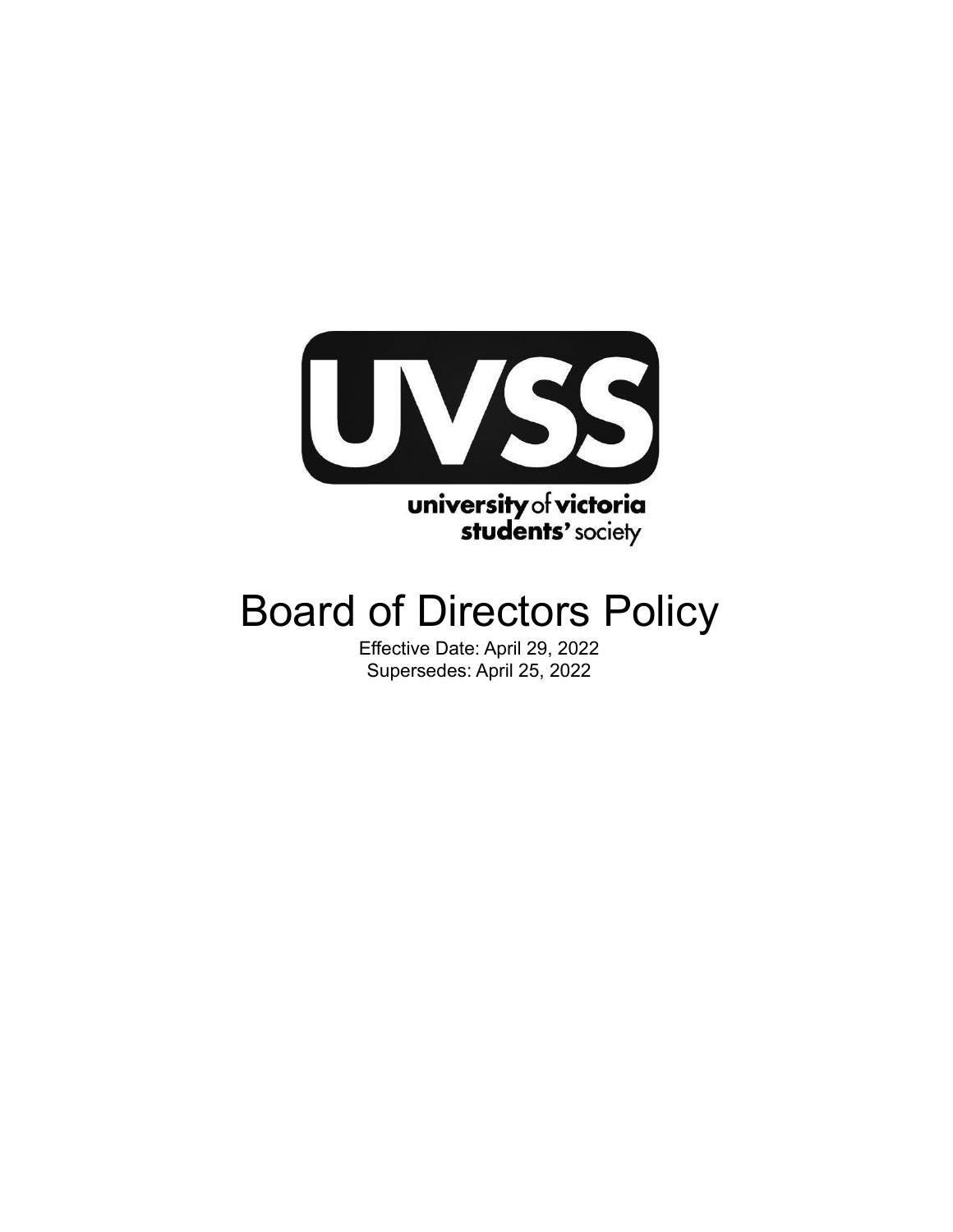# Table of Contents

| <b>SECTION 1 - BOARD OF DIRECTORS</b>                                | 6              |
|----------------------------------------------------------------------|----------------|
| <b>PART 1: DIRECTOR CONDUCT AND DUTIES</b>                           | 6              |
| <b>1.1 Board of Directors Values</b>                                 | 6              |
| <b>1.2 Conduct</b>                                                   | $\overline{7}$ |
| <b>1.3 Director Reports</b>                                          | 7              |
| <b>1.4 Director Benefits</b>                                         | $\overline{7}$ |
| 1.5 Training and Professional Development                            | 8              |
| <b>1.6 Performance Management Policy</b>                             | 9              |
| <b>1.7 Lead Directors</b>                                            | 13             |
| 1.8 Directors At Large & Director of International Student Relations | 14             |
| 1.9 Child Care                                                       | 15             |
| 1.10 Information Technology Use                                      | 15             |
| <b>PART 2: CONFLICT OF INTEREST</b>                                  | 16             |
| 2.1 Declaration of Interests                                         | 16             |
| 2.2 Employment Conflict of Interest                                  | 16             |
| 2.3 Club and Course Union Conflict of Interest                       | 17             |
| 2.4 Separately Incorporated Fee-Levied Group Conflict of Interest    | 17             |
| 2.5 Board of Directors Electoral Conflict of Interest                | 17             |
| <b>PART 3: SOCIETY MEETINGS</b>                                      | 17             |
| <b>3.1 Board Meetings</b>                                            | 17             |
| 3.1.1 Speaking and Voting Rights                                     | 17             |
| 3.1.2 Scheduling and Notice Requirements                             | 18             |
| 3.1.3 Reports                                                        | 19             |
| 3.1.4 In Camera Sessions                                             | 19             |
| 3.1.5 Online Voting                                                  | 19             |
| <b>3.2 General Meetings</b>                                          | 20             |
| <b>3.3 Committee Meetings</b>                                        | 20             |
| <b>PART 4: UNIVERSITY COMMITTEES</b>                                 | 21             |
| <b>4.1 Committee Vacancies</b>                                       | 21             |
| <b>4.2 Appointments</b>                                              | 21             |
| <b>PART 5: EXTERNAL MEETINGS</b>                                     | 21             |
| 5.1 Travel                                                           | 21             |
| <b>5.2 Delegations</b>                                               | 21             |
| <b>PART 6: EXTERNAL ORGANISATIONS</b>                                | 21             |
| <b>PART 7: ADVOCACY ORGANISATIONS</b>                                | 22             |
| 7.1 Space Usage                                                      | 22             |
| 7.2 Constituency Funding Constituency Organisation Accounts          | 23             |
|                                                                      | Dao 1          |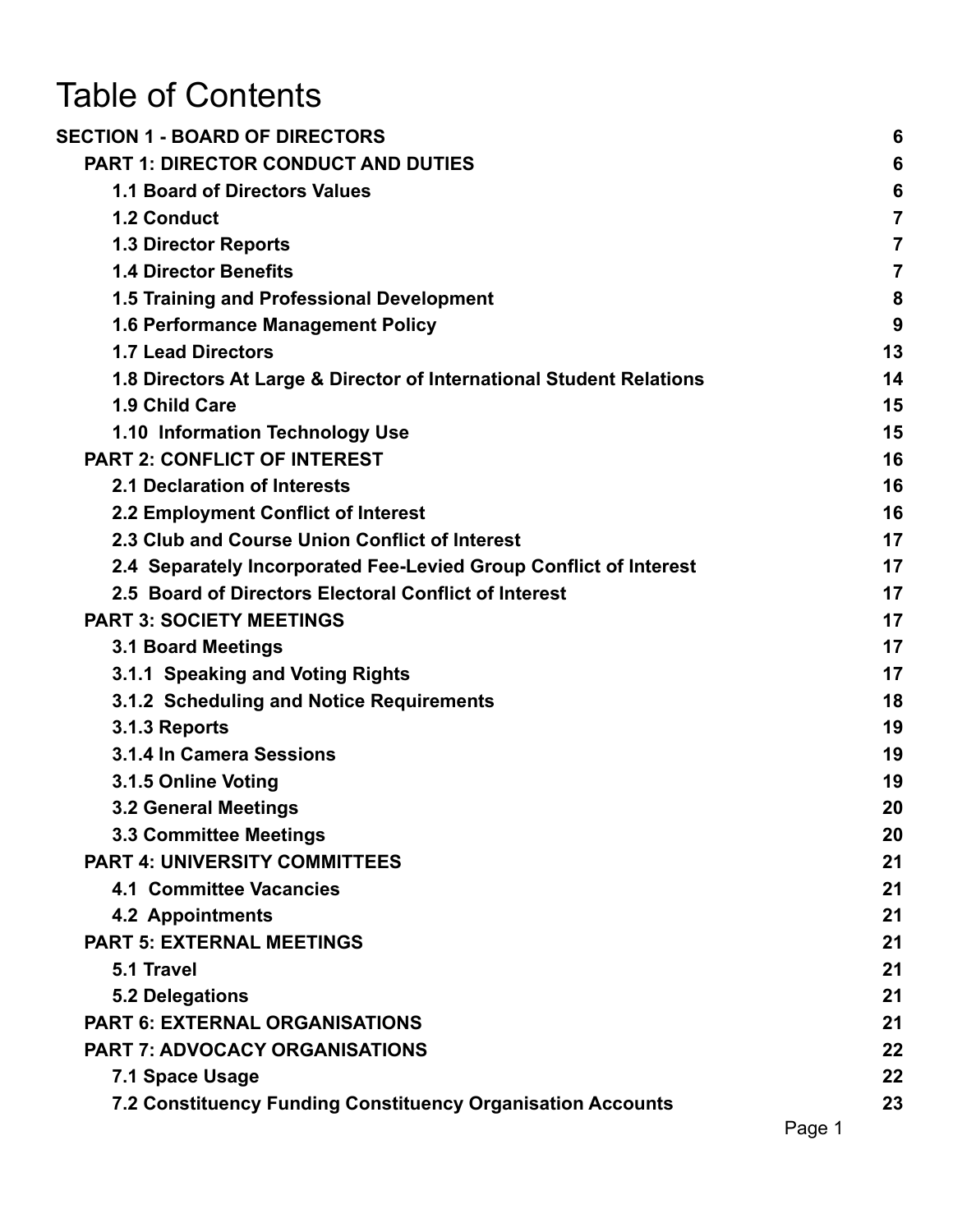| 7.3 Legal Policy: SSD                                                                   | 24 |
|-----------------------------------------------------------------------------------------|----|
| <b>PART 8: AFFILIATED ORGANIZATIONS</b>                                                 | 25 |
| 8.1 Names of Affiliated Organizations                                                   | 25 |
| <b>8.2 Signing Authorities</b>                                                          | 25 |
| <b>PART 9: SEPARATELY INCORPORATED FEE-LEVIED GROUPS</b>                                | 25 |
| 9.1 Names of Separately Incorporated Fee-Levied Groups                                  | 25 |
| <b>PART 10: PROFESSIONAL DEVELOPMENT UNIONS</b>                                         | 25 |
| <b>PART 11: CLUBS &amp; COURSE UNIONS</b>                                               | 25 |
| 11.1 The Board may partner with clubs and course unions to host events for students. 25 |    |
| <b>PART 12: ANTI-HARASSMENT</b>                                                         | 26 |
| <b>12.1 Policy Statement</b>                                                            | 26 |
| 12.2 Application                                                                        | 26 |
| <b>12.3 Definitions</b>                                                                 | 26 |
| 12.4 Responsibilities and Expectations                                                  | 26 |
| 12.5 Procedures for Addressing a Harassment Complaint                                   | 27 |
| 12.6 Privacy and Confidentiality                                                        | 28 |
| 12.7 Review                                                                             | 28 |
| 12.8 Enquiries                                                                          | 29 |
| <b>PART 13: EXCLUDED PERSONNEL</b>                                                      | 29 |
| 13.1 Administration & Management Philosophy                                             | 29 |
| <b>13.2 Compensation</b>                                                                | 29 |
| 13.3 Benefits                                                                           | 31 |
| 13.4 Vacation Entitlement & Office Holidays                                             | 31 |
| 13.5 Leave                                                                              | 32 |
| <b>13.6 Professional Development</b>                                                    | 33 |
| <b>13.7 Travel Expenses</b>                                                             | 34 |
| <b>13.8 Evaluation</b>                                                                  | 34 |
| <b>13.9 Corrective Action</b>                                                           | 36 |
| 13.10 Executive Director - Summary of Duties & Job Description                          | 37 |
| 13.11 General Manager - Summary of Duties & Job Description                             | 41 |
| 13.12 Administration & Services Manager - Summary of Duties & Job Description           | 45 |
| 13.13 Policy Review                                                                     | 48 |
| <b>SECTION 2 - FINANCE</b>                                                              | 50 |
| <b>PART 1: ADOPTING THE BUDGETS</b>                                                     | 50 |
| 1.1 Approval                                                                            | 50 |
| 1.2 Division of Responsibility                                                          | 50 |
| 1.3 Process & Timeline                                                                  | 50 |
| <b>PART 2: COMMITTEE SPENDING</b>                                                       | 50 |
| <b>PART 3: DEDICATED FUNDS</b>                                                          | 51 |
| 3.1 Terms                                                                               | 51 |
|                                                                                         |    |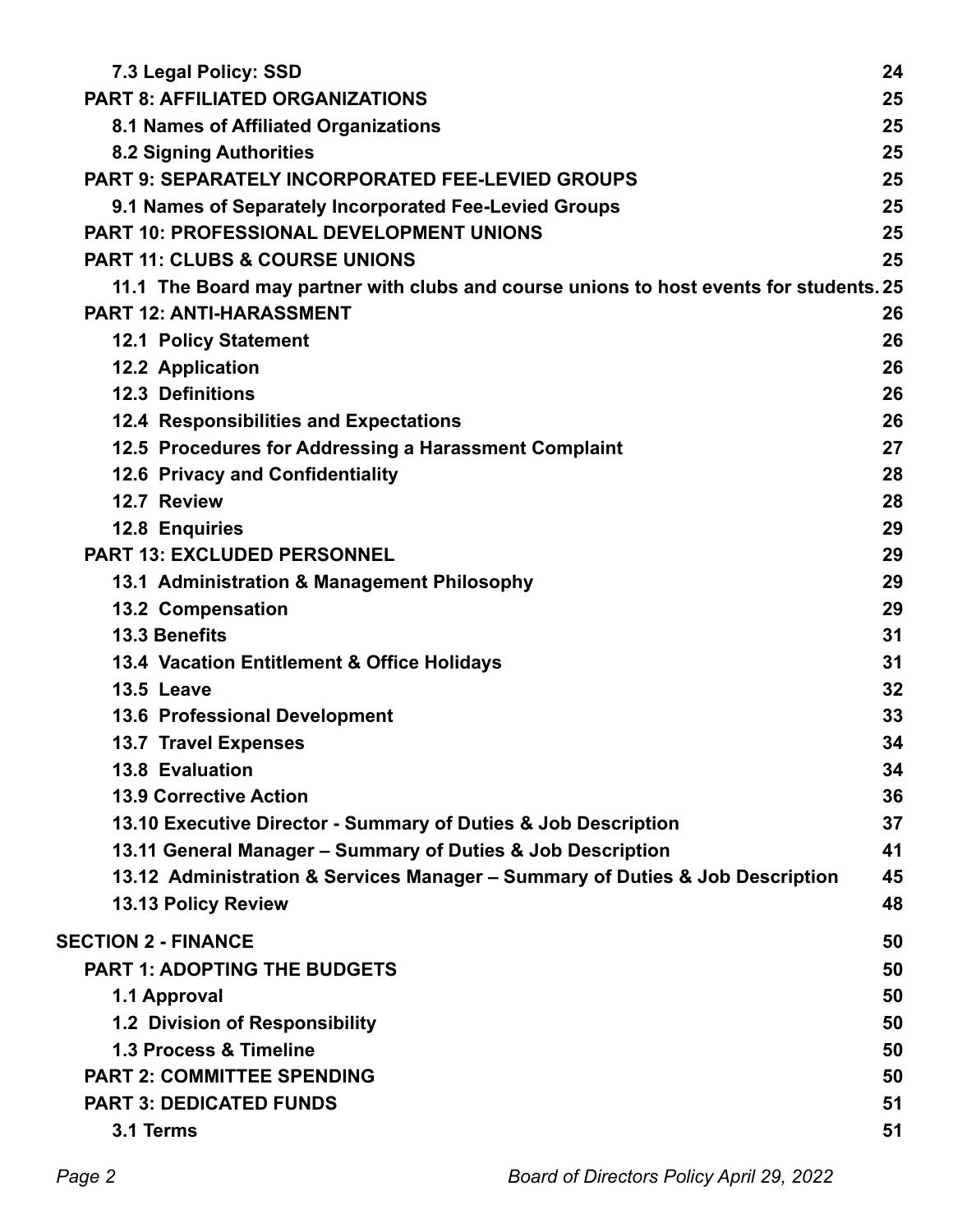| <b>3.2 Events Fund</b>                                                      | 51 |
|-----------------------------------------------------------------------------|----|
| 3.3 Government Relations & Outreach Fund                                    | 51 |
| <b>3.4 Elections Fund</b>                                                   | 52 |
| 3.5 Food Bank Fund                                                          | 52 |
| <b>3.6 Peer Support Centre Fund</b>                                         | 52 |
| 3.7 Building Fund                                                           | 52 |
| 3.8 Health & Dental Fees                                                    | 53 |
| <b>PART 4: CO-OP REBATES</b>                                                | 56 |
| <b>PART 5: DISTANCE STUDENT REBATES</b>                                     | 56 |
| <b>PART 6: DONATIONS AND GRANTS</b>                                         | 56 |
| <b>PART 7: SPENDING APPROVAL FOR REQUESTS OUTSIDE BUDGETARY ALLOCATIONS</b> | 57 |
| <b>PART 8: GIFTS &amp; HONORARIUMS</b>                                      | 57 |
| 8.1 Gifts                                                                   | 57 |
| 8.2 Honorariums                                                             | 57 |
| <b>PART 9: REPORTING</b>                                                    | 57 |
| <b>PART 10: FINANCIAL MANAGEMENT</b>                                        | 58 |
| 10.1 Preamble                                                               | 58 |
| 10.2 Responsible Banking                                                    | 58 |
| <b>10.3 Signing Authority</b>                                               | 58 |
| <b>10.4 Transactional Procedures</b>                                        | 58 |
| 10.5 Per Diems & Travel                                                     | 61 |
| 10.6 Student Fees - Collection, Allocation & Audits                         | 61 |
| <b>SECTION 3 - OPERATIONS</b>                                               | 63 |
| <b>PART 1: STRATEGIC PLANNING</b>                                           | 63 |
| 1.1 Objective                                                               | 63 |
| 1.2 Format                                                                  | 63 |
| 1.3 Timeline                                                                | 64 |
| PART 2: ENVIRONMENTAL SUSTAINABILITY                                        | 65 |
| 2.1 Mandate                                                                 | 65 |
| 2.2 Process                                                                 | 65 |
| 2.3 Waste Management                                                        | 65 |
| <b>2.4 Energy Use and Emissions</b>                                         | 65 |
| 2.5 Education                                                               | 65 |
| <b>2.6 Resources</b>                                                        | 66 |
| <b>2.7 Environmental Health</b>                                             | 66 |
| 2.8 Socially Responsible Investing                                          | 66 |
| 2.9 Purchasing and Product Choice                                           | 66 |
| PART 3: PRODUCT REVIEW AND DEVELOPMENT                                      | 67 |
| 3.1 Preamble                                                                | 67 |
| Page 3                                                                      |    |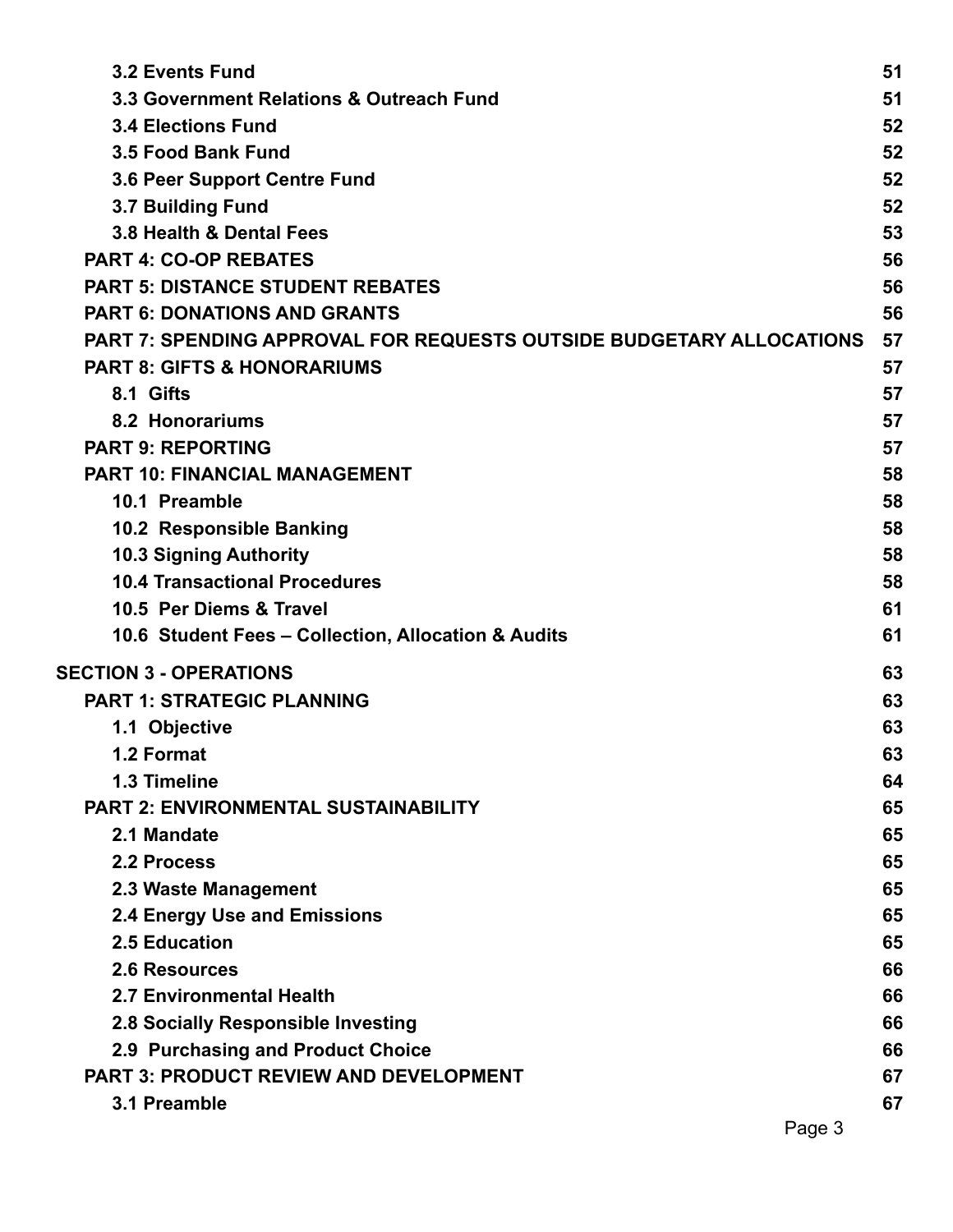| 3.2 Process                                                  | 67 |
|--------------------------------------------------------------|----|
| 3.3 Meetings                                                 | 67 |
| 3.4 Training                                                 | 67 |
| <b>PART 4: POSTERING AND ADVERTISING</b>                     | 68 |
| 4.1 Postering & Notice Boards                                | 68 |
| 4.2 Advertising                                              | 68 |
| <b>PART 5: SUB SPACE USAGE &amp; RENTAL</b>                  | 69 |
| 5.1 Purpose                                                  | 69 |
| 5.2 Authorized Users to Rent SUB Space                       | 69 |
| 5.3 Terms of Rental                                          | 69 |
| <b>5.4 Table Rentals</b>                                     | 70 |
| 5.5 Discounts                                                | 70 |
| <b>5.6 Space Requests</b>                                    | 70 |
| 5.7 Space Usage - Advocacy Groups                            | 71 |
| 5.8 Space Usage - External Organisations                     | 71 |
| 5.9 Space Usage - Internal Organisations                     | 71 |
| 5.10 Space Usage - Multi-purpose Rooms                       | 72 |
| 5.11 Space Usage - SUB Grounds                               | 72 |
| 5.12 Food Bank & Free Store Garden                           | 72 |
| <b>PART 6: EXTERNAL COMMERCIAL INTERESTS</b>                 | 73 |
| <b>PART 7: LICENSED VENUES &amp; SPECIAL EVENTS</b>          | 73 |
| 7.1 Preamble                                                 | 73 |
| <b>7.2 Special Events</b>                                    | 73 |
| <b>7.3 AVP Presence at Licensed Venues</b>                   | 73 |
| 7.4 AVP Presence at Licensed Special Events & Special Events | 73 |
| 7.5 AVP Staff and Volunteer Responsibilities                 | 73 |
| <b>7.6 Employee Education</b>                                | 74 |
| <b>PART 8: GRAPHIC DESIGN DEPARTMENT</b>                     | 74 |
| 8.1 Work Orders                                              | 74 |
| 8.2 Timelines                                                | 74 |
| <b>8.3 Proofing Process</b>                                  | 74 |
| 8.4 Handbook                                                 | 75 |
| 8.5 UVSS Sponsored Projects                                  | 75 |
| 8.6 Advocacy Groups & Affiliated Groups                      | 75 |
| <b>SECTION 4 - TERMS OF REFERENCE</b>                        | 75 |
| <b>PART 1: DEFINITIONS</b>                                   | 75 |
| PART 2: OPEN TO MEMBERS TO ATTEND - OPEN MEMBERSHIP          | 76 |
| <b>2.1 CAMPAIGNS COMMITTEE</b>                               | 76 |
| <b>2.2 EVENTS COMMITTEE</b>                                  | 77 |
| <b>2.3 FINANCE AND OPERATIONS COMMITTEE</b>                  | 78 |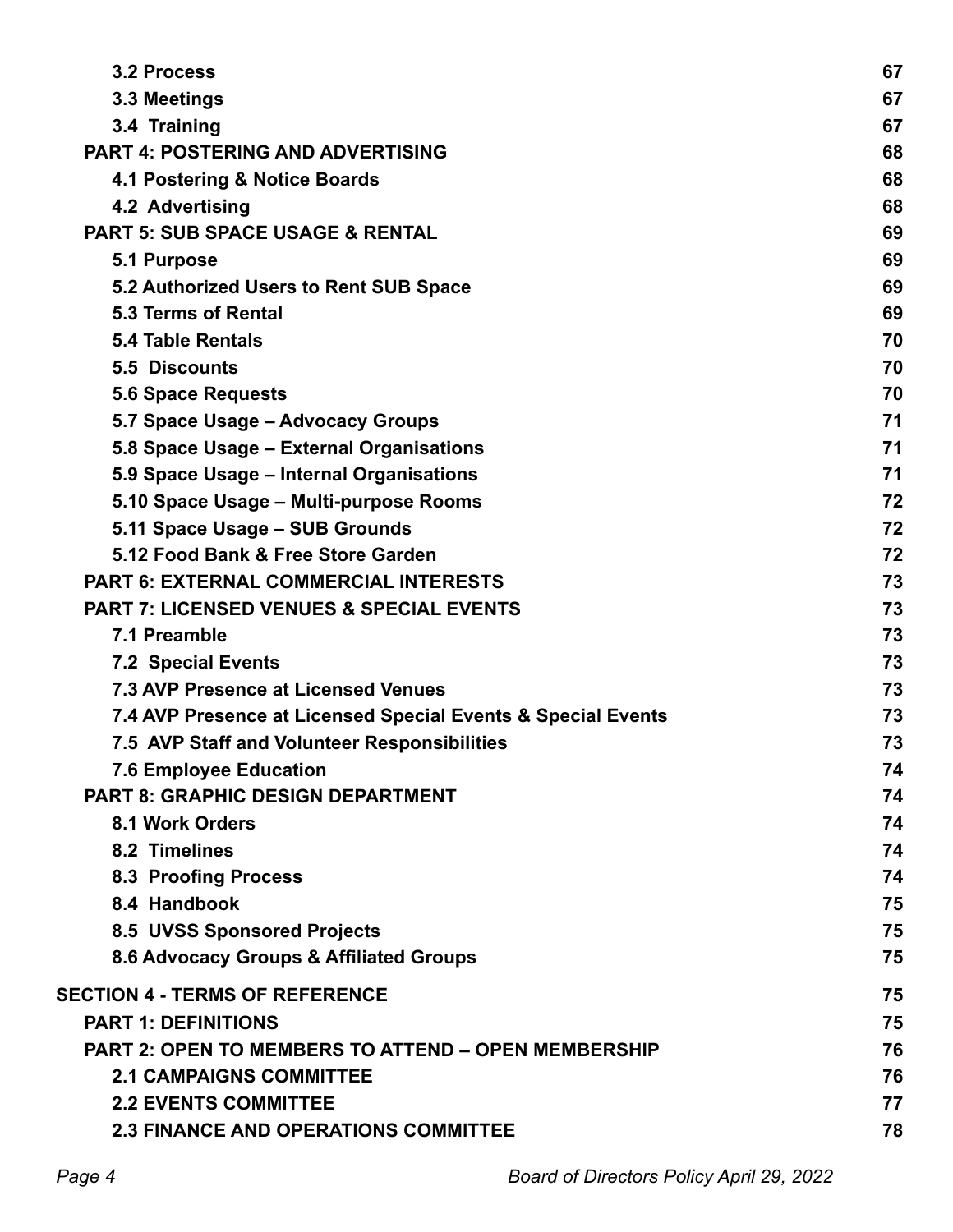| 82<br>84<br>85<br>86<br>86<br>87 |
|----------------------------------|
|                                  |
|                                  |
|                                  |
|                                  |
|                                  |
|                                  |
| 88                               |
| 89                               |
| 89                               |
| 91                               |
| 91                               |
| 92                               |
| 93                               |
| 94                               |
| 96                               |
| 99                               |
| 100                              |
| 102                              |
| 102                              |
| 103                              |
| 104                              |
| 104                              |
| 104                              |
| 104                              |
| 105                              |
| 105                              |
| 105                              |
| 105                              |
| 105                              |
| 106                              |
| 106                              |
| 106                              |
| 106                              |
| 107                              |
| 107                              |
| 107                              |
|                                  |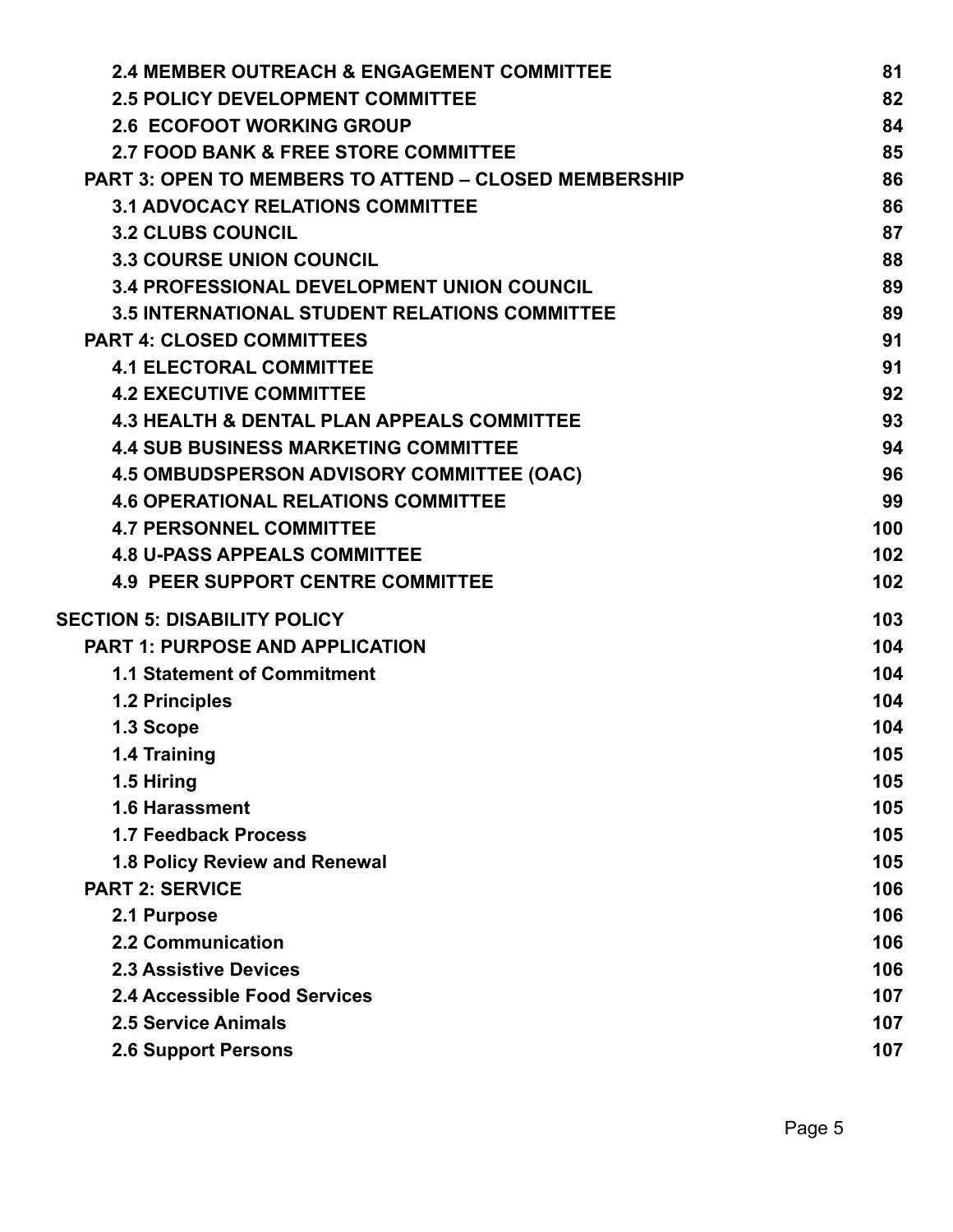# <span id="page-6-0"></span>**SECTION 1 - BOARD OF DIRECTORS**

# <span id="page-6-1"></span>**PART 1: DIRECTOR CONDUCT AND DUTIES**

## <span id="page-6-2"></span>**1.1 Board of Directors Values**

- **a. Good Governance:** We take our responsibility to ensure the long-term stability and health of your students' society very seriously. To us this means ensuring participatory democracy and transparent decision-making, being prudent and judicious with your student fees, and being accountable for our actions.
- **b. Environmental Sustainability:** We recognize the urgency of the climate crisis and are committed to doing our part. We work to reduce the environmental impact of UVSS operations and support sustainable initiatives that are relevant to students. We strive to be climate justice leaders that set an example for our members, UVic, and the greater community. We recognize that the climate crisis intersects with existing structures of oppression and acknowledge anti-racism and decolonial work as essential components of climate justice.
- **c. Service:** Service to students is why we exist. Our student-centered approach drives us to provide services that are high-quality, relevant, and meaningful to students. We provide essential services to all members of the UVSS: The extended health and dental plan, the U-PASS, Peer Support Centre, and the Food Bank and Free Store.
- **d. FUN:** We value fun in everything that we do. To us that means creativity, passion, spirit, lightheartedness, and not being overly bureaucratic. Campus should be a fun place to be and students should feel excited and engaged about the work their students' society does.
- **e. Decolonization:** Our campus resides on the unceded and unsurrendered land of the Lekwungen people, including the Esquimalt, Songhees, and WSANEC Nations. We are committed to holding our institutions accountable to reconciliation and decolonization by challenging systems and practices that oppress Indigenous peoples. We aim to elevate Indigenous voices and perspectives by confronting colonial norms and frameworks. We will continually educate our members, create open dialogue, and take action to dismantle colonial systems. We aim to elevate all First Nation, Inuit and Metis peoples - including but not limited to women, girls and queer/Two-Spirit folks - that continue to experience ongoing systems of oppression that inter-lock with and originate from colonialism, such as racism, sexism, homoantagonism, transantagonism, ableism, and others.
- **f. Excellence:** We aim to be a leader not just among student societies, but among non-profits and we pursue this goal through excellence. To us that means driving innovation, promoting a learning culture, investing in our people, and by taking a compassionate approach to everything that we do.
- **g. Social Justice:** Whether we are advocating for student issues or putting the profits from our businesses back into services for students, the UVSS works every day to ensure no person is left behind. Promoting social justice means supporting, uplifting and providing services to students and student-led organizations on campus that center issues of equity; this includes, but is not limited to, confronting racism, sexism, transphobia, homophobia, ableism, colonialism, and all other discriminations and/or systems of oppression. We work with campus and community partners to raise awareness and empower students to create change.

# **Adopted AGM 2020/10/29**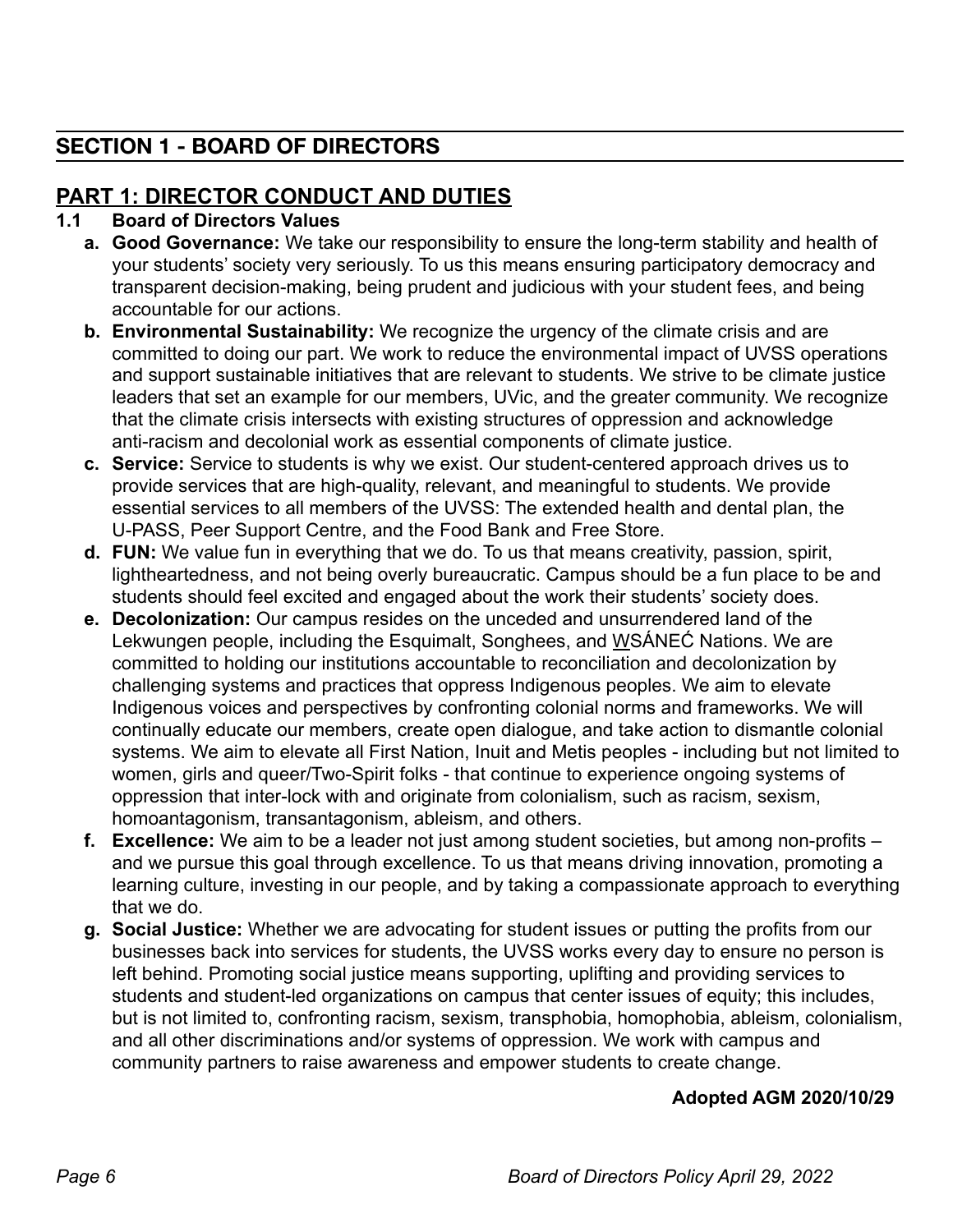## <span id="page-7-0"></span>**1.2 Conduct**

- **a.** Directors may not use their title if violating Society policy.
- **b.** Members of the Board of Directors who are also candidates during an electoral process shall abstain from voting or speaking on electoral issues. Further, when the Board of Directors has taken an official stance on a referendum issue, the Board of Directors shall distance themselves from any issues arising from the Electoral process and shall use extreme discretion and caution when making decisions related to referendum questions, or electoral issues that may affect the referendum and any amendments to the electoral policy.
- **c.** Starting at the call of nominations for elections to the Board of Directors and ending at the close of the campaign period, candidates to the Board of Directors, Senate and Board of Governors, and referendum proponents and opponents are not permitted to use the Students' Society Centre lobby or Director At Large office for any election organising purposes or for campaigning. This policy does not apply to proponents where the Board has voted to support a referendum question.

## <span id="page-7-1"></span>**1.3 Director Reports**

- **a.** Directors shall submit a written director report to the Director of Outreach & University Relations and Research & Communications Manager in advance of each regularly scheduled board meeting. Director reports are due by 9:00 am on the Friday preceding a regularly scheduled board meeting. Director reports for irregularly scheduled board meetings are optional and shall not be used to calculate Non-lead Director honoraria.
- **b.** Director reports shall be included in the board meeting agenda and minutes and shall detail all of the board-related paid or volunteer work that the director has done since the previous board meeting. A detailed director report includes, but is not limited to: categories (e.g. campaigns, operations, clubs) and/or tasks (e.g. chairing meetings), and any time off, with the associated amounts of time spent on each component and the total amount of their hours worked or volunteered. Advocacy group representatives may include hours volunteered for their advocacy groups in their director report.
- **c.** If a director does not submit a board report on time, and the agenda is not amended to include their late director report, they shall not be eligible for director benefits. Exceptions may be granted, under extenuating circumstances, until the meeting's minutes have been ratified.
- **d.** Directors who are absent due to illness, vacation, personal leave, or other extenuating circumstances shall not be required to submit a written report for the period of time that they are absent.
- **e.** Directors are expected to notify the Director of Outreach & University Relations and Research & Communications Manager six-hours prior to a board meeting if they will be absent from a board meeting.
	- **i.** The minutes shall include a list of all directors who have sent their regrets six-hours prior to the board meeting.
	- **ii.** The agenda shall include a list of all directors who have sent their regrets three calendar days prior to a board meeting.

#### <span id="page-7-2"></span>**1.4 Director Benefits**

**a.** All benefits are for personal use only and are only to be used in the timeframe for which they are intended.

#### **b. Lead Directors**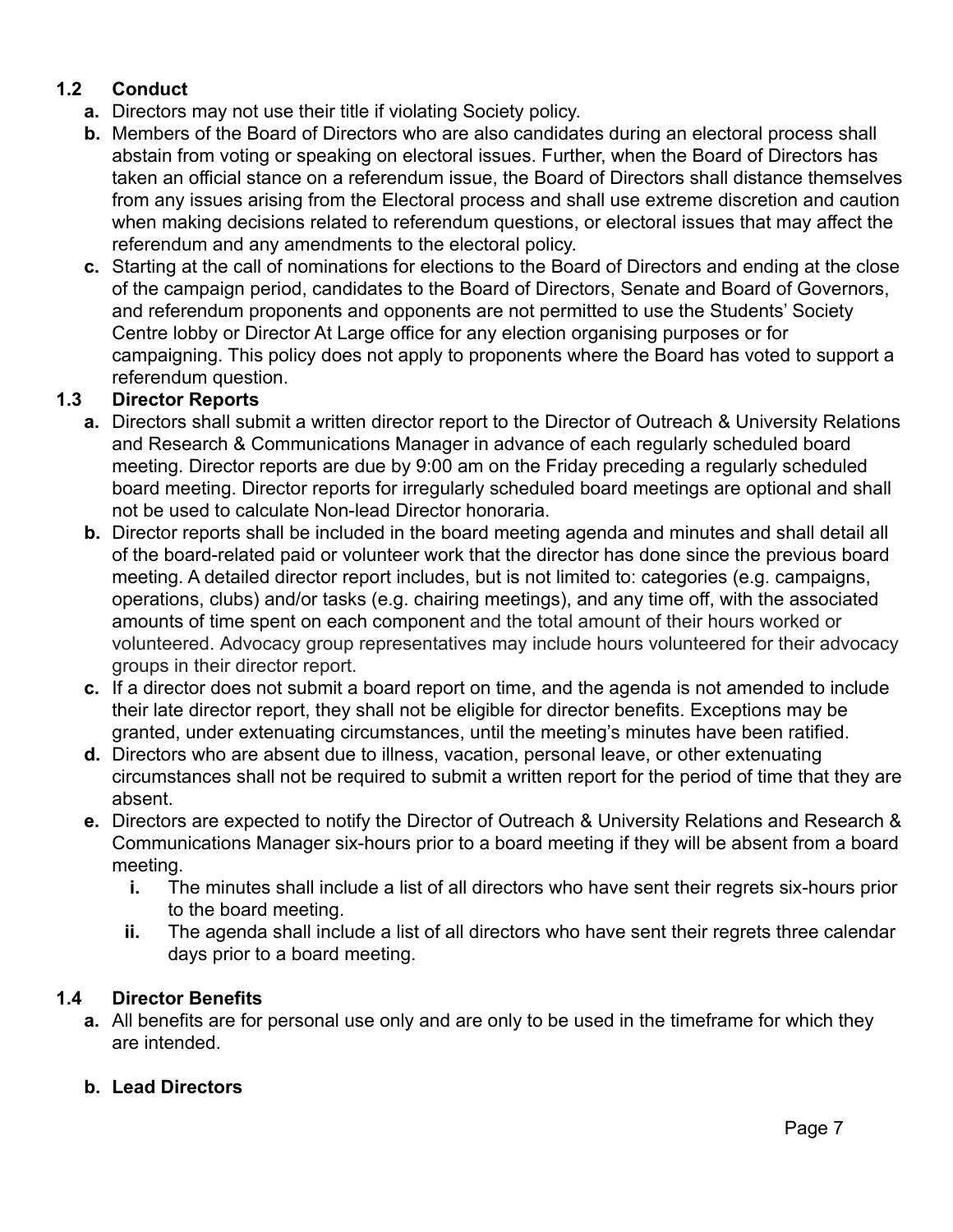- **i.** Lead Directors who submit their directors reports and fulfil the bylaw requirement to work 35 hours per week are entitled to the following benefits:
	- **1.** Five [5] food discount chits per week; and
	- **2.** Free beverages (coffee or pop) provided that the director uses their own cup; and
	- **3.** Four [4] Cinecenta movie passes per month; and
	- **4.** Free admittance to all UVSS events.
	- **5.** The UVSS shall provide a taxable benefit up to \$150 per semester for health and wellness benefits. This amount shall be rebated back when proof of purchase is provided. Eligible expenses include gym or fitness class or memberships; exercise equipment; and mental health services. Clothes and shoes are ineligible.
- **ii.** All benefits are for personal use only and are only to be used in the timeframe for which they are intended.

## **c. Directors At Large, Director of International Student Relations, Constituency Group Representatives & Native Students Union Representative (Non-Lead Directors)**

- **i.** Non-Lead Directors who have provided a board report, have fulfilled their committee responsibilities, have worked two volunteer hours for either the UVSS Board of Directors or their respective constituency groups or the NSU, and have fulfilled the duties of their positions as outlined in Bylaw 8: Duties and Responsibilities of Directors are entitled to the following benefits:
	- **1.** Three [3] food discount chits per week to be distributed by a Lead Director
	- **2.** Twenty [20] free beverages (coffee or pop) per month provided that the director uses their own cup
	- **3.** Four [4] free Cinecenta movie passes per month to be distributed by a Lead **Director**
	- **4.** Free admittance to all UVSS events organised by Events Committee; and
	- **5.** Bus tickets (return) provided to all directors who don't currently have a U-Pass, so that they can fulfil their fiduciary duty to attend board meetings and committee meetings.

## <span id="page-8-0"></span>**1.5 Training and Professional Development**

## **a. Board of Directors**

- **i.** At the beginning of each annual elected board term, an orientation to the Board of Directors shall be organised for all new and re-elected directors. The orientation shall cover all aspects of the Society, including but not limited to: finance and operations, society governance, legal responsibilities of directors, constituency organisations, advocacy on student issues, clubs, course unions, events, and marketing. Upon assuming office, a resource manual shall be issued to all directors so that they understand their role and responsibilities, how the Society is governed, and what resources they can access.
- **ii.** During the first four [4] months of the board term, directors shall attend a workshop on anti-oppressive organizing, and consent training. When possible, these workshops should occur during board orientation. Advocacy groups including AVP shall be consulted for suggestions of appropriate facilitators. Throughout the board term, the Board of Directors shall schedule a minimum of two [2] workshops in areas such as but not limited to: non-violent communication, decolonization and unlearning racism, ally ship, collaborating across difference, challenging sexism, inclusive workplace practices and accessibility. These workshops shall be open to both directors and staff. Advocacy groups including AVP shall be consulted for suggestions of appropriate facilitators.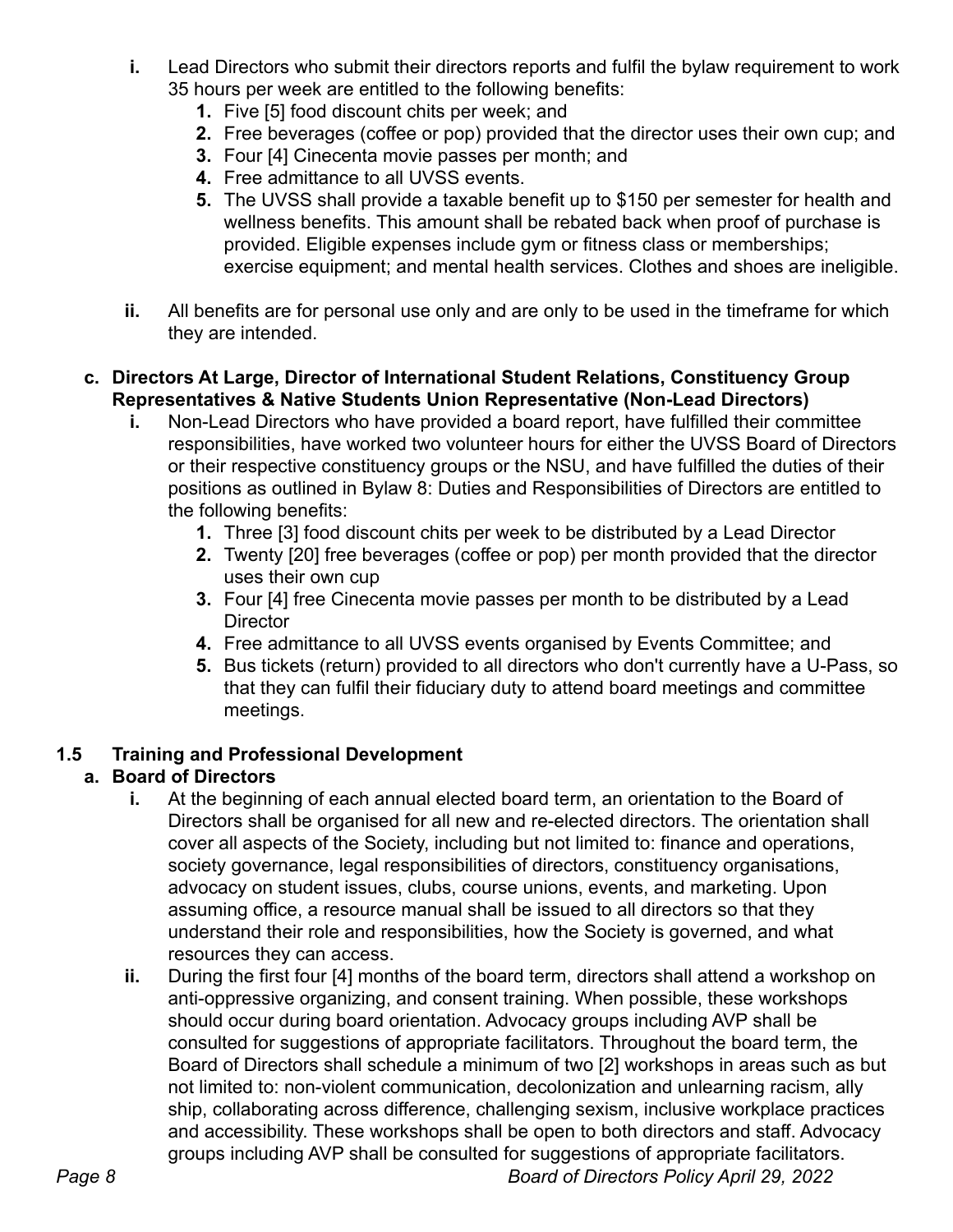**iii.** Throughout the board term, the Board of Directors shall schedule workshops and training sessions in subjects such as: marketing, business development,finance/accounting, non-profit management, social enterprise management, strategic planning, and any other relevant topics that will build the capacity of directors and contribute to the overall well-being of the Society. These workshops shall be open to both directors and staff

## **b. Lead Directors**

- **i.** At the beginning of each annual elected board term, an orientation to Executive Committee shall be provided to Lead Directors. The orientation shall cover all operational and administrative aspects of the Society; establish team frameworks and dynamics; and create approachability statements. This orientation is mandatory.
- **ii.** The Administration and Services Manager shall maintain a Google Drive that contains one folder per Lead Director.
	- 1. The folders will contain all training manuals submitted by past Directors for each board term.
	- 2. Upon 24-hours of the ratification of the election results, the Administration and
	- 3. Services Manager shall share the folder with each respective incoming Lead Director.
	- 4. The contents of the Google Drive shall be kept as "view only."
	- 5. Lead Directors may edit folder contents by submitting revised versions to the
	- 6. Administration and Services Manager.
	- 7. A first draft shall be submitted by March 15th.
- **iii.** Before assuming office on May 1, an incoming Leads Director shall be paid for a maximum of 35 hours of training with the outgoing Lead Director in their position.
	- 1. This includes: reviewing relevant bylaws and policy; shadowing the outgoing Lead; office tours and introductions; attending relevant committees; and, practical skills transfers.
	- 2. If Board Orientation is scheduled before May 1, those hours shall not be paid or count towards the 35 Lead Director training hours
- **iv.** At the start of the board term, outgoing Lead Directors shall be paid for a maximum of 35 hours to provide on-the-job training to incoming Lead Directors. These training hours should be completed within the first three weeks of May.
- **v.** Within the first eight weeks of assuming office, Lead Directors shall be given additional mandatory training in:
	- 1. UVic Administrative Organization
	- 2. Non-profit Management
	- 3. Human Resource Management
	- 4. Budgeting and Financial Management
	- 5. Advanced Workshop in Post-secondary Issue
	- 6. Marketing & Communications
	- 7. Media Training
	- 8. Legal Competency
- **vi.** All directors are able to attend these training sessions, although the training is only mandatory for Lead Directors.

## <span id="page-9-0"></span>**1.6 Performance Management Policy**

**a. Objective**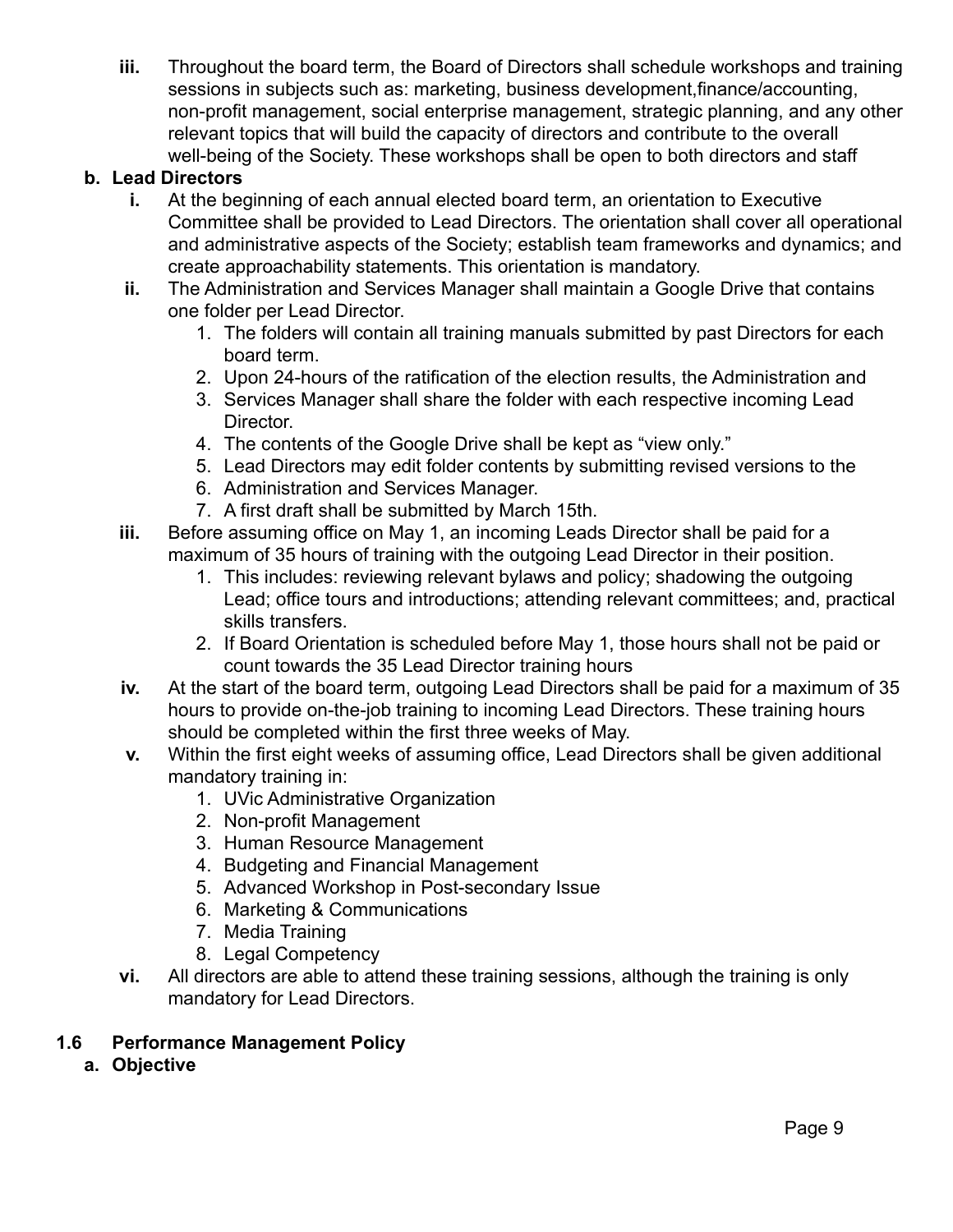- **i.** Sometimes there are questions about a Director's quality and/or quantity of work and their ability to meet their duties and responsibilities set out in UVSS Bylaws and policies.
- **ii.** All Directors have the right to safely address and resolve conflict and respond to any questions about their performance. The purpose of this policy is to provide an accessible, effective and consistent method for Board members to present and resolve their concerns.
- **iii.** Directors may bring a support person to any meeting with other Directors.
- **iv.** Directors dissatisfied with this process or facing worsening conflict are encouraged to consult with UVic EQHR. Concerns with UVSS staff must be raised with an excluded manager.

## **b. Principles of respectful and professional conduct**

- **i.** All Board members acknowledge that the UVSS Board must discuss difficult issues and work through differences of opinion, including topics related to oppression and the responsibilities of a students' society
- **ii.** We understand that Directors are students and have many demands on their time and energy.
- **iii.** We understand that Advocacy Groups represent marginalized and diverse groups, and face disproportionate emotional labour demands and barriers to participation.
- **iv.** We also understand that every Director has a fiduciary duty to responsibly represent the UVSS, as per the Constitution and Bylaws and the Societies Act.
- **v.** Lead Directors are paid and have an obligation to complete their associated job duties in exchange for that salary.
- **vi.** All Directors have unique lived experiences and as a result, some conversations and topics may be more difficult for some folks than others.
- **vii.** Directors have the right to receive communications and concerns via email, and have at least five business days to respond, before conversations are initiated. We will resolve issues with confidentiality and respect, and in a timely manner.
- **viii.** We are open to being wrong, and are not afraid of facing and resolving conflict.
- **ix.** When appropriate, we will resume our professional relationships with respect and direct communication.
- **x.** We acknowledge that everyone has different abilities to respond to conflict and concerns and deserves the time to process, seek out resources, and respond appropriately.
- **xi.** We all play a role in our collective self-improvement, and the positive progression of the organization as a whole.

# **c. Progressive resolution process**

- **i.** STEP ONE
	- **1.** Attempt to resolve issues with the other Director(s) involved, in private. Directors may skip this step if they choose.
	- **2.** Respondents shall also be given a reasonable time frame in which to correct their behaviour or improve their job performance and they shall be offered assistance to help build their capacity. This shall constitute the first step of a four-step progressive resolution process.
		- **a.** Discussion guidelines:
			- **i.** Issues should be approached with humility and the intent to learn.
			- **ii.** The conversation should focus on problem-solving and improving the overall process.
			- **iii.** Understand intent if it is not to find a respectful solution, take a step back before having a conversation.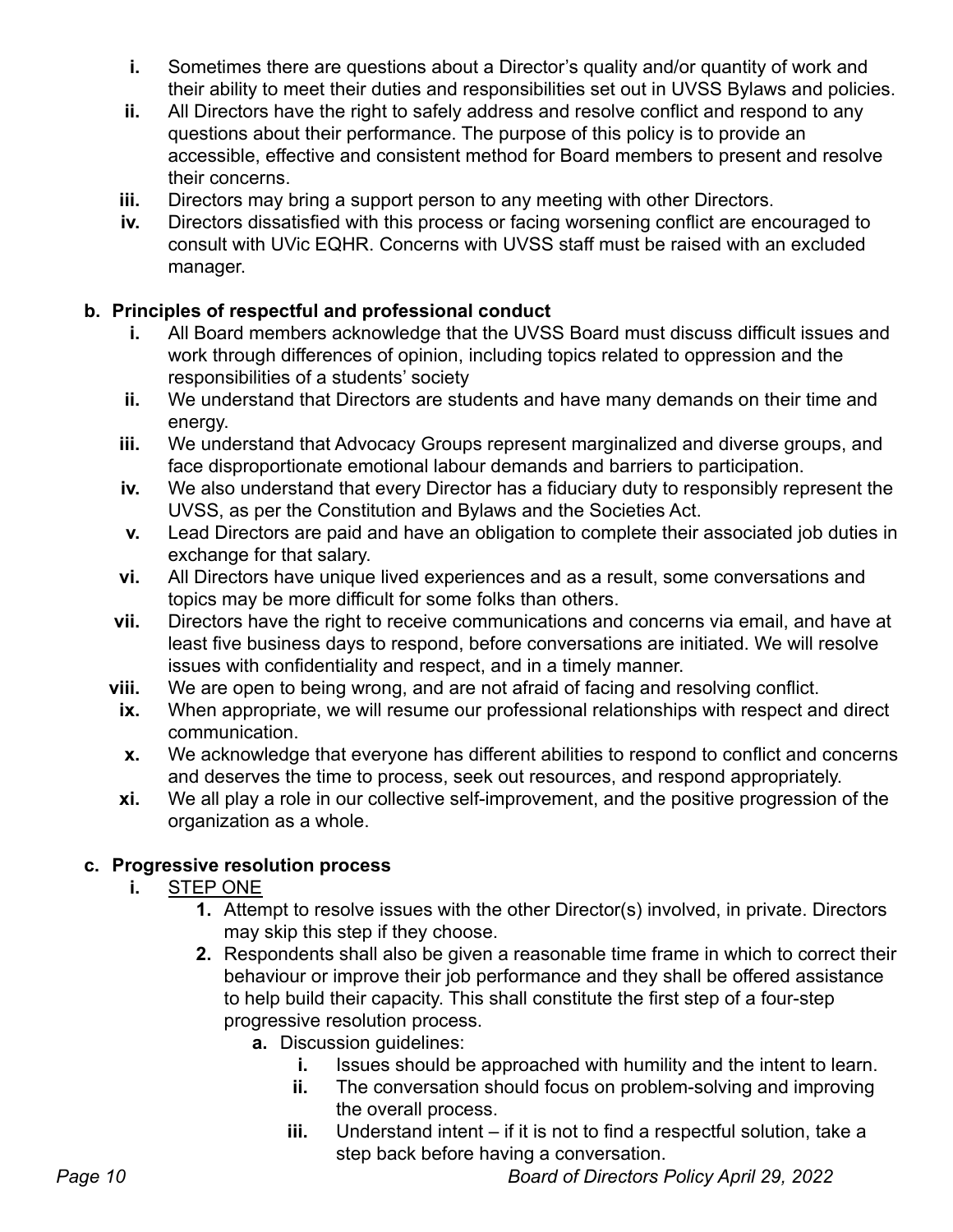- **iv.** Have a direct and honest conversation with the other person, starting by clarifying your purpose.
- **v.** Describe the behavior specifically, without referring to your assumptions about their intention. Describe how their behavior affected you.
- **vi.** Give them the opportunity to respond and ask for their point of view.
- **vii.** Indicate what you'd like them to do differently or what steps you would like them to take and ask them to do so in return – respect reasonable requests.
- **viii.** Agree on guidelines for future behavior that will address concerns raised by both of you, and record the content and/or agreements in a follow-up email to the Directors involved.
	- **ix.** Ask direct questions and encourage direct answers; seek clarification where needed.
- **ii.** STEP TWO:
	- **1.** The Director may contact:
		- **a.** The Director of Outreach and University Relations.
		- **b.** Advocacy representatives are welcome to contact the Director of Student Affairs.
		- **c.** If the issues concern the Director of Outreach and University Relations or Director of Student Affairs, they can contact the Director of Finance and Operations.
		- **d.** The Research and Communications Manager.
		- **e.** Or move to step three.
			- **i.** The contacted Director will organize and facilitate a meeting to produce a resolution and increase understanding among Directors, and may invite a neutral third party (e.g. the ombudsperson) to lead the meeting. Minutes must be taken and stored confidentially by the Director of Outreach and University Relations, another Lead, or the Research and Communications Manager.
			- **ii.** An objective of this meeting is for the parties to set clear expectations for behaviour and performance improvement, and describe milestones to measure success at meeting those expectations.
- **iii.** STEP THREE:
	- **1.** If the discussion with other Directors does not resolve the problem to the mutual satisfaction of the Directors involved, the matter may be referred to the Executive Committee through a lead director or the Research and Communications Manager either by submitting a written account or attending an Executive Committee meeting.
	- **2.** An excluded manager may organize a meeting to produce a resolution and increase understanding among Directors facilitated either by them, or by a neutral third party (e.g. the ombudsperson). Minutes must be taken and stored confidentially by the Director of Outreach and University Relations, another Lead, or the Research and Communications Manager.
	- **3.** An objective of this meeting is for the Executive Committee to set clear expectations for behaviour and performance improvement, and describe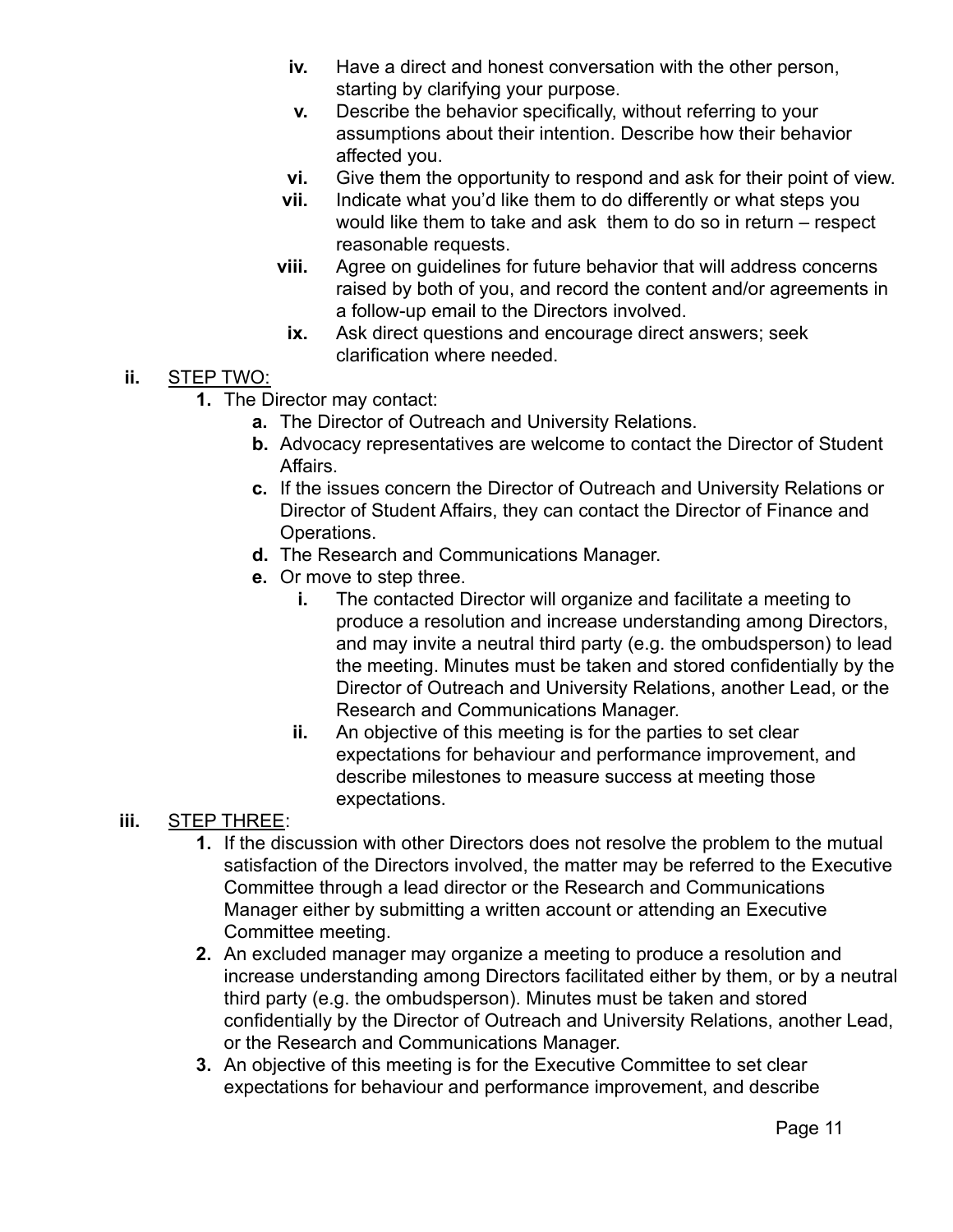milestones to measure success at meeting those expectations. Minutes must be taken and stored confidentially by the Director of Outreach and University Relations, another Lead, or the Research and Communications Manager.

**4.** The Director under review shall be given at least three business days to acknowledge that they have received the communication, and a further five business days to respond to the concerns and expectations in writing. This response time may be extended by mutual agreement. They shall also be given a reasonable time frame in which to correct their behaviour or improve their job performance.

# **iv.** STEP FOUR:

- **1.** If, after a suitable period of time has gone by without improvement, the matter may be brought to an in camera session of a Board meeting. At least five business days' notice must be provided to the respondent(s), and they must be present at the meeting in order to respond and answer questions. After, they may be asked to leave so that the Board may determine a course of action.
- **2.** Disciplinary action may include, but is not limited to, a formal statement of disapproval, documented in the publicly available minutes, and/or removal of benefits.
- **3.** Depending on the seriousness of their actions, the Board may pass a motion to initiate proceedings to have the director removed from the Board of Directors, as per the Societies Act of British Columbia.
- **4.** Disciplinary motions must be passed by a 2/3 vote of the Board.

# **d. Responsibilities and expectations**

# **i. The University of Victoria Students' Society is responsible for:**

**1.** Providing all employees and Directors with a harassment-free workplace.

# **ii. Directors are responsible for:**

- **2.** Fostering a safer, harassment-free work environment and setting an example about appropriate workplace behaviour.
- **3.** Proactively and directly speaking up or to trusted internal parties about any issues.
- **4.** Reporting problematic behaviour in the context of performance concerns that they witness other Directors initiating or facing.
- **5.** Avoiding spreading rumours with malicious intent.

# **iii. Directors can expect:**

- **1.** To be treated with respect in the workplace and in all meetings.
- **2.** To have their rights to a fair process and confidentiality respected.
- **3.** To be protected against retaliation for reporting issues or cooperating in resolutions.

# **iv. Excluded Managers are responsible for:**

- **1.** Sharing the role of Board point-of-contact for general issues, triaging as applicable.
- **2.** Organizing Director mediation or conflict resolution meetings, if appropriate.
- **3.** Providing advice and recommendations to Directors upon request.

# **v. Personnel Committee is responsible for:**

- **1.** Acting as the independent primary liaison between the Board and UVSS staff
- **2.** Overseeing Excluded Managers and addressing concerns with their performance or conduct.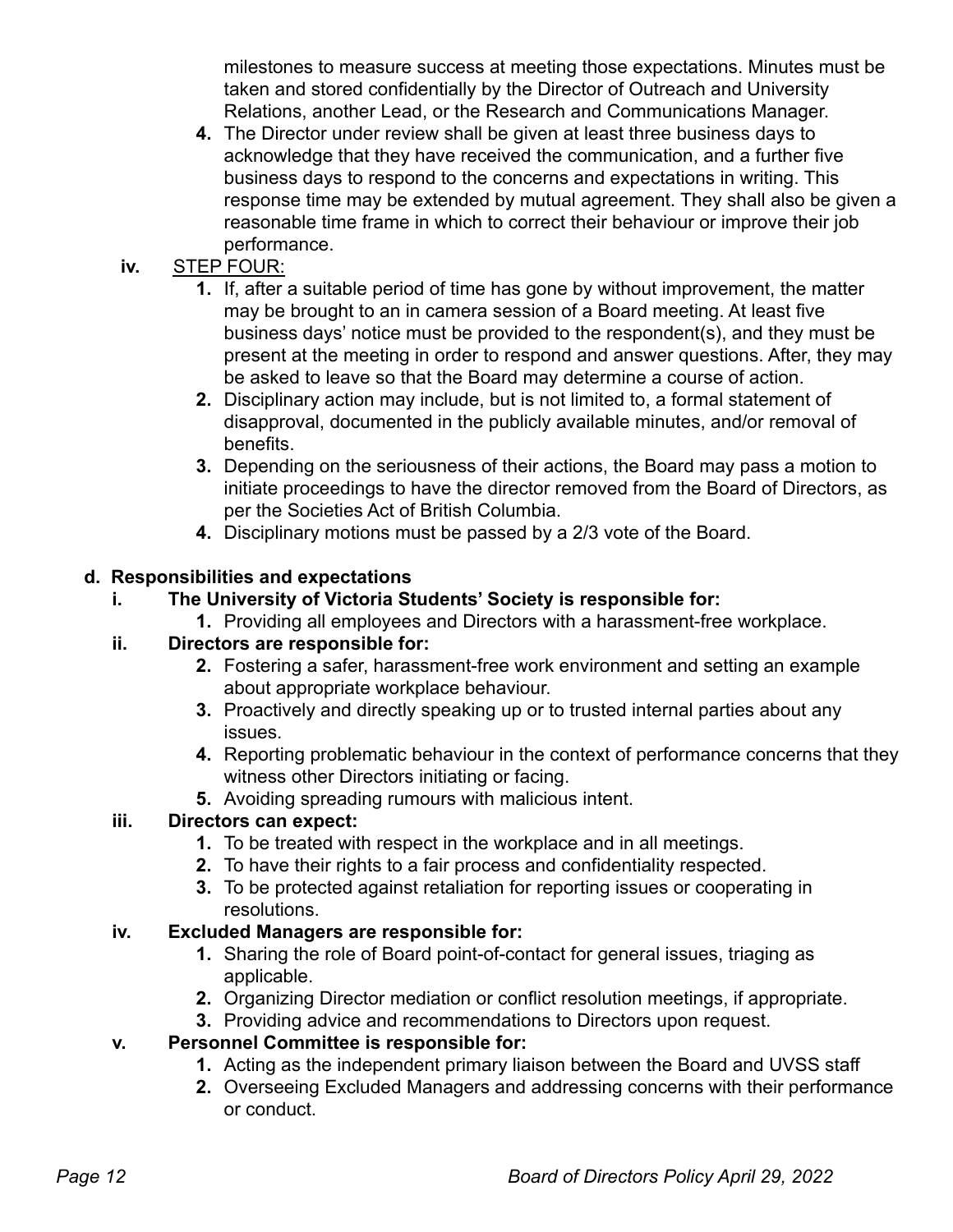## <span id="page-13-0"></span>**1.7 Lead Directors**

## **a. Scheduling & Hours of Work**

- **i.** Lead Directors shall post on their office doors the specific office hours when they will be available to members of the Society and the means by which members can contact them outside of their posted office hours.
- **ii.** With the exception of the Director of Events, Lead Directors shall, as much as possible, strive to maintain office hours that coincide with the operating hours of the Students' Society Centre.

## **b. Leave of Absence & Vacation**

- **i.** Lead Directors are entitled to five (5) paid vacation days per semester to be used to their discretion across the board term.
- **ii.** Lead Directors shall keep a log of their vacation days in a spreadsheet shared with Executive Committee members. This spreadsheet shall be available to directors upon request.
- **iii.** Lead Directors may take unpaid personal leave of up to thirty [30] days that is approved by the Board of Directors.
- **iv.** Lead Directors shall not take off more than five [5] working days in a row during the most active times for the Society (August 15 – November 30 and January 2 – March 31).
- **v.** No more than one [1] Lead Director at a time can take time off between August 15 September 30 or between January 2 – January 31 without the consent of the Executive Committee.
- **vi.** In recognition of the fact that Lead Directors frequently work well over 35 hours per week, they shall be permitted to take time off in lieu, within reason, and not at times that will impact how accessible they are to members, directors, and staff.
- **vii.** Sick leave for Lead Directors shall be the same as afforded to permanent employees under the USW 2009 Collective Agreement.

#### **c. Lead Director Vacancy**

- **i.** As per the UVSS Bylaws, when a vacancy has been established in a Lead Director position either by resignation or impeachment, the Board of Directors may decide to either:
	- **1.** Hold a by-election
	- **2.** Elect a director to fill the Lead Director position as an interim Lead Director
- **ii.** If the Board of Directors decides to elect a director as an interim lead director, the Board of Directors must pass a resolution to initiate proceedings to elect an interim lead director. The following process shall then apply:
- **iii.** An excluded manager shall preside over the election and ensure the proper process is followed.
	- **1.** They shall rule on disputes and oversee the counting of ballots. The presiding excluded manager shall announce at the beginning of the electoral process that they are overseeing the process.
	- **2.** Any ruling or interpretation of the presiding excluded manager may be challenged by a
	- **3.** director. A two-thirds [2/3] majority vote is required to overturn a ruling or interpretation of the presiding excluded manager.
	- **4.** Any director may choose to put their name forward as a candidate for interim lead director. The presiding excluded manager shall ensure that all directors are given an equal chance to announce their candidacy.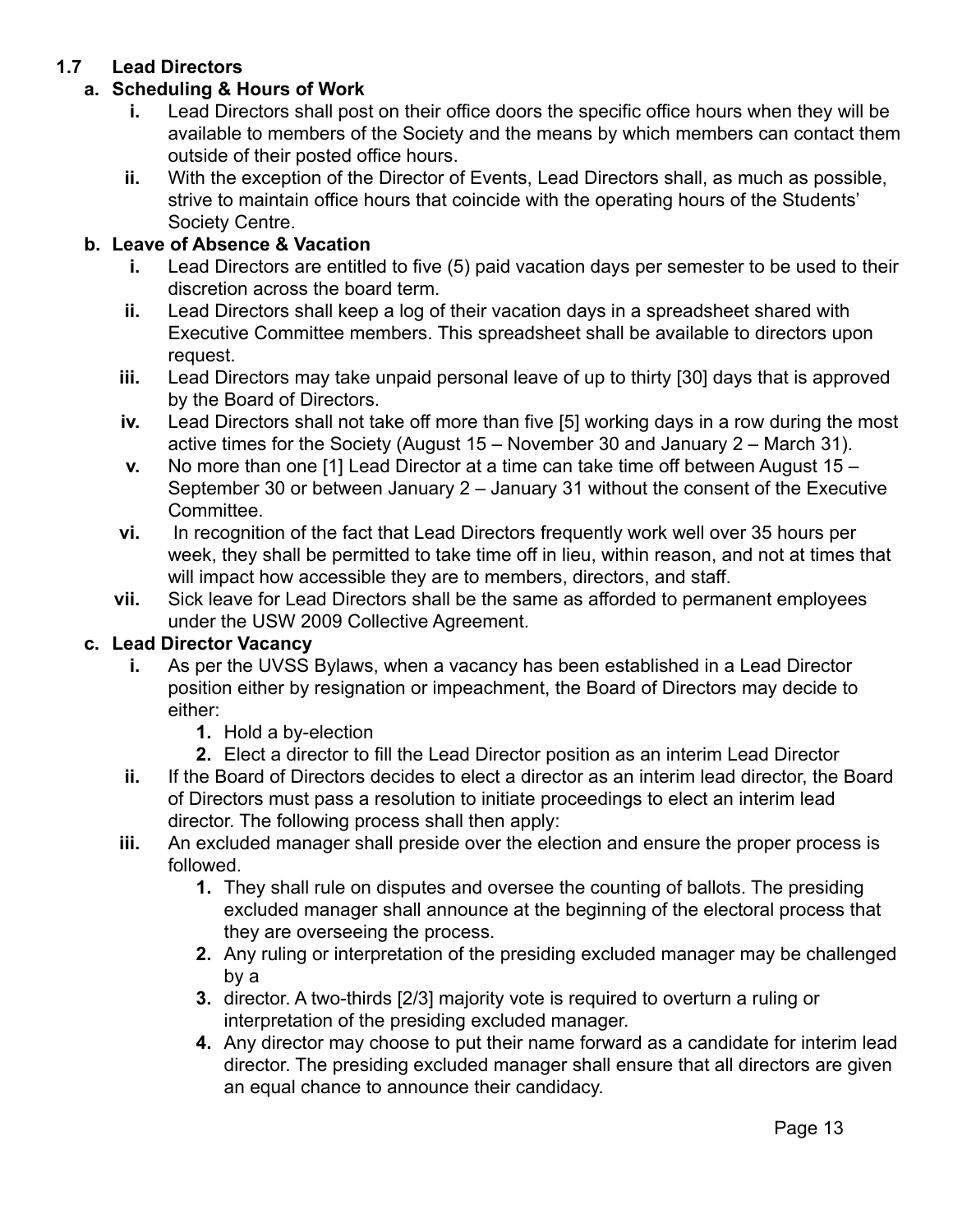- **iv.** Each candidate shall be invited to deliver an address to the Board of Directors not exceeding five [5] minutes. Order of speaking shall be determined by a drawing of lots.
- **v.** After all candidates have spoken, each director will have the opportunity to ask a question not longer than 30 seconds. All candidates will have up to 1.5 minutes to respond to the question
	- **1.** The Board of Directors may choose to extend the candidate question period by a 50% majority vote of directors present and voting.
	- **2.** The Board of Directors will then vote by secret ballot for the candidate of their choosing. Each Director may vote for one candidate. Ballots with multiple names, illegible ballots, and ballots which do not contain the first or last name of any candidate will be discarded.
	- **3.** Up to three [3] directors who are not candidates may scrutinize the counting of ballots.
	- **4.** The presiding excluded manager will secure all ballots for 7 days after which they will be destroyed. Any member of the Board of Directors may ask for verification of the ballots by a third party.
	- **5.** The successful candidate must receive more than 50% of valid ballots cast. If no member receives more than 50% of valid ballots cast, then there will be continued rounds of voting subject to the rules above until a candidate receives more than 50% of valid ballots cast. Election results will be revealed after each round of voting.
	- **6.** Interim lead directors shall retain their position on all committees to which they were elected, including positions where they were elected as a director.

# **d. Emails and File Storage**

**i.** At the beginning of each board term, Lead Directors shall be assigned emails and computers associated with their elected position. All role-assigned emails and electronic files are the property of the UVSS and must be transferred to incoming Lead Directors at the beginning of the following board term.

# <span id="page-14-0"></span>**1.8 Directors At Large & Director of International Student Relations**

# **a. Scheduling and Volunteer Hours**

- **i.** Directors At Large and the Director of International Student Relations are required to volunteer at least a minimum of two hours per week to volunteer for UVSS activities that are not board meetings.
- **ii.** Directors At Large and the Director of International Student Relations are not required to volunteer during holidays (statutory, university, or UVSS office holidays), or during co-op work/practicum terms.
- **iii.** At least one of the two volunteer hours per week shall be committed to being present in the Students' Society Centre to greet and assist members during regular Students' Society Centre hours.
- **iv.** Directors At Large and the Director of International Student Relations are required to attend a minimum of two [2] UVSS committee meetings per month.
- **v.** Directors At Large and the Director of International Student Relations shall report their volunteer hours and committee attendance in their director reports.

# **b. Portfolio DALs**

- **i.** Preamble This purpose of this policy is to ensure that Directors at-Large have an informed and meaningful experience during their term on the Board of Directors. As well, it is intended to provide a strong system of accountability and support for Lead Directors as they undertake their work.
- **ii. Portfolio Breakdown**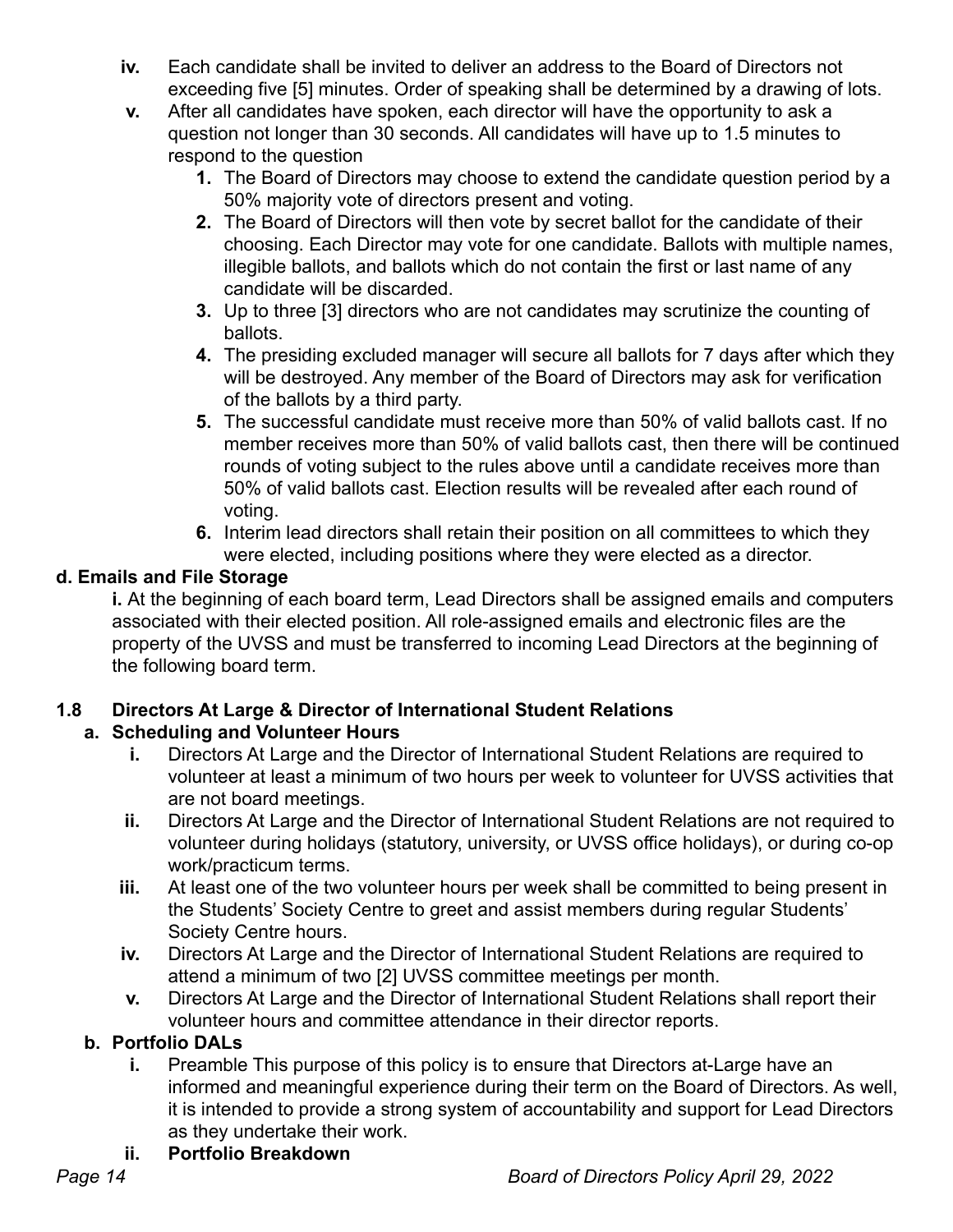- **1.** Each Lead Director shall have two [2] Directors at-Large assigned to their portfolios.
- **2.** The Director of International Relations shall have one [1] Director at-Large assigned to their portfolio to support their work.

# **iii. Responsibilities of a Portfolio DAL**

- **1.** Familiarize themselves with all policy pertinent to the portfolio to which they are assigned.
- **2.** Attend the open committees and working groups chaired by the Lead Director to which they are assigned. Finance and Operations Portfolio DALs will also sit on SUB Business Marketing Committee.
- **3.** At least one Portfolio DAL of the two DALs assigned to a portfolio shall put their name forward to run for the  $2^{nd}$  chair position(s) on the open committee(s) under their portfolio.
- **4.** Ensure that their Lead Director to which they are assigned is performing their duties as outlined in their job descriptions.
- **5.** In the event that a Lead Director or a Director of International Student Relations position is vacant, the portfolio DAL(s) shall make an effort to carry on the duties of the position.
- **6.** Perform any other duties as required by UVSS policy and bylaws, or as needed by the Board.

## **iv. Responsibilities of Lead Directors**

- **1.** To actively communicate their daily activities and long-term projects with their portfolio DALs.
- **2.** Lead Directors should schedule a meeting between portfolio DALs and themselves at least twice a month.

## **v. Elections**

**1.** Portfolio DALs shall be elected at the first Board meeting of the elected term, with the option for changes at the first Board meeting of each semester.

# <span id="page-15-0"></span>**1.9 Child Care**

**a.** Where a Director requires childcare to perform his or her duties, the UVSS shall reimburse the Director for an amount up to the rate available to UVSS staff in the Collective Agreement.Reimbursements at rates higher than those available to UVSS staff in the Collective Agreement for extenuating circumstances may be approved by the Board of Directors on a case by case basis.

# <span id="page-15-1"></span>**1.10 Information Technology Use**

# **a. UVSS Social Media Management**

- **i.** Only designated UVSS staff, Lead Directors, or users authorised by Executive Committee are allowed to manage social media content on behalf of UVSS.
- **ii.** Use of UVSS social media must comply with UVSS bylaws and policy and all applicable legislation.
- **iii.** Only official UVSS information and views, not an individual's personal views, are to be communicated by staff, Lead Directors, or authorised users on UVSS social media channels.
- **iv.** When sharing information on behalf of external organizations on the UVSS social media channels, Executive Committee shall: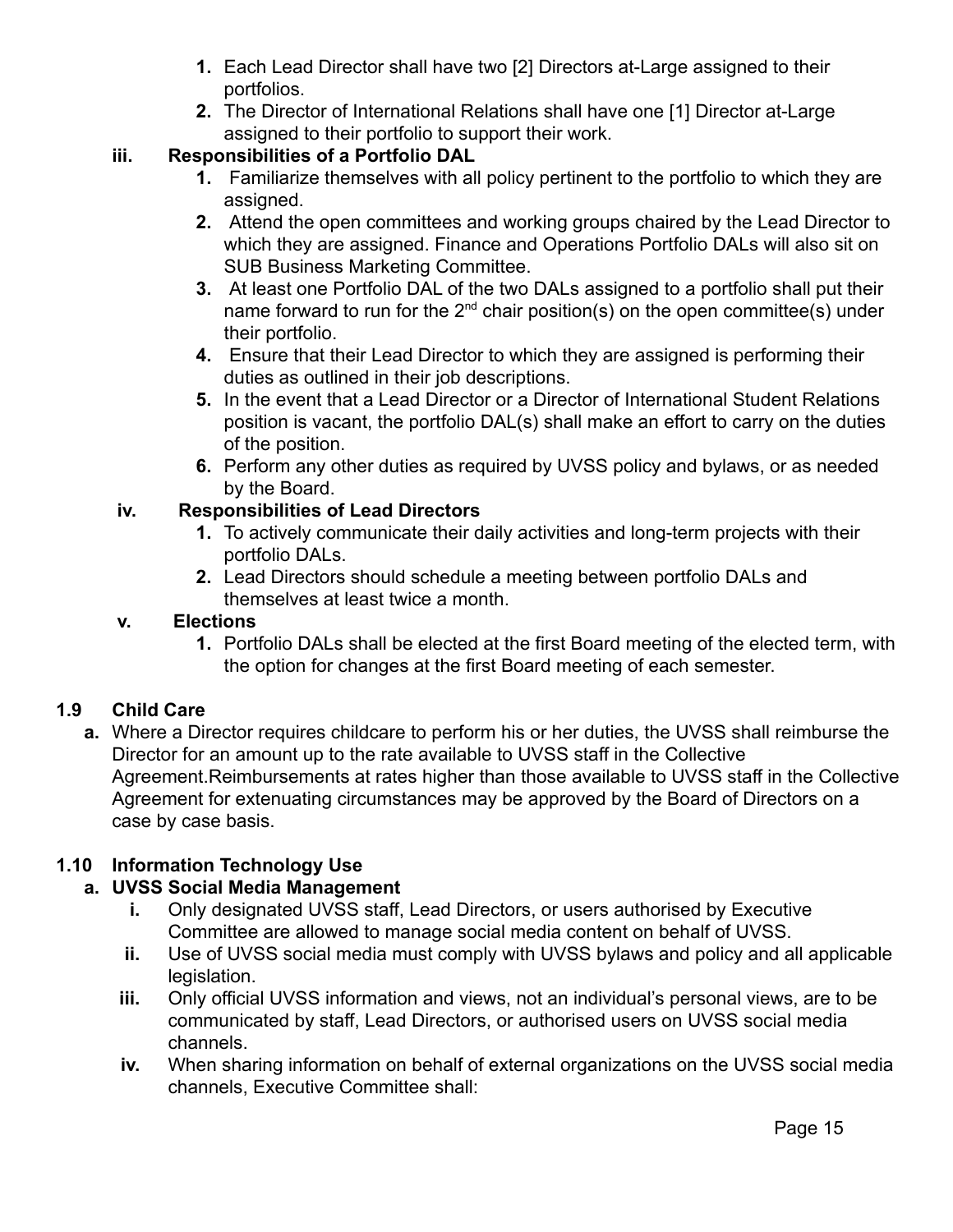- **1.** Approve no more than two [2] external posts per month; and
- **2.** Ensure that the organization's values align with those of the UVSS.

# **b. Directors' Personal Use of Social Media**

- **i.** The UVSS does not govern how directors use social media in their personal lives.
- **ii.** The Society is not liable for content posted by directors on their personal social media channels.

## **c. Emails & File Storage**

- **i.** At the beginning of each board term, all Lead Directors shall be assigned emails and computers. In addition, the following positions shall be provided UVSS emails:
	- **1.** International Student Relations Representative
	- **2.** All Directors elected to Personnel
	- **3.** Electoral Committee Chair
- **ii.** All role-assigned emails and electronic files are the property of the UVSS and must be transferred to their successors at the beginning of the following board term.
- **iii.** Role-assigned e-mail accounts are only to be used for work related to the Society.

# <span id="page-16-0"></span>**PART 2: CONFLICT OF INTEREST**

## <span id="page-16-1"></span>**2.1 Declaration of Interests**

**a.** At the beginning of their term, each Director shall be given a copy of the Conflict of Interest regulations, and shall disclose all interests which might cause conflict of interest, such as (but not limited to) membership in any clubs, course unions, other executives or boards, financial interests (such as holdings, shares, etc.), and employment within the operations of the Students' Society.

## **Adopted AGM 1995/10/25**

# <span id="page-16-2"></span>**2.2 Employment Conflict of Interest**

- **a.** If Board members apply for positions of employment within the operations of the Students' Society, they shall resign from the Board of Directors of the Students' Society (the Board) or their resignation shall be considered to have been delivered on the closing date of applications.
- **b.** Once they take office, Lead Directors must resign from any other paid positions in the operations of the Society, or else shall be considered to have resigned from the Board.
- **c.** If Directors-At-Large were already employees of the Society before being elected, they may keep their employed position, but they must follow these restrictions:
- **d.** They cannot be members of the following committees:
	- **i.** All divisional hiring committees
	- **ii.** The Personnel committee
	- **iii.** Union executives
	- **iv.** Bargaining committees
	- **v.** The Labour Management Committee
- **e.** They must formally abstain from discussing and voting on:
	- **i.** The Management Wage Package
	- **ii.** The collective agreements
	- **iii.** Other Personnel issues
	- **iv.** Motions affecting their particular division of employment
- **f.** If Directors apply for a Workstudy position within the operations of the Society, they shall resign from the Board or their resignation shall be considered to have been delivered on the closing date of applications. Exempt are those Workstudy positions within the operations of the Radio Society (CFUV-FM), the Martlet and the Gender Empowerment Centre, the Native Students' Union, the Pride Collective, the Society for Students with a Disability, and the Students of Colour Collective.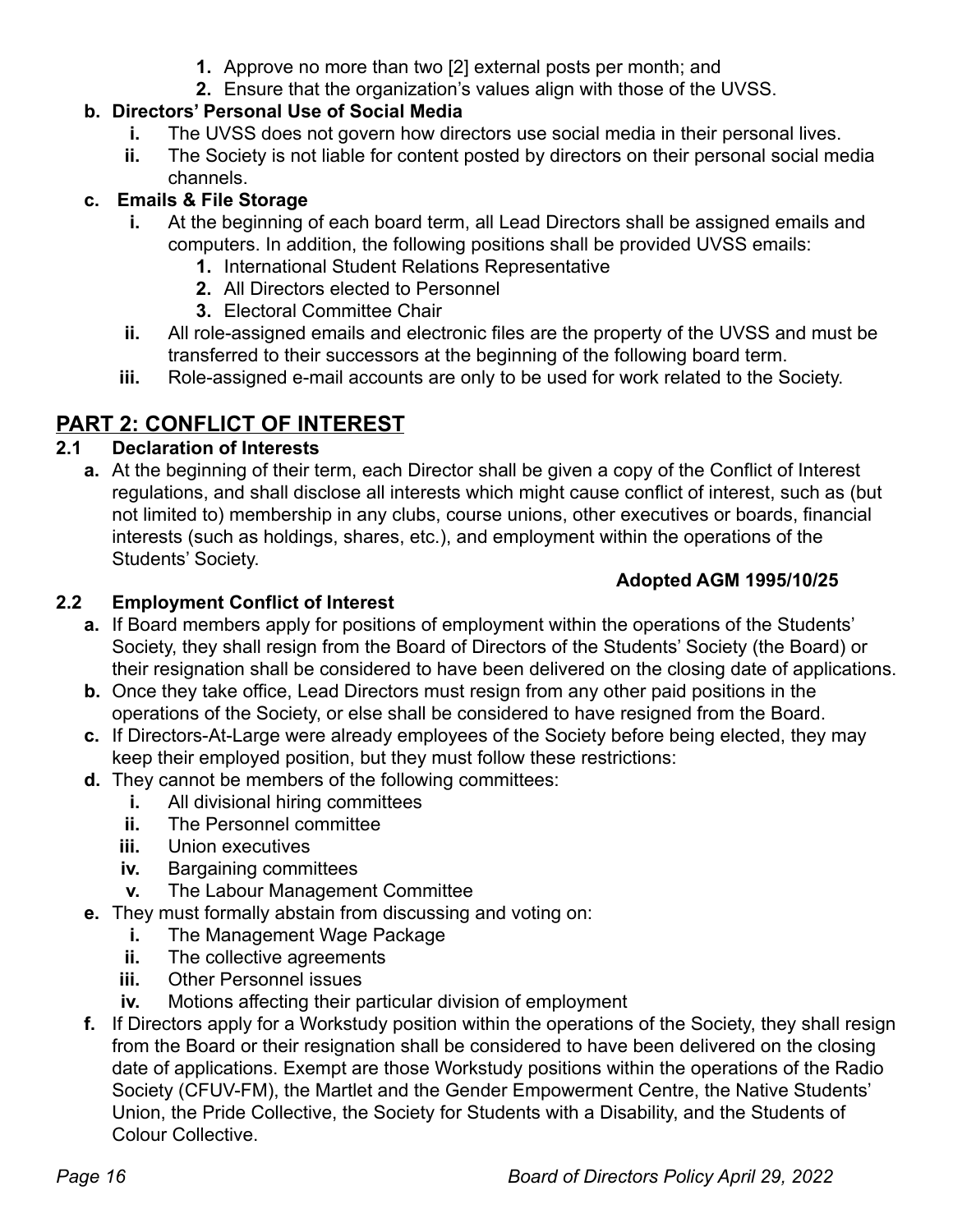#### **Adopted AGM 1995/10/25 Amended AGM 2005/02/10**

## <span id="page-17-0"></span>**2.3 Club and Course Union Conflict of Interest**

- **a.** If Lead Directors are elected or acclaimed to any executive position, or if they are given signing authority, in any club or course union, they shall resign from the Board or their resignation shall be considered to have been delivered at the time of their election or acclamation to that club or course union executive.
- **b.** Directors who are members of clubs and/or course unions shall formally abstain from discussing and voting on specific money and privilege issues for their particular club and/or course union, but shall be allowed to vote omnibus on funding and policy for clubs and course unions, such as at the Clubs Council and Course Union Council meetings.

#### **Adopted AGM 1995/10/25**

#### <span id="page-17-1"></span>**2.4 Separately Incorporated Fee-Levied Group Conflict of Interest**

**a.** If Lead Directors are given signing authority in any advocacy group, affiliated organization, subsidiary organization, or separately incorporated fee-levied group, they shall resign from the Board or their resignation shall be considered to have been delivered at the time of their election or acclamation to that position.

#### <span id="page-17-2"></span>**2.5 Board of Directors Electoral Conflict of Interest**

**a.** The UVSS Board of Directors is not permitted to endorse any candidates running for a position on the UVSS Board of Directors in an election. The Board is permitted to endorse referendum proponents or opponents.

## <span id="page-17-3"></span>**PART 3: SOCIETY MEETINGS**

## <span id="page-17-4"></span>**3.1 Board Meetings**

#### <span id="page-17-5"></span>**3.1.1 Speaking and Voting Rights**

- **a.** Priority to speak shall be given to individuals who have not previously spoken, or who have spoken the least, to the item under discussion.
- **b.** If a member of the audience is required to speak to a motion, the Board shall vote once to extend them speaking rights for the duration of the meeting, and the Chair may call on them to answer Board members' questions, if appropriate.
- **c.** The chair of a board meeting shall not do the following:
	- **i.** Vote on a resolution or motion, except when the chair is a voting member of the board and there is a tie, or there are seven or fewer board members present.
	- **ii.** Move a resolution or motion, other than to give congratulations or condolences
	- **iii.** Motivate, debate, or speak to a motion, other than to facilitate debate or ensure that procedure is followed.
- **d.** If the chair of a board meeting wishes to do anything in section c. above, they must do one of the following:
	- **i.** Step down for an external chair at the beginning of the meeting.
	- **ii.** Step down for a vice-chair, chosen among Lead Directors, prior to a motion being moved. If a vice-chair cannot be found from among the Lead Directors, then a chair shall be chosen from among the At-Large Directors and Advocacy representatives. Advocacy.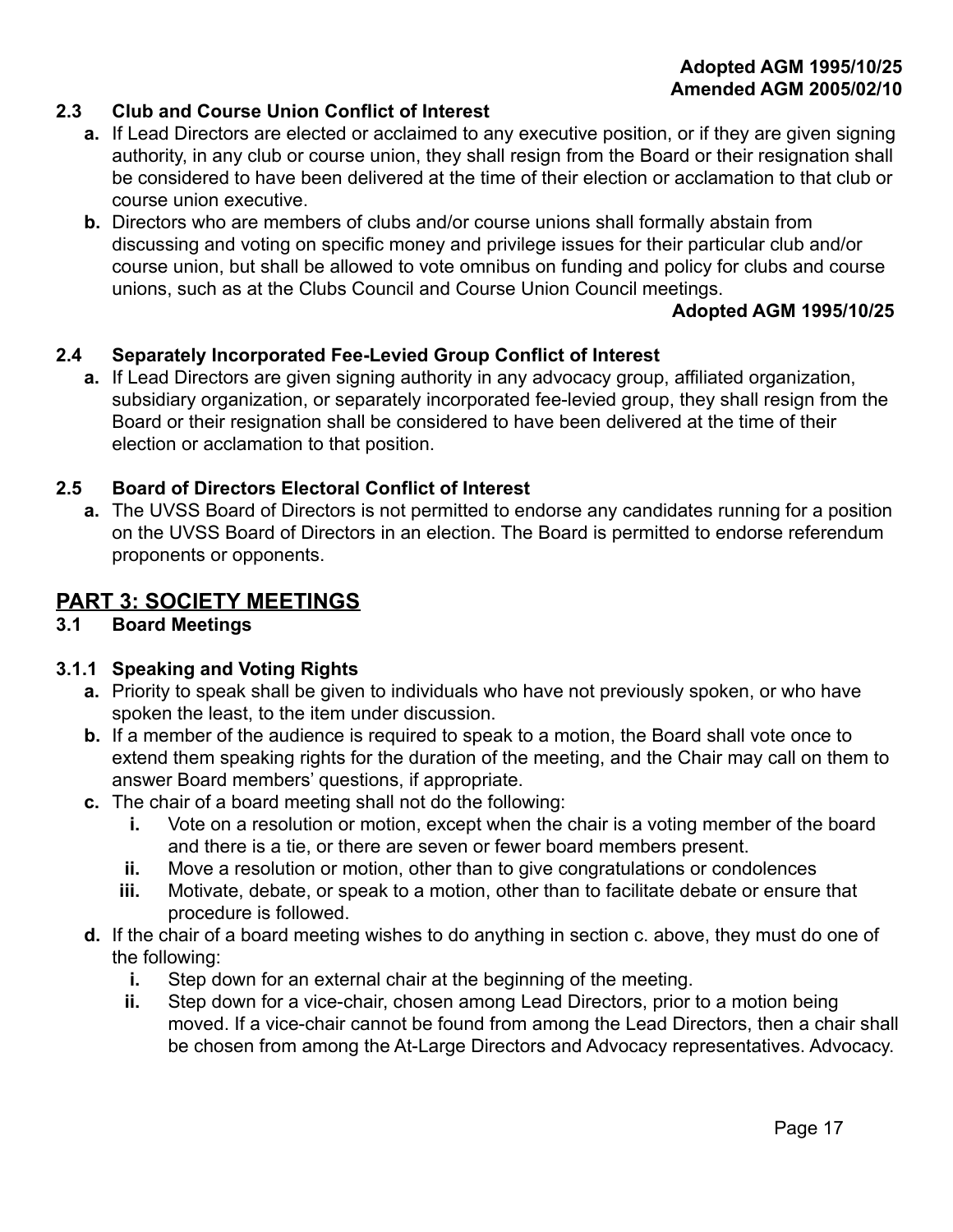- **iii.** Representatives, however, are encouraged to debate because they represent unique perspectives. If no director wishes to chair, then one of the excluded managers is invited to chair.
- **iv.** The Board shall first vote to replace the Chair with an alternative, for a specified number of motions, before resuming business. After the culmination of the specified number of motions, the original Chair is automatically reinstated.
- **e.** Voting remotely is permitted in extraordinary circumstances (for example, extreme weather), or for Directors on leaves of absence.
- **f.** The Chair must keep a record of votes submitted electronically and provide this list to a Director or staff-member upon request.

# <span id="page-18-0"></span>**3.1.2 Scheduling and Notice Requirements**

- **a.** Directors shall be given a minimum of 48-hours' notice of a meeting of the Board of Directors. This notice must include the meeting date, start time, and location.
	- **i.** In extraordinary circumstances (for example, extreme weather), notice may be provided less than 48-hours, but no less than 24-hours, in advance of the meeting; however, the agenda must be provided with at least 24-hours' notice (as per Bylaw 5.3.b)
	- **ii.** The Board shall take additional steps to ensure that members are provided sufficient notice.
- **b.** All agenda items shall be submitted to the Research & Communications Manager and the Director of Outreach and University Relations no later than 9am on the Friday preceding the Board of Directors meeting, if that meeting takes place on a Monday, in order to be included in the agenda. If the Board meeting is not on a Monday, then all agenda items shall be submitted 72-hours prior to the Board meeting in order to be included in the agenda.
	- **i.** Directors shall submit all agenda items at least 72-hours in advance of irregularly scheduled Board meetings in order for them to be included in the agenda.
	- **ii.** If there are no agenda items submitted to the Research & Communications Manager and the Director of Outreach and University Relations preceding the meeting, the meeting will be cancelled.
- **c.** Agenda items that require a decision to be made before the next regularly scheduled board meeting shall be placed in a section called 'Priority Business'. 'Priority Business' shall be the first section under 'Main Motions' and shall precede 'Old Business' and 'New Business'.
- **d.** Regularly scheduled board meetings shall be a maximum of five (5) hours. Board meeting lengths may only be extended by a 2/3 majority vote of the Board.
- **e.** Draft minutes from Board of Directors Meetings shall be distributed to directors no later than 48-hours prior to the next board meeting, and shall clearly read "Draft Minutes".
- **f.** Approved minutes shall be posted on the UVSS website in a timely manner. The Board shall make every effort to broadcast Board meetings to all members.
	- **i.** Board meetings may only be broadcast after a unanimously approved motion at the start of each Board meeting.
	- **ii.** Recordings may be kept online until the minutes from the broadcasted meeting have been ratified.
	- **iii.** The ability of the Board to broadcast Board meetings shall be detailed during Board Orientation.
- **g.** The Board shall seek to schedule Board of Directors on dates other than religious and other culturally significant holidays.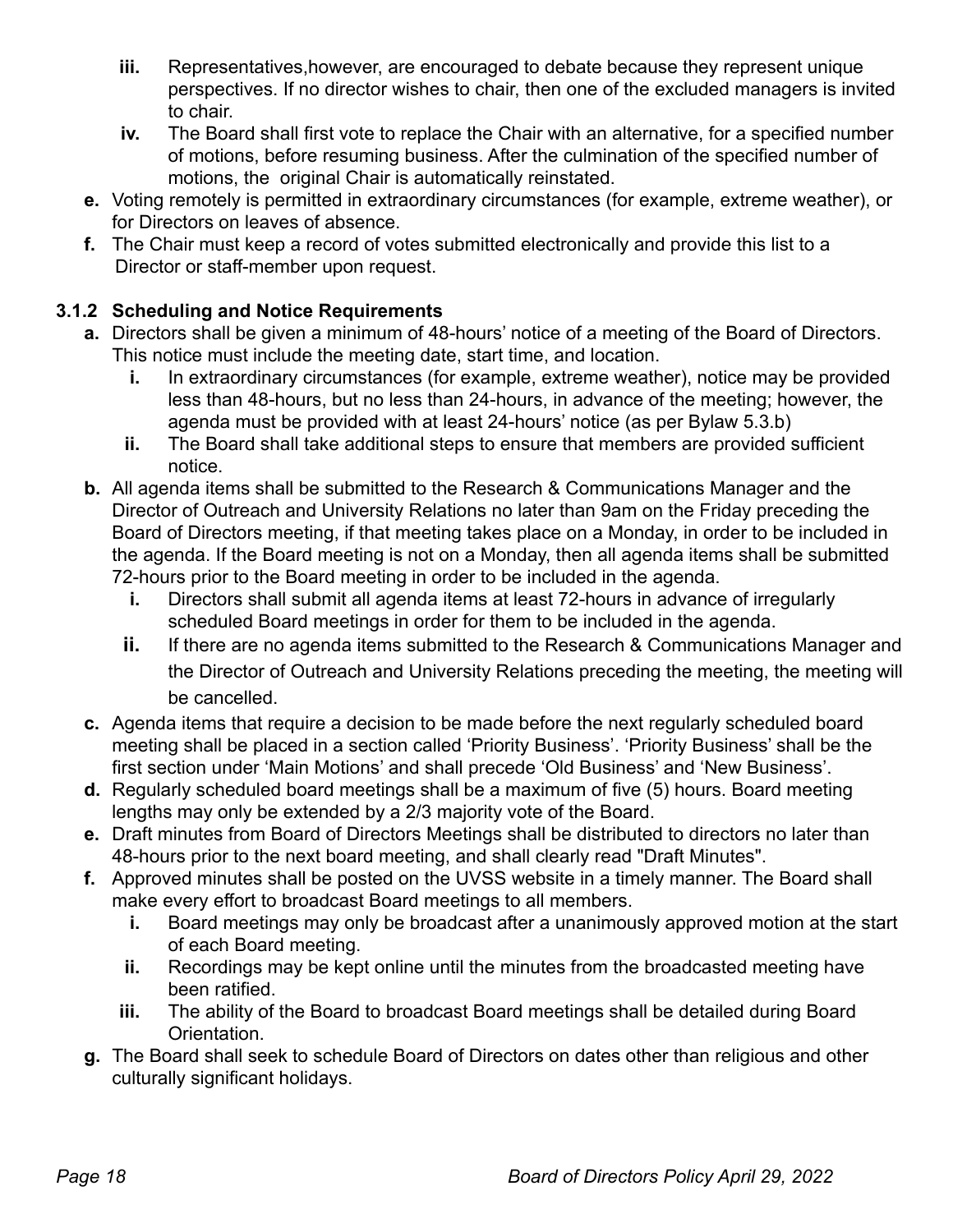## <span id="page-19-0"></span>**3.1.3 Reports**

- **a.** The Executive Committee, with the leadership and guidance of the Director of Finance and Operations, Executive Director, Administration and Services Manager, and General Manager, shall give a detailed verbal and printed report on the status of strategic plan implementation, business plan implementation, and society finances and operations at least one Board meeting per semester.
- **b.** An excluded manager shall give a brief verbal report on the status of strategic plan implementation and society finances and operations at each board meeting.

## **Adopted AGM 1989/10/26**

## <span id="page-19-1"></span>**3.1.4 In Camera Sessions**

- **a.** In camera sessions shall adhere to the following:
	- **i.** An in camera session may only be held if it is included in the posted agenda
	- **ii.** When a motion is made to come out of camera, that in camera session ceases immediately and a five-minute break shall be called to allow the return of the gallery. If this motion fails, the in camera session will continue within the constraints of the original in camera motion.
	- **iii.** All in camera sessions, excluding in camera sessions that require the use of a paid professional,shall be placed at the end of the agenda after all other business has been conducted.
- **b.** If a director is unable to attend a board meeting where an in camera session has occurred, the Chair shall make all efforts to provide that director with the information that they require to participate in and conduct the affairs of the Society, including access to legal counsel when required.
- **c.** In camera items are strictly confidential and members present are not to disclose the proceedings of in camera sessions, and, as per directors' fiduciary obligations, are to act in good faith and in the best interests of the Society.
- **d.** In camera sessions are reserved for discussion of staff relations (in accordance with the relevant Collective Agreements or contracts), legal matters, or other matters of a sensitive or confidential nature.
- **e.** Only members of the Board of Directors, and invited third parties as may be required are allowed to remain in the meeting.
- **f.** No motions may be moved during an in camera session of the Board of Directors except those relating to with the exception for instruction for legal counsel or personnel issues.
- **g.** When a decision of a confidential or legal nature is made in camera, that decision shall be minuted and made available to directors upon request.
- **h.** The Board may vote to include in-camera motions in the minutes (for example, the approval of hiring decisions, motions requiring consultation, and other information that is required to be publically available).
- **i.** Audio or video recordings shall not be made of in camera sessions.
- **j.** The Board shall have all written notes made by directors and staff returned to the Chair at the conclusion of an in camera session.

## <span id="page-19-2"></span>**3.1.5 Online Voting**

**a.** In the case that a resolution must be resolved before the next scheduled board meeting, the Board of Directors may hold an online vote over email or via another approved platform of Board communication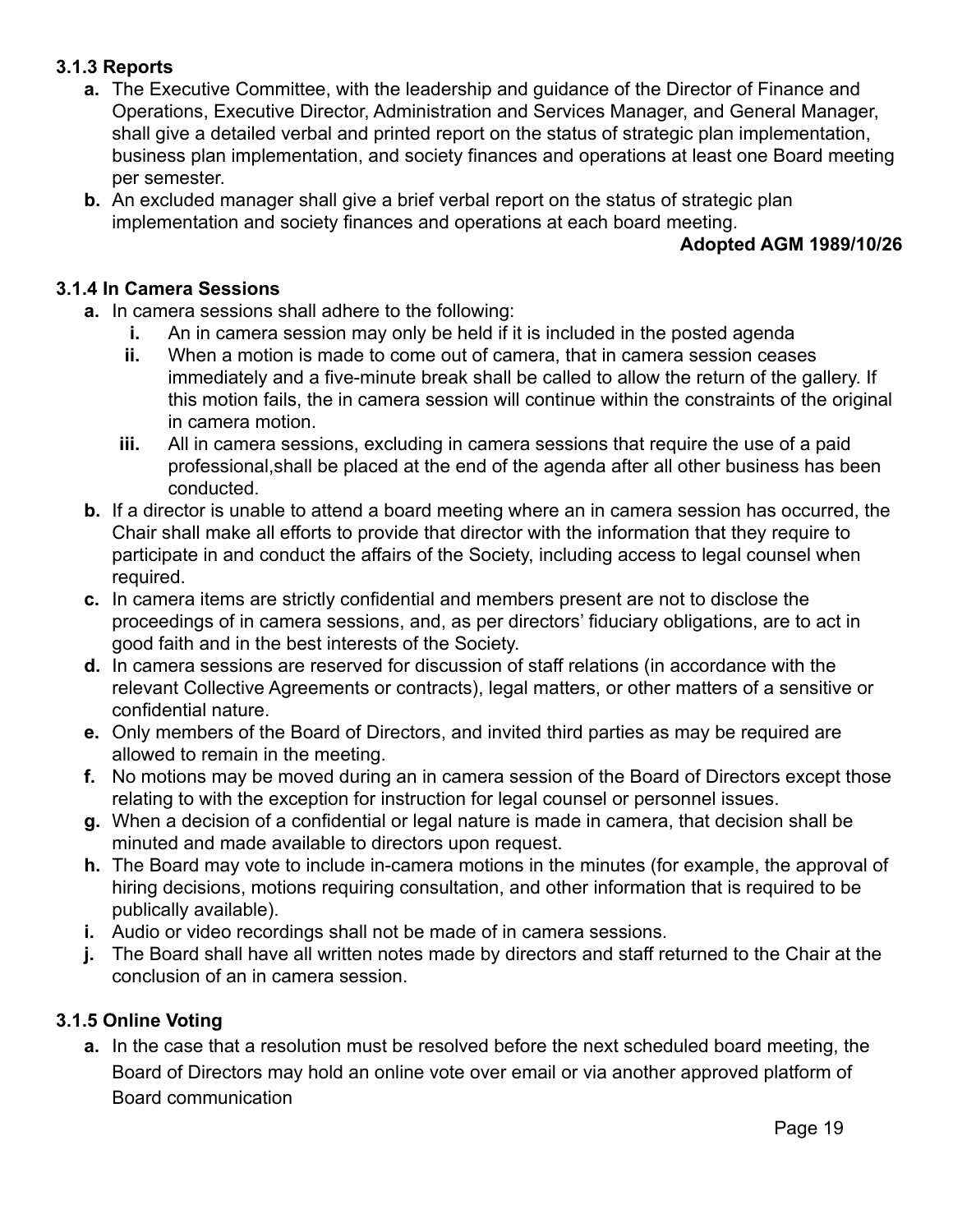- **b.** The email vote must include the motion, a short motivation, and a deadline by which board members are expected to vote
	- **i.** The deadline by which board members are expected to vote shall be no sooner than 36 hours after the motion is sent to the board
	- **ii.** Deadlines may vary depending on operational need, but will be clearly communicated within the email
- **c.** As per Bylaw 5.3.c, a certain number of board members must vote before the deadline to ensure that quorum is reached:
	- **i.** a minimum of nine [9] directors during the months of September to April inclusive
	- **ii.** a minimum of seven [7] directors during the months of May to August inclusive
- **d.** The record of votes will be kept by the Chair and shall be provided to a staff member or Director upon request (as per BOD Policy 3.1.1.f)
- **e.** The online motion and the result of the vote shall be included in the minutes of the next Board of Directors meeting

# <span id="page-20-0"></span>**3.2 General Meetings**

- **a.** The Board of Directors shall present at the Semi-Annual General Meeting on the progress being made on the strategic plan.
- **b.** The Board of Directors shall advertise for general meetings using a wide array of communications methods and as otherwise required by provincial legislation.
- **c.** Yearly budgets shall be posted on the UVSS website no later than two business days after their adoption at a general meeting.
- **d.** Yearly financial audits shall be posted on the UVSS website no later than two business days after they have been received at a general meeting.
- **e.** The Board shall seek to schedule General Meetings on dates other than religious and other culturally significant holidays.

# <span id="page-20-1"></span>**3.3 Committee Meetings**

- **a.** All committees shall include a member at large position, whenever possible, which cannot be filled by a member of the Board of Directors. This will not apply to hiring committees.
- **b.** When electing more than one person to a committee, one of the seats will first be opened to individuals who self-identify as Indigenous or as members of a group marginalized through sexuality, race, ability, sex or gender.
- **c.** The Society shall publicise a list of its committees, the committee membership and the committee meeting times outside the Students' Society Centre
- **d.** All Society members appointed to non-society committees shall be elected by the Board of Directors. These members shall report on the activities of the committee to the UVSS Board of Directors and are expected to represent the Society and its policies during any decision-making process.
- **e.** The Society shall post the date, time and location of open committee meetings on the Society website and Students' Society Centre at least 48 hours prior to the scheduled date of the meeting.

# **Adopted SAGM 1999/02/12**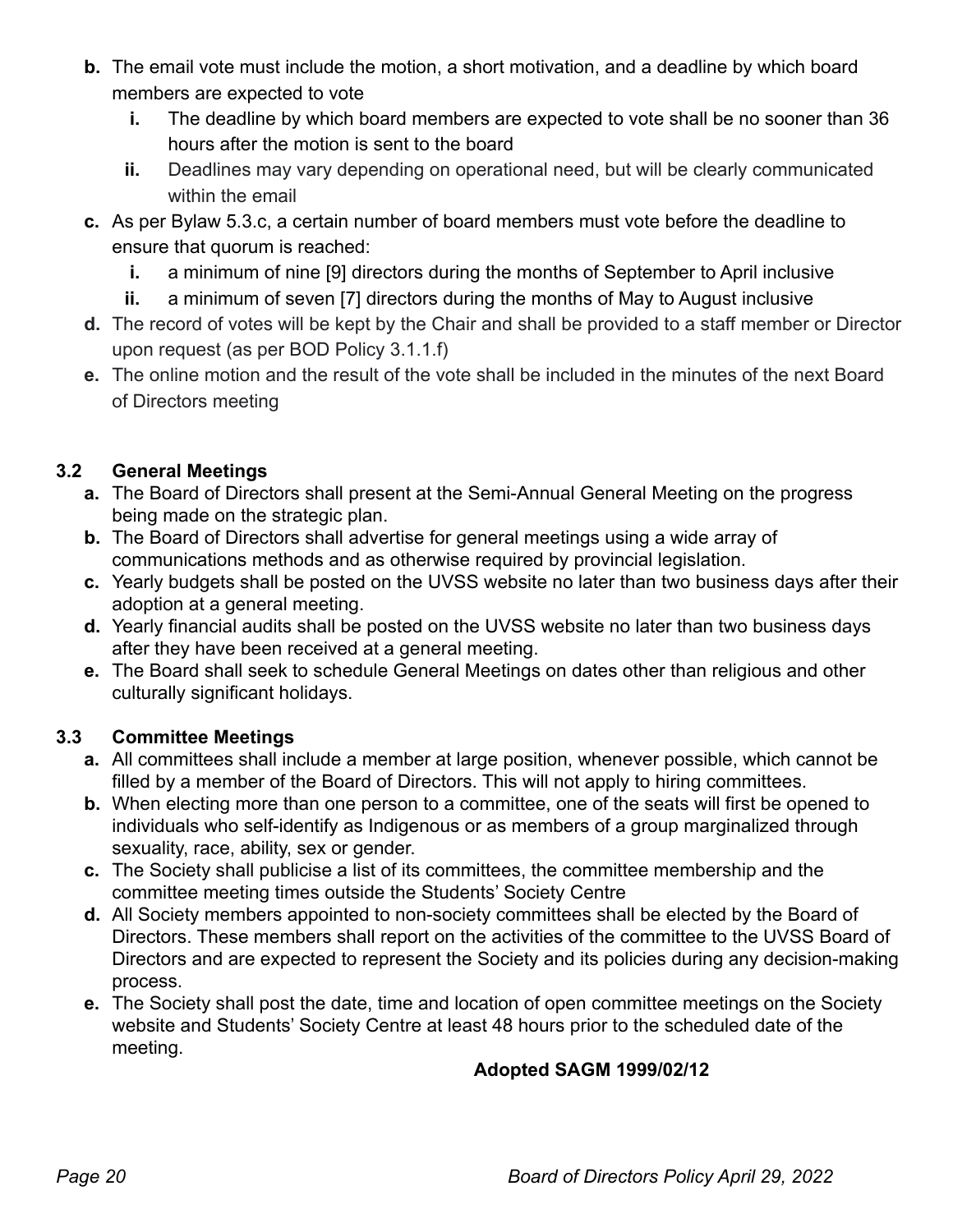# <span id="page-21-0"></span>**PART 4: UNIVERSITY COMMITTEES**

#### <span id="page-21-1"></span>**4.1 Committee Vacancies**

- **a.** Upon notice of a vacancy on a University committee, the UVSS will inform its members of the vacancy through, but not limited to the following methods:
	- **i.** An email to all relevant clubs and course unions;
	- **ii.** A notice on the UVSS website:
	- **iii.** A notice at relevant locations on campus; and
	- **iv.** A notice on UVSS social media accounts.

## <span id="page-21-2"></span>**4.2 Appointments**

**a.** Director of Outreach and University Relations shall appoint a nominee to the university committee. An election shall be held at a Board meeting if more there is more than one nominee.

# <span id="page-21-3"></span>**PART 5: EXTERNAL MEETINGS**

#### <span id="page-21-4"></span>**5.1 Travel**

- **a.** All travel arrangements for external meetings must be pre-approved by two executives and a senior manager. Only cost-effective means of travel to and from external meetings will be reimbursed.
- **b.** The Society shall pay student representatives per diems when working outside the Capital Region and shall include travel days. Travel expenses and allowances for student representatives shall be the same as afforded to employees under 25.7 of the USW 2009 Collective Agreement.
- **c.** Where a Director is required to use his or her own vehicle to travel to an external meeting, the UVSS shall reimburse the Director for an amount up to the rate available for UVSS staff in the Collective Agreement.

## <span id="page-21-5"></span>**5.2 Delegations**

- **a.** All delegations to external meetings shall be set by the Board of Directors.
- **b.** As per their portfolio responsibilities mandated under UVSS Bylaws, The Director of Campaigns and Community Relations shall have a guaranteed seat on all external delegations related to campaigns of the Society. The Director of Campaigns and Community Relations may waive their right to their guaranteed seat if they choose.
- **c.** When electing more than one person to an external meeting, at least half of the seats will first be opened to individuals who self-identify as Indigenous or as members of a group traditionally marginalized through sexuality, race, ability, sex or gender.
- **d.** If a member of a delegation to an external meeting misses more than three (3) sessions at that meeting for a reason other than illness or emergency, that member must include in their delegate report to the Board what sessions they missed and the reason for their absence.
- **e.** All individuals who are sent to external meetings on behalf of the Society shall provide a report to the Board of Directors.

# <span id="page-21-6"></span>**PART 6: EXTERNAL ORGANISATIONS**

#### **6.1**

**a.** The mechanism by which the UVSS shall become a member of a student federation or alliance shall be by an ordinary resolution at a general meeting requiring a majority vote. In the case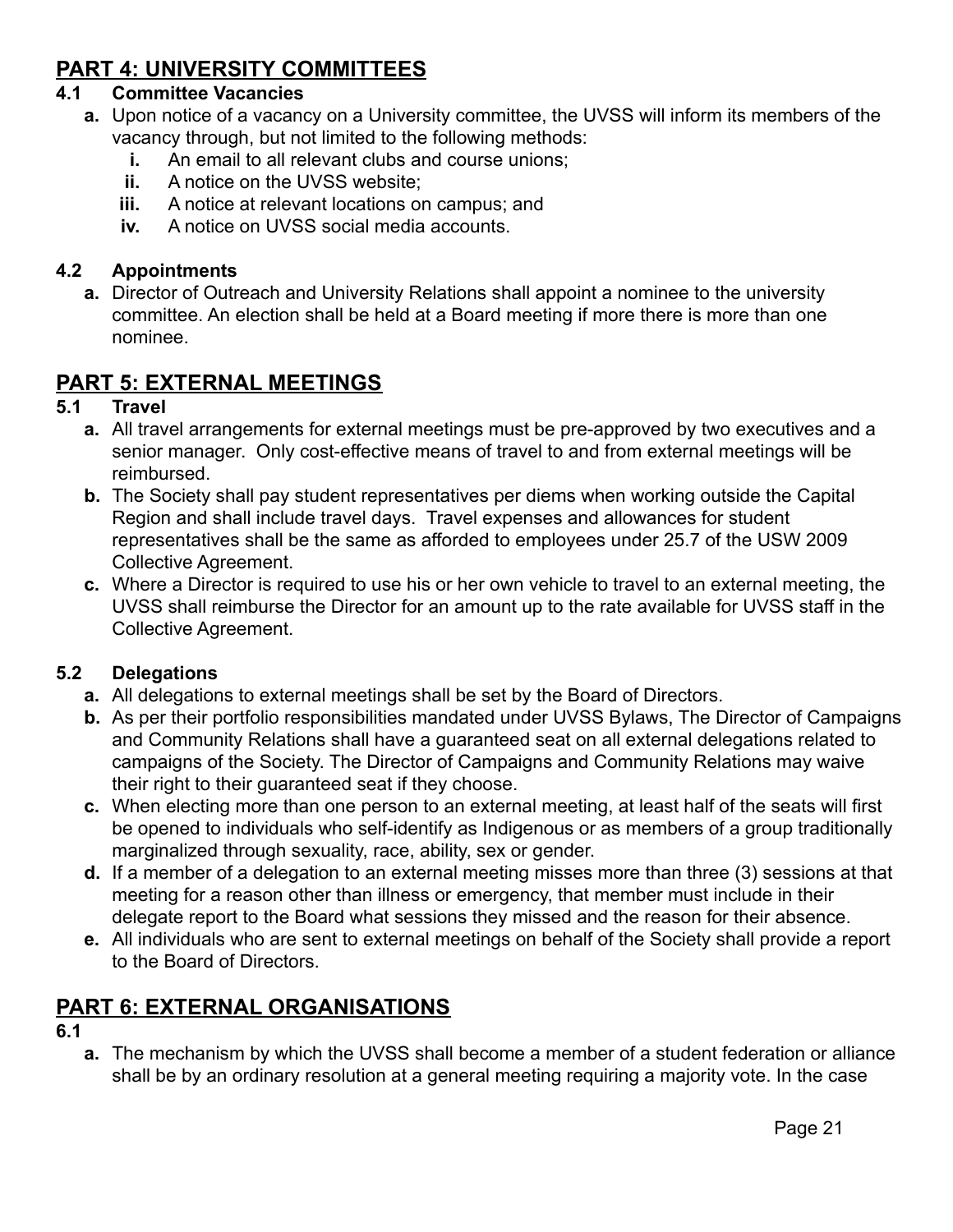that a student federation or alliance requires a referendum to apply for membership, the requirement of that organization shall apply.

- **b.** The mechanism by which the UVSS shall become a member of an external organization that is not a student federation or alliance and whose membership fee is greater than five thousand [5,000] dollars shall be by a vote at a General Meeting. In the case that an external organization requires a referendum to apply for membership, the requirement of that organization shall apply.
- **c.** The mechanism by which the UVSS shall become a member of an external organization that is not a student federation or alliance and whose membership fee is less than five thousand [5,000] dollars shall be by a majority vote of the Board of Directors. In the case that an external organization requires a general meeting or referendum to apply for membership, the requirement of that organization shall apply.
- **d.** Before initiating the process to become a member an external organization, the Board of Directors must be made aware of all fees, policies and bylaws of the external organization. This information must be provided to the Board of Directors no less than two weeks in advance of a board meeting where there is a vote to become a member or to schedule a vote via general meeting or referendum.
- **e.** Before initiating the process to become a member of an external organization whose membership fee is greater than five thousand [5,000] dollars, the Board of Directors must obtain a legal opinion on any potential legal liabilities in becoming a member.
- **f.** The UVSS may begin the necessary processes of leaving an external organization through and in-camera motion requiring a two-thirds majority vote at a BoD meeting, as per Bylaw 5.3.e. Notice must be provided to board members two weeks prior to the vote.

# <span id="page-22-0"></span>**PART 7: ADVOCACY ORGANISATIONS**

# <span id="page-22-1"></span>**7.1 Space Usage**

- **a. Definitions i.** Advocacy Groups - Shall be all constituency groups with the addition of the Native Students' Union.
	- **ii.** The Society Shall refer to the University of Victoria Students' Society
	- **iii.** Triple Net Shall be the rate charged per square foot to recover building operation costs.

# **b. Space Usage**

**i.** Space currently used by Advocacy Groups is recognised and affirmed protection by this policy. Space shall not be reduced without the mutual agreement of the Advocacy Group and the society, except at the conclusion of a period of inactivity, as per Bylaw 18.1, exceeding 365 days.

# **c. Expenses**

**i.** All expenses not outlined in this policy will not be assessed to Advocacy Groups. The Society's general operating fund will continue to absorb these costs.

# **d. Recognition**

- **i.** Native Students' Union It is recognised that the Native Students' Union has the right to practice cultural traditions and ceremonies within their space. It is also affirmed that the NSU space is for the use of the members of the NSU as defined by the NSU Constitution.
- **ii.** Students of Colour Collective It is recognised that the Students' of Colour Collective have the right to the free practice of religious and cultural traditions within their space.
- **iii.** Gender Empowerment Centre It is recognised that the Gender Empowerment Centre has the right to a women-only space.
- **e. Amendment Procedure**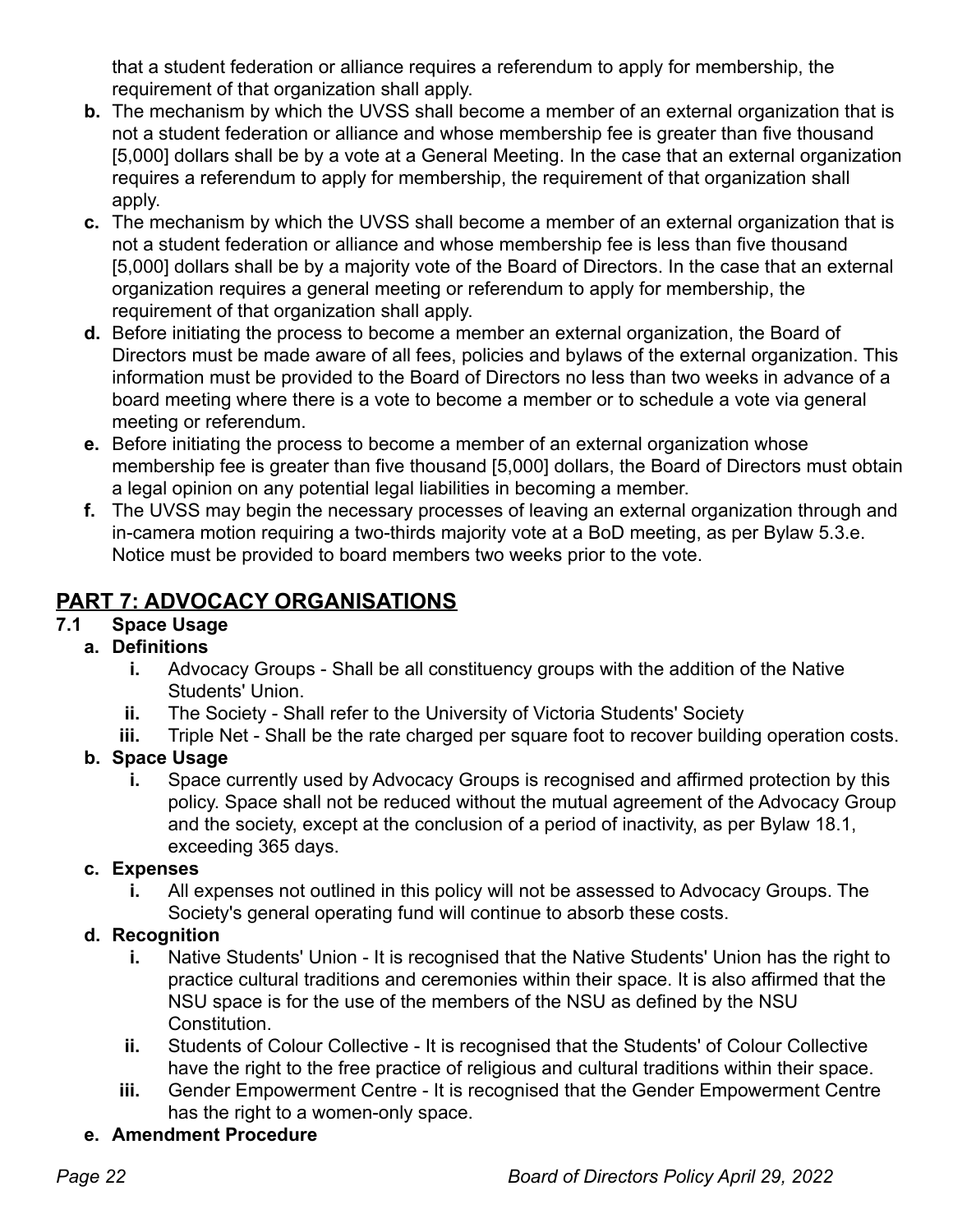**i.** This policy shall not be amended or altered in any manner without 90-days' notice to all affected organisations, except with mutual consent.

# <span id="page-23-0"></span>**7.2 Constituency Funding Constituency Organisation Accounts**

- **a. The UVSS shall maintain the following trust accounts for the purposes specified below:**
	- **i.** Constituency Control Account: Used for collecting and distributing membership fee revenue for Constituency Organisation operating budget grants.
	- **ii.** Joint Constituency Trust Account: Used for collecting and distributing membership fee revenue for Constituency Organisation capital acquisitions and joint projects.
	- **iii.** One trust account for each Constituency Organisation for its operations.

## **b. Disbursement of Membership Fees Revenue**

The UVSS shall disburse all membership fee revenue collected for Constituency Organisations in the following way:

- **i.** 93% of total revenue shall be allocated to the Constituency Control Account; and
- **ii.** 7%of total revenue shall be allocated to the Joint Constituency Trust Account.

## **c. Allocation of Constituency Control Account Funds**

- **i.** Operating grant funding will be available to Constituency Organisations from the Constituency Control Account at the beginning of each four-month University term. Grants to Constituency Organisations shall be recommended by the UVSS Advocacy Relations Committee and approved by the Board of Directors. Funds granted from the Constituency Control Account may be used only for the purpose of furthering the work of Constituency Organisations.
- **ii.** In order to be eligible for funding in a given term, a Constituency Organisation must:
	- **1.** Be recognised as a Constituency Organisation under section 18.1 of the UVSS bylaws,
	- **2.** Hold regular advertised meetings open to all of its members,
	- **3.** Have at least three active and current executive members,
	- **4.** Have provided names and signatures of its current signing authorities,
	- **5.** Present to Advocacy Relations Committee a summary of their work and actual spending in the previous term, an outline of planned activities for the coming term, and a budget for the coming term approved according to their bylaws.
- **iii.** In a given term, the funding available for budget grants shall be:
	- **1.** An estimate of new membership fee revenue to be directed to the Constituency Control Account;
	- **2.** Plus the balance of the Control Account remaining from the previous term;
	- **3.** Less triple net assessments for all Constituency Organisations for four months, transferred directly from the Constituency Control Account;
	- **4.** Less 5% of estimated new membership fee revenue as a reserve for unanticipated expenses;
	- **5.** Less 5% of estimated new membership fee revenue for each Constituency Organisation not eligible for funding as a reserve those Constituency Organisations.
- **iv.** Advocacy Relations Committee shall recommend that the available funding be divided equally among eligible Constituency Organisations, subject to consideration of each organisations trust account balance and past and planned levels of activity.
- **d. Allocation of Joint Constituency Trust Account Funds**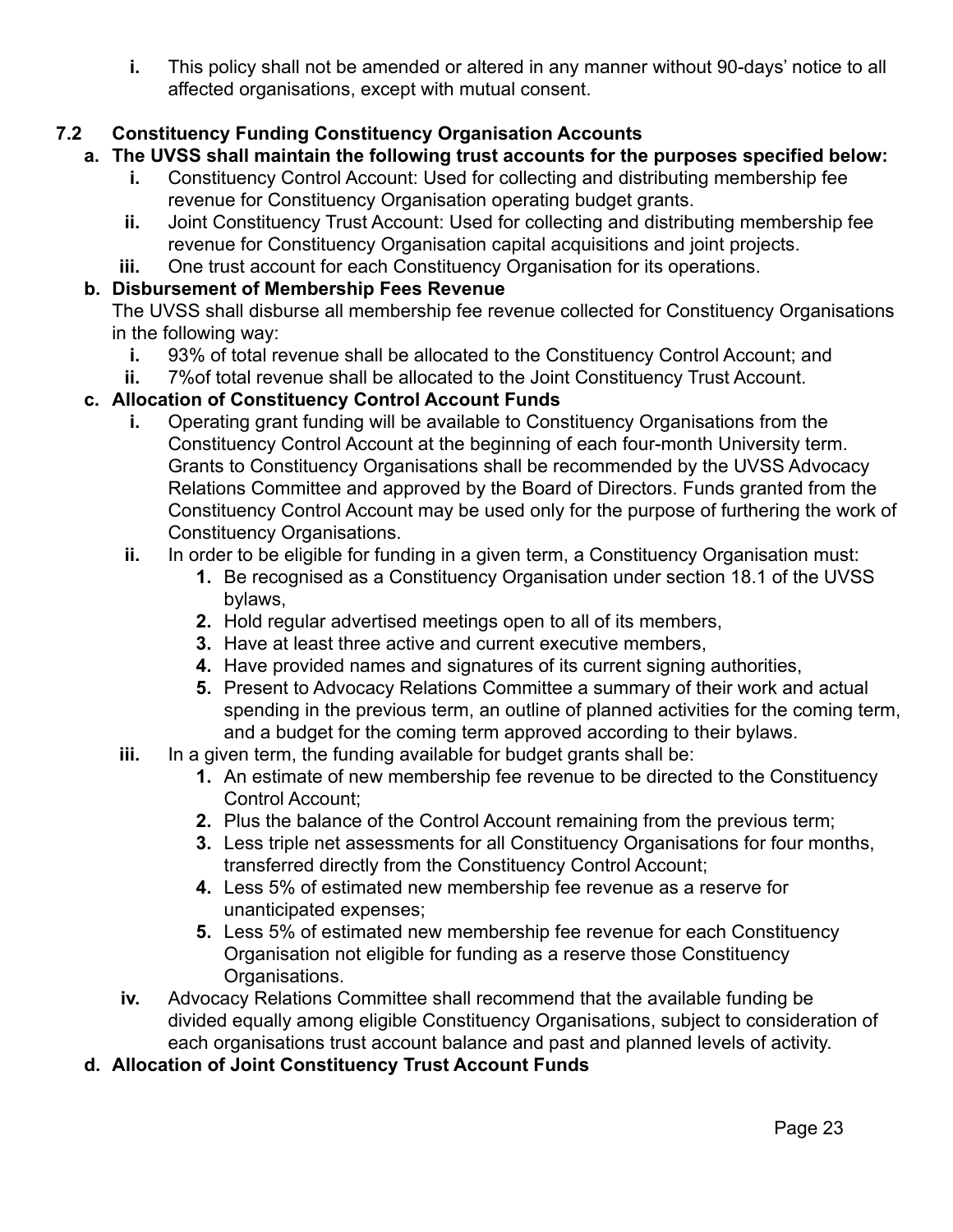- **i.** Advocacy Relations Committee may approve allocations from the Joint Constituency Trust Account subject to approval of the Board of Directors. Funds granted from the Joint Constituency Trust Account may be used only for the purpose of furthering the work of Constituency Organisations. The Joint Constituency Trust Account funds are reserved for capital acquisition expenses; however
	- **1.** Any portion of the Joint Constituency Trust Account over \$3000 may be used for joint projects of Constituency Organisations, and
	- **2.** Any portion of the Joint Constituency Trust Account over \$6000 shall be transferred to the Constituency Control Account to augment operating grant funding.

# **e. Signing Authorities**

**i.** The number of signing authorities permitted per Advocacy Group shall not exceed five [5].

# <span id="page-24-0"></span>**7.3 Legal Policy: SSD**

# **a. Policy Purpose**

- **i.** Whereas the Society for Student's with a Disability ("SSD") is a constituency organization of the University of Victoria Students' Society ("UVSS") and SSD's vision is to represent and act in the best interests of its members who are students at the University of Victoria;
- **ii.** And whereas the UVSS and the SSD recognize that people with disabilities may experience social and economic discrimination as a consequence of their disabilities;
- **iii.** And whereas SSD recognizes that SSD is not authorized to enter into a retainer agreement with a legal service provider for the provision of legal services to SSD, or its members whether or not such services are sought in SSD's own name, on behalf of its members or on behalf of the UVSS;
- **iv.** And whereas the UVSS wishes to clarify with SSD the circumstances under which SSD may appropriately apply to expend student fees on legal fees and to otherwise establish a clear, transparent procedure for SSD to follow in seeking such approval.

# **b. Proposed Guidelines and Procedures:**

- **i.** Prior to seeking UVSS approval for representation by a legal service provider, SSD shall investigate no cost, pro bono options for legal services including, but not limited to, liaising with the students at the faculty of law at the University of Victoria who may be eligible to assist SSD with research and policy development, under appropriate supervision;
- **ii.** Prior to seeking UVSS approval SSD may inquire of a legal service provider about the cost of legal services and any terms and conditions on which that legal service provider operates but shall not purport to agree to any such terms absent UVSS approval.
- **iii.** UVSS will consider requests by SSD to expend student fees from the SSD budget that have been allocated for legal research and policy development on a case by case basis upon SSD submitting a request in writing (the "Request") to the UVSS Board of Directors prior to engaging a legal service provider. Where SSD representatives require accommodations, verbal reports can be arranged with the UVSS Director of Outreach & University Relations provided the UVSS Director of Outreach & University Relations is given a minimum of 2 weeks advance notice prior to the meeting in which The Request is to be presented.
- **iv.** The Request must identify the following specifically:
	- **1.** the proposed purpose of the legal expenditure;
	- **2.** the relationship to the goals and objectives of SSD;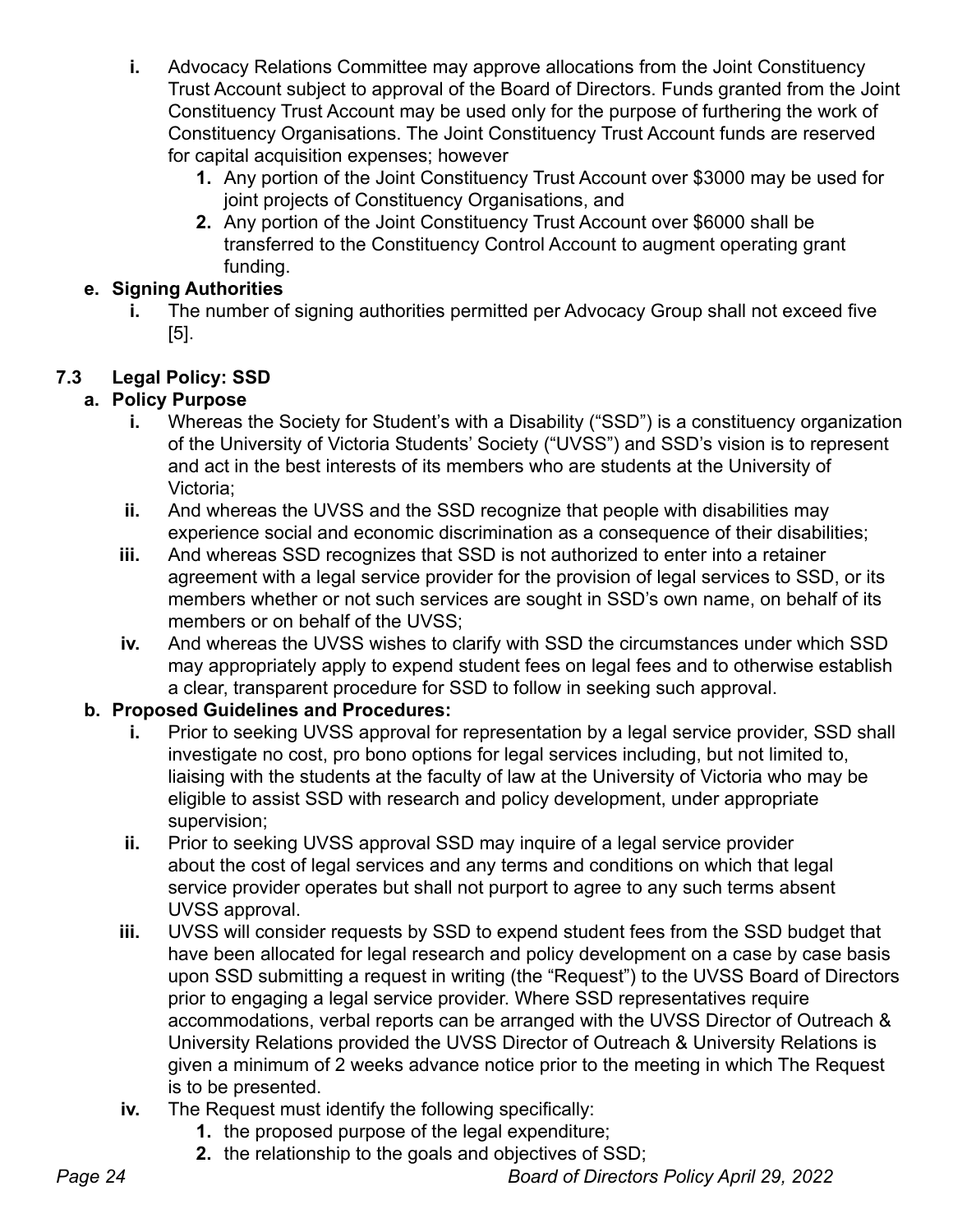- **3.** the benefit to the general membership of SSD;
- **4.** the proposed cost of the legal services
- **5.** the terms on which the legal service provider operates; and what steps SSD has taken to investigate pro bono or no cost alternatives to commissioning legal services and, if it has taken none, why.
- **i.** The UVSS will not approve a Request by SSD to enter into a per hour fee agreement with a legal service provider. For greater certainty, only a Request for a fixed fee will be considered.
- **ii.** The UVSS will only approve an expenditure that is submitted in conformity with these guidelines.
- **iii.** For greater certainty, this policy does not permit for the expenditure of legal fees to investigate, promote or otherwise fund individual Human Rights cases, individual legal proceedings or other individual civil cases whosoever the complainant may be.
- **iv.** For greater certainty, this policy does not permit the SSD to assume representative status in any Action, Administrative Proceeding, dispute or conflict of a legal nature.

# <span id="page-25-0"></span>**PART 8: AFFILIATED ORGANIZATIONS**

# <span id="page-25-1"></span>**8.1 Names of Affiliated Organizations**

- **a.** The following shall be considered Affiliated Organizations
	- **i.** Anti-Violence Project (AVP)
	- **ii.** Campus Community Garden
	- **iii.** UVic Sustainability Project (UVSP)

## <span id="page-25-2"></span>**8.2 Signing Authorities**

**a.** The number of signing authorities permitted per Affiliated Organization shall not exceed five [5].

# <span id="page-25-3"></span>**PART 9: SEPARATELY INCORPORATED FEE-LEVIED GROUPS**

## <span id="page-25-4"></span>**9.1 Names of Separately Incorporated Fee-Levied Groups**

- **a.** The following shall be considered Separately Incorporated Fee-Levied Groups:
	- **i.** CFUV 101.9F
	- **ii.** The Martlet

# <span id="page-25-5"></span>**PART 10: PROFESSIONAL DEVELOPMENT UNIONS**

**10.1**

- **a.** Faculties that have PDUs as recognized within the UVSS Bylaws are prohibited from forming Course Unions.
- **b.** Each PDU is entitled to a non-voting representative to Course Union Council, as outlined in the Course Union Council Terms of Reference.
- **c.** In the interest of fairness to all PDUs, the Board shall not show preferential treatment to individual PDUs, and shall strive to offer support to all PDUs on an equal basis. However, committees of the Board may collaborate with a PDU(s) in order to include them in board initiatives.

# <span id="page-25-6"></span>**PART 11: CLUBS & COURSE UNIONS**

# <span id="page-25-7"></span>**11.1 The Board may partner with clubs and course unions to host events for students.**

**a.** The Director of Student Affairs shall contact all clubs and course unions with an event application form and the relevant policy, inviting them to send proposals for partnered events.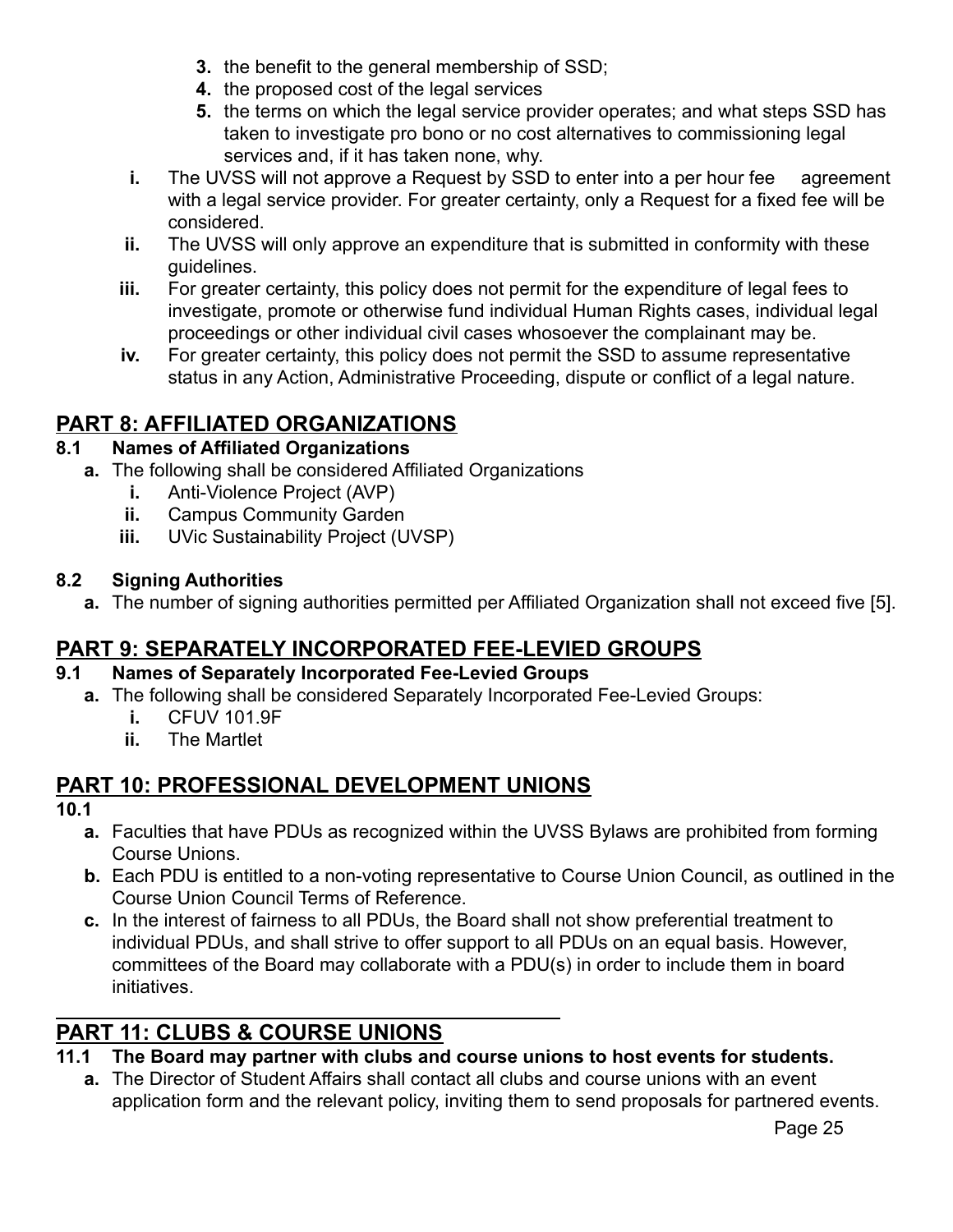- **b.** The student group may reach out to the relevant Director, or the Director may reach out to the relevant group. Completed forms are mandatory in all cases.
- **c.** The two parties shall present a proposal to the relevant committee (e.g. an event proposal at events committee) for their approval, then the Chair of that committee shall make a report during a Board meeting informing the Board of the collaboration.

# <span id="page-26-0"></span>**PART 12: ANTI-HARASSMENT**

# <span id="page-26-1"></span>**12.1 Policy Statement**

- **a.** The University of Victoria Students' Society (UVSS) is committed to fostering a harassment-free workplace where all directors and excluded employees are treated with respect and dignity.
- **b.** The Canadian Human Rights Act protects individuals from harassment based on race, national or ethnic origin, colour, religion, age, sex, sexual orientation, marital status, family status, disability or pardoned conviction.
- **c.** Harassment at the UVSS is not tolerated. Individuals who are found to have harassed another individual may be subject to disciplinary action. This includes any individual who: interferes with the resolution of a harassment complaint; retaliates against an individual for filing a harassment complaint; or files an unfounded harassment complaint intended to cause harm.

# <span id="page-26-2"></span>**12.2 Application**

- **a.** This policy applies to all directors and excluded employees of the UVSS.
- **b.** This policy applies to all behaviour that is in some way connected to work, including during off-site meetings, training and on business trips.

# <span id="page-26-3"></span>**12.3 Definitions**

# **a. Harassment is:**

- **i.** Offending or humiliating someone physically or verbally;
- **ii.** Threatening or intimidating someone; or
- **iii.** Making unwelcome jokes or comments about someone's race, national or ethnic origin, colour, religion, age, sex, sexual orientation, marital status, family status, disability or pardoned conviction

# **b. Sexual harassment is:**

- **i.** Offensive or humiliating behaviour that is related to a person's sex;
- **ii.** Behaviour of a sexual nature that creates an intimidating, unwelcome, hostile or offensive work environment; or
- **iii.** Behaviour of a sexual nature that could reasonably be thought to put sexual conditions on a person's job or employment opportunities.

# <span id="page-26-4"></span>**12.4 Responsibilities and Expectations**

- **a. The University of Victoria Students' Society is responsible for:**
	- **i.** Providing all directors and excluded employees a harassment-free workplace.

# **b. The Board of Directors is responsible for:**

- **i.** Ensuring that this policy is applied in a timely, consistent and confidential manner;
- **ii.** Determining whether or not allegations of harassment are substantiated; and
- **iii.** Determining what corrective action is appropriate where a harassment complaint has been substantiated.

# **c. The Board of Directors is responsible for:**

- **i.** The administration of this policy;
- **ii.** Reviewing this policy annually, or as required; and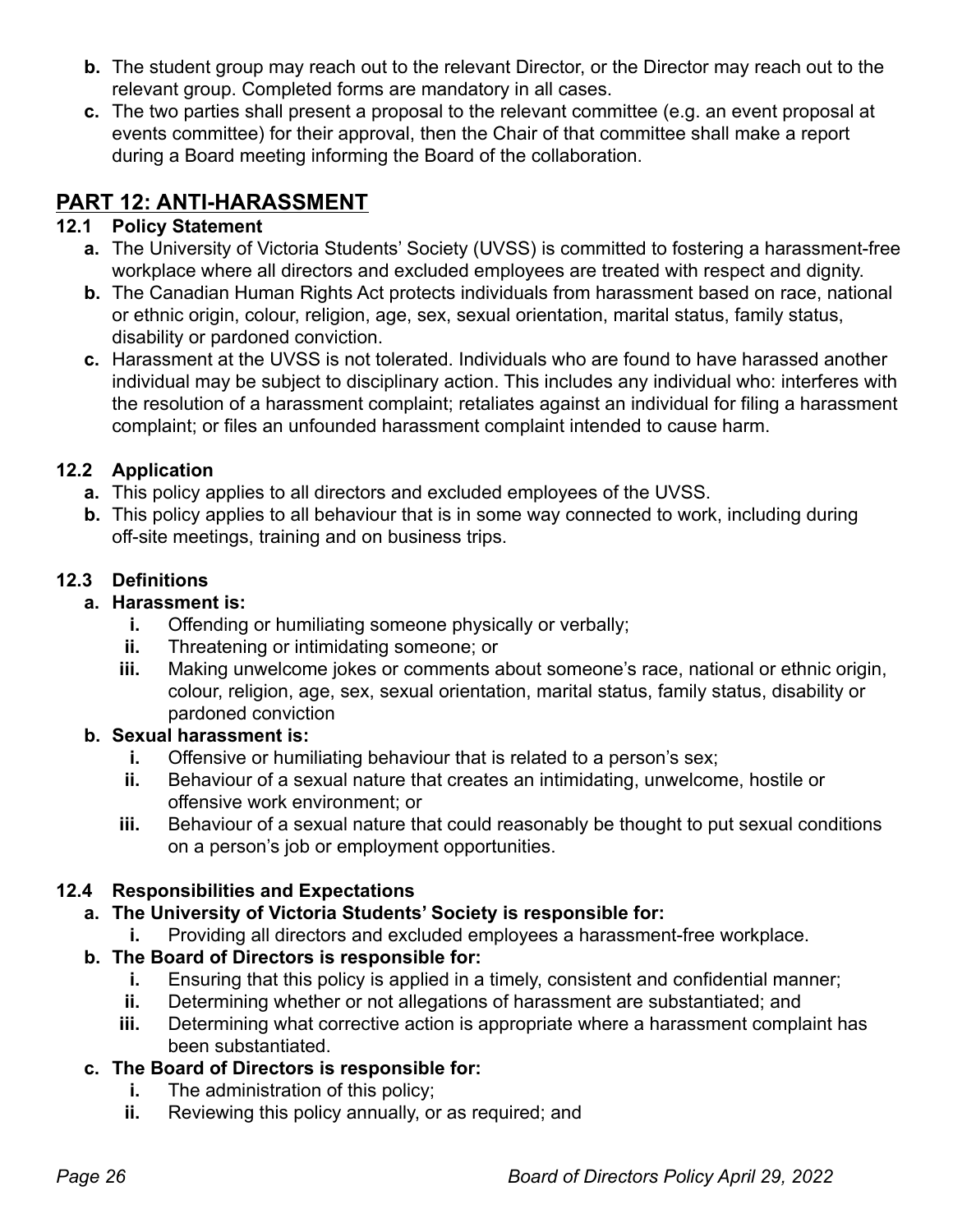**iii.** Making necessary adjustments to ensure that this policy meets the needs of the organization.

# **d. The Board of Directors is responsible for:**

- **i.** Fostering a harassment-free work environment and setting an example about appropriate workplace behaviour;
- **ii.** Communicating the process for investigating and resolving harassment complaints made by directors and excluded employees;
- **iii.** Dealing with harassment situations immediately upon becoming aware of them, whether or not a harassment complaint has been made;
- **iv.** Taking appropriate action during a harassment investigation, including separating the parties to the harassment complaint, when appropriate; and
- **v.** Ensuring harassment situations are dealt with in a sensitive and confidential manner.

## **e. Directors and excluded employees are responsible for:**

- **i.** Treating others with respect in the workplace;
- **ii.** Reporting harassment to Campus Security
- **iii.** Cooperating with a harassment investigation and respecting the confidentiality related to the investigation process;

## **f. Directors and excluded employees can expect:**

- **i.** To be treated with respect in the workplace;
- **ii.** That reported harassment will be dealt with in a timely, confidential and effective manner;
- **iii.** To have their rights to a fair process and to confidentiality respected during a harassment investigation; and
- **iv.** To be protected against retaliation for reporting harassment or cooperating with a harassment investigation.

## <span id="page-27-0"></span>**12.5 Procedures for Addressing a Harassment Complaint**

## **a. Filing a Complaint**

- **i.** A director or excluded employee may file a harassment complaint by contacting Campus Security. The complaint may be verbal or in writing. If the complaint is made verbally, Campus Security will record the details provided by the director or excluded employee.
- **ii.** The director or excluded employee should be prepared to provide details such as what happened; when it happened; where it happened; how often and who else was present (if applicable).
- **iii.** Complaints should be made as soon as possible but no later than within one year of the last incident of perceived harassment, unless there are circumstances that prevented the director or excluded employee from doing so.
- **iv.** Campus Security may choose to tell the person that the harassment complaint has been made against, in writing, that a harassment complaint has been filed. The letter will also provide details of the allegations that have been made against him or her.
- **v.** Every effort will be made to resolve harassment complaints within 30 days. Campus Security will advise both parties of the reasons why, if this is not possible.
- **vi.** If either party to a harassment complaint believes that the complaint is not being handled in accordance with this policy, he or she should contact the UVSS Personnel Committee.

#### **b. Mediation**

**i.** Wherever appropriate and possible, the parties to the harassment complaint will be offered mediation prior to proceeding with a harassment investigation.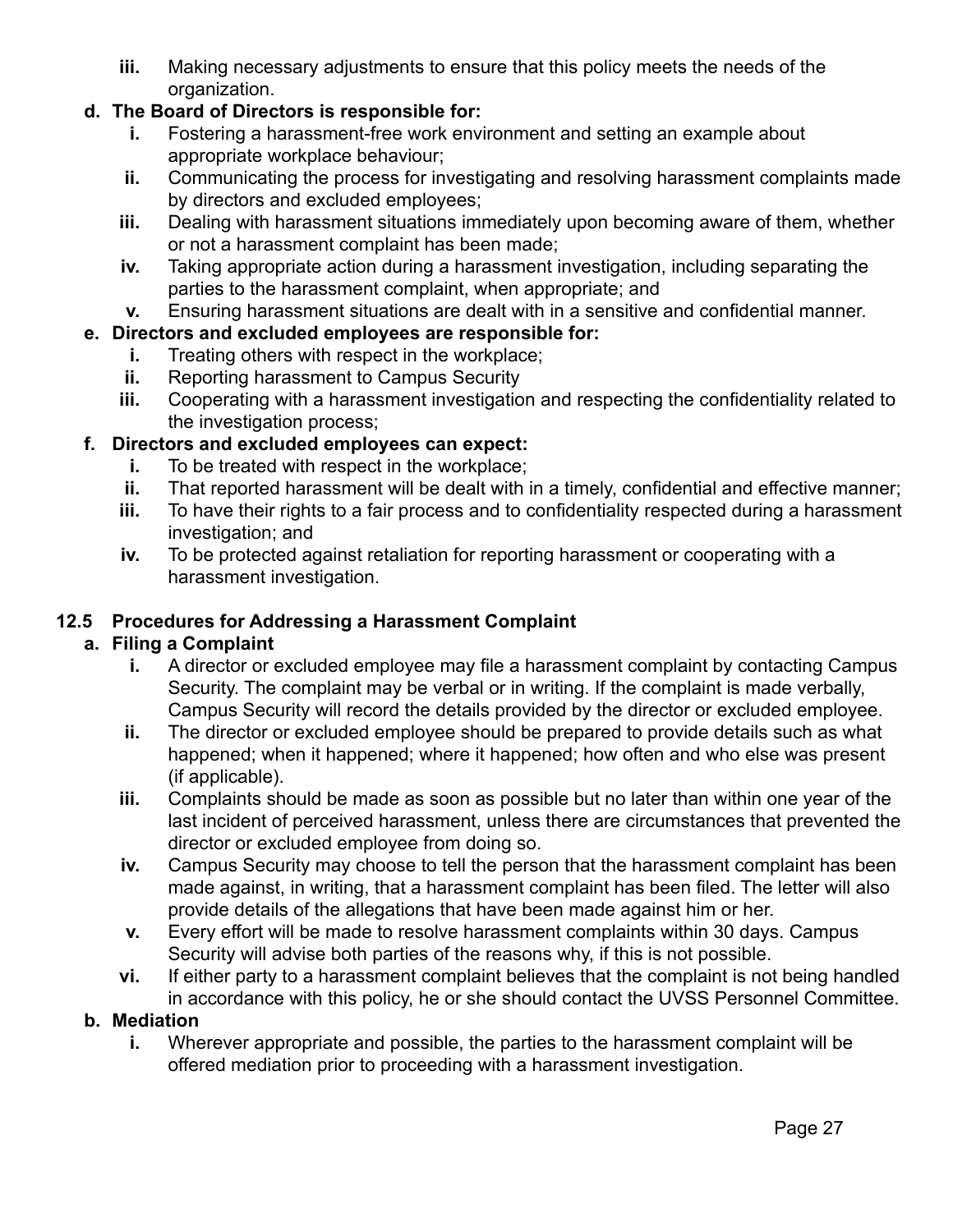- **ii.** Mediation is voluntary and confidential. It is intended to assist the parties to arrive at a mutually acceptable resolution to the harassment complaint.
- **iii.** The mediator will be a neutral person, agreed upon by both parties. The mediator will not be involved in investigating the complaint.
- **iv.** Each party to the complaint has the right to be accompanied and assisted during mediation sessions by a person of their choosing.

## **c. Investigation**

- **i.** If mediation is inappropriate or does not resolve the issue, a harassment investigation will be conducted. All investigations will be handled by an individual who has the necessary training and experience and who is a neutral third party with no perceived connection to the UVSS.
- **ii.** The investigator will interview the person who made the complaint, the person the complaint was made against and any witnesses that have been identified. All people who are interviewed will have the right to review their statement, as recorded by the investigator, to ensure its accuracy.
- **iii.** The investigator will prepare a report that will include:
	- **1.** a description of the allegations;
	- **2.** the response of the person the complaint was made against;
	- **3.** a summary of information learned from witnesses (if applicable); and
	- **4.** a decision about whether, on a balance of probabilities, harassment did occur.
- **iv.** This report will be submitted to the Board of Directors. Both parties to the complaint will be given a copy.

## **d. Substantiated Complaint**

- **i.** If a harassment complaint is substantiated, the Board of Directors will decide what action is appropriate.
- **ii.** Remedies for the director or excluded employee who was harassed may include: an oral or written apology; compensation for lost wages; compensation for any lost employment benefits such as sick leave; and compensation for hurt feelings.
- **iii.** Corrective action for the individual found to have engaged in harassment may include: a reprimand; a suspension; a transfer; a demotion; and/or dismissal.
- **iv.** Both parties to the complaint will be advised, in writing, of the decision.

## **e. Other Redress**

**i.** A director or excluded employee who is not satisfied with the outcome of the harassment complaint process may file a discrimination complaint with the Canadian Human Rights Commission.

# <span id="page-28-0"></span>**12.6 Privacy and Confidentiality**

- **a.** All parties to a harassment complaint are expected to respect the privacy and confidentiality of all other parties involved and to limit the discussion of a harassment complaint to those that need to know.
- **b.** The Board of Directors, and all individuals involved in the harassment complaint process, will comply with all requirements of applicable privacy laws to protect personal information.

# <span id="page-28-1"></span>**12.7 Review**

**a.** The Board of Directors will review this policy and procedures on an annual basis, or as required, and will make necessary adjustments to ensure that it meets the needs of all employees.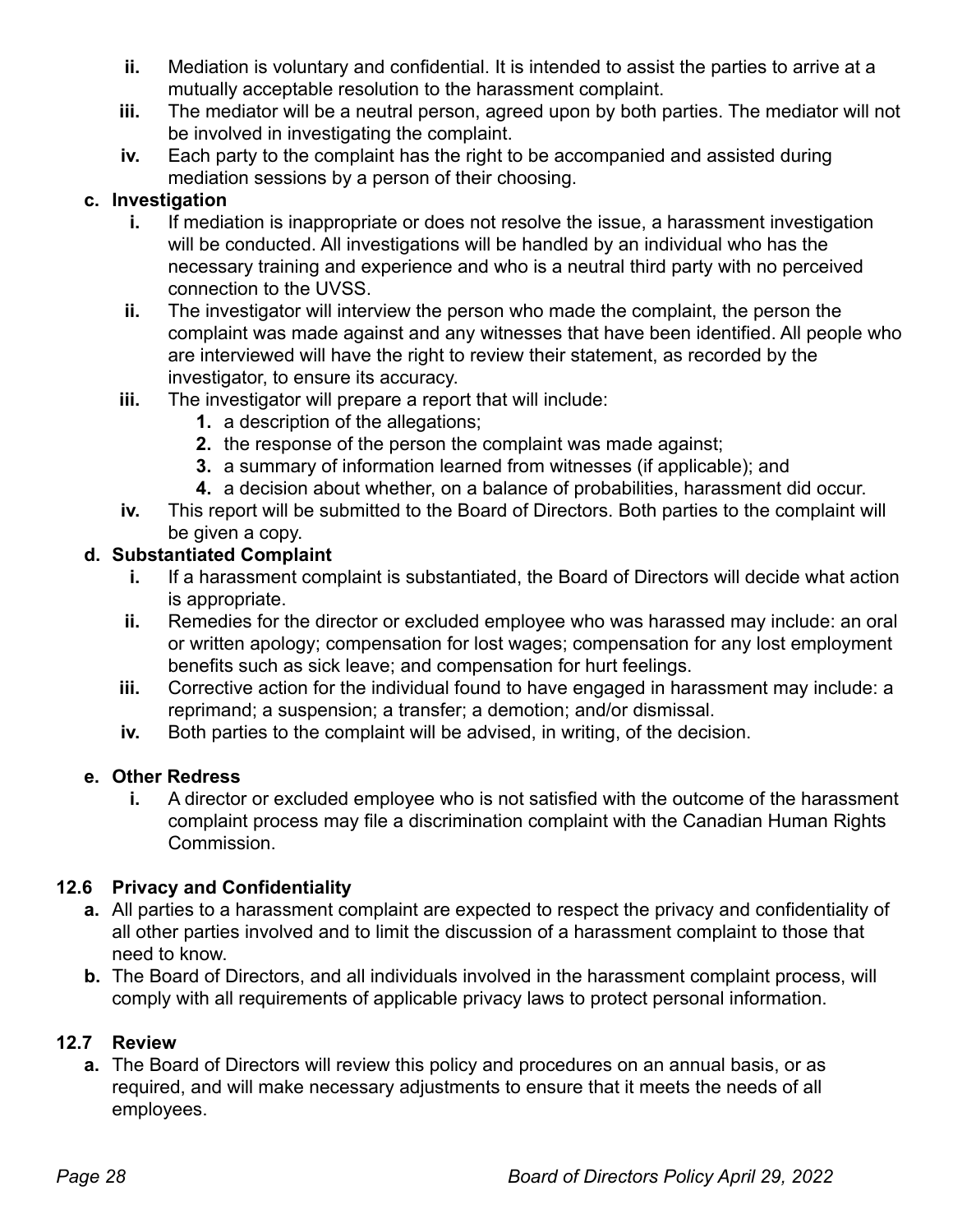# <span id="page-29-0"></span>**12.8 Enquiries**

**a.** Enquiries about this policy and related procedures can be made to the UVSS Research and Communications Manager.

# <span id="page-29-1"></span>**PART 13: EXCLUDED PERSONNEL**

## <span id="page-29-2"></span>**13.1 Administration & Management Philosophy**

#### **a. Preamble**

- **i.** The UVSS is a values-based, mission driven non-profit social enterprise that is founded on the principle of equity and exists for the purpose of advancing the interests of students. The Society's core principles, values, vision, and mission are outlined in the current UVSS Strategic Plan. Excluded personnel shall ensure that that the core principles and progressive values of the UVSS outlined in the current strategic plan are observed and enacted in all aspects of the Society's operations – including its policies and procedures, program development, community relations, human resource management, and strategic planning.
- **ii.** Excluded personnel shall facilitate cooperation among students by overseeing the operation of services and businesses which supplement the learning experience, provide for human needs, and which develop a sense of community between students and with other members of society.
- **iii.** The financial independence, self-sustainability and social mission of the Society's business units is dependent on excluded personnel fostering a culture of innovation, creativity and teamwork among department managers and all unionized staff in order to increase the value of these business units to students.
- **iv.** The performance of excluded personnel is critical to the Society fulfilling its current mission. Because the individuals in these roles directly influence the Society's success and financial health, the Board shall set standards and objectively and fairly evaluate the performance of its excluded personnel against these standards.
- **v.** The Society shall seek to recruit, hire, and retain excluded personnel who possess strong skill sets in leadership, community and team building, business management, strategic thinking, and vision. Utilizing this skill set, excluded personnel shall support the Board of Directors in pushing the Society towards being a recognized leader in the non-profit sector.

#### **b. Excluded Personnel**

- **i.** The following personnel are considered excluded personnel:
	- **1.** General Manager
	- **2.** Executive Director
	- **3.** Administration and Services Manager

#### <span id="page-29-3"></span>**13.2 Compensation**

#### **a. Preamble**

**i.** The Society is committed to establishing and maintaining competitive salaries for excluded managers, reflective of current market conditions. Salary ranges shall be determined by comparing to similar positions in the non-profit sector and the marketplace, as determined by survey data provided by an independent compensation analyst at least every three years.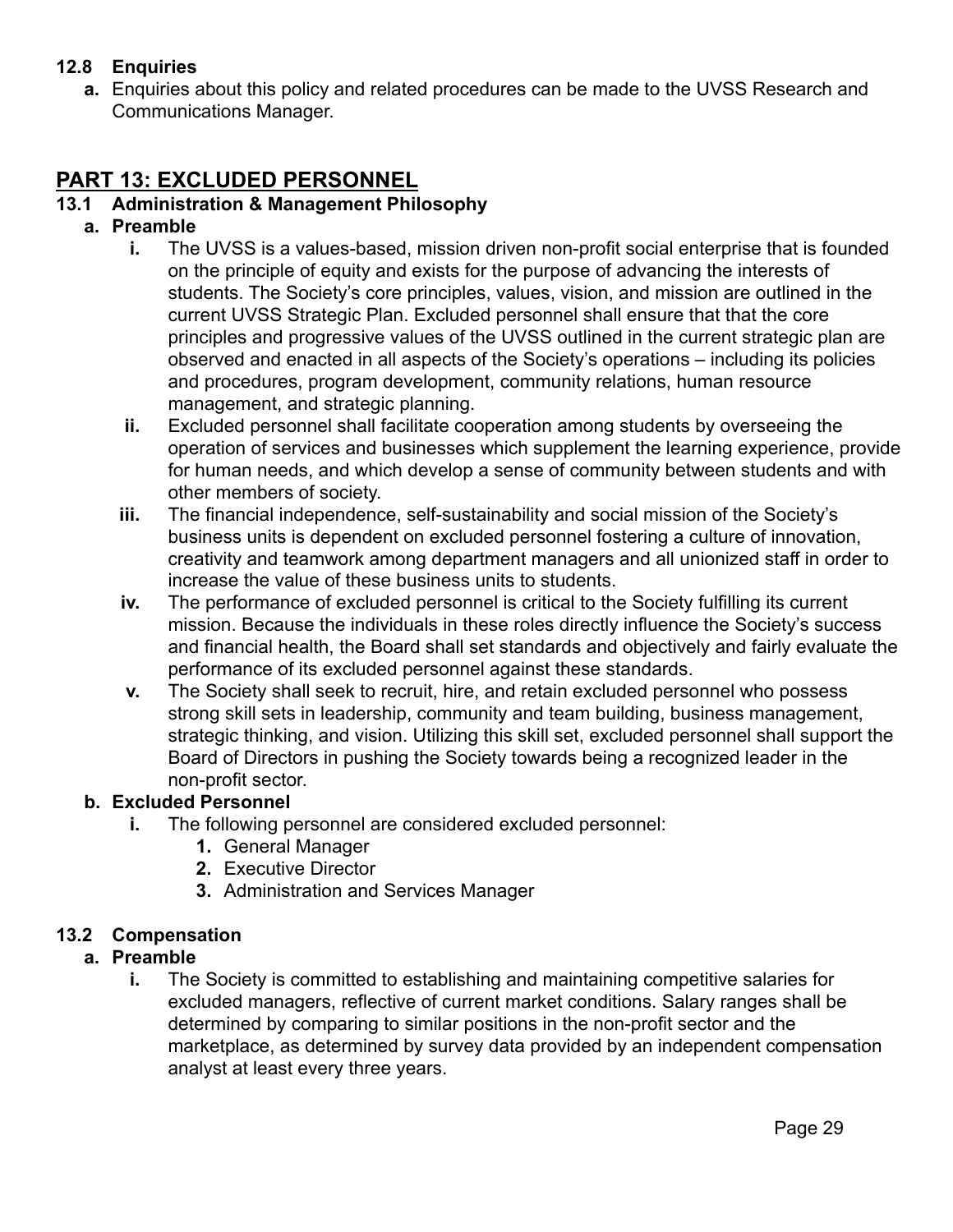**ii.** As a values-based organization founded on the principle of equity, the Society is committed to an equitable compensation system that is inclusive of its excluded *and* unionized employees. The Society supports pay fairness from the lowest student classification to the General Manager, Administration and Services Manager, and Executive Director. The Society does not support a system of compensation where there is clear inequity between the lowest paid employee and the highest paid employee.

## **b. Salary Increases**

- **i.** In keeping with the values of equitable compensation and workplace fairness, the Society may provide salary increases to excluded managers within a fiscal year which are reflective of the increase in the current cost of living allowance (COLA).
- **ii.** Corrective adjustments in addition to COLA can be made if it is justified by the job market and is supported by survey data provided by an independent compensation analyst conducted within the last three years. The magnitude of the percentage increase shall be reflective of the manager's performance review. For example, in the case of an exceptional review, the Personnel Committee may consider an increase that brings the individual to a salary leading the market. In the case of a performance review indicating underperformance, additional funding should be allotted to professional development instead of being allocated to a salary increase.
- **iii.** All changes to excluded management salaries shall follow the following process:
	- **1.** Personnel Committee shall recommend changes to compensation which will be presented to the Board of Directors while in camera.
	- **2.** While in camera, the Board of Directors shall review the most recent market analysis conducted by a third party and performance review.
	- **3.** After the recommended changes to compensation are presented in camera, the chair of Personnel Committee shall motion that the Board of Directors approves the changes to compensation.
	- **4.** The motion to approve the changes to compensation shall require the support of a majority of the Board of Directors present and voting.
	- **5.** The changes to compensation shall be entered into the minutes as an appendix if the motion of the Board of Directors passes.
	- **6.** If the changes to compensation are not approved, any record of the proposed changes shall remain confidential and shall not be entered into the minutes.
	- **7.** Except for in exceptional circumstances as detailed below, changes to excluded management salary shall only occur in March or April and will take effect in the fiscal year following the changes.
- **iv.** In exceptional circumstances, Personnel Committee may recommend a change in compensation to the Board of Directors when an excluded manager's existing job duties are altered or the volume of work increased. This request must be accompanied with a change to the excluded manager's job description or the minutes of a motion which requested that an excluded manager take on additional duties. Motions for exceptional additional compensation shall require a two-thirds [2/3] majority vote of the Board of Directors.

## **c. Bonuses**

- **i.** The Society does not support the practice of incentivizing staff through regular/annual performance or retention bonuses. In the non-profit sector, bonuses can be counter-productive – the best practice of reward is through fair compensation. Retention of excluded personnel will be achieved through competitive compensation and benefits; flexibility; and a progressive workplace environment.
- **ii.** The Society does not support bonuses for the following reasons: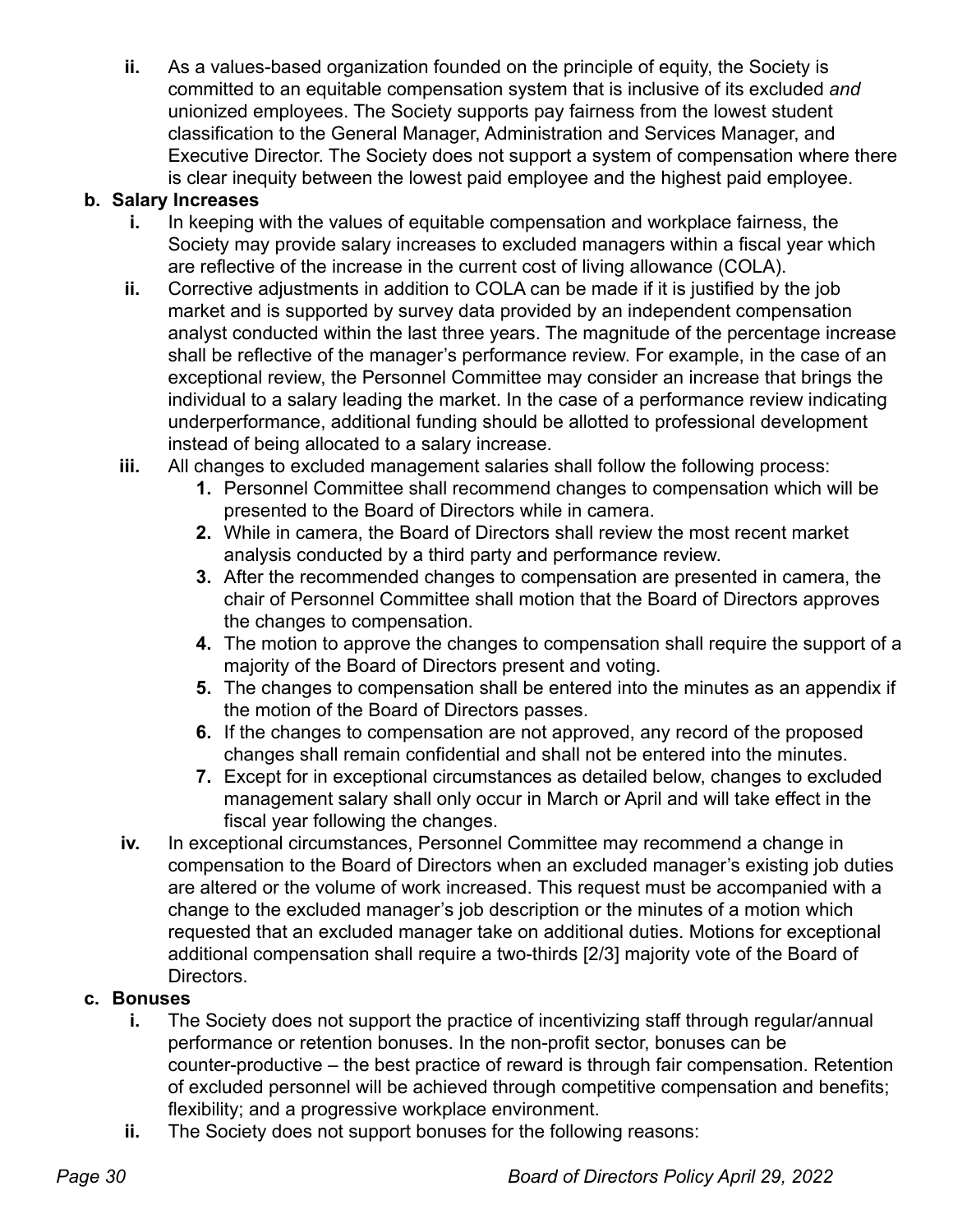- **1.** The Society is a non-profit social enterprise. Under the social enterprise model, the purpose of profits from business units is to be funnelled back into services and resources for students.
- **2.** Revenue development to achieve financial success is a team effort, involving *all* staff and board members. If excluded personnel are rewarded for dollars raised or dollars made, staff and directors are likely to react negatively when excluded personnel get what is essentially "a piece of the action."
- **3.** The drive to attain short-term and possibly less substantive outcomes can undermine more meaningful purposes if that's where the reward lies.
- **4.** Excluded personnel who lead non-profits are driven by a great extent by the mission and values of the Society – not the money. Bonuses have the potential to degrade the drive that is fuelled by passion.

## <span id="page-31-0"></span>**13.3 Benefits**

## **a. Preamble**

- **i.** The Society is committed to establishing and maintaining a competitive benefits package for excluded personnel, reflective of current market conditions. Benefits shall be determined by comparing to similar positions in the non-profit sector and the marketplace, as determined by survey data provided by an independent compensation analyst.
- **ii.** In keeping with the Society's stated intent to support fairness in compensation for all of its employees, the benefits package for excluded employees shall be comparable to benefits provided to permanent unionized employees.

## **b. Excluded Personnel Benefits**

- **i.** Excluded personnel shall receive the following benefits:
	- **1.** Extended health benefits
	- **2.** Dental plan
	- **3.** Group life insurance plan
	- **4.** Long-term disability plan
	- **5.** UVic Pension Plan
	- **6.** Medical Services Plan of BC for employees and dependents.
	- **7.** Identical benefits outlined in 28.3 General Benefits of CA with USW.
- **ii.** All benefits provided to excluded employees shall be recorded in this policy. The Society shall not provide benefits that are not recorded in this policy and are not explicitly recorded in the Society's budget or audited financial statements.

## <span id="page-31-1"></span>**13.4 Vacation Entitlement & Office Holidays**

- **a.** Excluded personnel shall be entitled to 20 working days of vacation upon being hired. This shall increase by 1 working day per year of continuous service to a maximum of 31 working days. The entitlement shall be prorated when service is less than full-time.
- **b.** Excluded personnel may carry over a maximum of 10 unused vacation days at the end of the calendar year. Excluded personnel cannot be paid out for unused vacation days.
- **c.** When an excluded employee is on vacation and a paid general holiday occurs during that period, the holiday shall not count as a day of vacation.
- **d.** It is the responsibility of the Personnel Committee to ensure that excluded employees have the opportunity to take their basic vacation entitlement annually. The Personnel Committee shall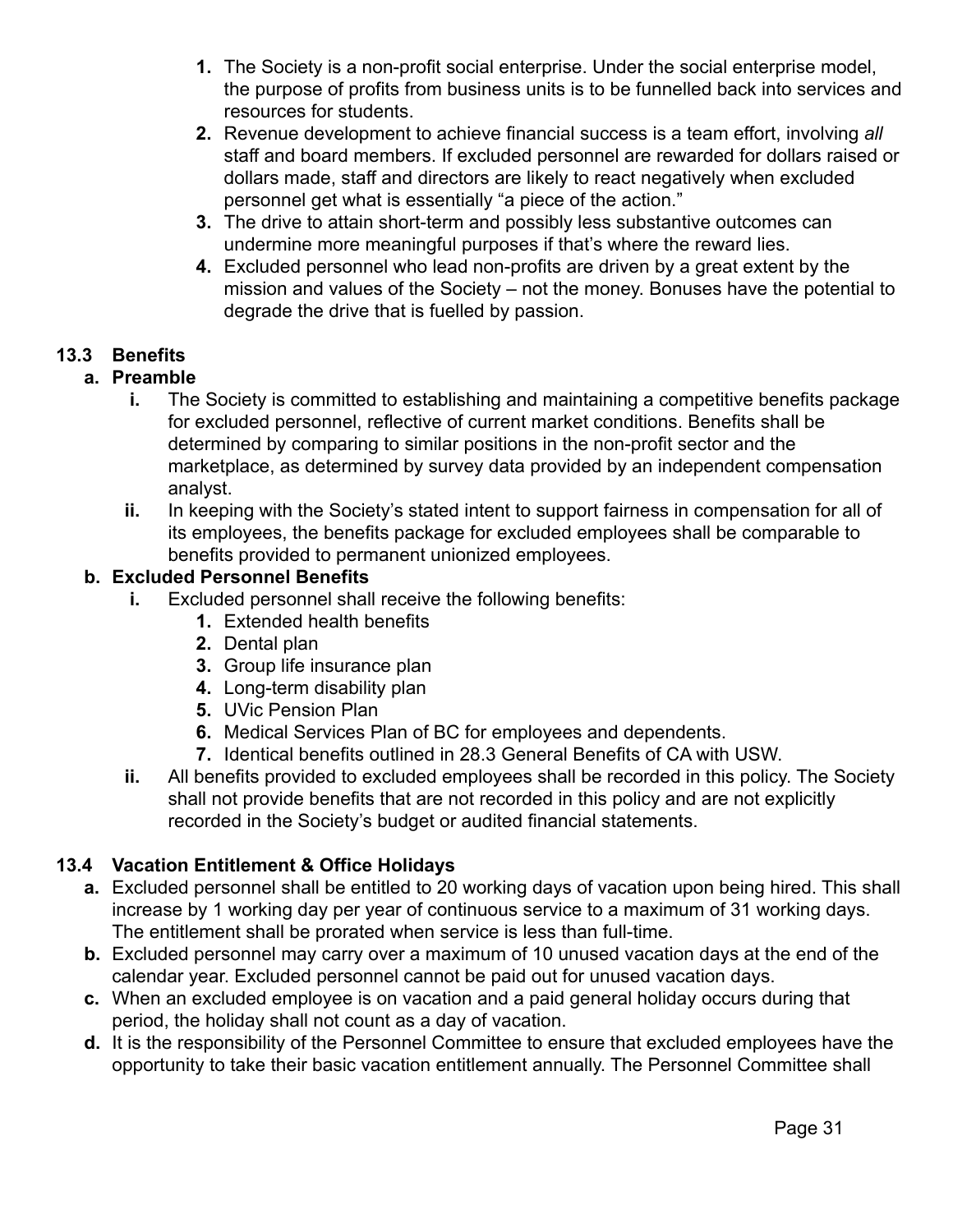ensure that vacation is scheduled consistent with work requirements, and whenever possible in response to an excluded employee's preferences for vacation periods.

- **e.** In the event of termination, vacation entitlement shall be calculated up to the final date of employment. The Personnel Committee shall determine whether any unused entitlement is granted as vacation days prior to the termination date or granted as pay in lieu. Where vacation used exceeds vacation entitlement on the date of termination, the employee shall pay back the value of the excess days.
- **f.** The Personnel Committee shall keep records of actual vacation days used by excluded employees, along with the dates of commencement and completion.
- **g.** Excluded employees shall be entitled to office holidays as observed in the Collective Agreement.
- **h.** Excluded managers shall ensure that vacation does not overlap in a way that would substantially interfere with the normal functions of the University of Victoria Students' Society.

# <span id="page-32-0"></span>**13.5 Leave**

## **a. Preamble**

**i.** All leave benefits shall be prorated if the excluded manager is less than full-time.

# **b. Parental Leave**

- **i.** For excluded personnel who are pregnant, or whose partner is pregnant, or who legally adopt a child, the society shall grant parental leave. A minimum of four (4) weeks' notice is required by the society for parental leave to be granted. The length of leave shall be consistent with government legislation.
- **ii.** The Society shall grant excluded personnel fifty percent (50%) of their pay for up to twenty-six (26) weeks during parental leave.

## **c. Bereavement Leave**

**i.** An employee shall be granted up to 5 days paid bereavement leave when deemed necessary.

# **d. Sick Leave**

- **i.** Excluded personnel shall be granted paid leave when unable to work due to illness to a maximum of 24 days per calendar year.
- **ii.** Unused days may be carried over into a sick bank up to a maximum number of days equal to the qualifying period for long term disability. This sick bank may only be used for the purpose of long term disability.
- **iii.** If an employee's inability to perform their duties due to illness extends beyond one week the matter shall be referred to the Personnel Committee and upon that committee's approval, shall grant leave of absence with pay for up to one month.
- **iv.** If the illness continues beyond the initial leave of one month then the leave of absence with pay shall be extended as required, by the Personnel Committee, for an additional period or periods not exceeding three months.
- **v.** If at the end of four months' absence because of illness, the employee's physician considers recovery from illness not likely within a further two months, application shall be made for the disability insurance benefit to commence in the normal manner after six months' sick leave.
- **vi.** If the employee is still absent because of illness after six months, and the disability benefits have been approved, the Personnel Committee shall post the position in question as a temporary employment position.
- **vii.** Probationary excluded personnel shall be entitled to sick leave at the rate of two days per month for full-time service.

# **e. Excluded Management Personal Leave**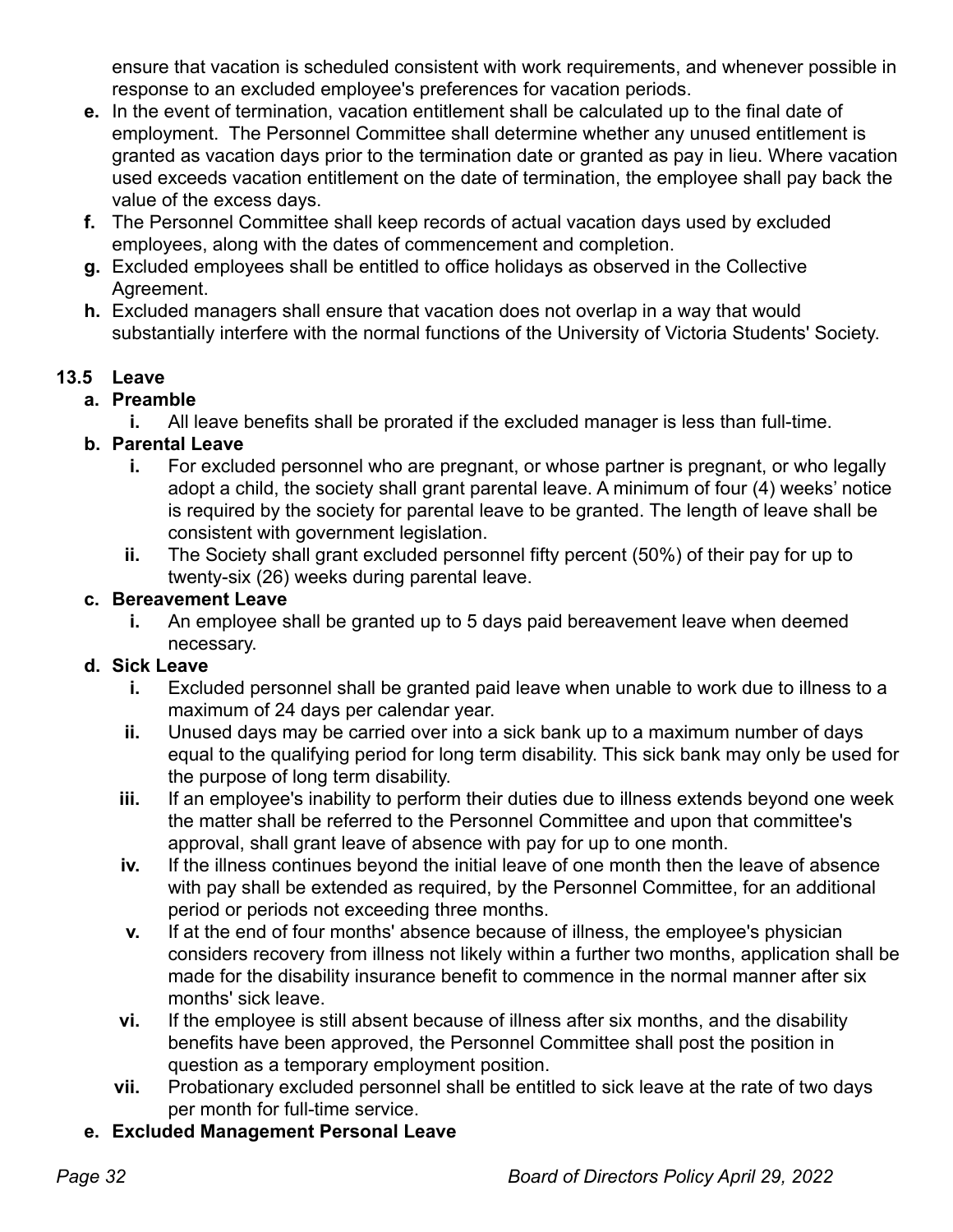- **i.** Excluded management shall be entitled to personal leave with pay for the following reasons and corresponding lengths of time:
	- **1.** Employees marriage or formal partnership ceremony three (3) working days.
	- **2.** Legal separation, divorce, or formal partnership separation one (1) working day.
	- **3.** Serious household or domestic emergencies and household moves two (2) working days (with only one (1) day per calendar year used for a household move).
	- **4.** Child care of other child related responsibilities including and immediate family member or immediate family related responsibilities eight (8) working days.
	- **5.** Canadian citizenship leave one (1) working day.
	- **6.** Under severe weather conditions, where unsafe to drive or no transit one (1) day, or longer if transit is not running.
- **ii.** This policy should be updated from time to time to align it with the personal leave provided to permanent unionized staff. The Personnel Committee shall keep records of personal leave used by excluded employees.

## **f. Leave of Absence Without Pay**

- **i.** Excluded personnel may apply for and may, in certain circumstances, be granted leave of absence without pay. Such leave of absence is not granted automatically.
- **ii.** Applications for leave of absence greater than one month must be made in writing to the Personnel Committee stating both the reason for the requested leave and its duration.
- **iii.** Leave of absence without pay will be granted only if, in the opinion of the Personnel Committee, such absence would not substantially interfere with the normal functions of the University of Victoria Students' Society.
- **iv.** Requests for leave without pay will not normally be granted when the employee has unused vacation entitlement.
- **v.** During a period of approved leave of absence without pay, an employee may continue any or all of his/her Society benefits by assuming the total cost thereof. Contributions may be paid in advance or on the normal monthly basis.

## <span id="page-33-0"></span>**13.6 Professional Development**

- **a.** The University of Victoria Students' Society recognizes its responsibility for providing excluded employees with regular opportunities to upgrade relevant skills through professional development.
- **b.** All professional development activities which involve either time taken from regular work hours or an expense to the Society, must be approved by the Personnel Committee in advance.
- **c.** For each excluded employee, \$2,000 per year shall be allocated for professional development, which would include but not be limited to seminars, workshops, conferences, retreats, and courses. Personnel Committee agrees to review and evaluate all requests for professional development when the cost would exceed the budgeted amount.
- **d.** Travel expenses, accommodation and per diems may be charged against an excluded employee's annual professional development allocation, at the discretion of Personnel Committee.
- **e.** Excluded employees are expected to spend at least 35 hours on professional development per year.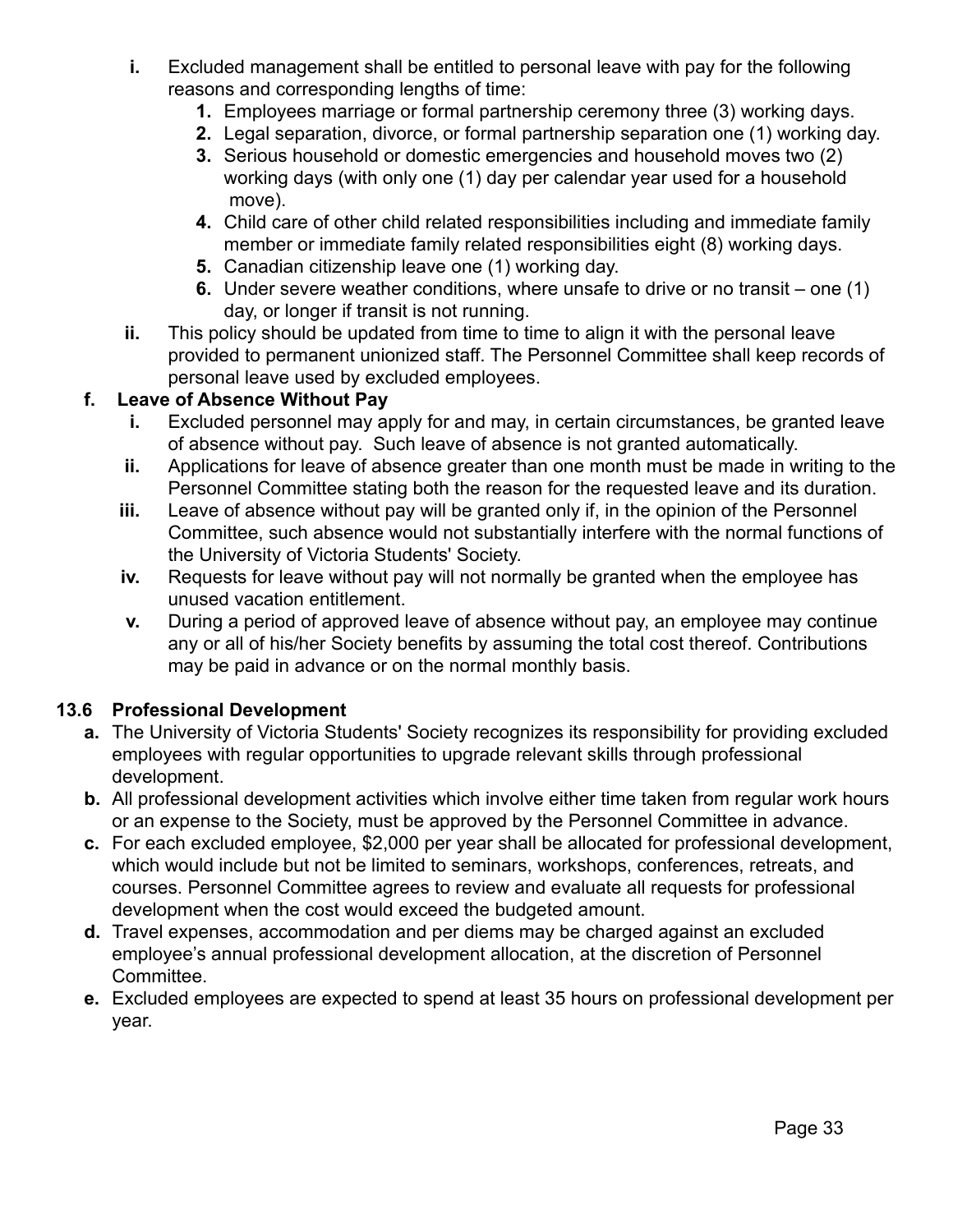# <span id="page-34-0"></span>**13.7 Travel Expenses**

- **a.** The Society will compensate employees other than those paid by commission for reasonable travel expenses incurred in the conduct of approved Society business.
- **b.** The Society shall pay excluded employees per diems when working outside the Capital Region and shall include travel days. The amount paid shall be \$30.00 per day when meals are provided and \$60.00 per day when meals are not provided.
- **c.** Employees may request a travel advance. If actual expenses are less than the advance, the employee must promptly pay the difference to the Society.
- **d.** The use of a private automobile on Society business is to be reimbursed at a rate consistent with the collective agreement for unionized staff. Transportation costs claimed should represent no more expense than that required travelling by the most direct route and the cheapest public transport practical.

# <span id="page-34-1"></span>**13.8 Evaluation**

## **a. Purpose of the Performance Review Process**

- **i.** The performance review process gives both the Board and the excluded managers the opportunity to review the excluded managers' agreed-upon goals and outcomes for the past year and to set goals and objectives for the coming year. It provides a mechanism for discussing opportunities for improving performance and achieving the Society's goals and objectives.
- **ii.** Excluded managers play a significant leadership role as the Board's agents and the Society's success is linked directly to how excluded managers are performing their jobs. Evaluating excluded managers is an integral component of the Board's responsibilities.

## **b. Responsibility & Training**

- **i.** The Personnel Committee, under the leadership of the Director of Finance and Operations, shall conduct an ongoing annual performance review for the General Manager, Administration and Services Manager, and the Executive Director.
- **ii.** All directors and SUB staff may submit information to the individual or group responsible for a position's evaluation at any time.
- **iii.** Members of the Personnel Committee shall be given training from an external professional within six weeks of being elected to the committee at the commencement of the board term. This training shall be in performance evaluation and the effective management of non-profit excluded personnel.

## **c. Process & Timeline**

- **i.** Every year Personnel Committee shall execute a complete review of the excluded managers. The annual performance review process shall commence no later than July 1. The results of this review shall be communicated to excluded managers and presented to the Board in April.
- **ii.** The internal review process shall follow the processes outlined in the UVSS Performance Program for Excluded Management.
- **iii.** The Personnel Committee shall meet regularly with excluded managers to ensure that their performance is aligned with their job descriptions, the strategic plan, and the priorities of the current Board.
- **iv.** The Personnel Committee shall give a report and solicit input on excluded managers' performance to the Board of Directors on a semesterly basis. Ideally these reports shall be given at the first board meetings in September and December, with a final summary review to be presented to the Board no later than the first board meeting in April.
- **v.** The General Manager, Administration and Services Manager, and Executive Director shall give a detailed verbal report on the finances and operations of the Society to the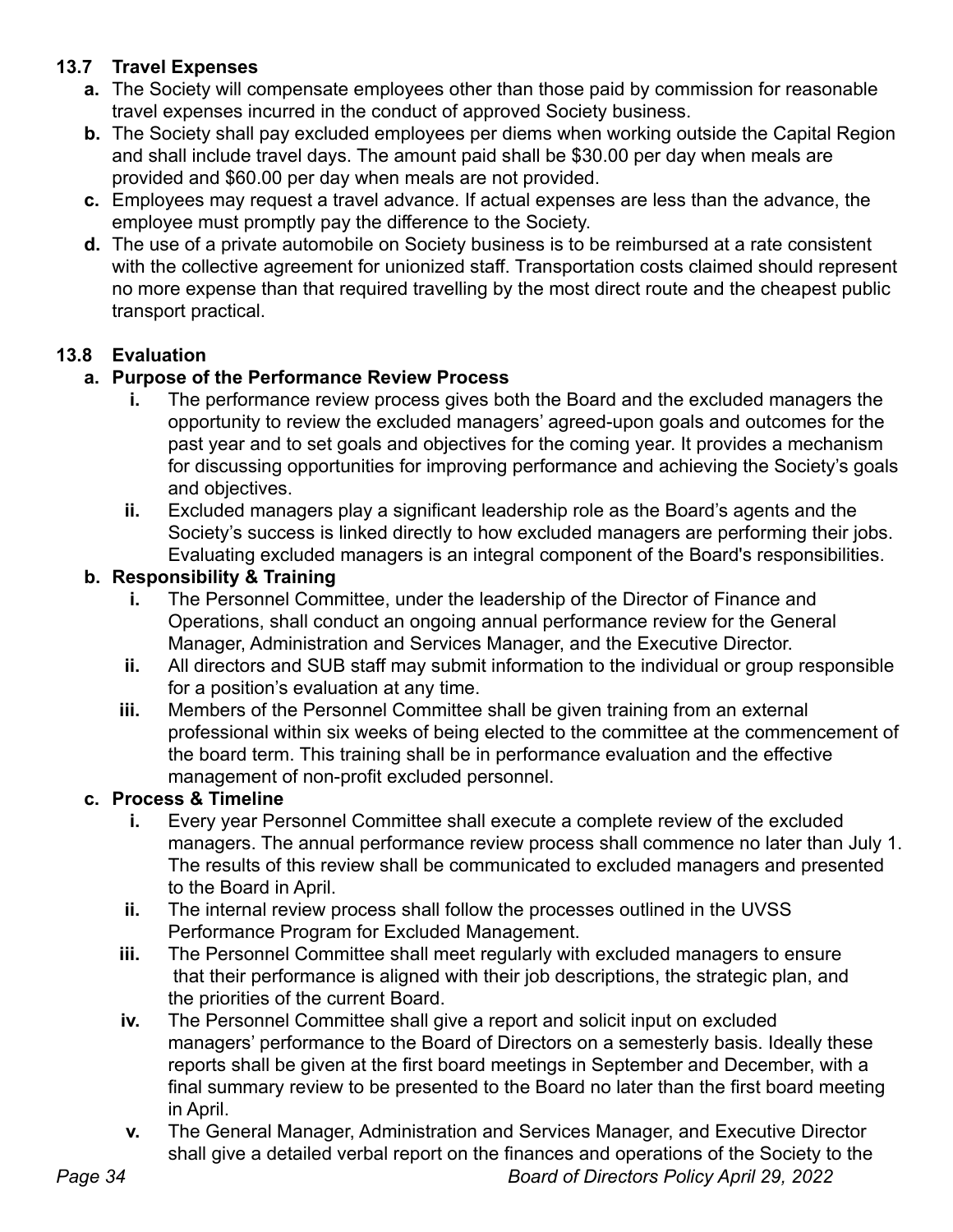Board of Directors on a semesterly basis. Ideally these reports shall coincide with the Personnel Committee's semesterly performance reports to the Board.

**vi.** Personnel committee shall conduct an external performance and compensation review of excluded personnel every three years. This shall be a full 360 review which shall collect feedback and input from all directors, staff, and stakeholders. The next external reviews must begin no later than July 15, 2023.

## **d. Relationship to the Strategic Plan**

**i.** The performance review process shall be linked directly to the Society's strategic plan and, in particular, the goals and measurable objectives for the planning period. Specific goals or key result areas shall be identified at the Society's annual board orientation. These goals/result areas should be based on those set out in the strategic plan. The performance review will focus on achievement in these areas, rather than just day-to-day operational matters and the job description.

## **e. Appraisal**

**i.** Since the success of the organization is often largely related to the successful performance of the excluded managers in implementing the Society's goals and objectives, it is important to obtain input from a variety of key stakeholders. Therefore, a 360° performance review approach shall be used, whereby input is sought and received from the Board, the excluded managers' direct reports (department managers, board staff, etc.), and a self-assessment prepared by the excluded managers. All input shall be treated with the utmost confidentiality. Although it can be time-consuming, the 360° performance review approach is invaluable as a way of identifying both areas for improvement and strong performance.

## **f. Overcoming Bias/Personality Conflict**

**i.** The criteria for evaluating excluded managers shall be agreed upon in advance, and shall be based on achieving the Society's goals and objectives. Criteria shall be objective and measurable. By doing this, it removes much of the danger of blatant subjectivity, personal bias or personality conflicts from entering into the process, as the focus is on organizational goals and measurable outcomes, rather than individual characteristics.

## **g. Mutual Goal Setting**

**i.** The excluded managers' performance reviews shall be linked to the Society's strategic plan, and in particular, its objectives and strategic priorities in the annual business plan(s). Specific performance goals for an excluded manager shall be negotiated at the beginning of each evaluation period between the excluded manager and the Personnel Committee. This shall be put in writing and signed by both parties. Goals can either be very specific with numerical targets, or more general, depending on the type of goals being discussed and the organization itself. Performance goals for an excluded manager shall not be determined by the Personnel Committee without the excluded manager's agreement.

## **h. Addressing Performance Issues in a Positive Fashion**

**i.** If any performance issues arise in the course of the performance review process, care shall be taken by both the excluded manager and the Personnel Committee to discuss these in a constructive, positive, solution-focused manner. Receiving negative feedback is difficult for all employees, regardless of their level within an organization; the person or persons giving feedback on performance problems should always try to keep the balance in being helpful and ego-enhancing. The language used is important, and care must be taken to ensure that what is said is constructive and helpful.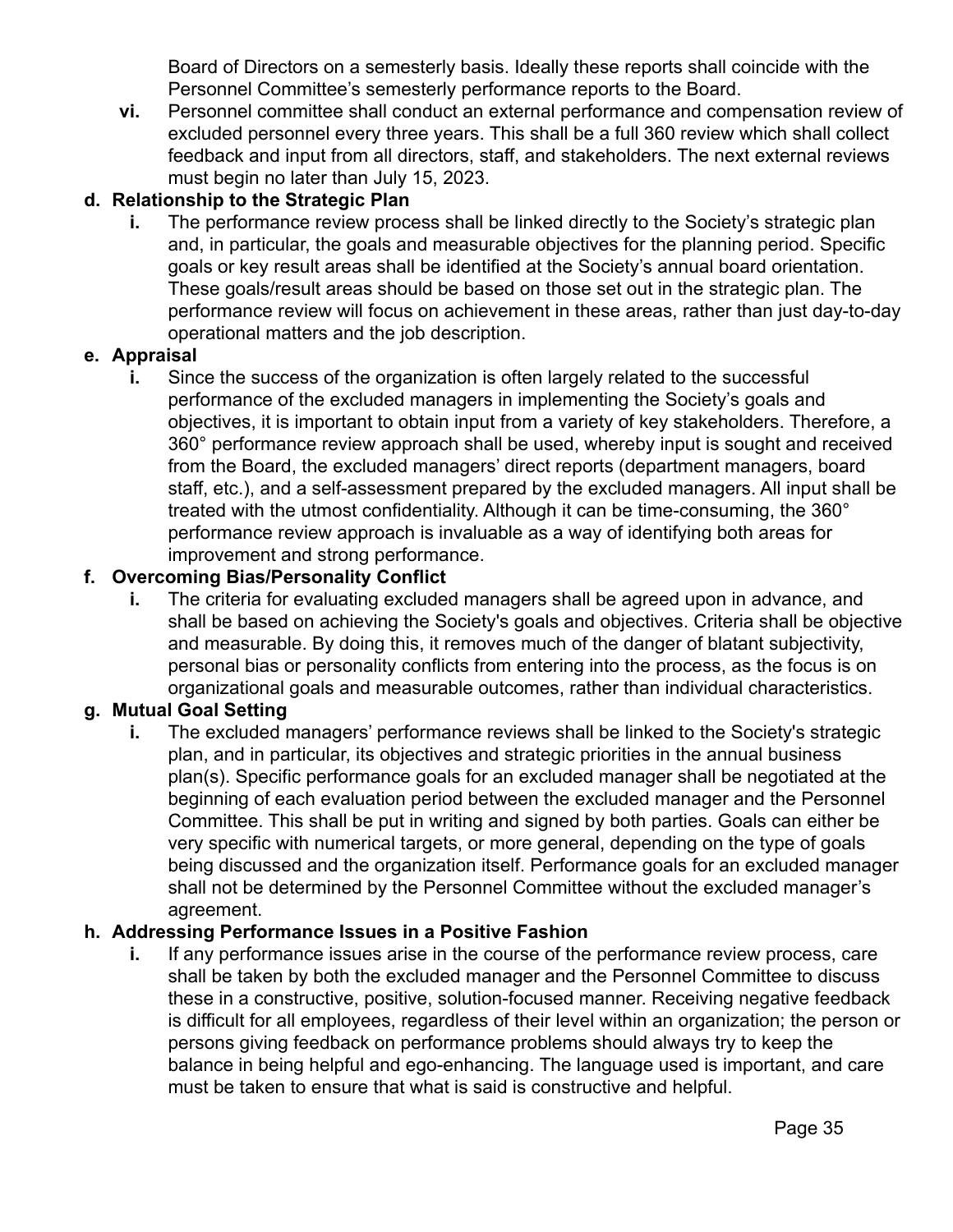#### **13.9 Corrective Action**

- **a.** Both the Board and the excluded managers invest a great deal of effort, energy and emotion into the employment relationship. All human beings fall short at some point, and rather than terminating the relationship, there is considerable wisdom and fairness in trying to better the situation through corrective action.
- **b.** The Board shall also be mindful of its legal responsibilities. In most situations, employees must be informed of how their performance is deficient, the expectations of the employer, and given reasonable time to remedy the situation. The only exceptions are where the conduct of an excluded manager is so egregious that immediate termination is legally justified (e.g., proven theft of property or sexual harassment of staff). Additionally, managers have a right to a congenial work environment where their privacy is respected. As such, the board should respect their obligation to maintain the privacy of personnel by only discussing these matters in camera. When in doubt, the Director of Finance and Operations shall consult qualified legal counsel with knowledge of current employment law.

#### **c. Concerns with performances or conduct**

- **i.** Except for in the instance of organizational restructuring, the decision to terminate will generally be based on concerns with performance or conduct. Personnel committee is responsible for looking into these concerns and initiating the performance improvement process, in addition to the progressive discipline process.
- **ii.** All persons shall submit all complaints in writing to be investigated by Personnel Committee before corrective action is taken. The complaint shall include specific instances of underperformance and/or unacceptable action taken by the manager, dates and times where possible, and the contact information of the complainant.

#### **d. Performance Improvement Process**

- **i.** Once individuals' concerns with an excluded manager are validated, a Performance Improvement Plan shall be created by Personnel Committee and the excluded manager to help the manager improve work performance, and formalize the process for doing so.
- **ii.** Performance Improvement Plans shall focus on short-term goals for improvement. The plan will identify specific steps, such as additional training; expected outcomes; the improvement in performance is defined in measurable terms; and the timeframe to achieve the improvement (e.g., the result must be reached within six months, at which time another review will occur in the specific area).
- **iii.** Throughout the agreed-upon time frame, Personnel Committee shall monitor and provide feedback to the excluded manager.
- **iv.** If performance does not improve in the time-frame agreed to, it may be extended (by mutual consent in writing); the progressive discipline process may be initiated (if inappropriate conduct warrants it); and/or (depending upon the seriousness of the performance circumstances), the manager may be dismissed.

#### **e. Progressive Discipline Process**

- **i.** The Progressive Discipline Process is initiated when an excluded manager conducts themselves in a manner that goes against one or more of the UVSS policies or values (i.e., misconduct).
- **ii.** Personnel Committee must first determine the magnitude of the issue (e.g., minor, moderate, or severe). In doing so, Personnel Committee must consider the seriousness and/or frequency of the issue, the manager's work and conduct history, and the impact of the manager's actions on the society. This will determine what step of the Progressive Discipline Process is initiated.
	- **1.** The first step in the Progressive Discipline Process is a verbal warning. Personnel Committee shall make it explicitly clear to the excluded manager that it is a verbal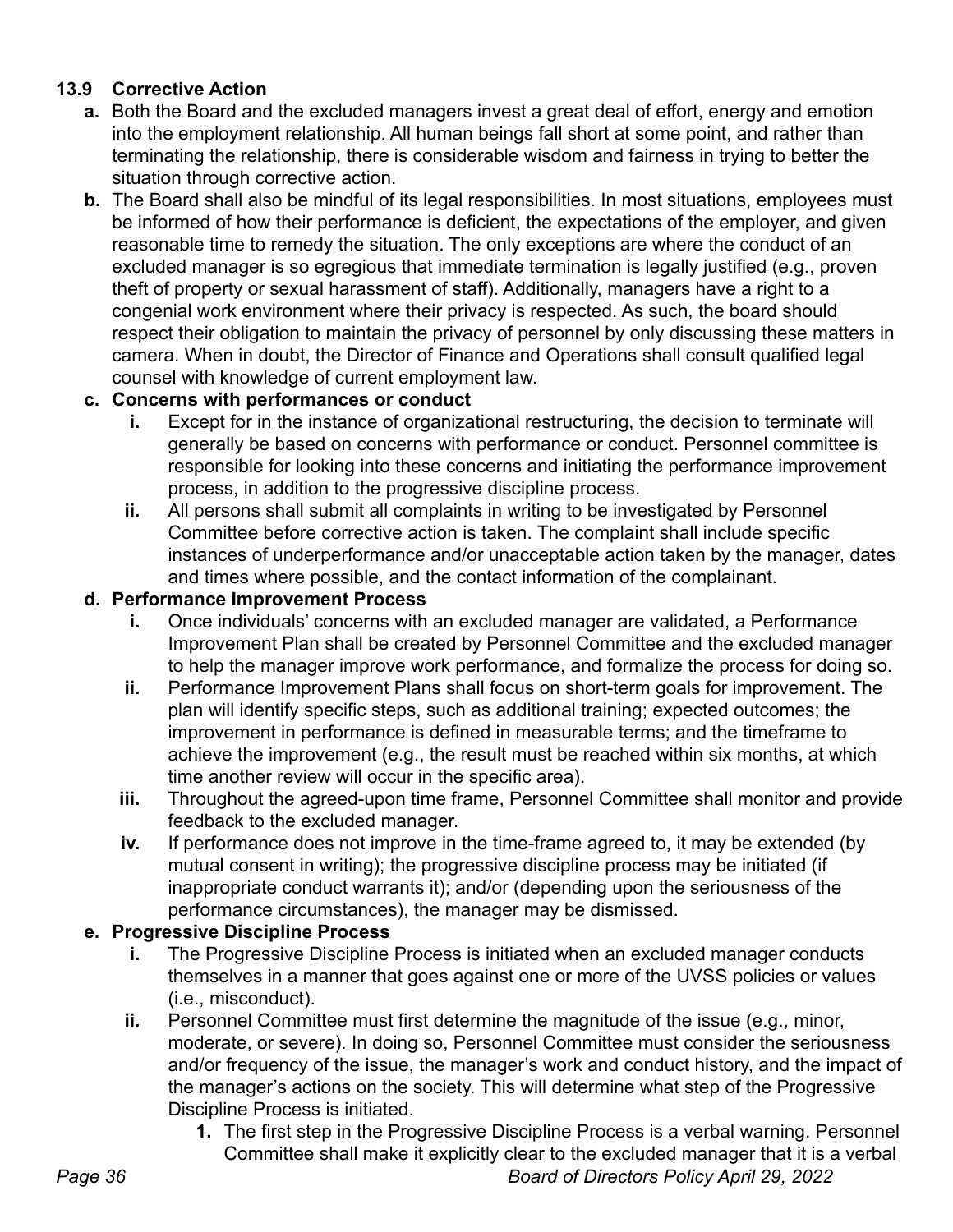warning. The date, time, and nature of the incident will be recorded and placed in the excluded manager's personnel file. Focus should be placed on preventing the incident from occurring again.

- **2.** The second step in the Progressive Discipline Process is a written warning. This will occur if the manager's performance and/or conduct has failed to improve within a reasonable time period. In a meeting with the manager and the chair of personnel committee, the manager should be given a letter with an explanation of both the reasons for the warning and the consequences of not improving in the area or correcting the problem within a specified period of time.
- **3.** Suspension shall only be used when an investigation of a severe misconduct is underway and the details of the issue are not fully known or clear. In this instance, time off should be with pay.
- **4.** Upon investigation, termination may be determined.

#### **f. Non-Voluntary Termination**

- **i.** Non-voluntary termination with cause shall be recommended to the Board of Directors by Personnel Committee. Non-voluntary termination shall be determined through the Performance Improvement or the Progressive Discipline Process and be consistent with the terms and conditions of the excluded management contract (if applicable). With cause means either the manager engaged in egregious behavior (e.g. theft, sexual harassment, etc.) or that the manager did not meet expectations during the last step of the progressive discipline process. Without cause means that there are no performance related or substantiated concerns with the conduct of the manager and therefore proper notice needs to be provided consistent with the terms and conditions of the excluded manager's contract (if applicable).
	- **1.** The first step in the termination process is the decision to terminate. This shall be determined by Board of Directors upon the recommendation of Personnel Committee through the performance improvement or progressive discipline process. Once the decision has been made, a letter shall be created to notify the manager of their termination with the input of an outside HR company or legal counsel.
	- **2.** The second step in the termination process is a termination meeting between the excluded manager and Personnel Committee. This shall be a private meeting to review the reasons for termination as outlined in the letter.
	- **3.** The final step in the termination process is communication of the excluded manager's departure from the organization. The termination of the excluded manager must not be communicated to anyone outside of the Board of Directors and Personnel Committee until the termination meeting has been completed. When communicating the manager's departure from the society, it is imperative that no specific details why the manager has been terminated are communicated.

#### **13.10 Executive Director - Summary of Duties & Job Description a. EXECUTIVE DIRECTOR SUMMARY OF DUTIES**

- **i.** Collaboration with the General Manager and the Administration & Services Manager to ensure that the social enterprise (business units) supports and promotes the social mission of the UVSS
- **ii.** Strategic planning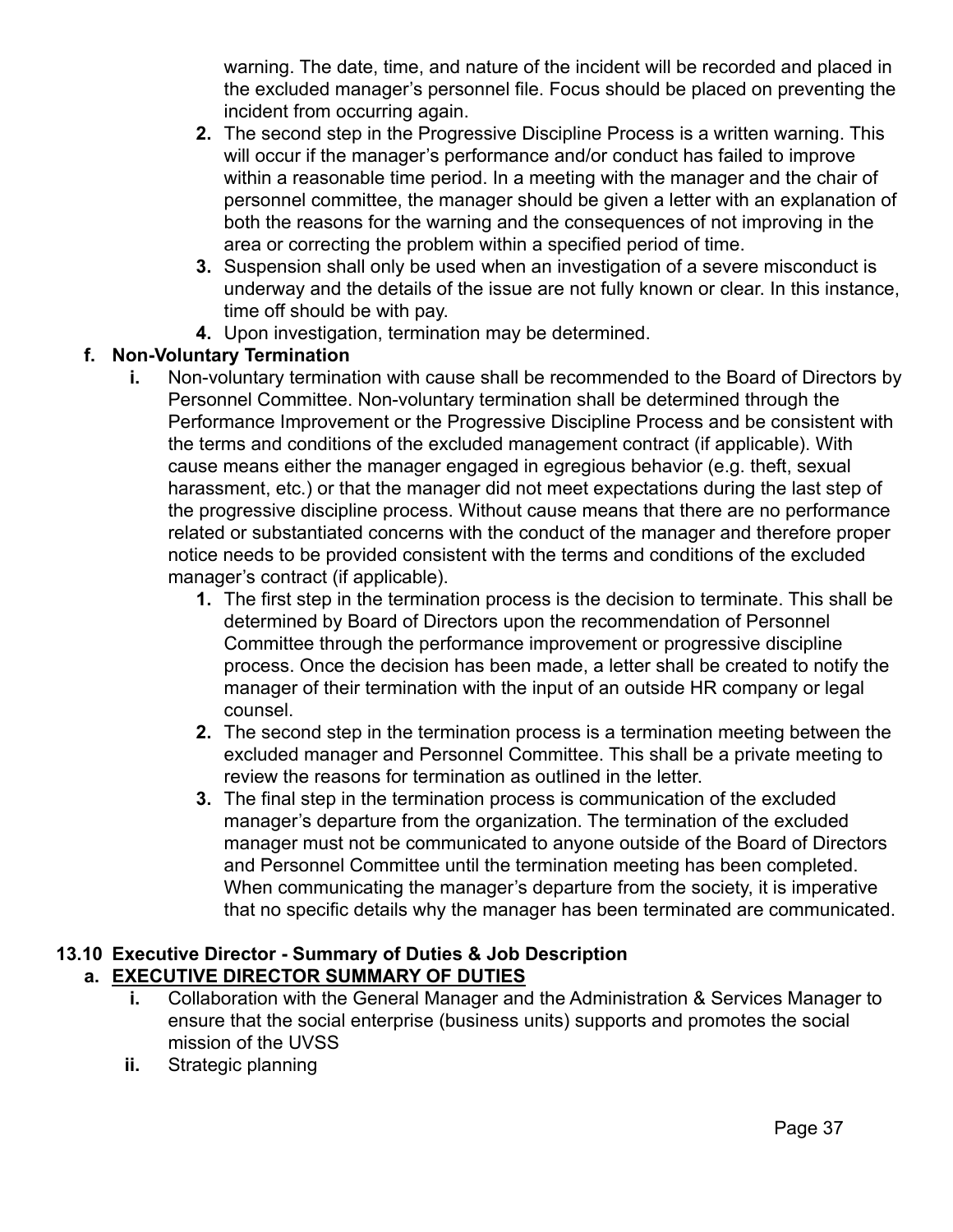- **iii.** Proactive avoidance of legal issues; communication of progress and recommendations regarding on-going legal actions
- **iv.** Insurance and risk analysis
- **v.** Human Resources (HR) management and oversight
- **vi.** Oversight of the General Office, advocacy groups, and affiliated organizations.
- **vii.** Oversight of Zap Copy and SUBtext.
- **viii.** Board-Staff relations, in collaboration with the General Manager and ASM
	- **ix.** Legal, privacy, and financial compliance of the UVSS.
	- **x.** Development of operational and financial policies, in collaboration with the General Manager and Administration & Services Manager.
- **xi.** University Relations, in collaboration with the General Manager.

### **b. EXECUTIVE DIRECTOR JOB DESCRIPTION**

### **i. JOB PURPOSE:**

**1.** In accordance with the Society's mission, vision and values, in addition to the strategic direction set by the Board of Directors, the Executive Director is responsible for the successful and engaged leadership and management of the Society, in cooperation with the General Manager and the Administration & Services Manager.

### **ii. ORGANIZATIONAL RELATIONSHIPS:**

- **1.** Reports and is responsible to the Board of Directors through the Personnel Committee.
- **2.** Provides administration responsibility for, and the leadership and management of staff in the General Office, Zap Copy, SUBtext, advocacy groups, and affiliated organizations.

### **c. DUTIES:**

### **i. Leadership & Governance**

- **1.** Participate annually with the Board of Directors in developing a vision and strategic plan to guide the Society.
- **2.** Ensure that the goals of the strategic plan are continually being executed and reviewed.
- **3.** Increase and develop the effectiveness of UVSS services.
- **4.** Provide organizational leadership on behalf of the Board of Directors.
- **5.** Identify, assess, and inform the Board of Directors of internal and external issues that affect the Society.
- **6.** Act as a professional advisor to the Board of Director on all aspects of the Society's activities.
- **7.** With the structure and budget constraints in mind, and in line with the strategic plan, empower and enable the Board of Directors to operationally govern, administrate and enact on the Society's vision.
- **8.** Attend Board meetings, and serve as ex-officio member of Executive, Finance and Operations, Personnel, Policy Development, Campaigns, Membership Outreach and Engagement, Advocacy Relations, SUB Occupants, and SUB Business Marketing Committees. Co-chair the Occupational Health and Safety **Committee.**
- **9.** Share role of Board point-of-contact with the Administration & Services Manager and General Manager, triaging as applicable.

### **ii. Human Resource Planning & Management**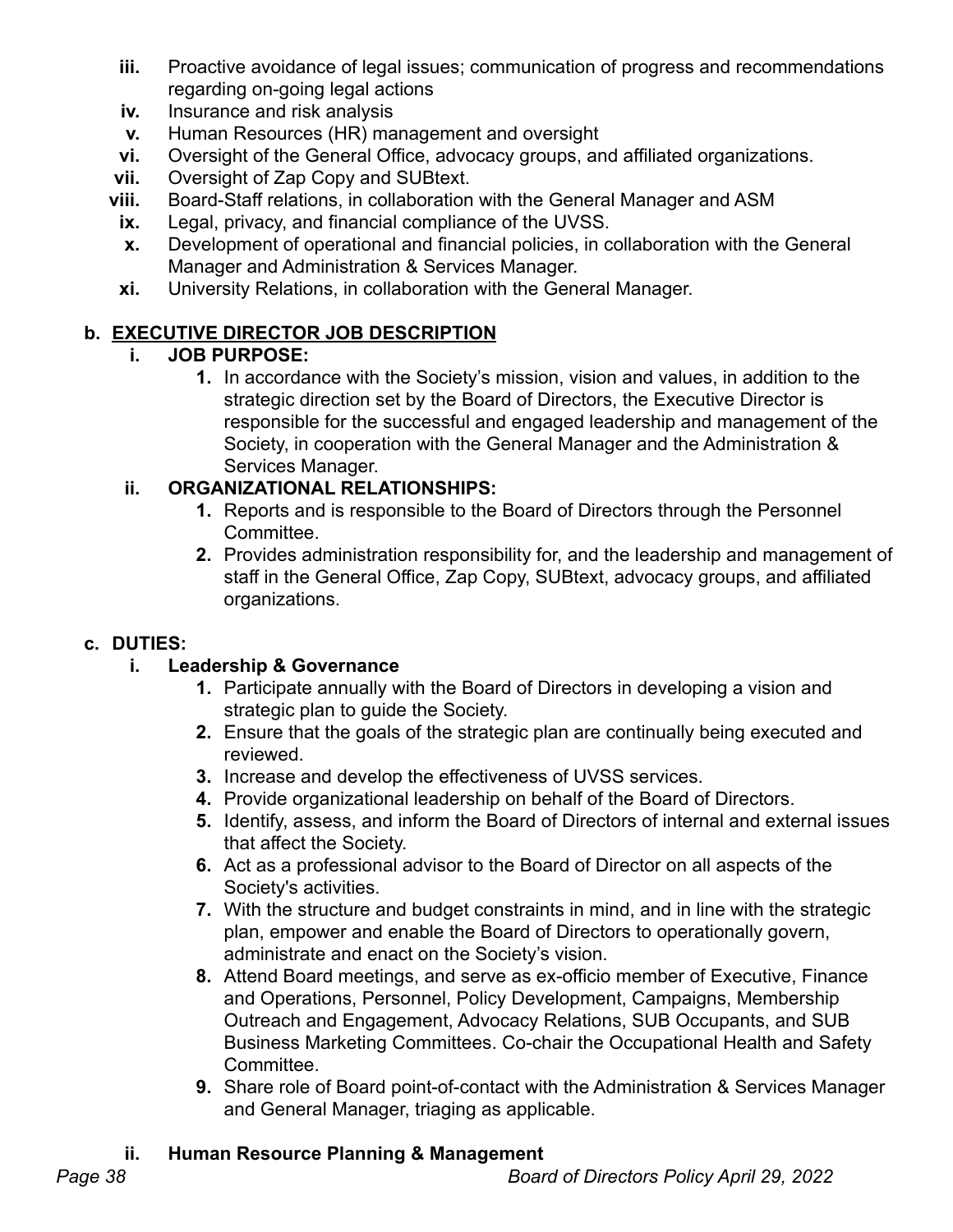- **1.** Lead and provide expertise, advice and direction on all human resource matters, notably collective agreements, policies, occupational health & safety, employment standards legislation, WCB requirements, staff benefits and grievance processes, etc.
- **2.** Establish and maintain an HR infrastructure that ensures a positive, respectful, healthy and safe environment for all staff and stakeholders; work with the Administration & Services Manager and the General Manager as applicable regarding benefits, hiring and the development/tracking of staff performance evaluations.
- **3.** Oversee all human resources matters for cost-centres and services as per the Collective Agreement.
- **4.** In collaboration with the General Manager, participate in union relations and Collective Agreement negotiations as needed.
- **5.** Supervise the delivery and negotiate any changes to the Student Health Plan.
- **6.** Foster engaged collaboration and communication between Excluded Managers, directors, and staff, particularly in reference to the strategic plan.
- **7.** In collaboration with the Administration & Services Manager, ensure all cost centre, service, advocacy group, and affiliated organization staff are given an orientation and receive adequate direction, training, supervision, and evaluation.
- **8.** Coach and mentor staff, manage their performance, foster professional development and manage conflict resolution efforts when necessary.
- **9.** Collaborate as necessary with the Administration & Services Manager and General Manager related to hiring.

#### **iii. Financial Planning & Management**

- **1.** Ensure proper financial controls, processes and reporting in UVSS cost centres, services, advocacy groups, and affiliated organizations.
- **2.** Participate in the development of operational and financial policies with Policy Development Committee.
- **3.** Collaborate with the General Manager and the Manager of Accounting and Payroll to oversee cash, inventory, and reporting controls in relevant departments.
- **4.** Collaborate with the General Manager to support the development of the Society's annual budget. Ensure costs or surpluses are within budget, except where prior approval of Finance and Operations Committee or the Board is obtained.
- **5.** Ensure staff consult fully with Finance and Operations Committee for relevant Board capital expenditures for UVSS businesses including producing business cases for new initiatives.
- **6.** Serve as a signing authority for the Society.

#### **iv. Community Relations & Advocacy**

- **1.** Collaborate with advocacy groups and affiliated organizations to further their values and objectives.
- **2.** Provide strategic advice to the Board of Directors on advocacy initiatives and campaigns.
- **3.** Actively participate in the planning and execution of campaigns.
- **4.** Ensure that the Society has high-quality media relations and lobbying strategies.
- **5.** Communicate with stakeholders to keep them informed of the work of the Society and to identify changes in the community served by the Society.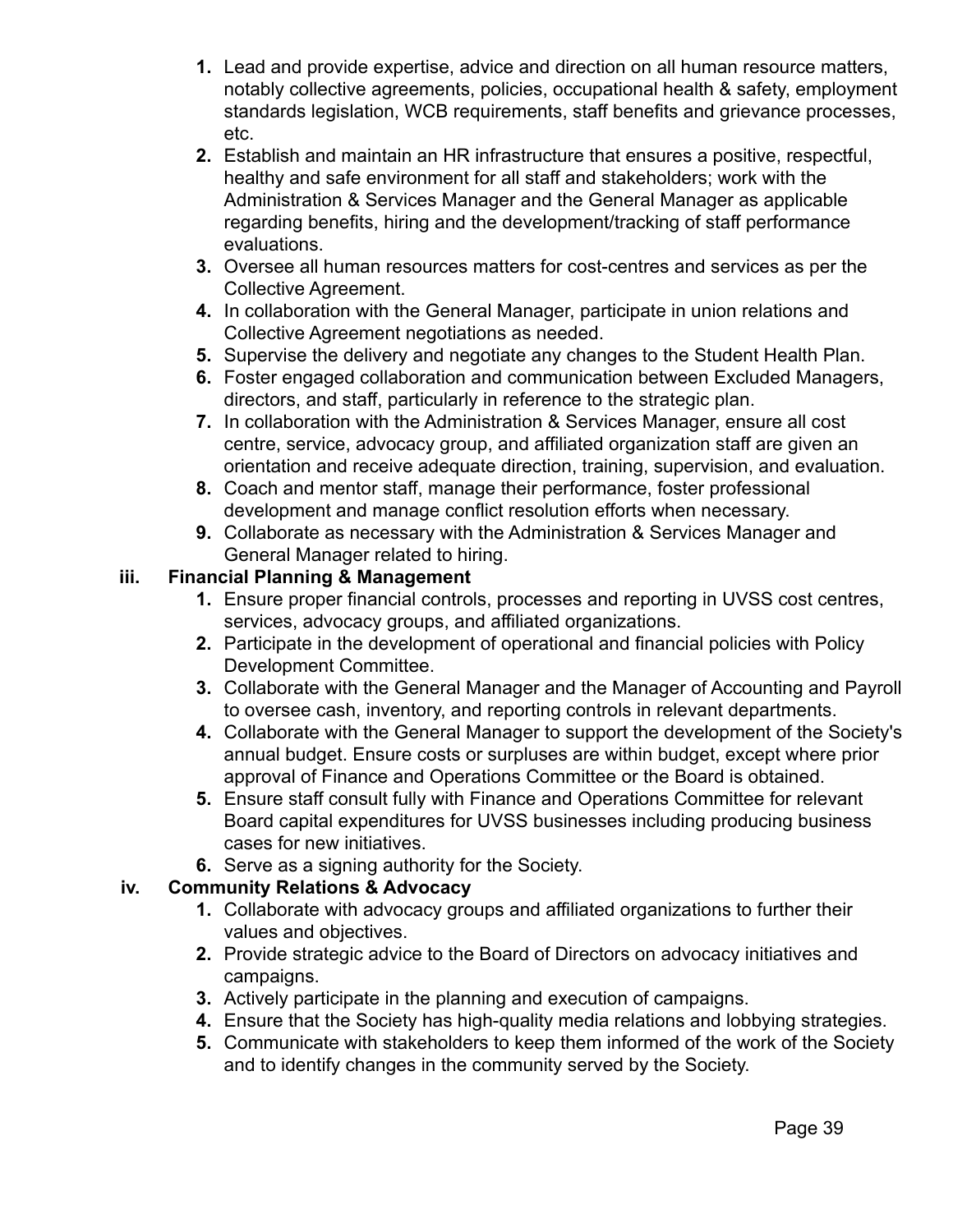- **6.** Establish good working relationships and collaborative arrangements with community groups, politicians, and other organizations to help achieve the goals of the organization.
- **7.** Establish and maintain a positive, productive relationship for the Society with the UVic executive and with key UVic departments (including Student Affairs), Equity and Human Rights, Counselling and Health Services, Development Office, Housing and Conference Services).
- **8.** Maintain and foster joint or 'partnership' initiatives with UVic that support UVSS objectives.

### **v. Legal Affairs & Risk Management**

- **1.** Ensure that the legal obligations of the Society are fulfilled and any litigation involving the Society is handled responsibly, in collaboration with the Executive **Committee.**
- **2.** Oversee insurance and risk management aspects of the UVSS.
- **3.** Hold responsibility for the security and integrity of facilities and other assets.
- **4.** Ensure that personnel, client, and volunteer files are securely stored and privacy/confidentiality is maintained, working with the Administration & Services Manager as applicable.

### **vi. Other**

- **1.** Collaborate with the General Manager in pursuit of revenue-generating opportunities for SUB facilities and services.
- **2.** Handle inquiries and advise the Director of Student Affairs related to UVSS clubs, Course Unions and PDU's.
- **3.** Set personal performance objectives and priorities with the Personnel Committee that support the strategic plan.
- **4.** Develop and implement hardware and software systems relating to the position, ensuring consistency and integration. Ensure there are adequate information technology resources available to meet operational needs of the Society.
- **5.** Other duties as assigned by the Board of Directors or the Executive Committee.

## **d. PERSONAL CHARACTERISTICS:**

- **i.** The Executive Director should demonstrate all of the following:
	- **1.** Adaptability: Demonstrate a willingness to be flexible, versatile and/or tolerant in a changing work environment while maintaining effectiveness and efficiency.
	- **2.** Behave Ethically: Understand ethical behaviour and business practices, and ensure that own behaviour and the behaviour of others is consistent with these standards and aligns with the values of the organization.
	- **3.** Build Relationships: Establish and maintain positive working relationships with others, both internally and externally, to achieve the goals of the organization.
	- **4.** Communicate Effectively: Speak, listen and write in a clear, thorough and timely manner using appropriate and effective communication tools and techniques.
	- **5.** Creativity/Innovation: Develop new and unique ways to improve operations of the organization and to create new opportunities.
	- **6.** Focus on Member Needs: Anticipate, understand, and respond to the needs of members to meet or exceed their expectations within the organizational parameters.
	- **7.** Foster Teamwork: Work cooperatively and effectively with others to set goals, resolve problems, and make decisions that enhance organizational effectiveness.
	- **8.** Lead: Positively influence others to achieve results that are in the best interest of the organization.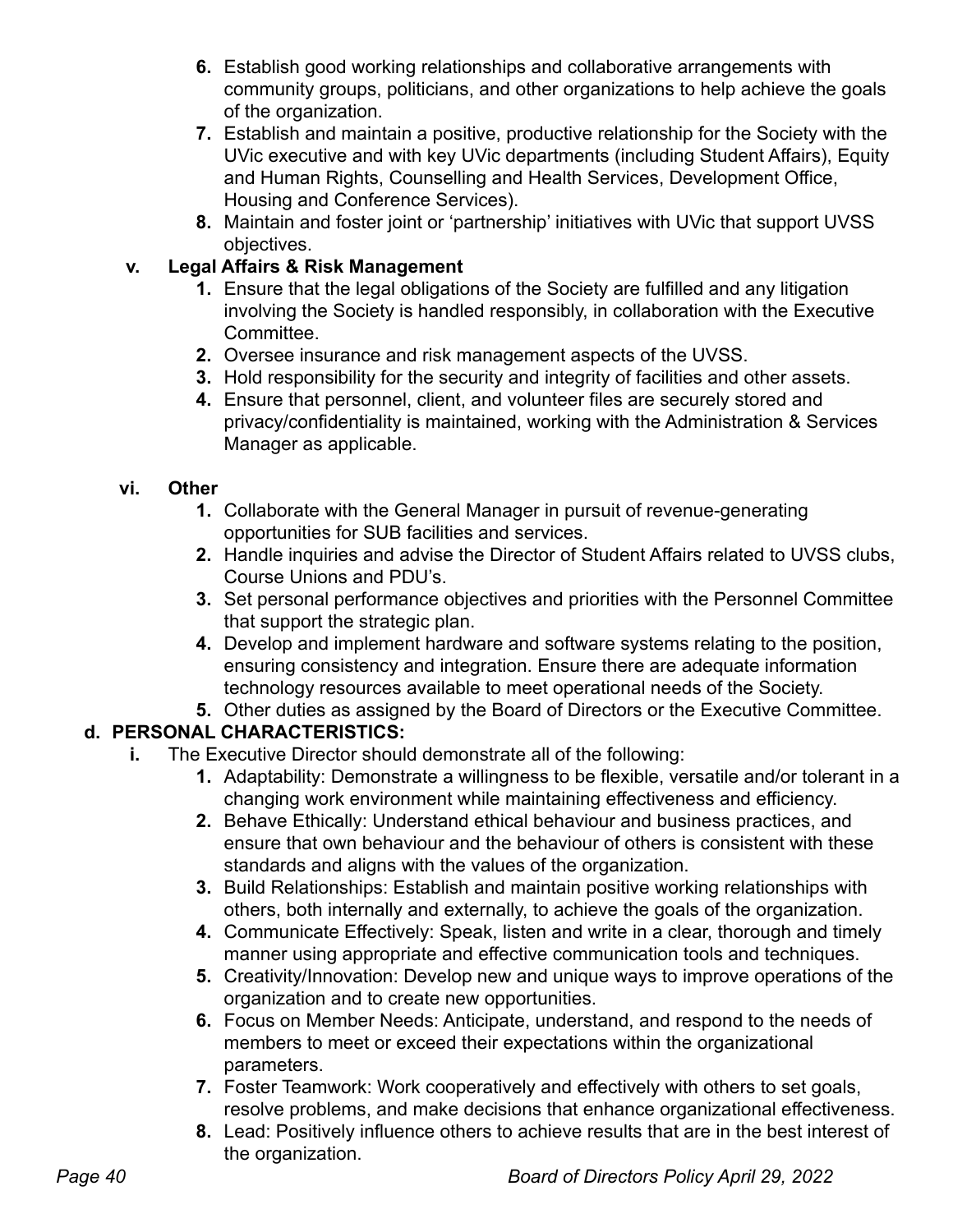- **9.** Make Decisions: Assess situations to determine the importance, urgency and risks, and make clear decisions which are timely and in the best interests of the organization.
- **10.**Organize: Set priorities, develop a work schedule, monitor progress towards goals, and track details, data, information and activities
- **11.**Plan: Determine strategies to move the organization forward, set goals, create and implement actions plans, and evaluate the process and results.
- **12.**Solve Problems: Assess problem situations to identify causes, gather and process relevant information, generate possible solutions, and make recommendations and/or resolve the problem.
- **13.**Think Strategically: Assesses options and actions based on trends and conditions in the environment, and the vision and values of the organization.

#### **e. QUALIFICATIONS**:

- **i.** Minimum five years of progressive management experience in a senior management role in a non-profit organization leading a large staff.
- **ii.** Must have relevant bachelor's degree or equivalent combination of education and experience. Master's degree is preferred.
- **iii.** Demonstrated knowledge of leadership and management principles as they relate to non-profit organizations.
- **iv.** Demonstrated experience leading strategic planning.
- **v.** Demonstrated experience in human resource management, including experience managing in a unionized environment and comprehensive understanding of labour management, collective bargaining and collective agreements.
- **vi.** Demonstrated knowledge of federal and provincial legislation applicable to non-profit organizations including: employment standards, human rights, occupational health and safety, charities, taxation, CPP, EI, health coverage etc.
- **vii.** Minimum 3 years' experience with financial reporting and budget management across multiple departments or operations within an organization.
- **viii.** Demonstrated knowledge of the statutory and regulatory framework governing universities and student associations.
	- **ix.** Demonstrated knowledge of current challenges and opportunities relating to the mission of the Society.
	- **x.** Demonstrated understanding of disability, gender, sexuality, race, and class, and commitment to creating safer spaces.
- **xi.** Demonstrated experience with collaborative group decision-making frameworks.
- **i.** Demonstrated understanding of anti-oppressive and inclusive organizing practices.

#### **13.11 General Manager – Summary of Duties & Job Description a. GENERAL MANAGER SUMMARY OF DUTIES**

- **i.** Chief of Staff
	- **ii.** Collaboration with the Executive Director and the Administration & Services Manager to ensure that that the social mission of the UVSS supports and promotes the social enterprise
- **iii.** Strategic and related business planning
- **iv.** Oversee all business units: Cinecenta, Munchie Bar, Food Services (Main Kitchen, Bean There, International Grill, Health Food Bar), Catering & Conference Services, Felicia's Campus Pub, and the Accounting department.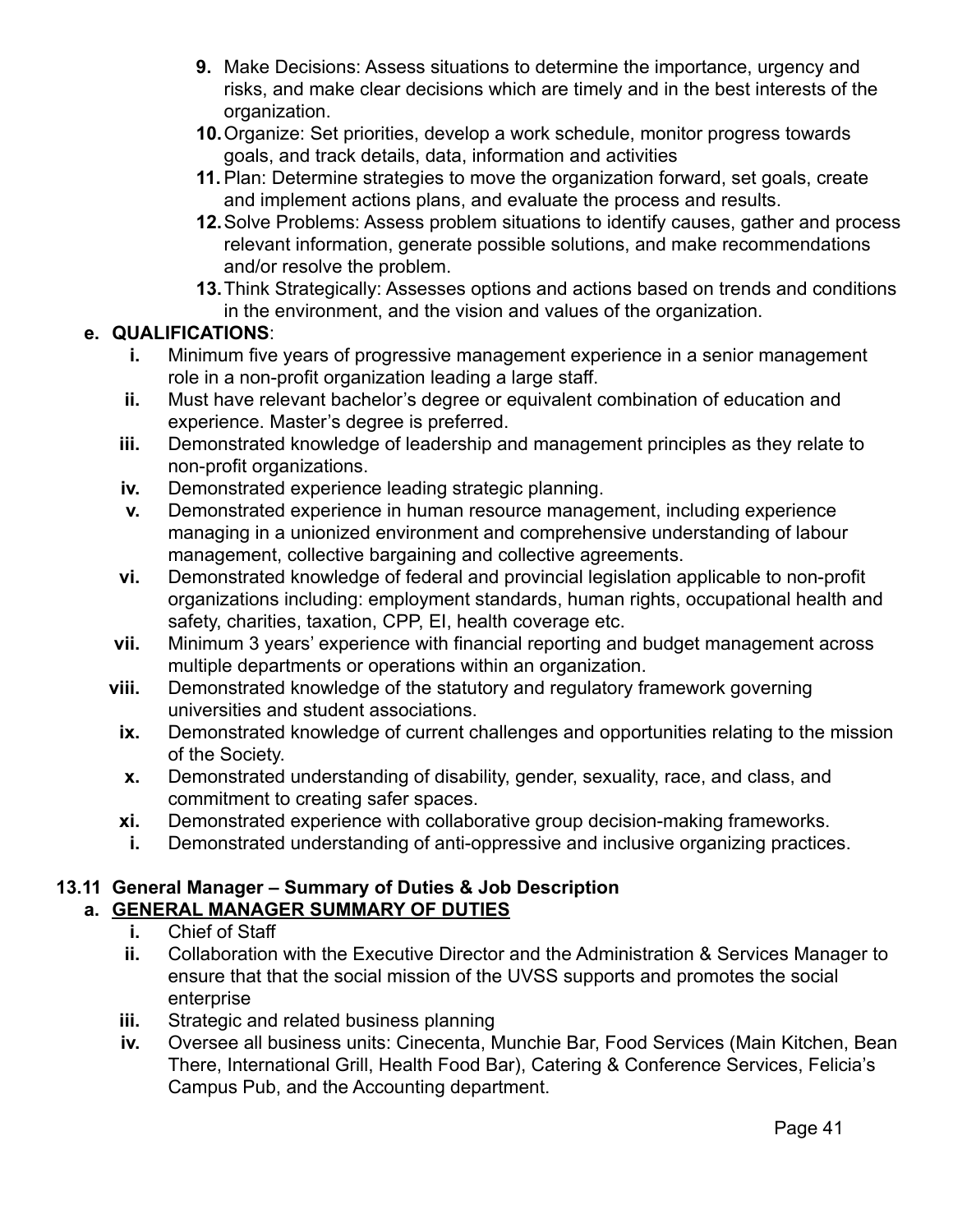- **v.** Lead union relations and Collective Agreement negotiations
- **vi.** Lead contract negotiations relating to business operations
- **vii.** Product review and development
- **viii.** Board-staff relations, in collaboration with the Executive Director
- **ix.** Oversight/coordination of SUB maintenance, facilities and renovations
- **x.** Develop operational and financial policies that relate to business operations
- **xi.** Sustainability, waste reduction, energy efficiency
- **xii.** University Relations, in collaboration with the Executive Director

### **b. GENERAL MANAGER JOB DESCRIPTION**

### **i. JOB PURPOSE:**

**1.** In accordance with the Society's mission, vision and values, in addition to the strategic direction set by the Board of Directors, the General Manager is responsible for the successful engaged leadership and management of the Society's social enterprise function, including business units, services, and the Student Union Building.

### **ii. ORGANIZATIONAL RELATIONSHIPS:**

- **1.** Reports and is responsible to the Board of Directors through Personnel Committee.
- **2.** Provides leadership and management to staff in Food Services (Main Kitchen, Bean There, International Grill, Health Food Bar), Purchasing, Catering and Conference Services, Cinecenta, Munchie Bar Felicita's Campus Pub, and the Accounting department.
- **3.** Assumes overall administrative responsibility for the Society's business units, collaborating with the Administration & Services Manager as applicable regarding marketing.
- **4.** Primary contact for union and associated relations.

### **c. DUTIES:**

### **i. Leadership & Governance**

- **1.** Chief of staff.
- **2.** Participate with the Board of Directors in developing a vision and strategic plan to guide the Society.
- **3.** Provide business management leadership on behalf of the Board of Directors. Identify, assess, and inform the Board of Directors of internal and external issues that affect the Society's operations.
- **4.** Act as a professional advisor to the Board of Directors on all aspects of the Society's activities
- **5.** Increase revenues of the social enterprise (business units) by managing staff; establishing and accomplishing business objectives.
- **6.** Attend board meetings as needed and serve as ex-officio member of Executive Committee, Personnel Committee, Finance & Operations Committee, Events Committee, Campaigns Committee, Membership Outreach and Engagement Committee, Marketing Planning and Advisory Group and Policy Development, and SUB Occupants.
- **7.** Participate in development of policies and procedures related to business management.
- **8.** Provide support to the Director of Events and UVic Grad Class in the areas of contract negotiation, logistics, security, budgeting, and risk management in collaboration with the Executive Director.
- **9.** Share role of Board Point-of-Contact with the Executive Director and Administration & Services Manager, triaging as applicable.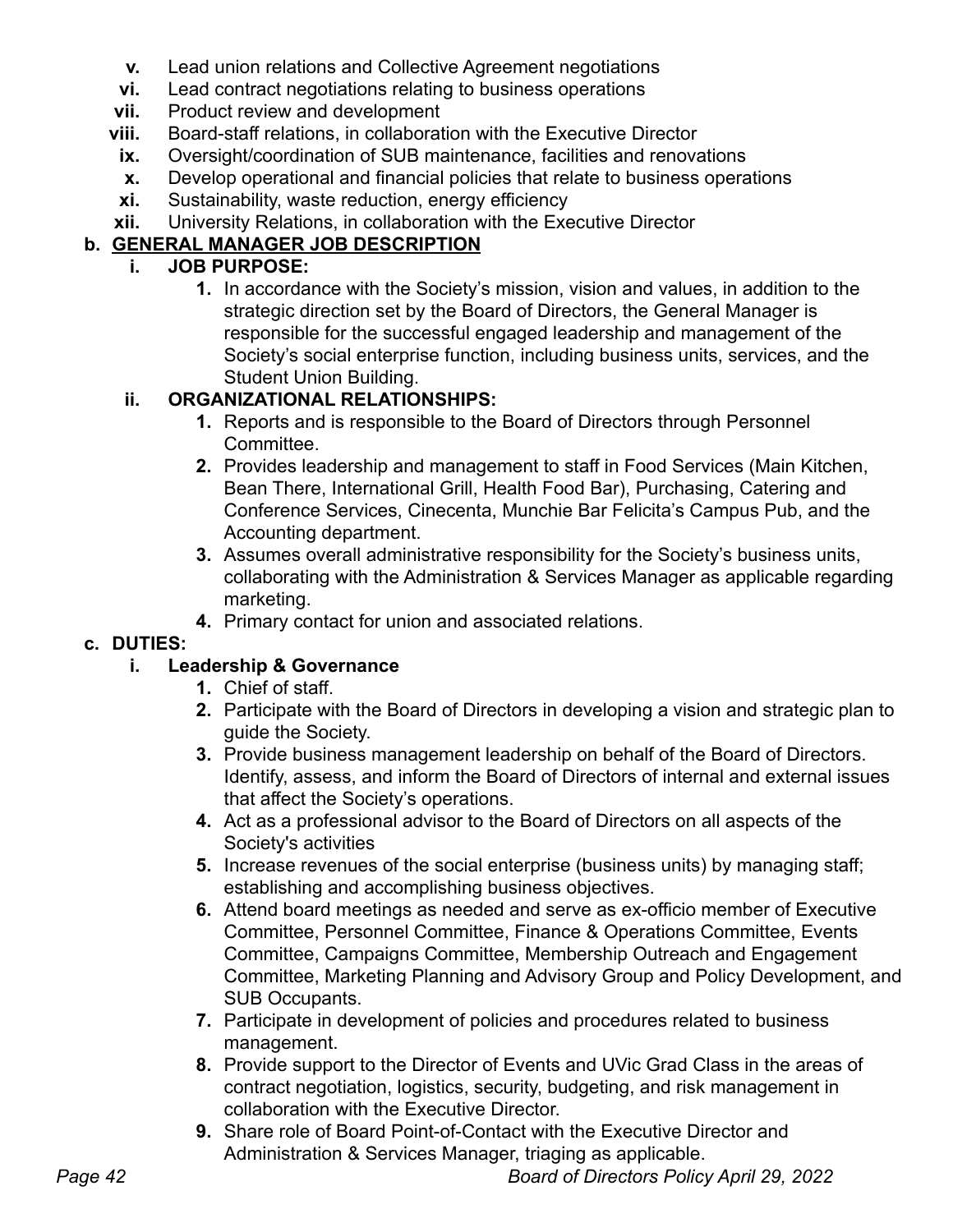#### **ii. Business Planning & Financial Management**

- **1.** Develop and implement business plans (working with the Administration & Services Manager as applicable regarding Marketing) to establish and maintain the financial viability of the business units.
- **2.** Accomplish objectives by establishing plans, budgets, and results measurements; allocating resources; reviewing progress; making mid-course corrections.
- **3.** Ensure proper financial controls, processes and reporting in business units.
- **4.** Collaborate with the Manager of Accounting and Payroll to develop annual financial statements for audit and ensure the successful conclusion of an unqualified annual audit.
- **5.** Collaborate with the Manager of Accounting and Payroll to provide regular financial analyses, projections and reporting to the Board of Directors, Executive Committee, and Finance and Operations Committee.
- **6.** Ensure proper recording of inventory, sales, personnel and other matters by business unit managers.
- **7.** Oversee all aspects of business unit finances, including managing annual budgetary and capital planning for direct reports.
- **8.** Ensure department managers consult fully with the Finance & Operations Committee regarding financial matters, particularly capital expenditures, including producing business cases for new initiatives.
- **9.** Serve as a signing authority for the Society.

#### **iii. Marketing & Communications**

- **1.** Collaborates with and provides input as applicable to the Administration & Services Manager regarding the provision of leadership and strategic advice to business unit managers in the development of marketing strategies for annual business plans.
- **2.** Ensures quality initiatives for marketing, customer service, and product development that align with members' needs; collaborates with the Administration & Services Manager regarding marketing.

#### **iv. Building Operations**

- **1.** Develop an operational plan which incorporates goals and objectives that work towards the strategic direction of the Society.
- **2.** Proactively work to improve sustainability, waste reduction, and energy efficiency of the SUB and its operations.
- **3.** As primary liaison with UVic Facilities Management, manage Student Union Building (SUB) renovations, maintenance, security, utilities, building adaptations, and signage.
- **4.** Actively pursue revenue-generating opportunities for SUB facilities and services.

#### **v. Human Resource Management**

- **1.** Collaborate with the Executive Director and the Administration & Services Manager in human resource management and in developing and improving HR policy and procedures.
- **2.** In collaboration with the Executive Director, provide expertise, advice and direction on all human resource matters, notably collective agreements, policies, occupational health & safety, employment standards legislation, WCB requirements, staff benefits and insurance, grievance processes, etc.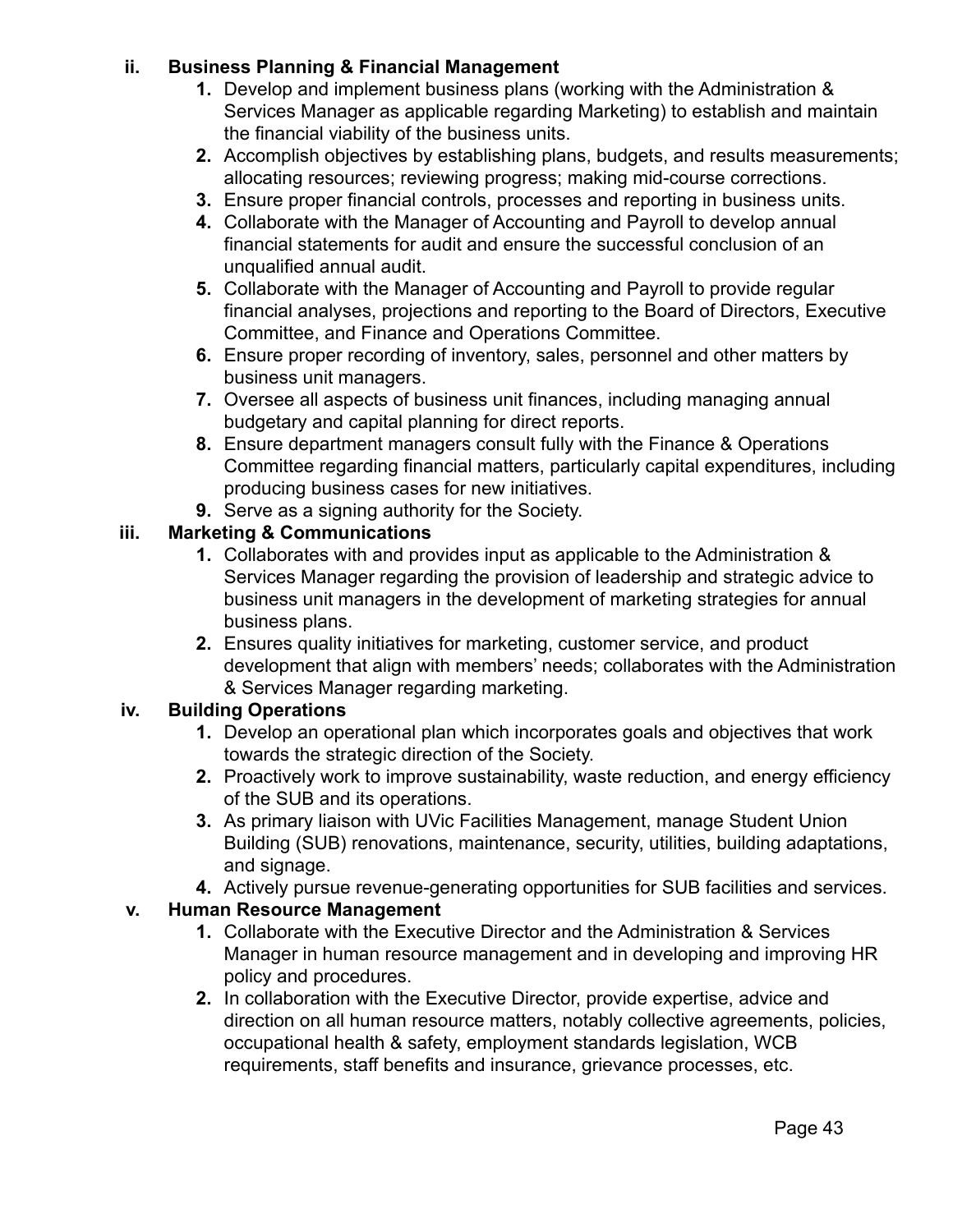- **3.** Lead Collective Agreement negotiations and assume role of primary contact/liaison for union relations.
- **4.** Foster collaboration and communication between management, directors, and staff, particularly in reference to the strategic plan.
- **5.** Oversee all aspects of the business units' human resources as per the collective agreements.
- **6.** In collaboration with the Administration & Services Manager, ensure all staff for business operations undergo an orientation and are given adequate direction, training, supervision and evaluation.
- **7.** In collaboration with the Executive Director, coach and mentor staff, manage their performance, foster professional development and manage conflict resolution efforts when necessary.
- **8.** Collaborate as necessary with the Administration & Services Manager and Executive Director related to hiring.

### **vi. Community Relations**

- **1.** Establish and maintain a positive, productive relationship for the Society with the UVic Executive and with key UVic departments (including Student Affairs, Food Services, Purchasing, Athletics and Facilities Management, Development Office, Housing and Conference Services).
- **2.** Maintain and foster joint or 'partnership' initiatives with UVic that support UVSS objectives.

### **vii. Other**

- **1.** Set personal performance objectives and priorities with the Personnel Committee that support the strategic plan.
- **2.** Develop and implement hardware and software systems relating to the position, ensuring consistency and integration. Ensure there are adequate information technology resources available to meet operational needs of the Society.
- **3.** Other duties as assigned by the Board of Directors or Executive Committee.

### **d. PERSONAL CHARACTERISTICS:**

- **i.** The General Manager should demonstrate all of the following: Adaptability: A willingness to be flexible, versatile and/or tolerant in a changing work environment while maintaining effectiveness and efficiency.
	- **1.** Behave Ethically: Understand ethical behaviour and business practices, and ensure that own behaviour and the behaviour of others is consistent with these standards and aligns with the values of the organization.
	- **2.** Build Relationships: Establish and maintain positive working relationships with others, both internally and externally, to achieve the goals of the organization.
	- **3.** Communicate Effectively: Speak, listen and write in a clear, thorough and timely manner using appropriate and effective communication tools and techniques.
	- **4.** Creativity/Innovation: Develop new and unique ways to improve the social enterprise and to create new opportunities.
	- **5.** Focus on Members' Needs: Anticipate, understand, and respond to the needs of members to meet or exceed their expectations within the organizational parameters.
	- **6.** Foster Teamwork: Work cooperatively and effectively with others to set goals, resolve problems, and make decisions that enhance the effectiveness of the social enterprise.
	- **7.** Lead: Positively influence others to achieve results that are in the best interest of the organization.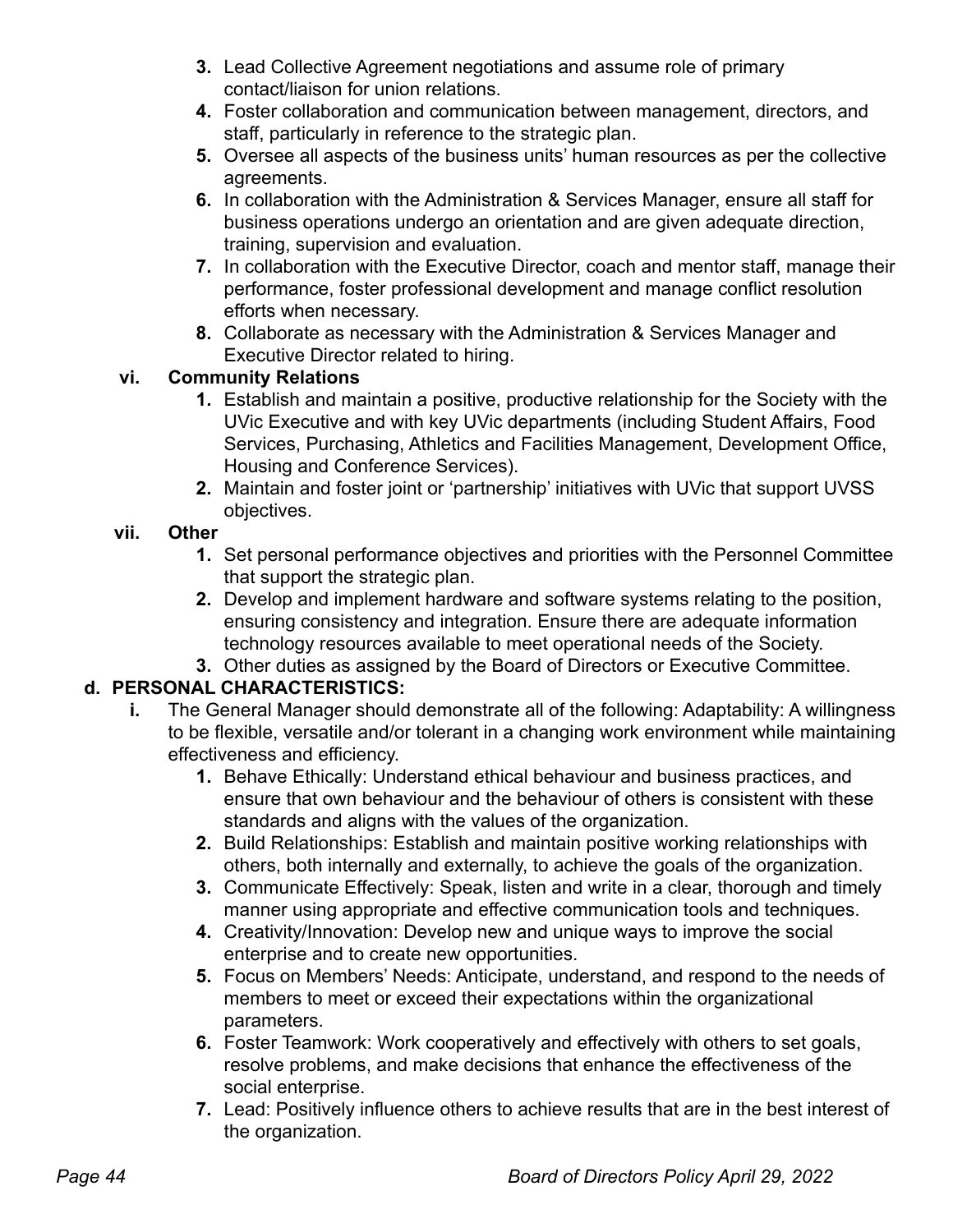- **8.** Make Decisions: Assess situations to determine the importance, urgency and risks, and make clear decisions which are timely and in the best interests of the organization.
- **9.** Organize: Set priorities, develop a work schedule, monitor progress towards goals, and track details, data, information and activities
- **10.**Plan: Determine strategies to move the social enterprise forward, set goals, create and implement actions plans, and evaluate the process and results.
- **11.**Solve Problems: Assess problem situations to identify causes, gather and process relevant information, generate possible solutions, and make recommendations and/or resolve the problem.
- **12.**Think Strategically: Assesses options and actions based on trends and conditions in the environment, and the vision and values of the organization.

#### **e. QUALIFICATIONS:**

- **i.** Must have relevant bachelor's degree or equivalent combination of education and experience. Master's degree is preferred.
- **ii.** Minimum five years management experience serving mid to large sized businesses, non-profits, social enterprises, or cooperatives.
- **iii.** Demonstrated understanding of social enterprise business models.
- **iv.** Demonstrated experience in project management.
- **v.** Demonstrated experience in building maintenance and operations.
- **vi.** Demonstrated experience in marketing management, strategy, and planning.
- **vii.** Demonstrated experience in human resources and labour management.
- **viii.** Demonstrated commitment and initiative in providing a high standard of customer service.
- **ix.** Demonstrated strong initiative and entrepreneurial mindset in improving services, efficiencies and revenue generation.
- **x.** Demonstrated business management expertise.
- **xi.** Demonstrated communications, and dispute resolution skills.
- **xii.** Demonstrated management experience in the food/beverage/entertainment/retail sector.
- **xiii.** Demonstrated experience in managing projects involving creative design, information technology, and multi-stakeholder initiatives.
- **xiv.** Demonstrated knowledge of current challenges and opportunities relating to the mission of the Society is preferred.
- **xv.** Demonstrated understanding of disability, gender, sexuality, race, and class, and a commitment to creating safer spaces.
- **xvi.** Demonstrated experience with collaborative group decision-making frameworks.
- **xvii.** Demonstrated understanding of anti-oppressive and inclusive organizing practices.

#### **13.12 Administration & Services Manager – Summary of Duties & Job Description a. ADMINISTRATION & SERVICES MANAGER SUMMARY OF DUTIES**

- **i.** Collaboration with the Executive Director and the General Manager to ensure that the social mission of the UVSS supports and promotes the social enterprise
- **ii.** Development, oversight and tracking of long-term strategic plan for businesses in collaboration with the General Manager, Executive Director and Department Managers.
- **iii.** SUB management plans
- **iv.** Contract negotiations relating to cost centres and tenants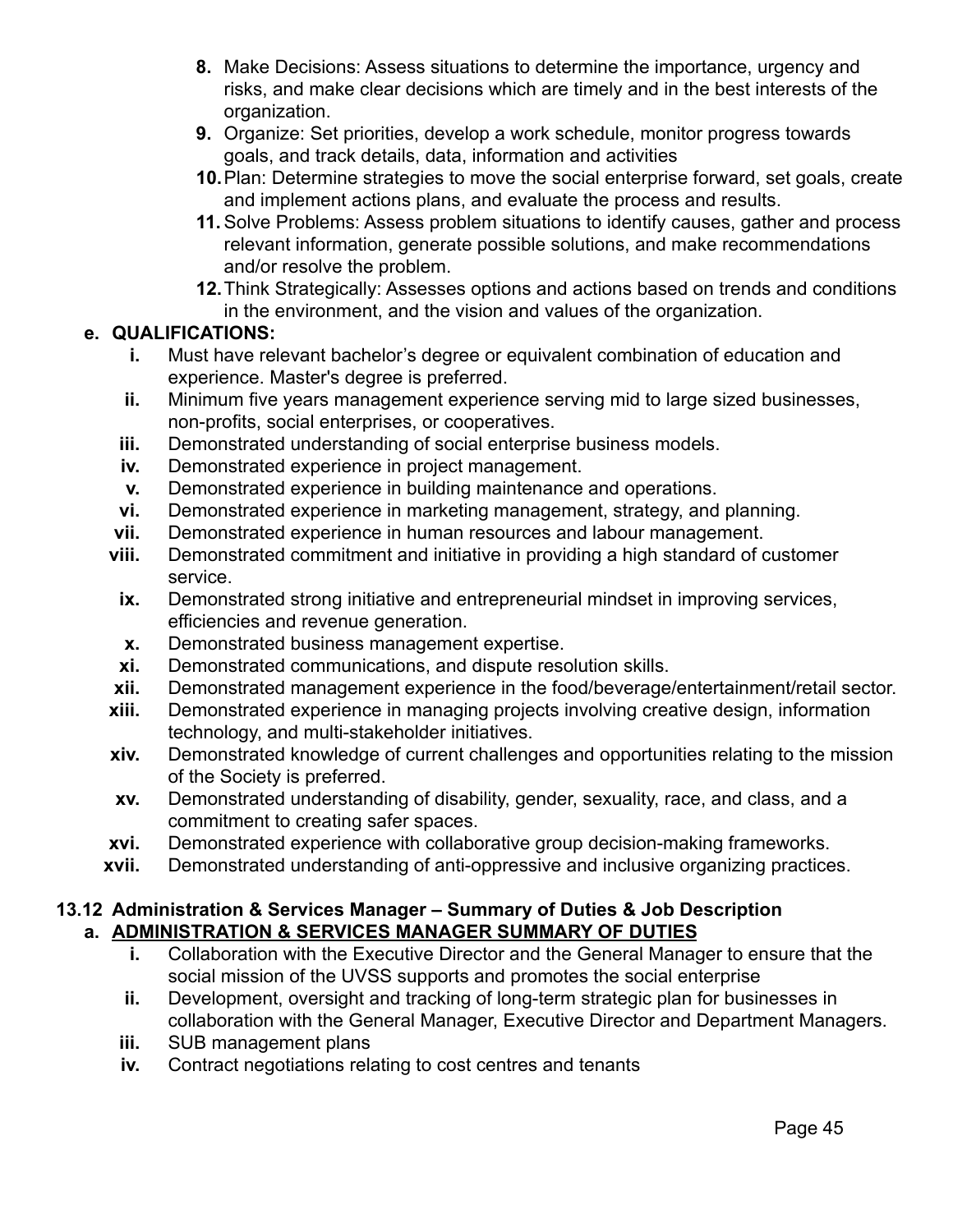- **v.** Oversight of cost centres and services including: Board of Directors and Communications, Peer Support Centre, Food Bank and Free Store, Graphic Design, Info Booth and tenants.
- **vi.** Human resources administration including staff hiring, orientation, training, performance evaluations, training, administration of employee benefits, employee leave summary tracking, policy maintenance/update, and maintenance of personnel files
- **vii.** Oversight and support of business and Board marketing, communication and graphics.
- **viii.** Board liaison, support, orientation and policy maintenance
- **ix.** Board-staff relations, in collaboration with the Executive Director and General Manager

### **a. ADMINISTRATION & SERVICES MANAGER JOB DESCRIPTION**

#### **i. JOB PURPOSE:**

1. In accordance with the Society's mission, vision and values, in addition to the strategic direction set by the Board of Directors, the Administration & Services Manager is responsible for Administrative, HR, Board Liaison, Business Management and Marketing support across the Society, in cooperation with the Executive Director and the General Manager.

### **ii. ORGANIZATIONAL RELATIONSHIPS:**

- 1. Reports and is responsible to the Board of Directors through the Personnel Committee.
- 2. Provides administrative responsibility, leadership and management of staff in the Ombudsperson, Board of Directors and Communications, Info Booth and Graphic Design Departments and the Food Bank & Free Store and Peer Support Centre.
- 3. Manages the Society's tenants, overseeing contract negotiation and organizational issues.

#### **b. DUTIES:**

### **i. Leadership & Governance**

- 1. Participate annually with the Excluded Management and Board of Directors in developing a vision and strategic plan to guide the Society.
- 2. Ensure that the relevant goals of the strategic plan are continually being executed and reviewed.
- 3. Attend Board meetings when needed, and serve as ex-officio member of Executive, Electoral, Personnel, SUB Occupants, Ombudsperson, SUB Business Marketing, Campaigns, Outreach, and Events Committees.
- 4. Liaise with Board and share role of Board Point-of-Contact with the Executive Director and General Manager, triaging as applicable.
- 5. In collaboration with the Policy Development Committee, review and update Board policy as needed.
- 6. Organize and coordinate annual Board orientations.
- 7. Administer the logistics and hiring of relevant UVSS Electoral Office staff.
- 8. Participate in the development of policies and procedures related to business management and marketing.

### **ii. Human Resource Administration**

- 1. In collaboration with the Executive Director, develop, update and maintain HR infrastructure with respect to HR policy, orientation and training plans, and staff performance evaluations.
- 2. Administer and track staff benefits plan.
- 3. Track use of employee leave entitlements and maintain confidential personnel files.
- 4. Oversee and handle staff hiring and permanent staff orientations, in collaboration with the Executive Director and General Manager as applicable.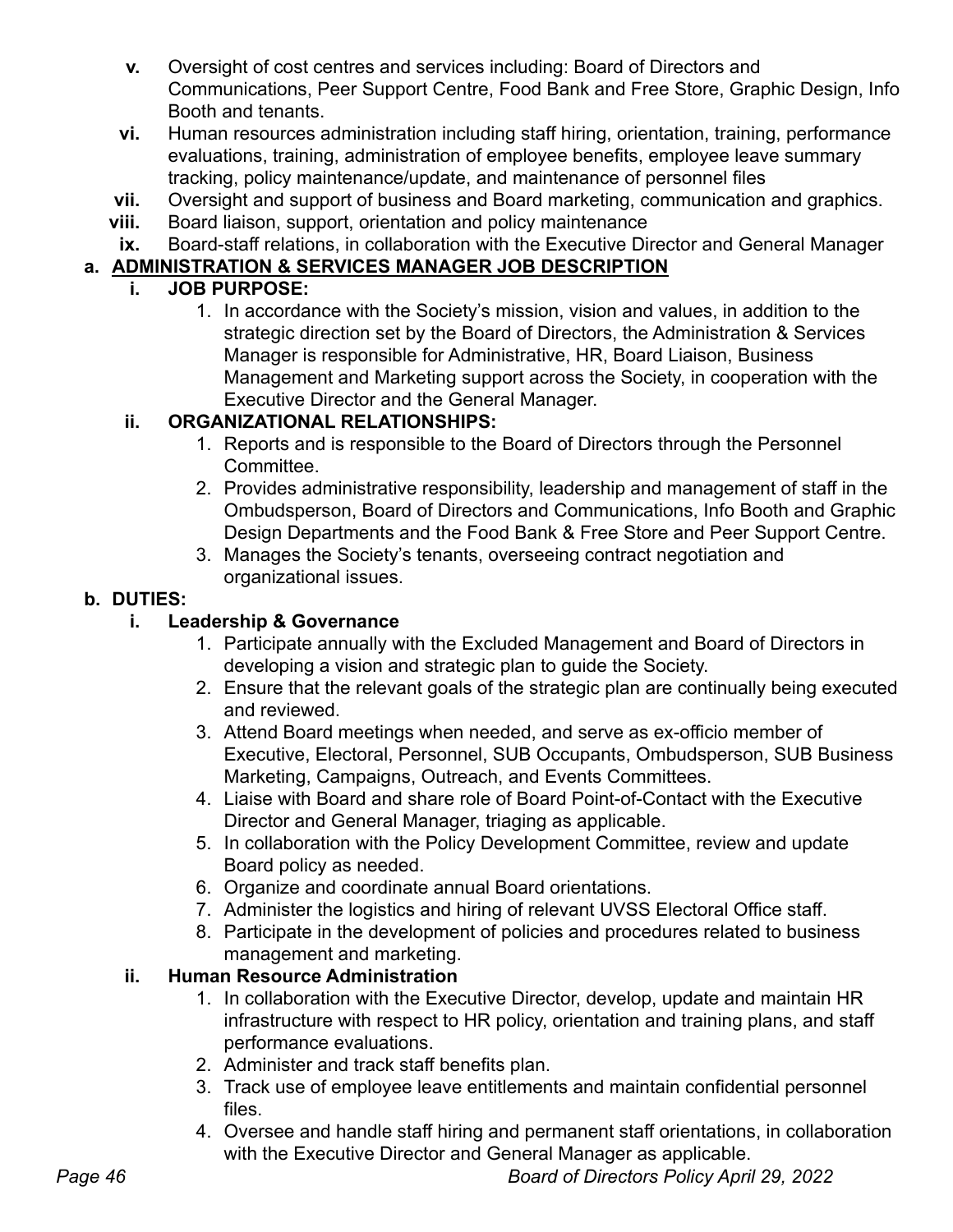- 5. Coach and mentor staff, manage their performance, foster professional development and manage conflict resolution efforts when necessary.
- 6. Serve as the primary resource to the Health and Dental and U-Pass Appeals Committee. Troubleshoot problems regarding plan administration with the Director of Finance and Operations and the plan providers

### **iii. Business/Cost-Centre Administration**

- 1. Lead and participate in the long-term year strategic plan for businesses.
- 2. Develop and maintain SUB management plans.
- 3. Negotiate and administer contracts relating to cost centres and tenants; be the main liaison with tenants and occupants.
- 4. Advise on organization of work orders for various departments.

### **iv. Marketing, Communications & Graphics**

- 1. Collaborating with the General Manager and Executive Director as applicable, provides leadership and strategic advice to business unit managers in the development of marketing strategies for annual business plans.
- 2. Collaborating with the General Manager, ensures quality initiatives for marketing with members' needs.
- 3. Oversees marketing planning and communication strategies related to the Board.
- 4. Works with the Art Director to ensure that marketing, communications, branding, and digital services of the Board of Directors and businesses are creative, innovative, relevant, and high quality.
- 5. Support Board for time management of work-orders and related administration.

### **v. Other**

- 1. Develop and implement hardware and software systems relating to the position, ensuring consistency and integration. Ensure there are adequate information technology resources available to meet operational needs of the Society.
- 2. Set personal performance objectives and priorities with the Personnel Committee that support the strategic plan.
- 3. Other duties as assigned by the Board of Directors or the Executive Committee.
- 4. Serve as a signing authority for the Society.
- 5. Main point of contact for Ombudsperson inquiries.

### **c. PERSONAL CHARACTERISTICS:**

- **i.** The Administrative Manager should demonstrate all of the following:
	- 1. Adaptability: Demonstrate a willingness to be flexible, versatile and/or tolerant in a changing work environment while maintaining effectiveness and efficiency.
	- 2. Behave Ethically: Understand ethical behaviour and business practices, and ensure that own behaviour and the behaviour of others is consistent with these standards and aligns with the values of the organization.
	- 3. Build Relationships: Establish and maintain positive working relationships with others, both internally and externally, to achieve the goals of the organization.
	- 4. Communicate Effectively: Speak, listen and write in a clear, thorough and timely manner using appropriate and effective communication tools and techniques.
	- 5. Creativity/Innovation: Develop new and unique ways to improve operations of the organization and to create new opportunities.
	- 6. Focus on Member Needs: Anticipate, understand, and respond to the needs of members to meet or exceed their expectations within the organizational parameters.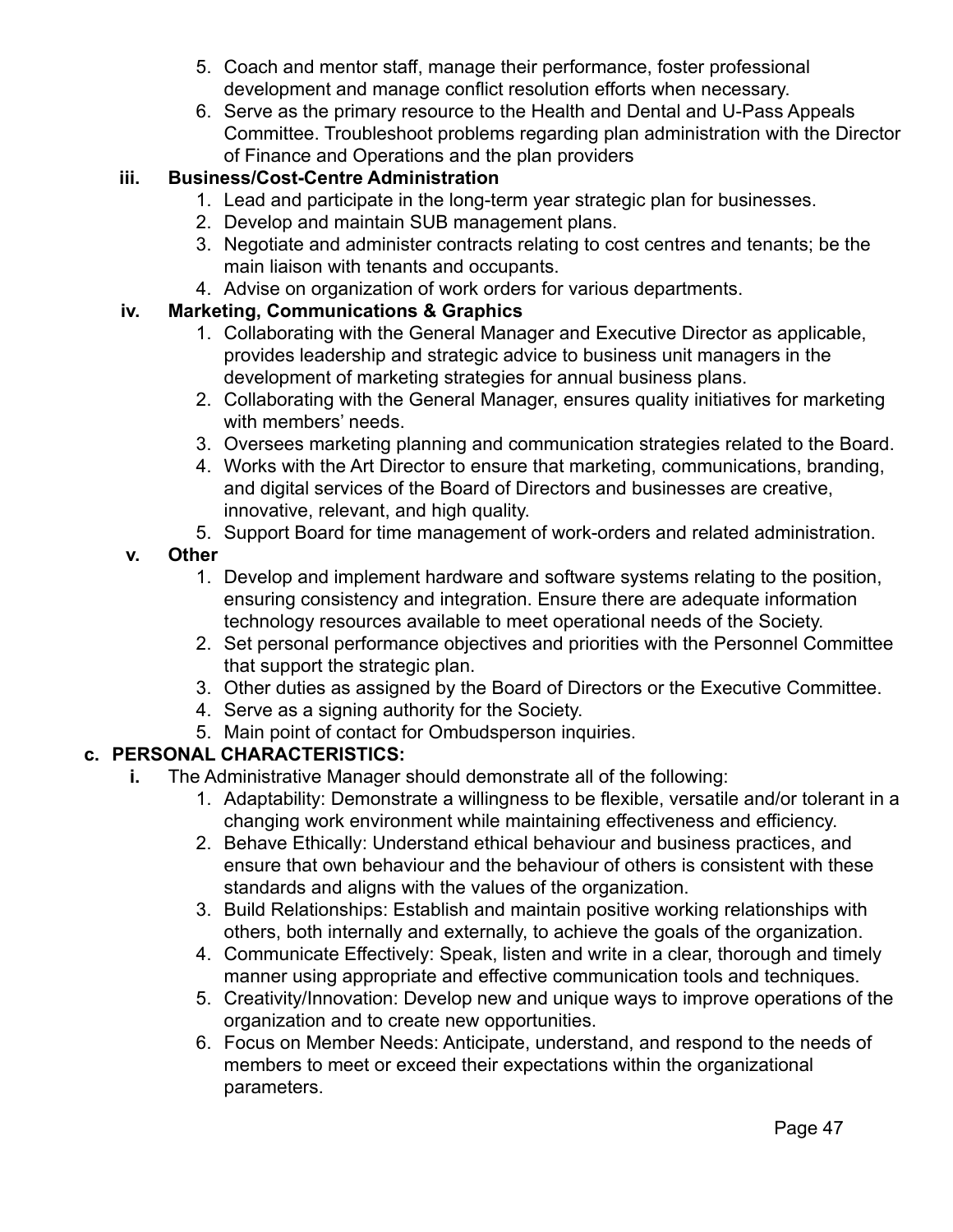- 7. Foster Teamwork: Work cooperatively and effectively with others to set goals, resolve problems, and make decisions that enhance organizational effectiveness.
- 8. Lead: Positively influence others to achieve results that are in the best interest of the organization.
- 9. Make Decisions: Assess situations to determine the importance, urgency and risks, and make clear decisions which are timely and in the best interests of the organization.
- 10.Organize: Set priorities, develop a work schedule, monitor progress towards goals, and track details, data, information and activities
- 11. Plan: Determine strategies to move the organization forward, set goals, create and implement actions plans, and evaluate the process and results.
- 12.Solve Problems: Assess problem situations to identify causes, gather and process relevant information, generate possible solutions, and make recommendations and/or resolve the problem.
- 13.Think Strategically: Assesses options and actions based on trends and conditions in the environment, and the vision and values of the organization.

### **d. QUALIFICATIONS**:

- **i.** Minimum five years of progressive management experience in a management role in a non-profit organization.
- **ii.** Relevant bachelor's degree (e.g. Business Administration/Commerce) or equivalent combination of education and experience.
- **iii.** Experience facilitating and supporting strategic and business planning efforts.
- **iv.** Board and governance support and liaison experience.
- **v.** Hands on experience in human resource administration (particularly with respect to performance management and benefits), including experience within a unionized environment.
- **vi.** Full-cycle recruitment experience and knowledge, ideally within a unionized environment.
- **vii.** Demonstrated knowledge of federal and provincial legislation applicable to non-profit organizations including: employment standards, human rights, health coverage etc.
- **viii.** Experience providing and overseeing operational and administrative requirements.
- **ix.** Contract negotiation and administration experience.
- **x.** Knowledge of computer hardware and software issues (PC and Mac) is preferred.
- **xi.** Demonstrated experience with collaborative group decision-making frameworks.
- **xii.** Demonstrated knowledge of current challenges and opportunities relating to the mission of the Society.
- **xiii.** Demonstrated understanding of disability, gender, sexuality, race, and class, and a commitment to creating safer spaces.
- **xiv.** Demonstrated understanding of anti-oppressive and inclusive organizing practices.

### **13.13 Policy Review**

- **a.** In order to ensure a comprehensive understanding of this policy by all parties and in the spirit of ensuring this policy is up to date and relevant, Personnel Committee and all excluded personal must read the excluded personnel policy and sign an attached policy acknowledgment form (Appendix A).
- **b.** This policy review must occur:
	- **i.** Once annually within the first 8 weeks of election of the personnel committee, and
	- **ii.** At any time the policy is amended.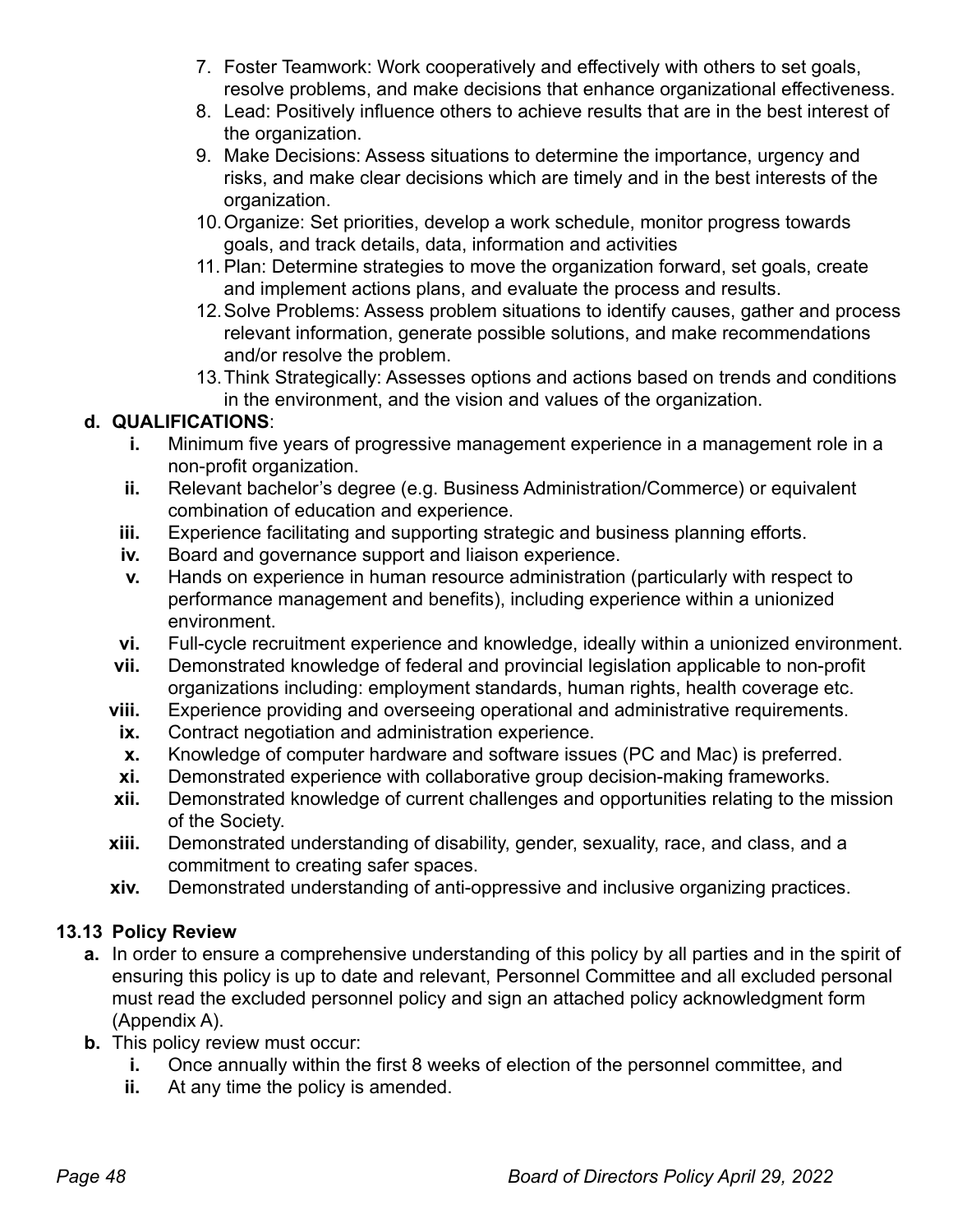### **Appendix A: Excluded Personnel Acknowledgement Form**

We, the undersigned, have read and understand the attached UVSS Excluded Personnel Policy.

| Director of Finance and Operations (name)  | (Signature) |
|--------------------------------------------|-------------|
|                                            | (date)      |
| Lead Director - Personnel (name)           | (Signature) |
|                                            | (date)      |
| Director at Large - Personnel (name)       | (Signature) |
|                                            | (date)      |
| General Manager (name)                     | (Signature) |
|                                            | (date)      |
| Executive Director (name)                  | (Signature) |
|                                            | (date)      |
| Administration and Services Manager (name) | (Signature) |
|                                            | (date)      |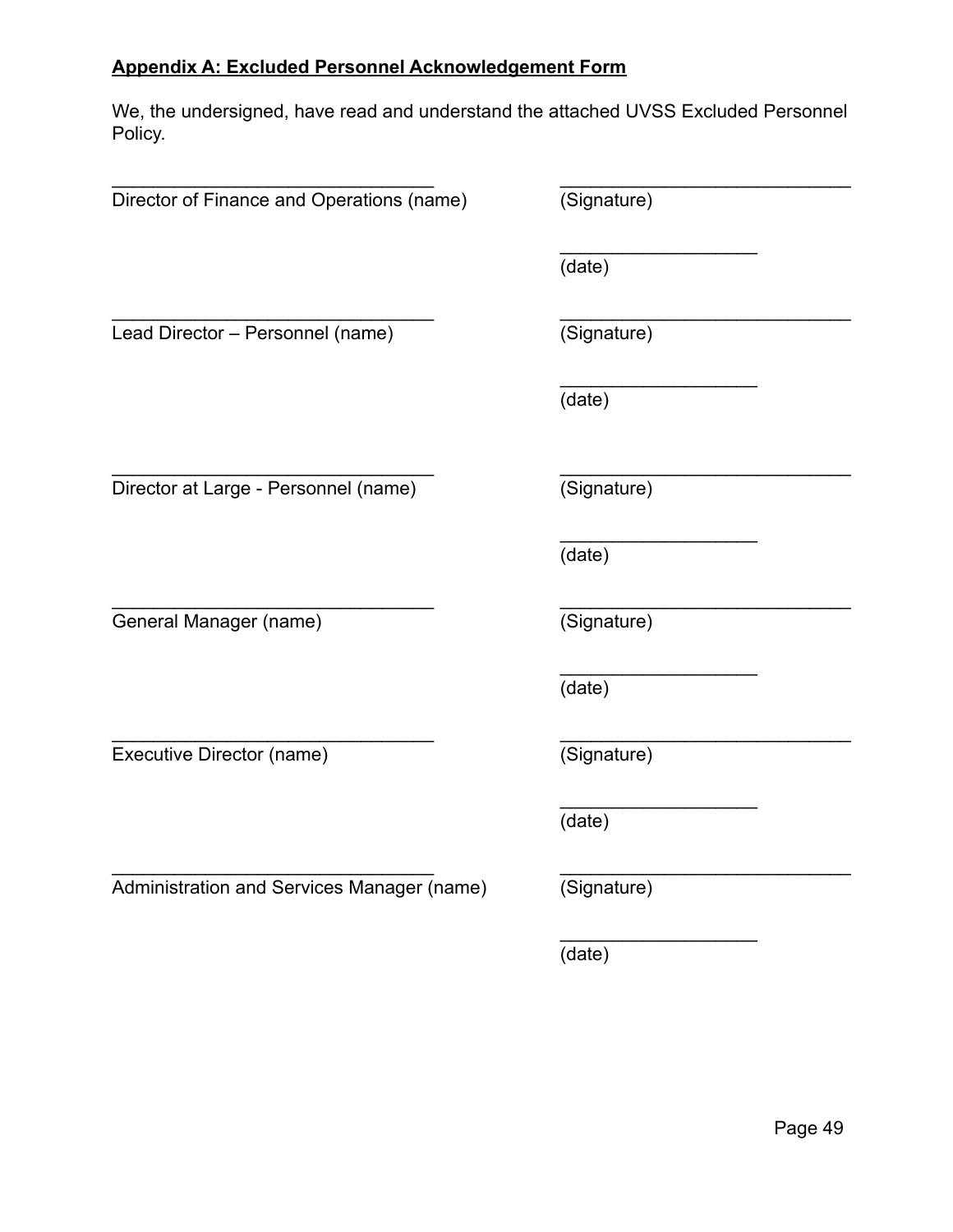### **SECTION 2 - FINANCE**

The UVSS adopts this financial policy for the Society acknowledging that the duties assigned to it by law and its membership are of a fiduciary nature and as such should be discharged within the utmost good faith and in the best interests of the Society at all times. The Society's Board of Directors has a responsibility for administering the Society's finances and for determining, monitoring and keeping under review the Society's financial systems, asset management and budgets, and accepts that it governs the Society under authority derived from the British Columbia University Act, the British Columbia Societies Act and Canadian Revenue Agency requirements.

## **PART 1: ADOPTING THE BUDGETS**

#### **1.1 Approval**

**a.** The Board of Directors shall annually approve an operating budget for all society operations.

#### **1.2 Division of Responsibility**

- **a.** The responsibility for the budget creation shall be divided as follows, in consultation with the appropriate department managers and lead directors:
	- **i.** Business and Operations & Building Operations: General Manager
	- **ii.** Support and Administration: Executive Director and Administration and Services Manager
	- **iii.** Board of Directors Operations: Lead Director of Finance and Operations

#### **1.3 Process & Timeline**

- **a.** Before the Director of Finance and Operations can draft and compile the Board of Directors budget, all Lead Directors who have designated committee fees (see below) should use their first six weeks to adopt a yearly activities plan and corresponding budget to be recommended subject to approval by the corresponding committee.
- **b.** The Director of Finance and Operations must receive these plans and budgets from committee chairs by no later than June 30.
- **c.** The Director of Finance and Operations must present the budget to the Board for approval by the last Board meeting in August. At this meeting, the Board may refer the budget back to Finance and Operations Committee for further review or adjustments. Once the budget has been approved, finalized committee budgets shall be emailed to the members of each committee. If the budget has been sent back to finance and Operations committee for further adjustments, it must be adopted by the Board of Directors by the last Board meeting in September.

## **PART 2: COMMITTEE SPENDING**

**2.1** The following committees shall have budgets approved by the Board of Directors from the general operations fund or relevant dedicated fund and passed with the UVSS Budget:

- **a.** Campaigns Committee
- **b.** Events Committee
- **c.** Electoral Committee
- **d.** Member Outreach & Engagement Committee
- **e.** Executive Committee (for donations & grants)
- **2.2** Spending by the aforementioned committees will be limited to their yearly budgeted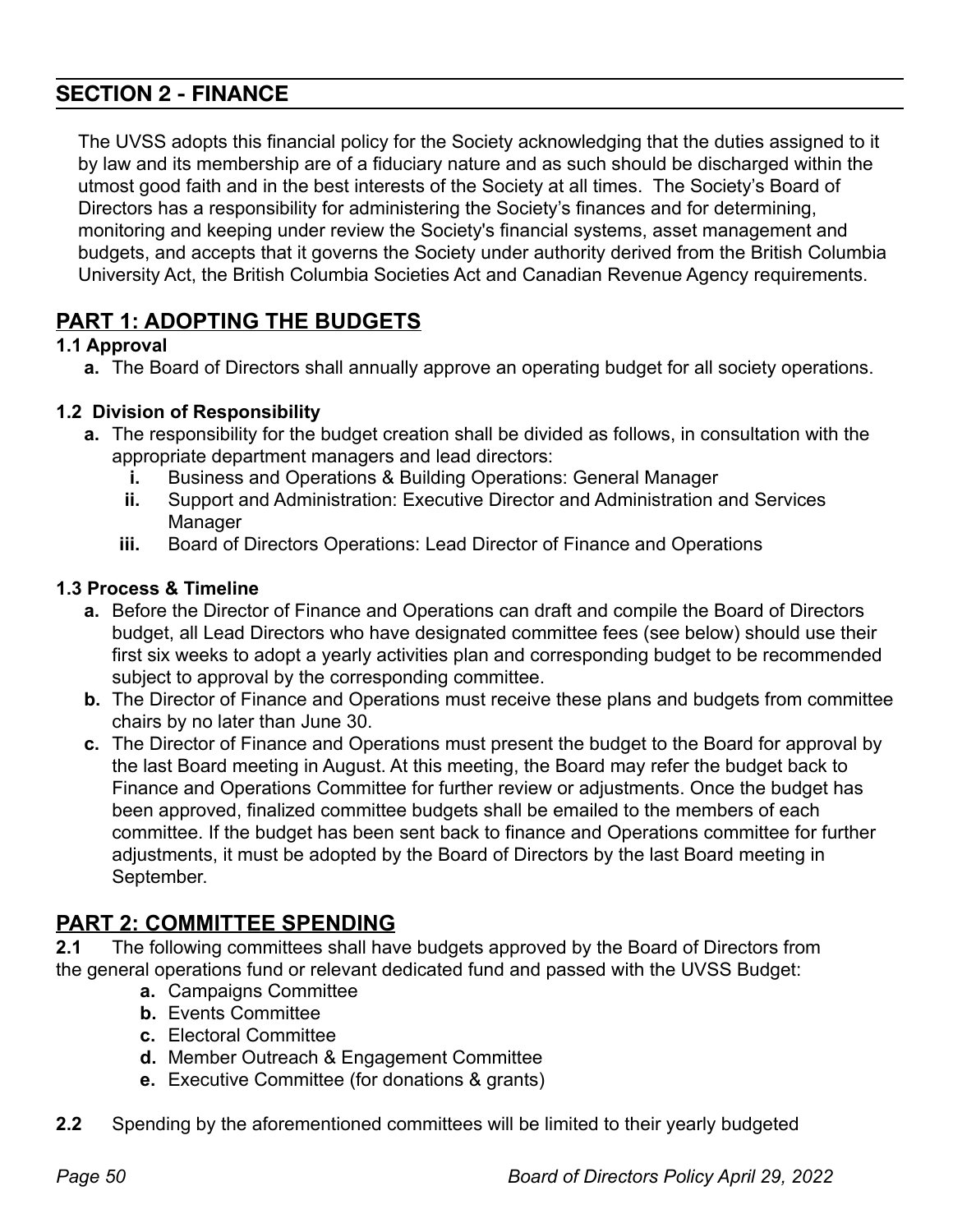amounts, and funds required beyond those amounts will require approval of the Board of Directors,except as provided by this policy.

- **a.** During the election period, the Electoral Committee may allocate up to \$5000 in excess of the amount within the Elections budget as per Part 6.1 to the Elections Office without approval of the Board of Directors, if:
	- **i.** the Elections Office requests the allocation as necessary to conduct a fair and democratic election, and
	- **ii.** there is no opportunity for the Board of Directors to approve the allocation in a timely manner

## **PART 3: DEDICATED FUNDS**

#### **3.1 Terms**

- **a.** Dedicated Funds must be:
	- **i.** Levied by referendum of the Society membership.
	- **ii.** Designated for a specific purpose.
	- **iii.** Administered separately from other funds.

#### **3.2 Events Fund**

- **a.** The Events Fund shall consist of all student fees dedicated and collected for the sole purpose of funding UVSS events.
- **b.** The Events Committee shall be responsible for administering and allocating grants from the Events Fund.
- **c.** In a given fiscal year the sum of grants issued from the Events Fund shall not exceed the amount in the fund.
- **d.** The Director of Events shall present a report of all expenditures from the Events Fund and the state of the fund to the Board of Directors at the end of each academic term.
- **e.** If net revenue is generated on an event, Events Committee shall have the prerogative to allocate that revenue into the Events Fund or into the general operations fund or donate it to the Food Bank.

### **3.3 Government Relations & Outreach Fund**

- **a.** The Campaigns and Government Relations Fund shall consist of all student fees dedicated and collected for the sole purpose of quality research and lobby efforts directed at various levels of government and the University on the issues of post-secondary education, affordable housing, public transit, sexualized violence and campus sustainability.
- **b.** All monies collected in the Campaigns and Government Relations shall be represented as a revenue line in the Campaigns Committee budget.
- **c.** Any monies remaining in the fund at the end of the fiscal year shall be placed in a roll-over account and applied to the following year's Campaigns and Government Relations
- **d.** The Director of Campaigns and Community Relations shall present a summary of all expenditures from the Campaigns and Government Relations incurred by Campaigns Committee and the state of the fund to the Board of Directors at the end of each academic term.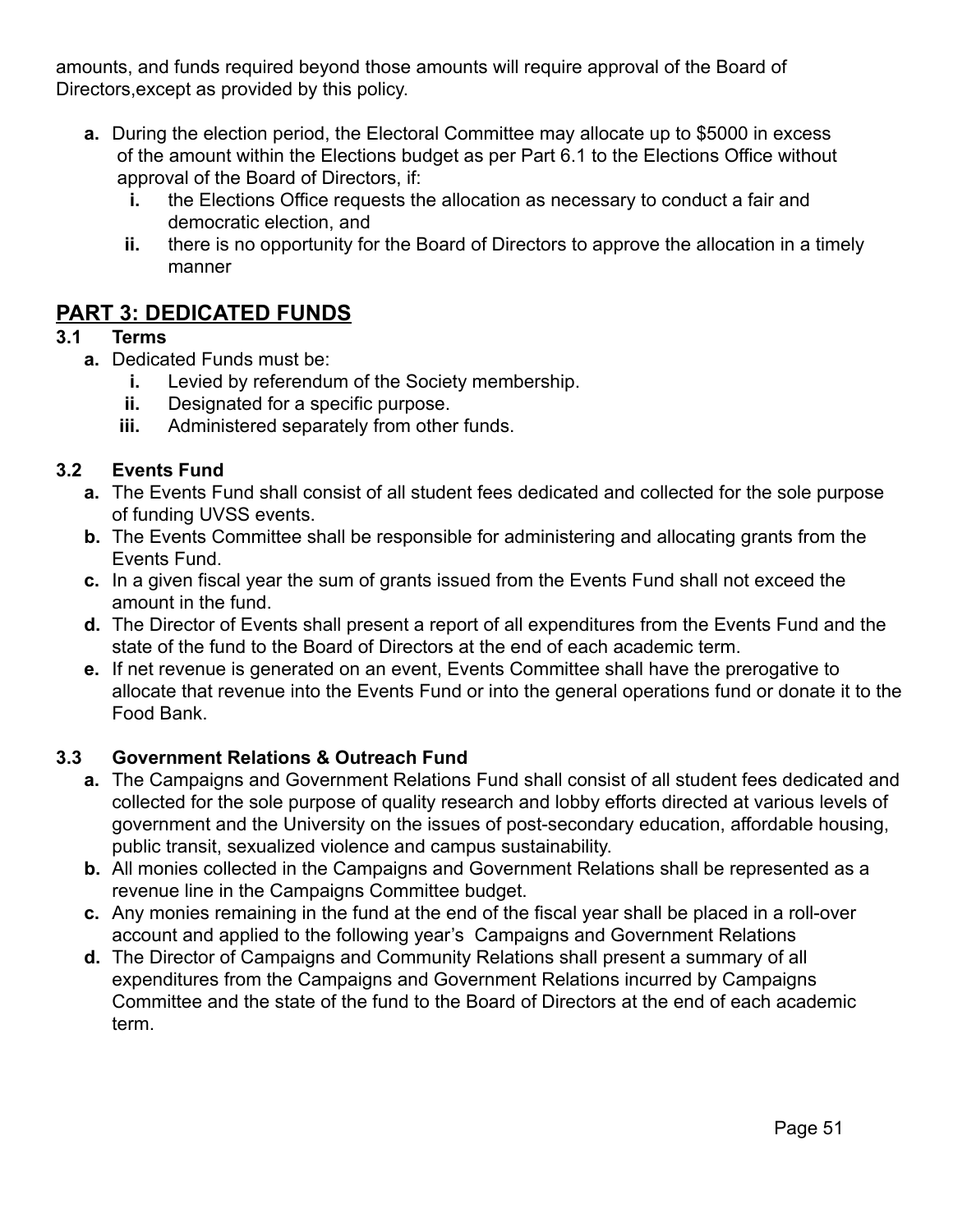### **3.4 Elections Fund**

- **a.** The Elections Fund shall consist of all student fees dedicated and collected for the sole purpose of funding UVSS elections.
- **b.** All monies collected in the Elections Fund shall be represented as a revenue line in the Elections budget.
- **c.** Any monies remaining in the fund at the end of the fiscal year shall be placed in a roll-over account and applied to the following year's Elections Fund.
- **d.** Chief Electoral Officer shall present a summary of all expenditures from the Elections Fund incurred by both the Electoral Committee and the Elections Office in their Electoral Report to the Board of Directors at the of each election.

### **3.5 Food Bank Fund**

- **a.** The Food Bank Fund shall consist of all student fees dedicated and collected for the sole purpose of funding the UVSS Food Bank, supplemented by donations, fundraising and grants when available.
- **b.** The UVSS Board of Directors shall elect a minimum of one Director as a Food Bank Director in the first month of the Board term.
- **c.** Food Bank Directors shall be responsible for administering and allocating grants from the Food Bank Fund.
- **d.** In a given fiscal year the sum of grants issued from the Food Bank Fund shall not exceed the amount in the fund.
- **e.** UVSS Directors on the Food bank & Free Store Committee and the Administration and Service Manager shall present a report of all expenditures from the Food Bank Fund and the state of the fund to the Board of Directors at the end of each academic term.

### **3.6 Peer Support Centre Fund**

- **a.** The Peer Support Centre Fund shall consist of all student fees dedicated and collected for the sole purpose of funding the UVSS Peer Support Centre, supplemented by donations, fundraising and grants when available.
- **b.** In a given fiscal year the sum of grants issued from the Peer Support Centre Fund shall not exceed the amount in the fund.
- **c.** In a given fiscal year the sum of grants issued from the Peer Support Centre Fund shall not exceed the amount in the fund.
- **d.** UVSS Director(s) on the Peer Support Centre Committee and the Administration and Service Manager shall present a report of all expenditures from the Peer Support Centre Fund and the state of the fund to the Board of Directors at the end of each academic term.

### **3.7 Building Fund**

### **a. Terms**

- **i.** The Building Fund shall consist of all student fees collected for the sole purpose of funding renovations and improvements to the Student Union Building.
	- **1.** The Building Fund is further divided into two separate funds:
	- **2.** The Capital Fund, which shall consist of 50% of the Building Fund.
	- **3.** The Dr. Ewing Memorial Fund, which shall consist of 50% of the Building Fund.
- **ii.** The Capital Fund may only be used for expenditures of \$2000 or greater. The Board of Directors must approve all expenditures from the Capital Fund.
- **iii.** All expenditures from the Dr. Ewing Memorial Fund must be of minimum \$5000 and must be approved by both the Board of Directors and UVic Operational Relations Committee.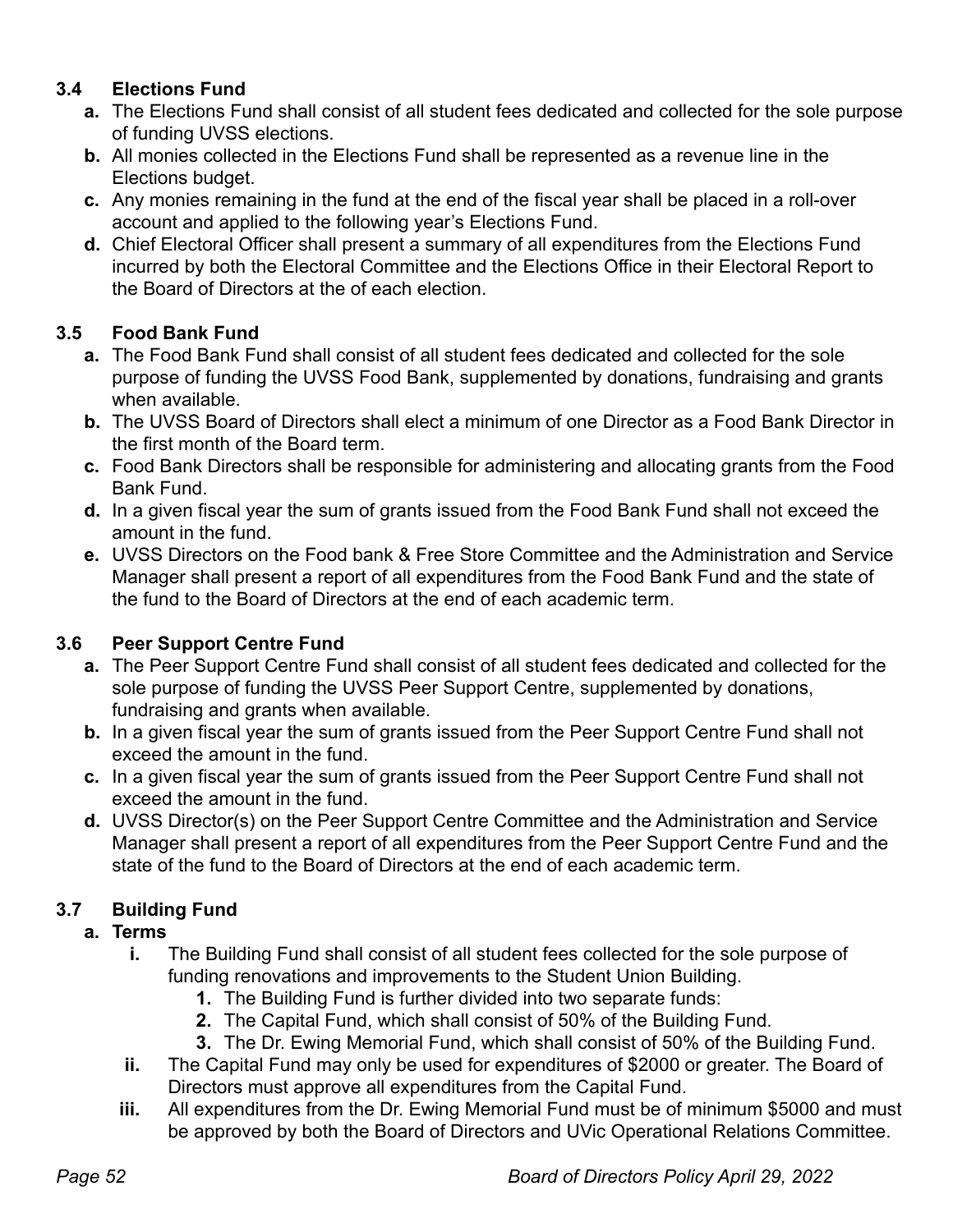- **iv.** The Director of Finance and Operations shall present a report on the status of the Building Fund at the end of each academic term.
- **v.** For the purpose of funding a large capital project, the Board of Directors may, by a two-thirds vote, place the Building Fund in a multi-year investment account and may remove the fund from that account by a majority vote. All returns on investment shall accrue to the Building Fund.

### **b. Capital Fund**

**i.** The Capital Fund shall only be used for operational revenue-generating improvements to Student Union Building businesses and services.

### **c. Dr. Ewing Memorial Fund**

**i.** The Dr. Ewing Memorial Fund is a restricted fund held in trust by the University and shall be used to meet expenses incurred in the significant (over \$5000) or major renovation or expansion of the Student Union Building.

### **3.8 Health & Dental Fees**

### **a. Management**

- **i.** It is the Finance and Operations Committee's responsibility to recommend changes to the Health and Dental Plan fees to the Board of Directors upon consultation with the health plan broker. The Board is empowered to increase or decrease health and dental plan fees up to 5% in any given year. In order to change the fees of the Health and Dental Plan, there must have been a change in premiums for that year.
	- **1.** Work with Studentcare to distribute a student survey to evaluate their experiences with the provider and their website, coverage gaps, desired products, and potential changes to coverage for the next policy year(s) by November 15th.
	- **2.** Request Health and Dental Plan usage report on the previous policy year from Studentcare by January 15th.
	- **3.** Determine plan benefits for the next policy year and provide that to Studentcare so they can cost out potential impacts to premiums by February 28th.
	- **4.** Recommend motion to the Board to adjust fees, if necessary, by March 1st.
	- **5.** Provide final approval of the next policy year's benefits and fees to Studentcare by March 15th.
	- **6.** Submit total fees letter to the UVic Board of Governors for their March meeting, and follow up with notice of any fees changed by referendum, if applicable.

### **b. Health & Dental Plan Appeals Criteria**

- **i.** In order to be granted an appeal, members must have not yet accessed the UVSS Health and Dental Plan, provide proof of alternate coverage for both/either extended health and extended dental insurance, and have fulfilled at least one of the following criteria:
	- **1.** Members who are in their first year at UVic;
	- **2.** Members who have not appealed previously;
	- **3.** Members whose registration falls outside of the Change-of-Coverage Period;
	- **4.** Members who mistakenly opted out from the Graduate Students' Society (GSS) site within the Change-of-Coverage Period; or,
	- **5.** Other extenuating circumstances as agreed upon by the Health & Dental Plan Appeals Committee
- **c. Health & Dental Plan Reserve Fund**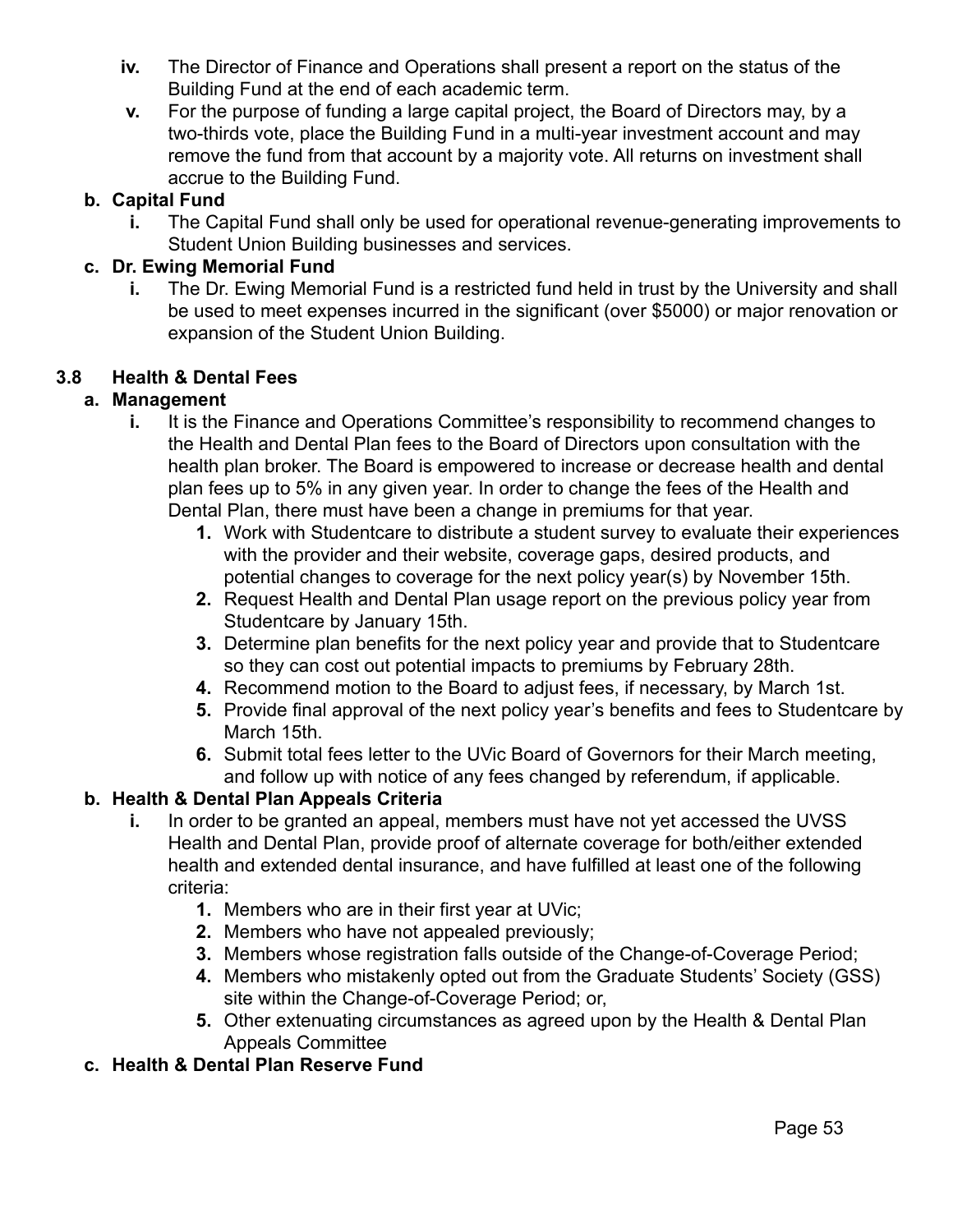- **i.** The Health Plan Reserve consists of internally restricted funds used to cover the following:
	- **1.** Future health care plan funding deficiencies.
	- **2.** Health care support initiatives for students, approved by a ⅔ majority vote of the Board of Directors.
- **ii.** Funds are designated by the board of directors and allocated as a transfer from the reserve.
- **iii.** Cash in the reserve is held by the Operating Fund as internally restricted cash.
- **iv.** The Director of Finance and Operations shall present a report on the status of the Health Plan Reserve Fund at the end of each academic term.

### **d. Learning Disability Assessment Fund Allocation**

### **i. Purpose**

**1.** A Learning Disability Assessment (LDA) may be required for a student when registering with the Centre for Accessible Learning (CAL) to request academic accommodations due to significant barriers. To better support students who encounter barriers to reaching academic goals, the learning disability assessment fund is an extra-contractual arrangement between the UVSS and the health plan broker that utilizes the Health Plan Reserve Fund to allow students to access Learning Disability Assessments (also called Psycho-Educational Assessments).

### **ii. Qualification Criteria**

- **1.** Students who are approved for student loans may qualify for public funding that covers the full cost of the Assessment.
- **2.** Where public funding is not available, such as for international students or students who do not qualify for student loans, the UVSS Extended Health and Dental Plan will reimburse up to 80% of the cost, to a maximum of \$3,000 annually.
- **3.** This benefit will only cover testing for students in the Plan and is not available to dependents covered under the Plan.

### **iii. Process**

- **1.** Students must contact the CAL to determine if a Learning Disability Assessment is needed.
- **2.** Once students have discussed their situation with the CAL and determined that a Learning Disability Assessment is required, students can choose to see an external regular psychologist in a private practice or have the testing conducted by CAL.
- **3.** If testing is conducted by CAL, CAL will perform the first level screening for any student that has not been previously tested for a learning disability. If there is reasonable evidence from the first level screening that a student needs further testing, they may proceed through further testing at the discretion of CAL. Any student that has previously been tested may immediately proceed to full screening at the discretion of CAL.

### **iv. Funding Allocation**

### **1. Covering the Costs**

**a.** Students must submit their Learning Disability Assessment claim under their psychology benefit first, even if they have already exhausted the covered psychology maximum for the policy year.

Once they have received reimbursement (or been denied reimbursement) through their psychology coverage, they shall submit their claim to CAL under the Learning Disability Assessment benefit, which will reimburse up to 80% of the remaining cost, to a maximum of \$3,000 annually.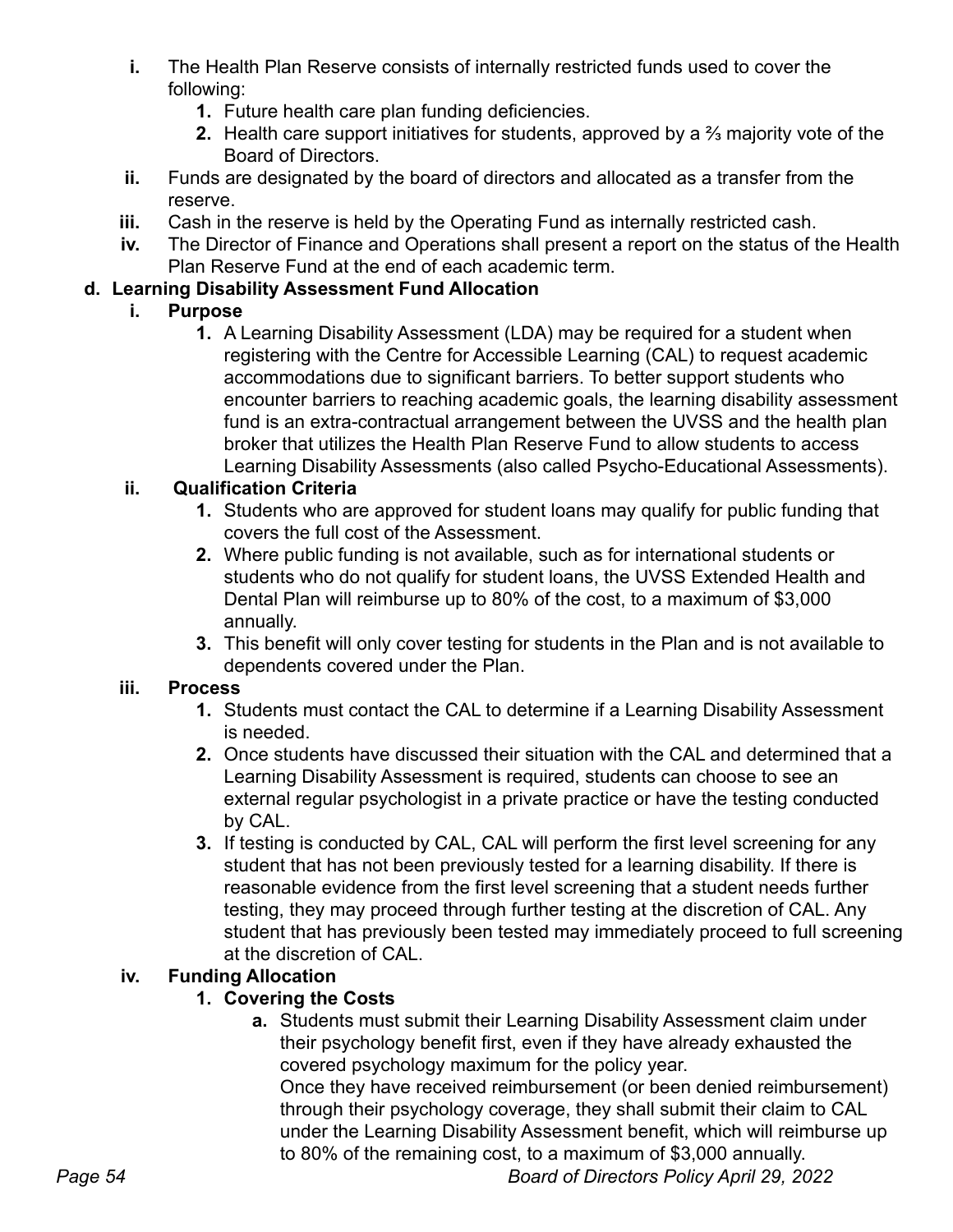#### **2. External Screening**

- **a.** In the case where a student pays upfront for testing by an external psychologist:
	- **i.** The first portion of the cost up to \$700 shall be reimbursed to the student as part of their regular plan psychology benefit, unless the student has already claimed the maximum psychology benefit, in which case 80% of the cost of the first level screening will be covered by the LDA Fund.
	- **ii.** The remaining balance of the 80% cost shall be reimbursed by the UVSS LDA Fund.

#### **3. RCSD First Screening**

- **a.** In the case where a student only undergoes the first level screening:
	- **i.** The cost of the first level screening shall be covered under the student's regular Plan psychology benefits either directly to the student (if upfront payment) or directly to CAL (if covered under their own Learning Assessment Fund) unless the student has already claimed the maximum psychology benefit, in which case 80% of the cost of the first level screening will be covered by the LDA Fund.

#### **4. CAL Full Screening**

- **a.** In the case where CAL covers the upfront cost of a student's testing:
	- **i.** The first portion up to \$700 shall be reimbursed directly to CAL as part of the student's regular Plan psychology benefit
	- **ii.** The remaining balance of the 80% cost shall be reimbursed by the UVSS LDA Fund

#### **5. Dispersing Funds from the LDA Fund**

- **a.** CAL will put forward the request for funding, indicating the cost without the student's identifying information.
- **b.** The Director of Finance and Operations and the Executive Director will sign off on the form and submit a check request to Accounting for processing
- **c.** All cheques are to be written directly to the health plan broker
- **d.** Accounting will process the check and send it via campus mail with the attached documentation back to CAL.
- **e.** CAL will complete the file and send it along with the check to the health plan broker.
- **f.** The health plan broker will reimburse the paying party, be it the student or CAL directly
- **g.** CAL will notify the UVSS once the claim has been settled.
	- **i.** Approval, Processing & Confidentiality: Claims for this benefit will be reviewed and approved on a case-by-case basis by the UVSS, maintaining the strictest privacy and confidentiality.
	- **ii.** Reporting CAL must submit an annual report to the UVSS regarding how many tests were conducted under the plan and the nature of the testing, being sure to withhold students' identifying information.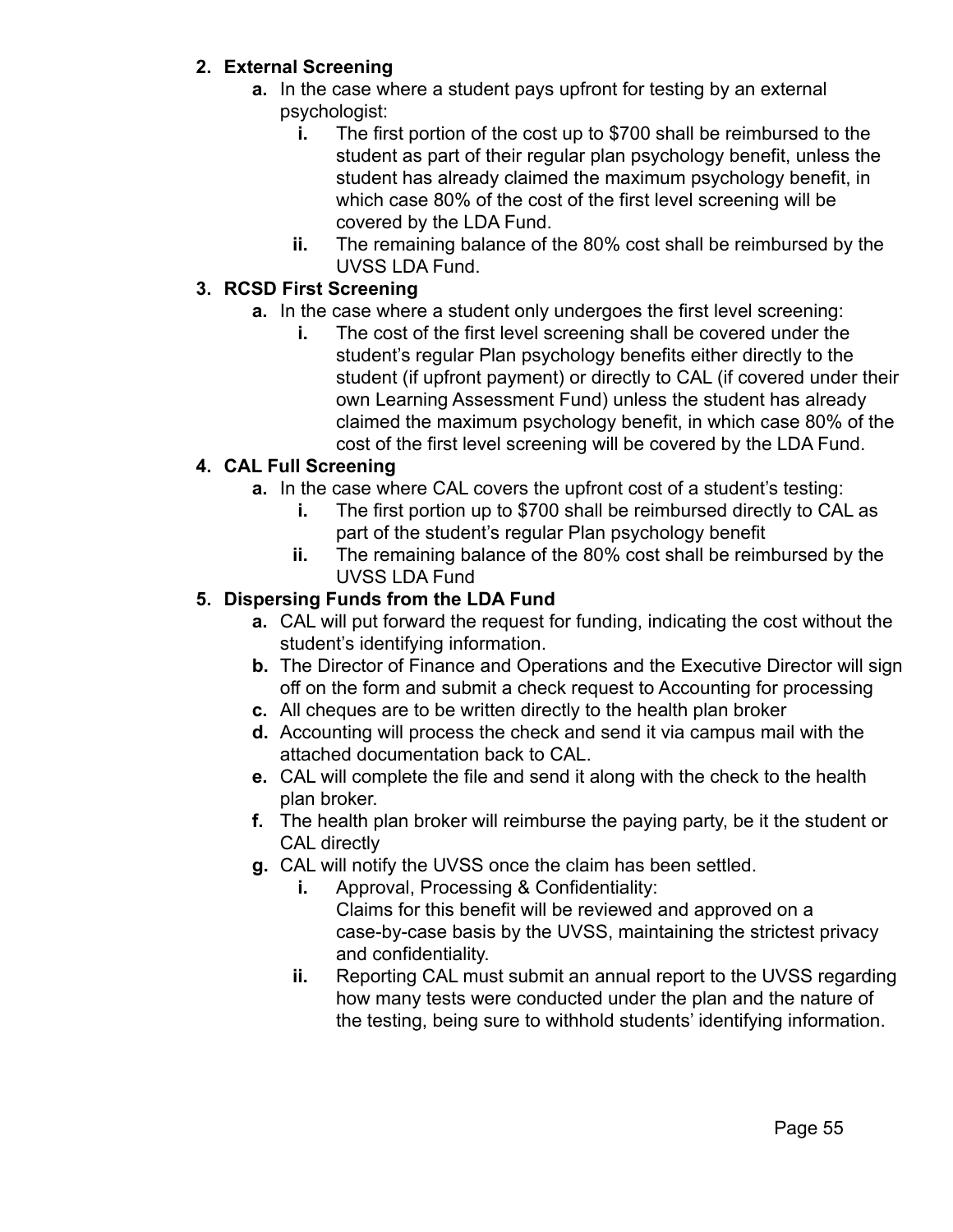## **PART 4: CO-OP REBATES**

- **4.1** Co-op Rebates are returned to students from the UVSS General Operating Fund who are on a Co-op term outside of municipalities within the Capital Region District.
- **4.2** In order to receive a Co-op Rebate, students shall submit a cheque request, along with proof of address, and proof that they are on a Co-op term to the Director of Finance and Operations.
- **4.3** The Director of Finance and Operations shall issue only one rebate per student per semester.

## **PART 5: DISTANCE STUDENT REBATES**

- **5.1** Distance Student Rebates are returned to students from the UVSS General Operating Fund who are distance students outside of municipalities within the Capital Region District.
- **5.2** In order to receive a Distance Student Rebate, students shall submit a cheque request, along with proof of address, and proof that they are a Distance Student to the Director of Finance and Operations.
- **5.3** The Director of Finance and Operations shall issue only one rebate per student per semester.

## **PART 6: DONATIONS AND GRANTS**

**6.1** Donations and Grants are defined as monies disbursed from the UVSS General Operating Fund and the Government Relations and Outreach Fund to an organization as well as non-monetary donations such as but not limited to non-perishable food items, or use of UVSS equipment.

#### **Adopted AGM 2020/10/29**

- **6.2** The allocation of funds available for Donation and Grants shall be considered set after the Board of Directors has approved the annual budget.
- **6.3** The Executive Committee shall be responsible for making recommendations to the Board on the disbursement of grants not exceeding the annual budgeted amount.

#### **Adopted AGM 2020/10/29**

**6.4** A motion to donate or grant funds from the General Operating Fund to an individual, an unrecognised student group or an off-campus organisation shall require a 2/3 majority vote of the Board of Directors.

#### **Adopted AGM 1989/10/26**

**6.5** A Donation or Grant may only be disbursed for an invoice or cheque request with full documentation attached, including a record of minutes for the Board or Committee meeting where the funds were approved, and in line with the UVSS accounting standards.

#### **Adopted AGM 2020/10/29**

- **6.6** A motion to donate or grant funds to an unrecognised student group or an off-campus organisation from the Government Relations and Outreach Fund shall require both 2/3 majority vote at a Campaigns committee meeting and a 2/3 majority vote of the Board of Directors. **Adopted AGM 2020/10/29**
- **6.7** Before a donation is made the organization seeking the donation shall present the following information at a board and/or committee meeting either at the meeting or via email:
	- **a.** What the organization does.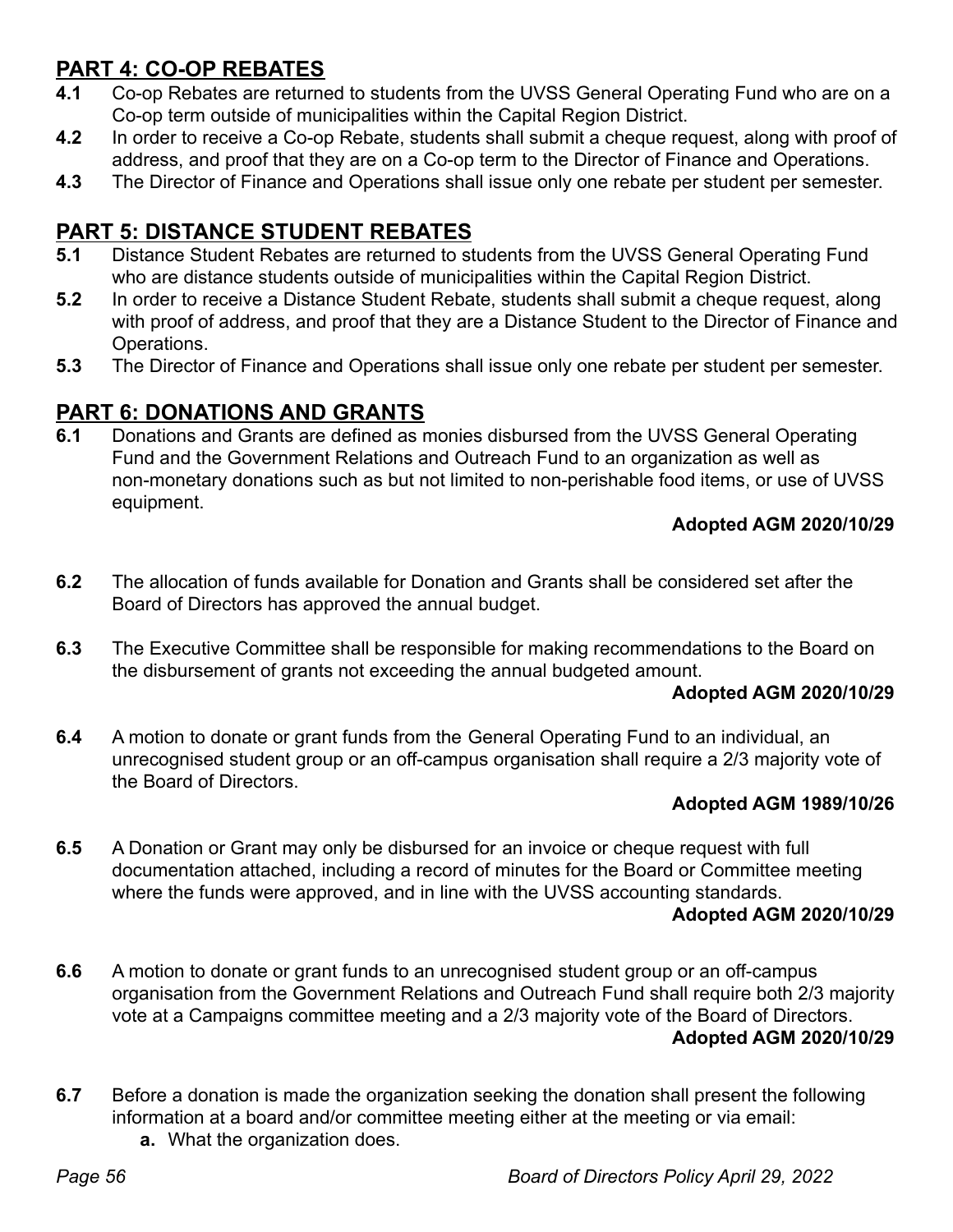- **b.** What the donation will be used for.
- **c.** How the organization assists or supports members of the UVSS.
- **d.** If and how the organization lobbies various levels of government and the
- **e.** University on the issues of post-secondary education, affordable housing, public transit, sexualized violence and campus sustainability.

#### **Adopted AGM 2020/10/29**

## **PART 7: SPENDING APPROVAL FOR REQUESTS OUTSIDE BUDGETARY ALLOCATIONS**

- 7.1 Any party in need of extra funding outside of pre-approved committee funding or donations and grants allocations must make a request in writing to the Finance and Operations Committee. If funding is available, Finance and Operations Committee will recommend that the requesting party present their proposal to the board.
- 7.2 In order for an additional expenditure outside the budget to be granted, it must be approved by a ⅔ majority vote of the Board of Directors at a quorate meeting.

### **PART 8: GIFTS & HONORARIUMS**

#### **8.1 Gifts**

- **a.** Gifts consist of all non-monetary compensation to a party.
- **b.** Gifts may be provided to speakers or guests. Gifts shall be left up to the discretion of the organizing committees, but must not include alcohol or gift cards.
- **c.** Committees shall include a line item for gifts in their yearly budgets.

#### **8.2 Honorariums**

- **a.** Honorariums consist of all extra-contractual monetary compensation to a party.
- **b.** Honorariums should be limited to one-time events including but not limited to chairing an annual general meeting, performing at an event, or conducting a workshop. Payments for chairing a meeting should range from \$25 to \$100 depending on the length and complexity of the meeting.
- **c.** Payments for performances and workshops should range from \$50 to \$500 depending on the length of the event, preparation time, and education or professional designation of the presenter or performer.
- **d.** Committees may request to have honorariums from the Donations and Grants funding allocation or account for it in their Committee budgets. Cheque requisitions for Honorariums must be accompanied by the Honorarium Request Form.

#### **PART 9: REPORTING**

- **9.1** The Director of Finance and Operations shall provide the Board with a brief update on the Society's finances at every Board Meeting as part of the report from Finance and Operations Committee.
- **9.2** The General Manager is responsible for ensuring monthly actuals are reported to the Finance Committee.
- **9.3** Financial reports for the Business Operations Division, the Support and Administration Division and the Board of Directors Division shall be presented to the Finance Committee monthly.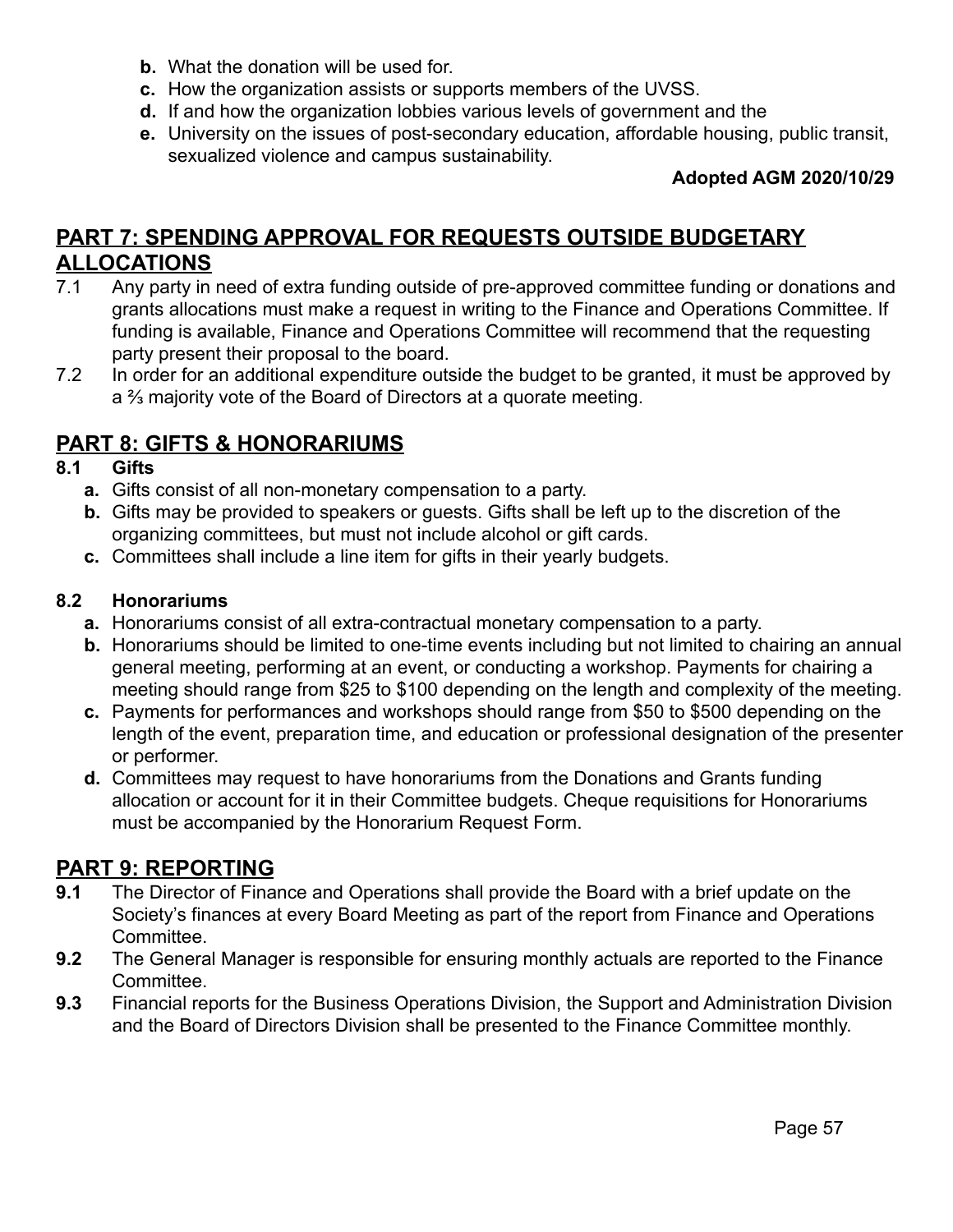## **PART 10: FINANCIAL MANAGEMENT**

#### **10.1 Preamble**

**a.** The Board of Directors is committed to ensuring the financial integrity of the UVSS. This section outlines the acceptable practices surrounding the management of finances, with specific attention to the approval and allocation of funds by the Board of Directors on behalf of the Student Society and in accordance with Bylaw 12.

#### **10.2 Responsible Banking**

- **a.** The Society shall bank exclusively with socially responsible financial organizations that best suit its service financial needs, including meeting minimum standards of good service, financial viability, organizational stability, and competitive pricing. The Society shall preference financial organizations that best reflect the Society's values. Criteria for consideration shall include but not be limited to the following:
	- **i.** Have socially and environmentally responsible policy and/or practices.
	- **ii.** Subscribe to independent social and/or environmental standards.
	- **iii.** Contribute to the social, environmental and economic well-being of communities.
	- **iv.** Support small businesses and a healthy local economy.
	- **v.** Provide fair and just services, which promote financial inclusion.
	- **vi.** Are democratically controlled.
	- **vii.** Support a living wage for their employees as well as in the community at large.
	- **viii.** Support the rights of people and communities of all genders, sexualities, abilities, sexes, and races.
	- **ix.** Support indigenous communities and rights.
	- **x.** Have a low carbon footprint per dollar held in savings.
	- **xi.** Strive to reduce their internal environmental impact.
	- **xii.** Provide environmentally and socially responsible finance products.
	- **xiii.** Commit to a large percentage of impact investing, especially in renewable energy and poverty reduction.
	- **xiv.** Provide fair interest rates on student line of credit products.
	- **xv.** Provide non-commercial support, such as donations and scholarships, to post-secondary institutions and students.

### **10.3 Signing Authority**

**a.** Signing authorities are all persons with the ability to disburse funds or enter contracts on behalf of the Students' Society as outlined in Bylaw 12.3

### **10.4 Transactional Procedures**

**a. Cash**

### **i. Safeguards on Cash from Event Ticket Sales**

- **1.** In order to maintain financial accountability when the Board handles cash, the following procedures must take place when out-of-office sales of event tickets occur.
- **2.** It is the responsibility of a Lead Director to get any cash floats for ticket sales from the General Office.
- **3.** Cash boxes will be kept in the locked filing cabinet in the Director of Finance and Operations' Office. The cash box can be signed out by any Director on the Board with the approval of a Lead Director.
- **4.** When a Director signs out the cash box they must count and record the amount in their possession and have a Lead Director sign off as a witness. When a Director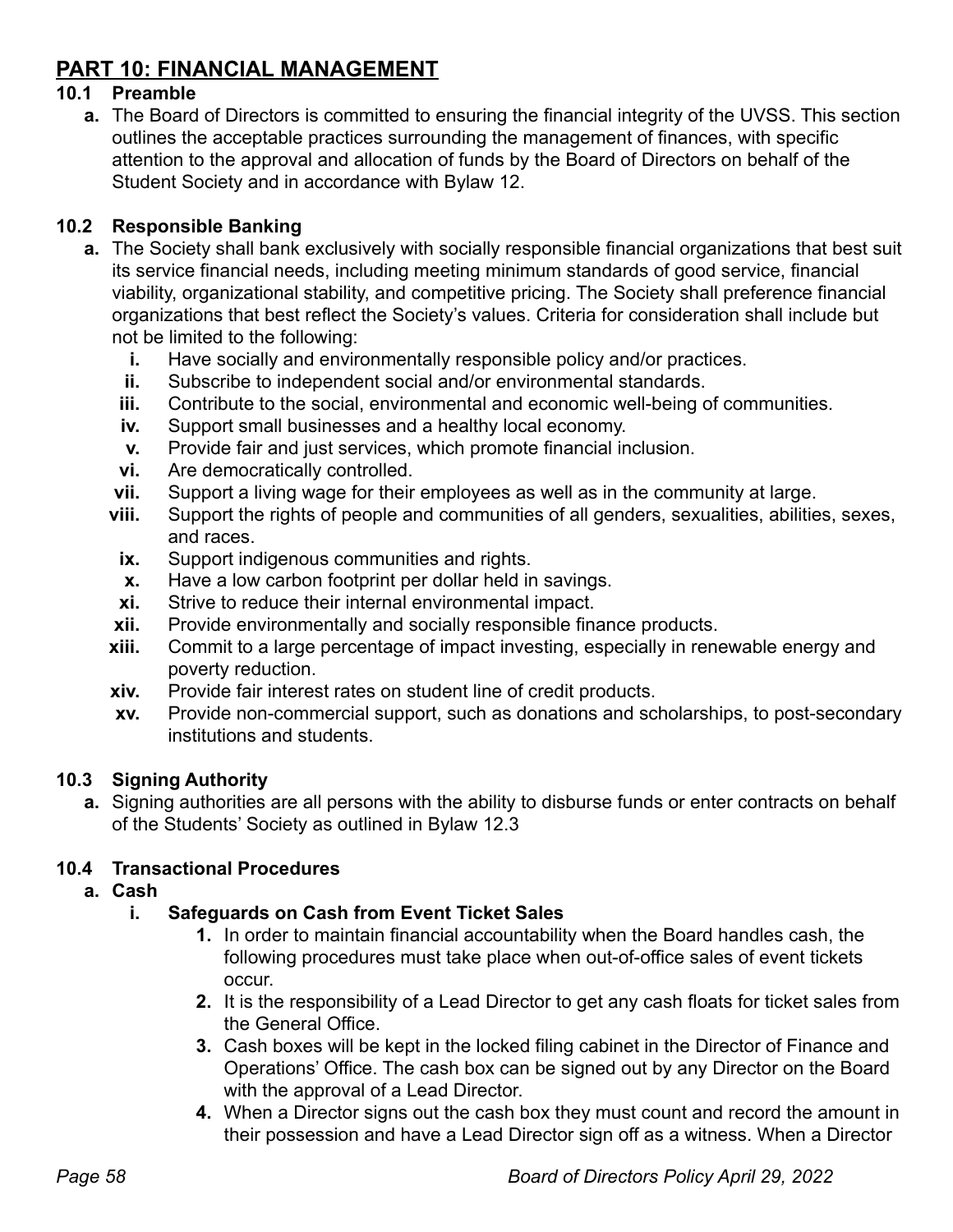signs the cash box back in they must record the new amount in the cash box in the presence of a Lead Director. Any discrepancies above \$20 should be reported to Finance committee.

- **5.** While the cash box is in the possession of a Director, they must record all transactions made and be able to reconcile their new amount upon returning the cash box to a lead director. A Director must be present with it at all times from the moment it is signed out until it is returned. When a Director has the cash box in their possession, it is their responsibility to ensure that it is secure at all times.
- **6.** Except in special circumstances, cash from ticket sales must be returned to the General Office by the end of business day on Friday.

#### **b. Credit Card**

**i.** The UVSS has credit cards if needed for purchases in advance or online. In order to sign out the credit card, permission must be obtained from an excluded manager. Only Lead Directors, the Research and Communications Manager or Graphic Design Department Staff may make a purchase with the credit card.

#### **1. Lead Directors and Staff Use**

**a.** If a purchase is made a purchase with the credit card, receipts must be provided within 7 days to an excluded manager. Failure to do so may result in suspension of credit card privileges for an amount of time deemed appropriate by Executive committee.

#### **2. Clubs and Course Union Use**

- **a.** Should Clubs or Course Unions wish to make a purchase with the UVSS credit card, they must complete a Credit Card Request Form. The Director of Student Affairs will consult with either the Executive Director, Administration and Services Manager, or General Manager and the pair will approve or deny the request based on documentation received. An invoice or paragraph explaining why use of the credit card is necessary must be submitted with the Credit Card Request Form. There must be adequate funding in the Club/Course Union account to cover the purchase before it is made.
- **b.** If the purchase needs to be made off site, the Director of Student Affairs shall accompany the Club and remain in possession of the credit card at all times. Otherwise, the transaction will be made by either the Executive Director, Administration and Services Manager, or General Manager and immediately coded to the Club or Course Union that requested the purchase.

#### **c. Electronic Mobile Point of Sale Devices**

- **i.** The UVSS has electronic mobile point of sale devices available for use to receive electronic payments.
- **ii.** Only Lead Directors, department managers, club or course union signing authorities or advocacy/affiliated group paid coordinators or signing authorities can sign out an electronic mobile point of sale device unless previous arrangements have been made with the Executive Committee.
- **iii.** Electronic mobile point of sale devices must be signed out from the General Office.
- **iv.** In order to transfer the funds to a particular account, the individual who signed out the point of sale device must submit the required paperwork to accounting within 5 business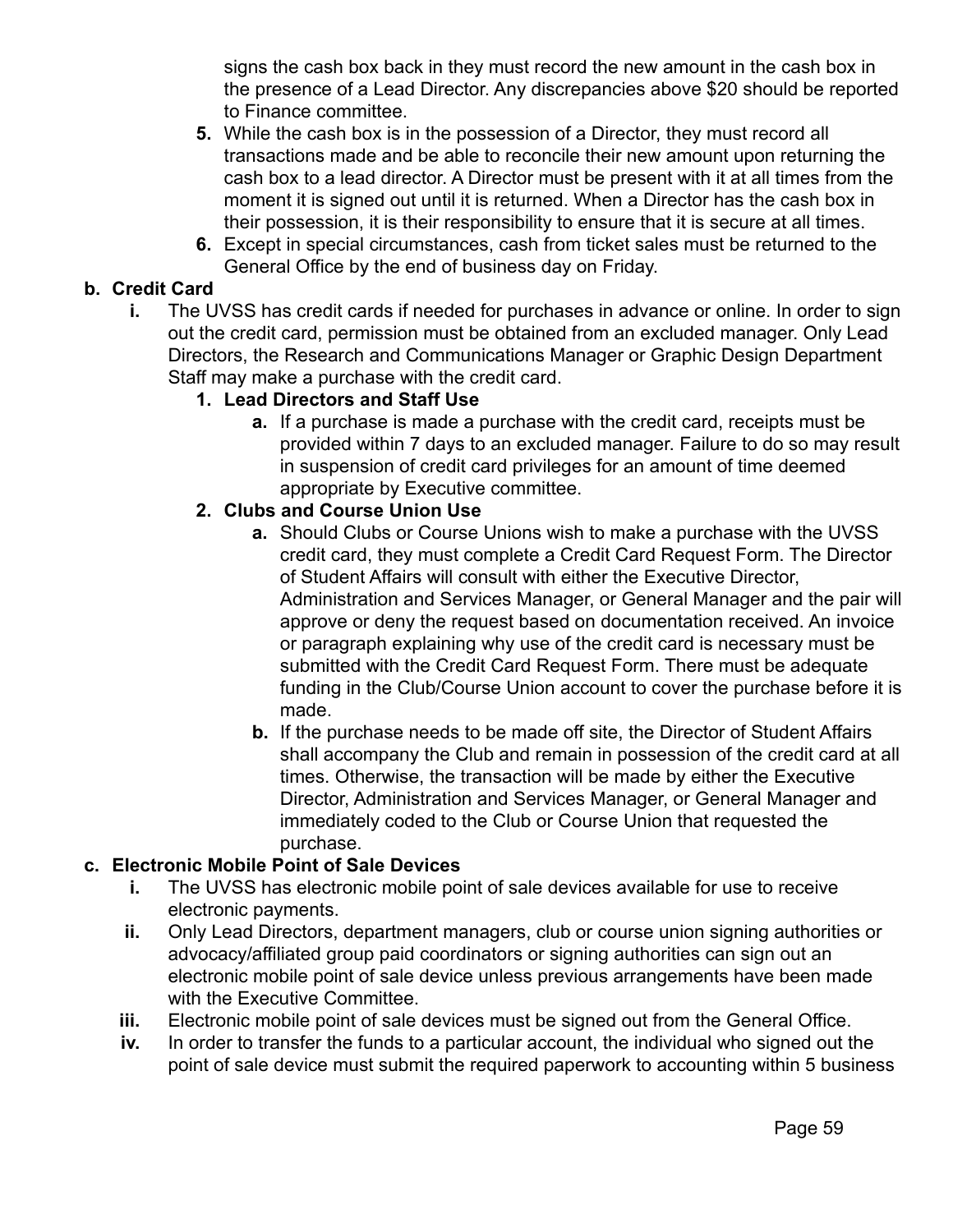days of the electronic mobile point of sale device being returned or else the funds will be forfeited.

- **v.** There will be a 5% convenience fee on all transactions that will be withheld by the accounting department to cover administrative and transactional costs.
- **vi.** No funds will be disbursed for cancelled, expired, or otherwise declined transactions.
- **vii.** Damage or loss of the electronic mobile point of sale device will result in funds being withheld and a suspension of use for the individual(s) responsible.
- **viii.** Any issues or discrepancies must be reported to the General Manager and the Director of Finance and Operations within one business day.
- **ix.** The UVSS is not liable for any damages that may occur due to misuse of the electronic mobile point of sale devices.

### **d. Cheques & Direct Deposits**

### **i. Cheque Requisitions**

- **1.** All funds disbursed to Clubs and Course Unions shall be conducted through a cheque requisition process subject to Part C and D of Clubs Policy and Part C and D of Course Union Policy
- **2.** All cheque requests approved by the Director of Student Affairs in excess of \$2000 from Course Union/Clubs special funding accounts must be approved at a Board of Directors meeting. When submitted to accounting, the cheque request shall be accompanied by minutes from the Board of Directors meeting at which it was approved before being considered for cheque processing.
- **3.** All cheque requisition forms put forward by the Board requesting for per diems must be accompanied by minutes from the committee meeting where the participants were voted on and a copy of the policy justifying the amount given. The cheque requisition form must be signed off by the Lead Director that chairs the associated committee and one other Lead Director or excluded manager.
- **4.** All cheque requisitions put forward for funds to be remitted to an Excluded Manager require the signature of either the other Excluded Manager and one Lead Director or two Lead Directors.
- **5.** All cheque requisitions put forward must not be written to the person who signed it.
- **6.** Any cheque requisition forms put forward by advocacy groups or the NSU require the signature of two of the group's signing authorities.
- **7.** Employees of the UVSS with direct deposit set up will have the option to request direct deposit in lieu of receiving a paper cheque and will be encouraged to do so.

### **ii. Cheque/Direct Deposit Signing**

- **1.** As signing authorities of the UVSS, Lead Directors owe a duty of care to the organisation. As a result, during the cheque signing process, Lead Directors are expected to:
- **2.** Ensure that the necessary documentation is accompanying each cheque which includes but is not limited to:
	- **a.** A cheque requisition with the necessary signing authorities approval
	- **b.** An invoice
	- **c.** Associated other supporting documentation as outlined in policy.
- **3.** Ensure the name the cheque/direct deposit slip is payable to is the same as the approved invoice/cheque requisition form.
- **4.** Ensure the amount the cheque/direct deposit is payable for is equivalent to the amount outlined in the approved documentation.
- **5.** In the event a cheque is approved and signed breaking this policy: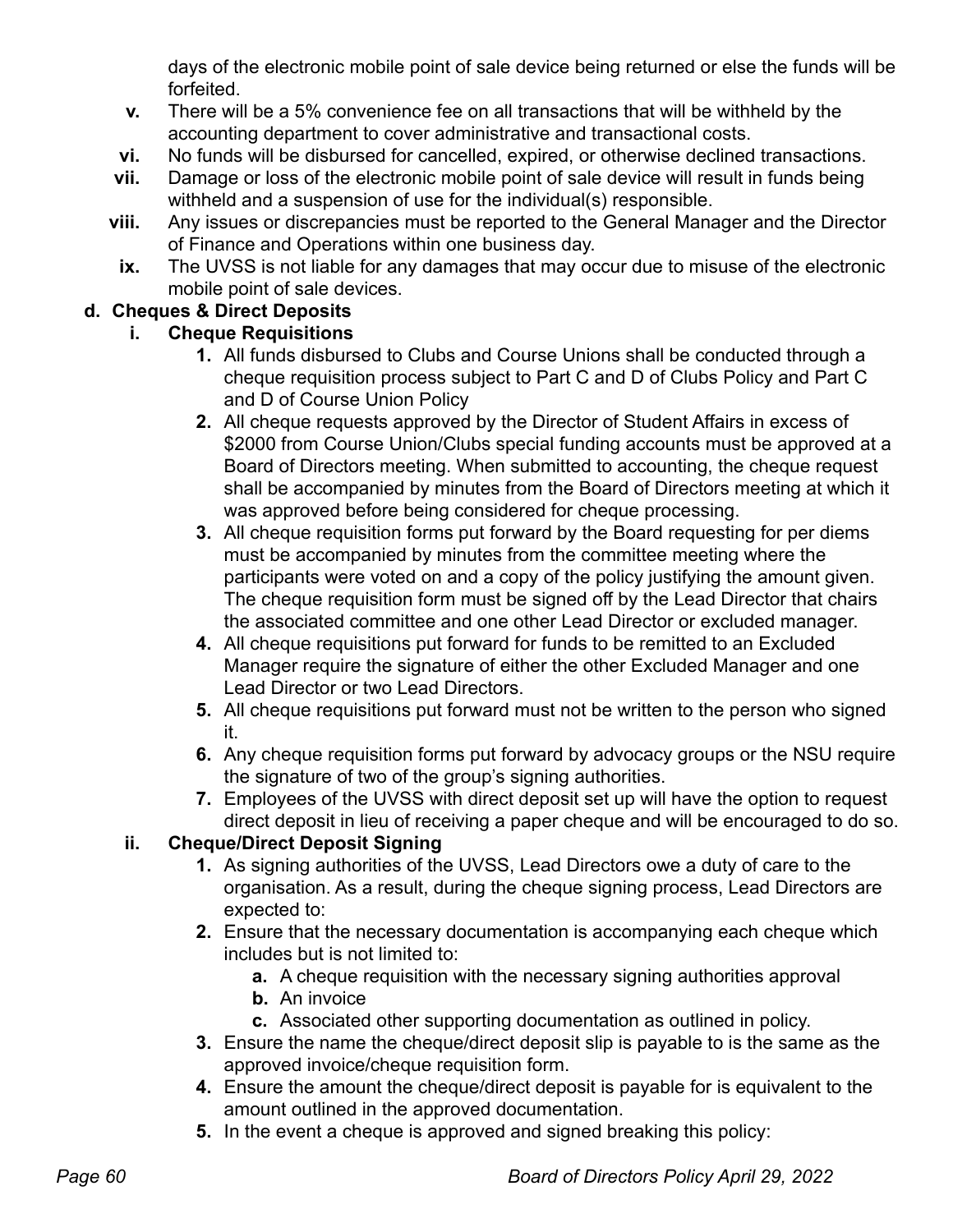- **a.** A stop payment must immediately be placed on the cheque and the recipient parties notified
- **b.** The Board of Directors must be notified at the following Board Meeting and a statement of explanation issued to the membership
- **c.** The issuance of other disciplinary action as deemed relevant by the Board of Directors

#### **10.5 Per Diems & Travel**

- **a.** Per diems may be provided to Directors/Members who are required to travel to meetings, conferences, seminars or other activities approved by UVSS.
- **b.** In order for a per diem to be awarded, the director or member delegate must have been elected by the respective committee or the Board of Directors in a quorate meeting.
- **c.** Per diem rates for meal and incidentals will be provided at the rate of and under the conditions indicated in the United Steelworkers 2009 Collective Agreement.
- **d.** The following list includes examples of non-reimbursable expenses:
	- **i.** Personal travel insurance
	- **ii.** Personal reading materials
	- **iii.** Childcare
	- **iv.** Toiletries, cosmetics, or grooming products
	- **v.** Expenses incurred by spouses, children or relatives
	- **vi.** In-room movies or video games
	- **vii.** Sporting activities, shows, etc.

#### **e. Travel Guidelines**

- **i.** Directors/Volunteer Members are required to fly coach class with the lowest available airfare for non-stop travel.
- **ii.** When transportation is required it is preferred that the Director/Volunteer Member uses a rental car.
- **iii.** Directors shall be reimbursed for standard hotel accommodations.

#### **10.6 Student Fees – Collection, Allocation & Audits**

- **a.** A "levied group" refers to any group that has a fee levy as determined by referendum and in accordance with the UVSS Bylaws. The following are "levied groups":
	- **i. Affiliated Organizations**
		- **1.** Anti-Violence Project (AVP)
		- **2.** Campus Community Gardens
		- **3.** UVic Sustainability Project (UVSP)

#### **ii. Constituency Organizations**

- **1.** UVic Pride
- **2.** Students of Colour Collective (SOCC)
- **3.** Gender Empowerment Centre (GEM)
- **4.** Society for Students with a Disability (SSD)

### **iii. Native Students Union (NSU)**

**iv. Office of the Ombudsperson**

### **v. Separately Incorporated Fee-Levied Organizations**

- **1.** CFUV 101.9FM
- **2.** The Martlet
- **vi. Subsidiary Organizations**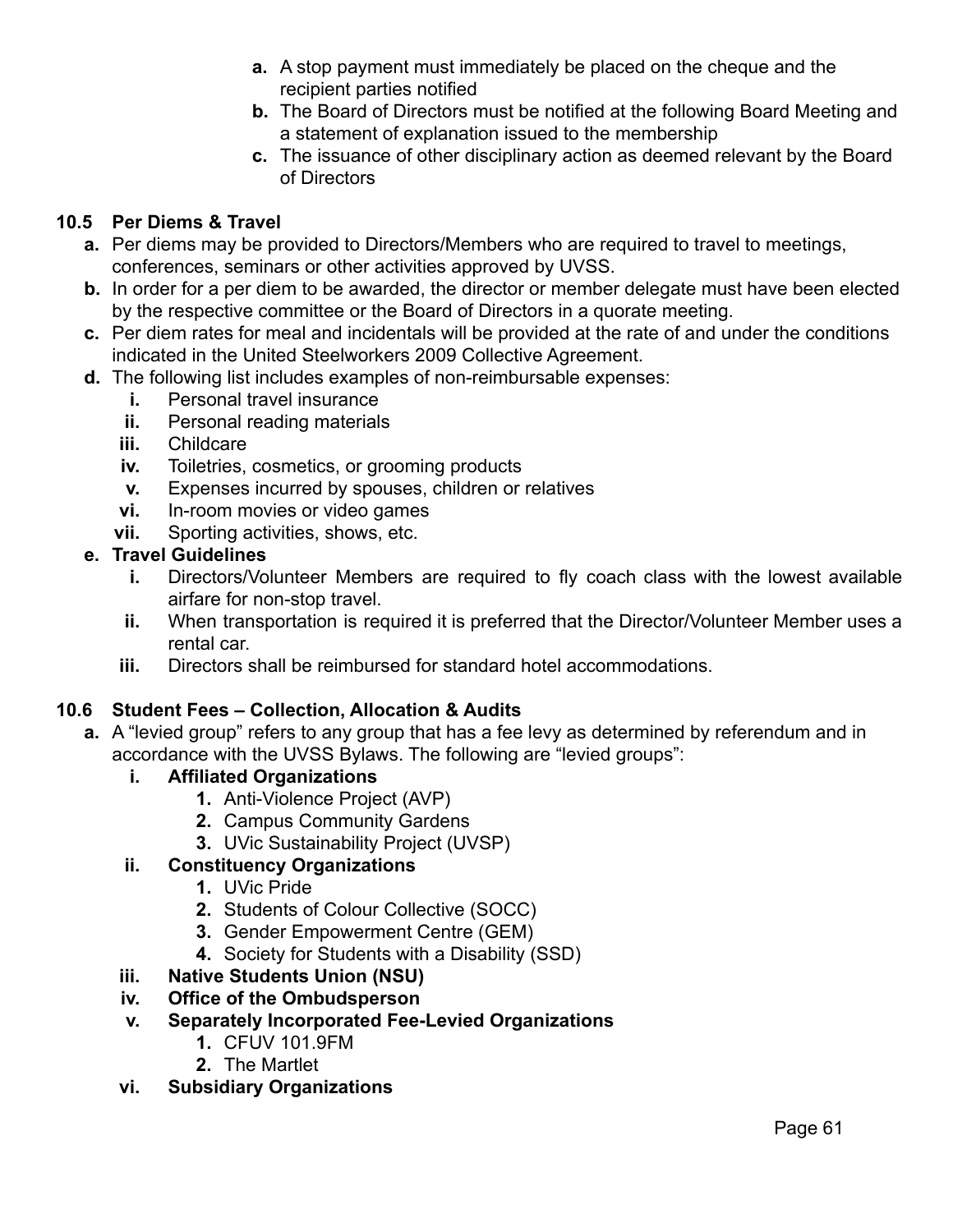**1.** Professional Development Unions

### **vii. University 101**

### **viii. World University Service Canada (WUSC)**

### **b. Collection**

- **i.** Student Fees undergo the following collection process:
	- **1.** Fees are collected by the University of Victoria on behalf of the Society
	- **2.** Fees are transferred to the Society
	- **3.** The Society disburses the funding to the levied groups

### **c. Allocation**

- **i.** Collected fees are held in internal accounts for all levied groups. Groups that receive fees from the UVSS must not have external banks accounts. CFUV, The Martlet, and PDUs are exempt.
	- **1.** All allocated fees are subject to use and oversight in accordance with the levied group's governing documents.
	- **2.** In order to receive their funding, Advocacy groups must report a semesterly budget and actuals to Advocacy Relations Committee. Advocacy Groups may not budget for three consecutive semesterly accumulated deficits. The UVSS will not sign off on any cheque requisitions during the Fall or Winter semester when an advocacy group's financial accumulated deficit at the time is larger than the projected regular semesterly fees for the same semester. Regular semesterly fees include operating grant funding from the Constituency Control Account, but does not include joint constituency trust account funds allocated by Advocacy Relations Committee. In the case where a group has a net accumulated deficit, any requests for emergency funds can come to the Board for approval in advance of a cheque requisition.
	- **3.** The Society must undertake an annual audit and appoint an auditor as per UVSS Bylaw 12.4 and the Societies Act of British Columbia.
	- **4.** Levied groups that are not included in the Society's annual audit include:
		- **a.** CFUV
		- **b.** The Martlet
		- **c.** Professional Development Unions
	- **5.** In order to receive their funding, Separately Incorporated Fee-Levied Groups must provide UVSS with completed year-end financial statements and tax returns on an annual basis. Their financial statements will be audited every five years at their expense and the results shall be provided to the Society. The Society may require an audit of these groups at any time outside of this schedule. In the case of an unanticipated audit requested by the Society, the Society shall pay the professional costs to perform the same. Separately Incorporated Fee-Levied Groups may not budget for consecutive annual accumulated deficits.
	- **6.** In order for Professional Development Unions (as classified in Bylaw 15.4) to receive their funding they must submit updated signing authorities, current budgets and actuals, current opening and closing bank statements, and updated Constitutions and Bylaws to the Director of Student Affairs and Executive Director. Professional Development Unions may not budget for consecutive semesterly accumulated deficits.
- **7.** In order to receive their funding, Affiliated Groups must report a semesterly budget and actuals to Finance and Operations Committee. Affiliated Groups may not budget for consecutive semesterly accumulated deficits. The UVSS will not sign off on any cheque requisitions during the Fall or Winter semester when an Affiliated Group's financial accumulated deficit at the time is larger than the *Page 62 Board of Directors Policy April 29, 2022*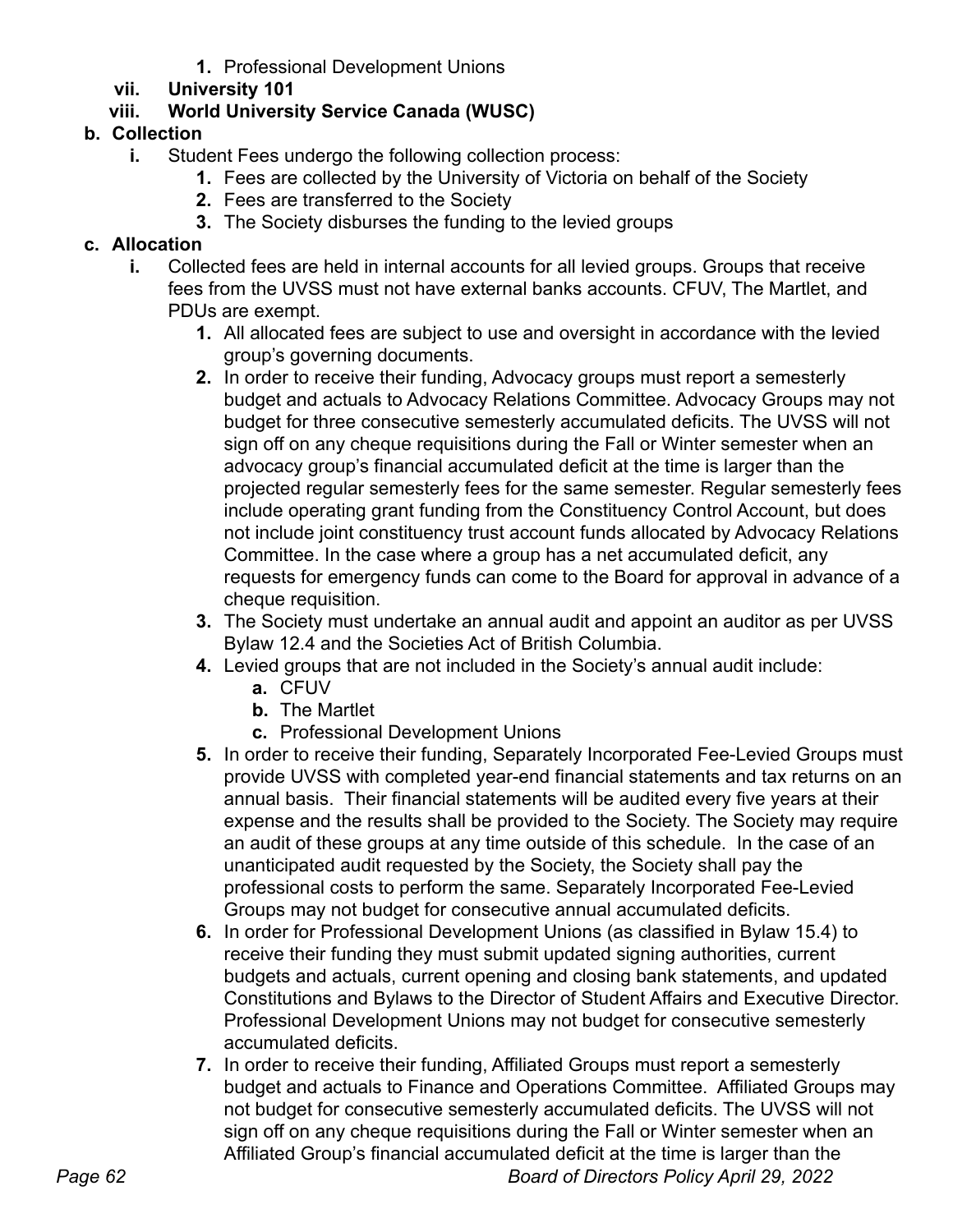projected regular semesterly fees for the same semester. In the case where an Affiliated Group has a net accumulated deficit, any requests for emergency funds can come to the Board for approval in advance of a cheque requisition.

**8.** Unless otherwise noted, in order to receive their funding, the remainder of the fee levied groups must submit their annual budget and previous year's actuals before each October.

## **SECTION 3 - OPERATIONS**

### **PART 1: STRATEGIC PLANNING**

#### **1.1 Objective**

- **a.** Publish written goals, with buy-in from Directors and key staff, to guide the activities of the UVSS, use resources appropriately to meet the objectives and priorities of the Board, and proactively respond to changes in external and internal environments.
- **b.** Each incoming Board shall develop a Board strategic plan on an annual basis. The strategic plan shall clearly connect the mission, vision, and values of the UVSS, to action-oriented plans for each Lead Director's portfolio and the UVSS's communication strategy.
- **c.** The strategic planning process shall ensure that:
	- **i.** The Board solicits input from all UVSS stakeholders including members, advocacy and affiliated groups, and relevant staff (e.g. Communications and Graphics) through workshops and surveys.
	- **ii.** The content is informed by the previous year's Annual Survey results.
	- **iii.** The Strategic Plan describes how the Board intends to measure the progress of the goals they set. This can be represented graphically (e.g. a timeline or image), or quantitatively (e.g. scorecard or report card), and updates must be regularly published to UVSS social media throughout the year.

#### **1.2 Format**

Suggested format:

- **a.** Mission, vision, values
- **b.** Portfolios
	- **i.** Who "owns" this portfolio
		- **1.** How to get involved with that portfolio
	- **ii.** Issues
	- **iii.** Primary goal(s)
		- **1.** Communications goal(s)
	- **iv.** Strategies and tactics
	- **v.** SMART objectives
	- **vi.** Scorecard
- **c.** Conclusion
	- **i.** What comes next
	- **ii.** How to contact the Dir. Finance about the strategic plan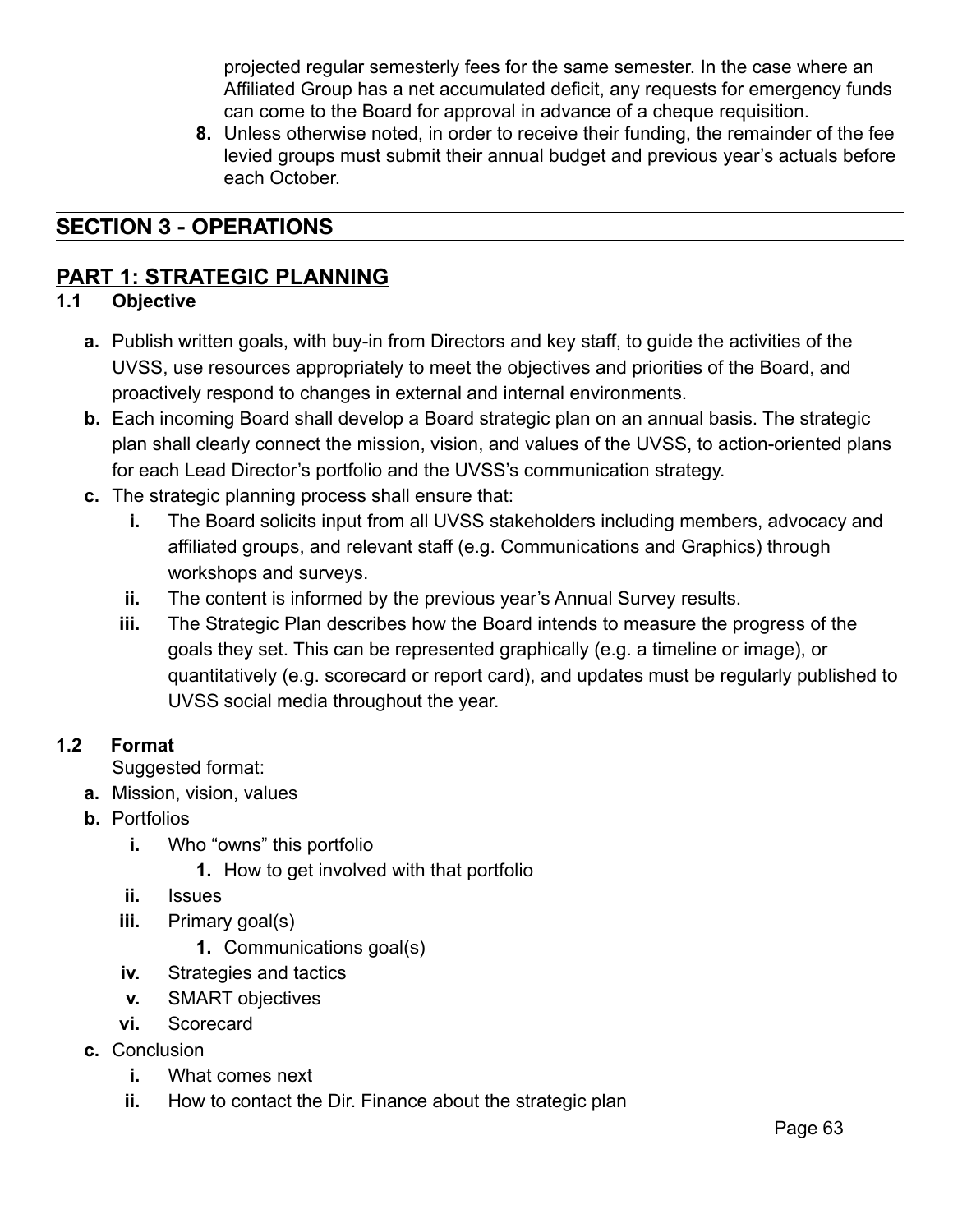#### **1.3 Timeline**

- **a.** The following timeline indicates the dates by which each step should be completed.
	- **May 1** Strategic planning training at Board Orientation.
	- **June 15** One- to two-day strategic planning session with the Board of Directors.
	- **June 30** Portfolio goals submitted to the Finance & Operations Committee. The Lead

Director and portfolio Directors-at-Large are responsible for contributing to the portfolio goals presented to the Finance and Operations Committee, as well as submitting them to the Director of Finance and Operations.

- **July 31** Strategic Plan adopted by the last Board meeting of July. Annual business unit plans and cost centre work plans completed or updated.
- **December 1** The Executive Director shall work alongside the Director of Finance and Operations and other Excluded Managers to develop progress reports for Lead Directors
- **December 20** Each Lead Director, in consultation with their portfolio DaLs, reports on the status of strategic plan implementation to the Board of Directors.
- **February 1** The Director of Finance and Operations and Director of Outreach and University Relations shall appoint a point person between the two of them to lead the process,draft the timeline to complete the annual report, and start the Graphics work order.
- **March 1** The Director of Finance and Operations and the Director of Outreach and University relations shall consult with relevant stakeholders and invite these stakeholders to Member Outreach or Finance and Operations Committee meetings at which the annual report format and content are being discussed. Stakeholders include but aren't limited to: Graphics and Communications staff, other Board members, advocacy and affiliated group members and staff, and students. The Director of Student Affairs shall invite advocacy and affiliated groups to contribute to the Annual Report and associated meetings.
- **April 1** The Annual Report shall outline the outcome of the strategic plan, the progress of business unit plans, and additional accomplishments of the Board of Directors it shall be distributed to members through social media channels and made available on the UVSS website.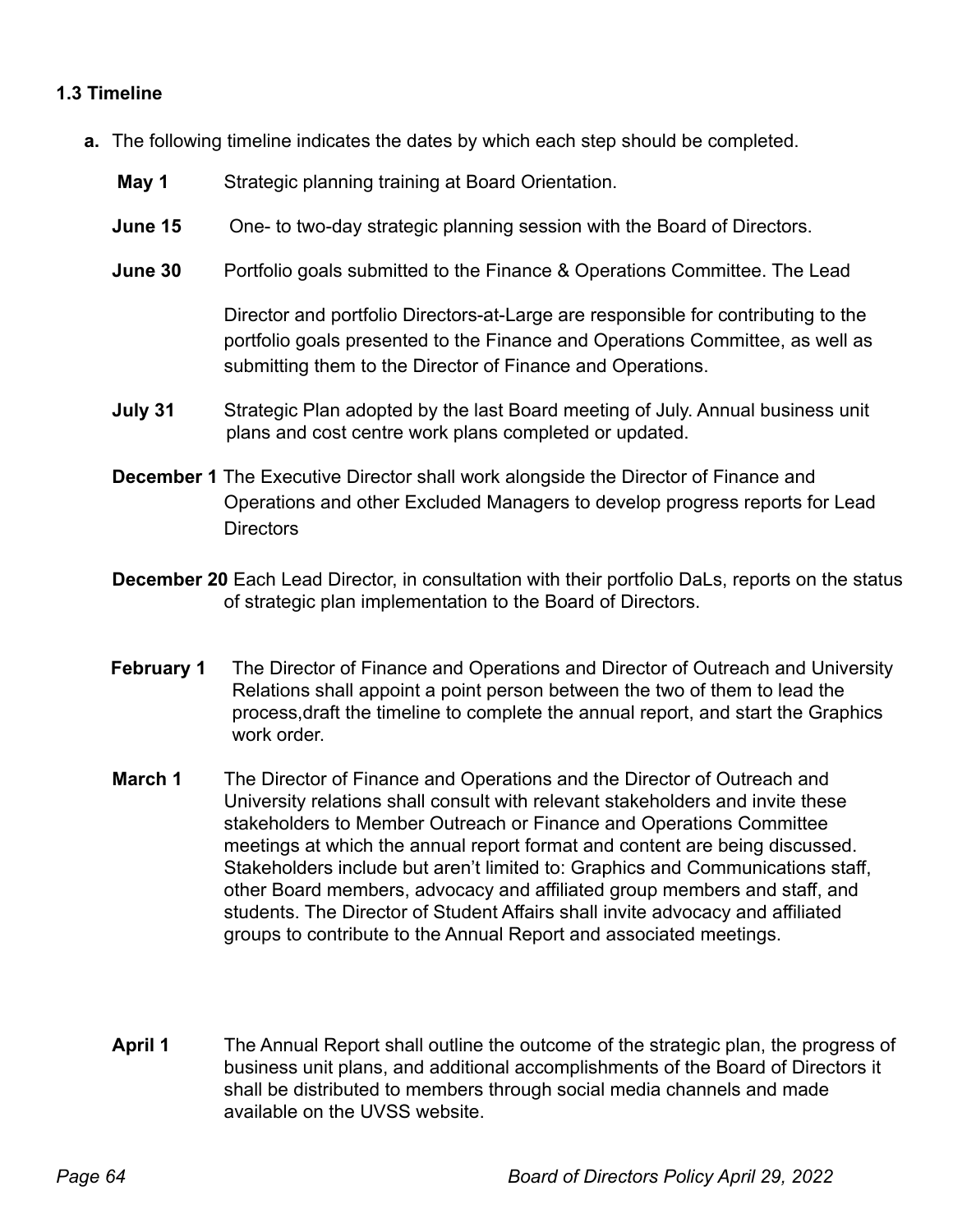The Lead Director planning the Annual Report shall present it at a Board of Directors meeting. At this meeting, each Portfolio Director and their portfolio DaLs shall report on the status of their strategic plan implementation. Advocacy group representatives will also be invited to give a report.

The Director of Student Affairs shall invite advocacy and affiliated group representatives to contribute to the Annual Report.

## **PART 2: ENVIRONMENTAL SUSTAINABILITY**

### **2.1 Mandate**

- **a.** The Society recognizes that it must strive to minimize environmental impacts in all of its operations; and
- **b.** The Society must reduce barriers to, and provide incentives for, environmentally conscious choices on the part of individuals.

#### **2.2 Process**

- **a.** The Society's operational practices shall include:
	- **i.** Annually evaluating and reviewing the progress that we have made towards achieving the goals set out in this policy.
	- **ii.** Collecting and storing information in a way that facilitates future evaluation and review of sustainability trends in Society and SUB practices.

### **Adopted SAGM 2001/02/15**

#### **2.3 Waste Management**

- **a.** The Society will strive to reduce waste from all aspects of its operations.
- **b.** Whenever possible, the Society will ensure access to, and encourage the use of, infrastructure that serves to divert waste from landfills. This infrastructure shall include, but not be limited to:
	- **i.** Indoor, visible, accessible recycling receptacles.
	- **ii.** Indoor, visible, accessible compost receptacles.
- **c.** Whenever possible, composting and recycling shall be mandatory in all SUB operations.
- **d.** The Society supports the reduction, re-use, and recycling of all materials that are considered to be non-biodegradable and/or harmful to the global environment.

### **2.4 Energy Use and Emissions**

- **a.** The Society shall work to reduce energy consumption in its operations.
- **b.** When financially feasible, the Society shall perform retrofits to upgrade the efficiency of any technologies or appliances used in its operations.
- **c.** Where appropriate, the Society shall invest in renewable energy sources to power its operations.
- **d.** Employing energy efficient technologies throughout the SUB.

### **Adopted SAGM 2001/02/15**

### **2.5 Education**

### **The Society's educational efforts shall include:**

**a.** Ensuring that its employees are aware of, and able to make use of waste management infrastructure in the SUB and are able to educate users of SUB services about this infrastructure.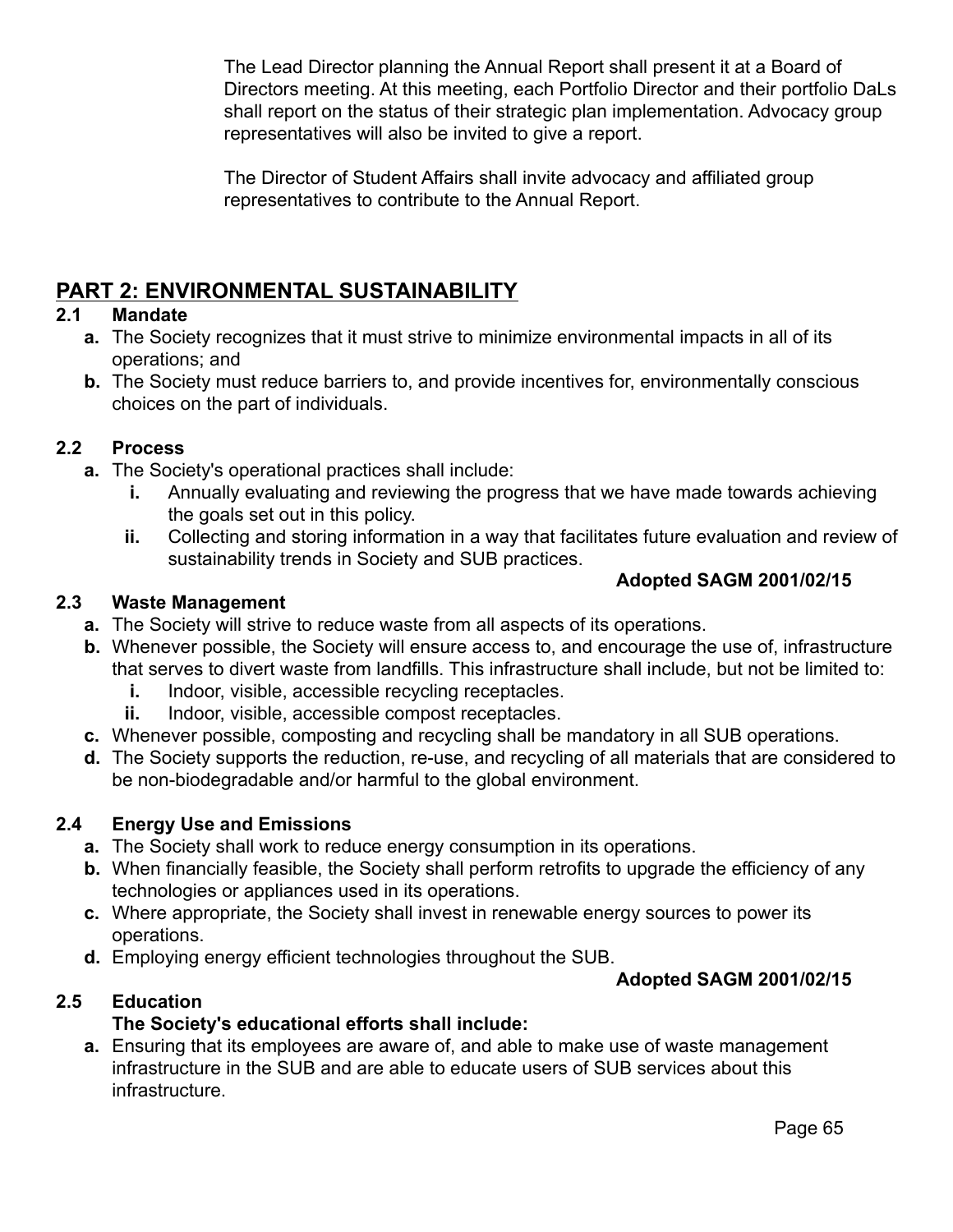#### **b.** Educating members about the importance and relevance of sustainability issues.

#### **Adopted SAGM 2001/02/15**

**c.** Ensuring that the issues of sustainability are considered in decision making for our campaigns and operations.

#### **2.6 Resources**

- **a.** The Society shall use recycled paper and envelopes (including photocopy and computer paper) for its office supplies.
- **b.** Society practices shall include:
	- **i.** Developing waste management practices that function according to the 4 R's in the appropriate order: Rethink, Reduce, Reuse and Recycle.

#### **Adopted SAGM 2001/02/15**

**Adopted SAGM 2001/02/15**

**Adopted AGM 1990/02/25**

- **ii.** Developing sustainable purchasing guidelines.
- **iii.** Efficient and conservation-focused resource use in SUB operations and Society activities, including water, energy, material goods, and chemical/hazardous materials.

#### **Adopted SAGM 2001/02/15**

**Adopted SAGM 2001/02/15**

**iv.** Installing water efficient technologies throughout the SUB when feasible.

#### **2.7 Environmental Health**

**a.** The Society shall maintain and ultimately improve the environmental health within the SUB.

#### **Adopted SAGM 2001/02/15**

#### **2.8 Socially Responsible Investing**

**a.** The Society shall develop and adhere to a sustainable investment policy.

#### **Adopted SAGM 2001/02/15**

### **2.9 Purchasing and Product Choice**

#### **a. Preamble**

- **i.** As the representative body of the many students at the University of Victoria, the UVSS has an obligation to manage its operations carefully and responsibly. This responsibility extends to products purchased, or otherwise acquired, for use in Society operations, for use in SUB operations, and for resale.
- **ii.** This policy is designed to promote safe and fair working conditions and responsible management of environmental and social resources.

#### **b. Purchasing**

- **i.** Wherever possible, the Society will purchase products, for resale or use in its operations, that:
	- **1.** Are purchased and produced in a socially responsible way.
	- **2.** Minimize the product's lifetime ecological footprint (as defined in Issues Policy, Part 19: Sustainability). This shall take into account greenhouse gas emissions due to production and transportation.

#### **c. Paper**

- **i.** Wherever possible, the Society will purchase 100% post-consumer waste paper for use in its operations.
- **ii.** All internal correspondence shall be double-sided, and paper that has printing on one side shall be re-used.

# **Adopted SAGM 2001/02/15**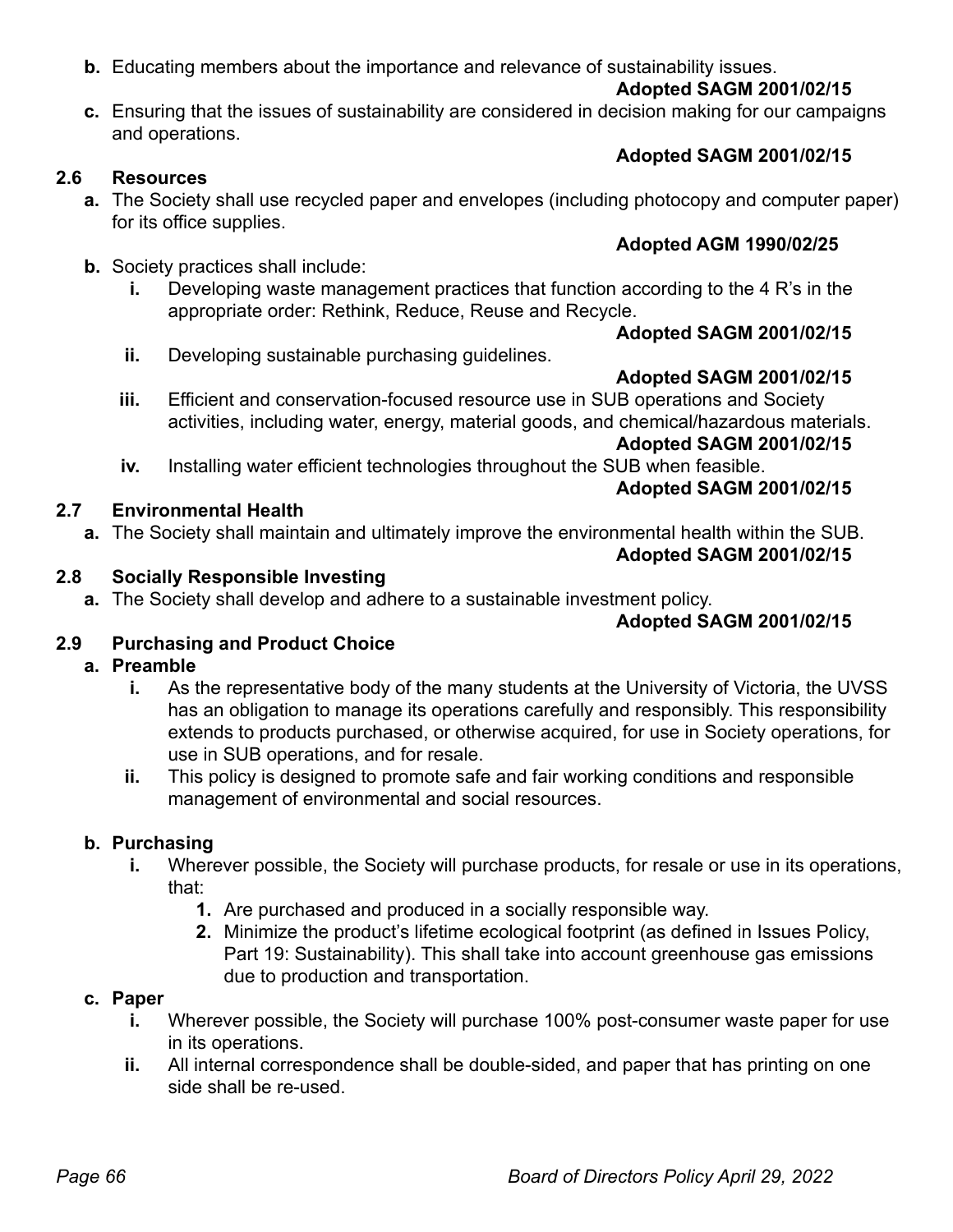## **PART 3: PRODUCT REVIEW AND DEVELOPMENT**

#### **3.1 Preamble**

- **a.** Each business unit shall have a product review and development process. Product review and development shall be the responsibility of business unit managers with oversight by the General Manager and input from the Board of Directors through Finance and Operations Committee.
- **b.** Integral to the proper functioning of product review and development at the UVSS is a healthy balance between empowering business unit managers to perform their duties without unnecessary micro-management, while also providing a direct conduit for the Board of Directors to provide direction and suggestions on behalf of the membership.
- **c.** In order to align the goods and services produced by the UVSS with the needs of the membership, business unit managers shall prioritize market research (surveys, focus groups, data collection) and develop measurement systems in order to track progress, successes, and challenges.

#### **3.2 Process**

- **a.** The process for reviewing a business unit's current product mix, or for introducing new products, shall be modelled on current business standards for product review and development.
- **b.** The following product review and development process shall serve as a guideline or template which business unit managers can use or adapt to their area of operation.
	- **i.** [Idea Generation](http://www.cambridgemr.com/Expertise/NewProductDevelopment/IdeaGeneration/)
	- **ii.** [Idea Screening](https://www.boundless.com/marketing/products/new-product-development--2/screening--2/)
	- **iii.** [Concept Development & Testing](http://mnav.com/focus-group-center/concept-testing/)
	- **iv.** [Business Analysis](http://www.strategyconsultinglimited.co.uk/marketing-and-advertising/new-product-development/)
	- **v.** [Product Development](http://hbr.org/2012/05/six-myths-of-product-development/)
	- **vi.** [Test Marketing](http://smallbusiness.chron.com/three-major-disadvantages-test-marketing-20409.html)
	- **vii.** [Commercialisation](https://www.innovateuk.org/documents/1524978/2138994/Concept+to+Commercialisation+-+A+Strategy+for+Business+Innovation+2011-2015/f9debf80-dd43-4284-be56-a11a3dda25a8)
	- **viii.** [Launch](http://businesscasestudies.co.uk/cadbury-schweppes/launching-a-new-product-into-a-developed-market/the-launch-strategy.html)

### **3.3 Meetings**

#### **a. Board of Directors**

- **i.** There shall be a minimum of one Finance and Operations committee meeting per year dedicated to product review and development for each business unit. At this meeting, the business unit manager and Graphic Design Department Manager will be present and all aspects of product review and development will be discussed.
- **ii.** Topics to be discussed shall include but not be limited to: idea generation & screening, concept development & testing, business analysis, and marketing.

#### **b. Staff**

**i.** Business unit managers shall meet regularly with their supervisor to discuss the ongoing challenges and successes of product review and development in their department.

### **3.4 Training**

### **a. Board of Directors**

**i.** Upon assuming office, the Director of Finance and Operations shall be given an orientation in the basic concepts of product review and development, including a mix of workshops, on-the-job training, and written materials. All directors will be given the opportunity to participate in this training.

#### **b. Staff**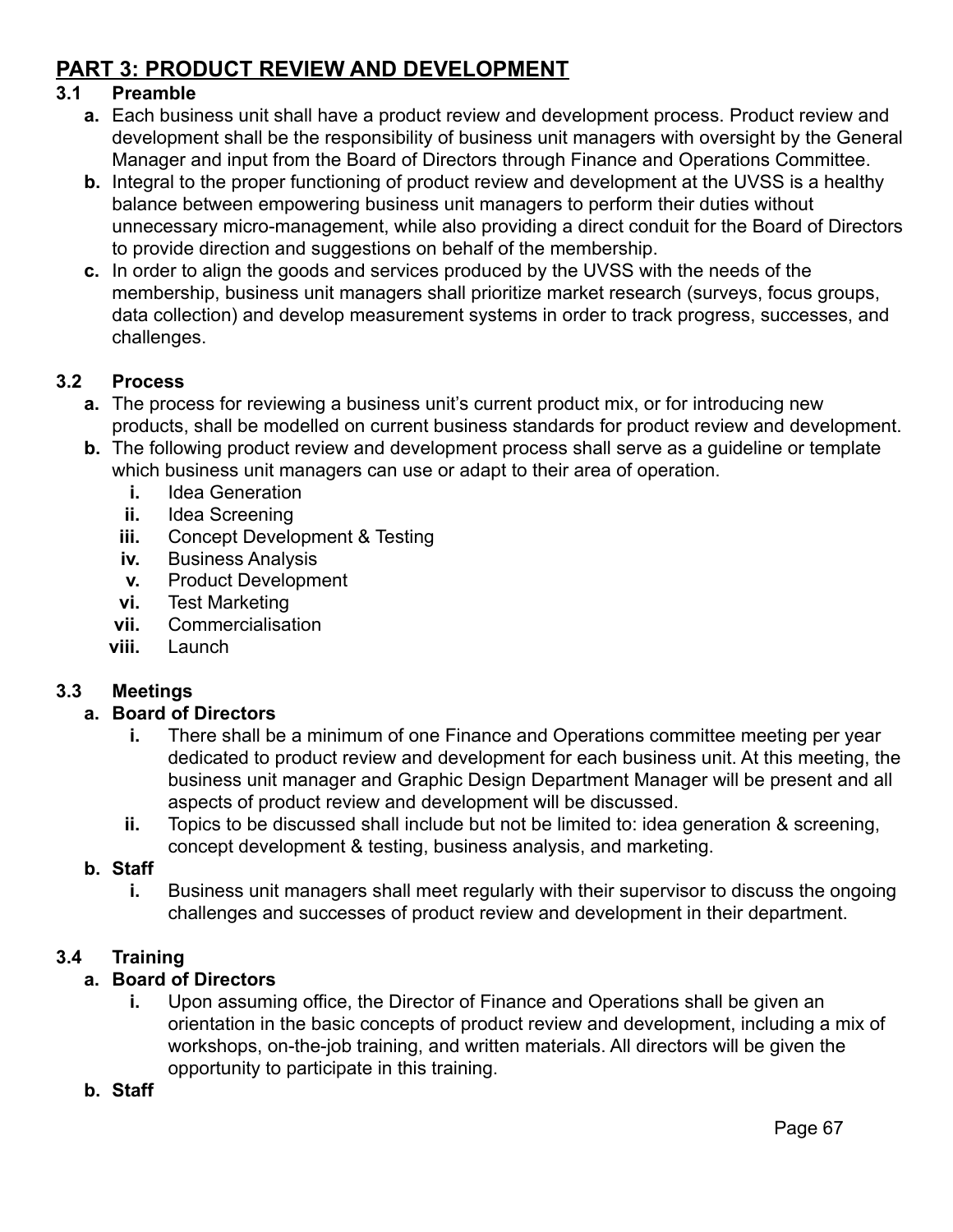**i.** If new or existing business unit managers need additional training in product review and development in order to fulfill the requirements of this policy and the strategic plan, they shall be given an orientation in the basic concepts of product review and development, including a mix of workshops, on-the-job training, and written materials.

## **PART 4: POSTERING AND ADVERTISING**

### **4.1 Postering & Notice Boards**

- **a.** All postering in the SUB and on UVSS poster boards located in the University must be in compliance with University Policy BP3105 Building Usage and University Policy BP3140 University Signage.
- **b.** Posters which have the effect or purpose of unreasonably creating a hostile, intimidating, threatening, or humiliating environment will not be approved for posting. In the instance that UVSS Info Booth staff are uncertain whether a poster meets these criteria, they shall consult with the Executive Committee for clarification.
- **c.** Posters where the content discriminates against a person or group of persons on the basis of race, colour, ancestry, place of origin, nationality, religion, family or marital status, physical or mental disability, pregnancy, age, sex, sexuality, gender, gender identity, appearance or conviction for a criminal charge will not be approved for posting. In the instance that UVSS Info Booth staff are uncertain whether a poster meets these criteria, they shall consult with the Executive Committee for clarification.
- **d.** For the interior and exterior of the Student Union Building, any posters, signs, banners, notices, displays etc. shall not be attached to any other surface than notice boards except where installed by University of Victoria Facilities Management. If this policy is not followed, any damage to the Student's Union Building will be repaired at the direction of the General Manager and at the expense of responsible groups or individuals where applicable.
- **e.** In instances where posters that violate the terms of this policy are stamped for approval, they may be removed at the discretion of the Executive Committee. If a poster is removed, the Executive Committee must inform the Board of Directors and the group or individual who put the poster up. Any removed materials will be destroyed after thirty (30) days. The decision of the Executive Committee may be appealed in writing to the Board of Directors.
- **f.** Executive Committee shall oversee all content posted on chalkboards or notice boards in the Student Union Building that are dedicated solely to disseminate UVSS Board communications. Executive Committee shall consider all reasonable requests from advocacy groups and affiliated groups to post content on UVSS Board chalkboards or notice boards. Seven [7] days' notice is required for all requests. Any content that is posted without permission shall be removed.

### **4.2 Advertising**

- **a.** Advertisements and publications shall be consistent with the values and policies of the UVSS.
- **b.** All promotional materials for the Society's campaigns, services and events shall display the Society name or logo, and, where appropriate, a mark indicating that unionised workers produced the materials.
- **c.** Digital, print, and event advertising by third parties in the Student Union Building requires the approval of Executive Committee, unless otherwise stipulated in a contract or under the operational purview of a UVSS business or cost centre.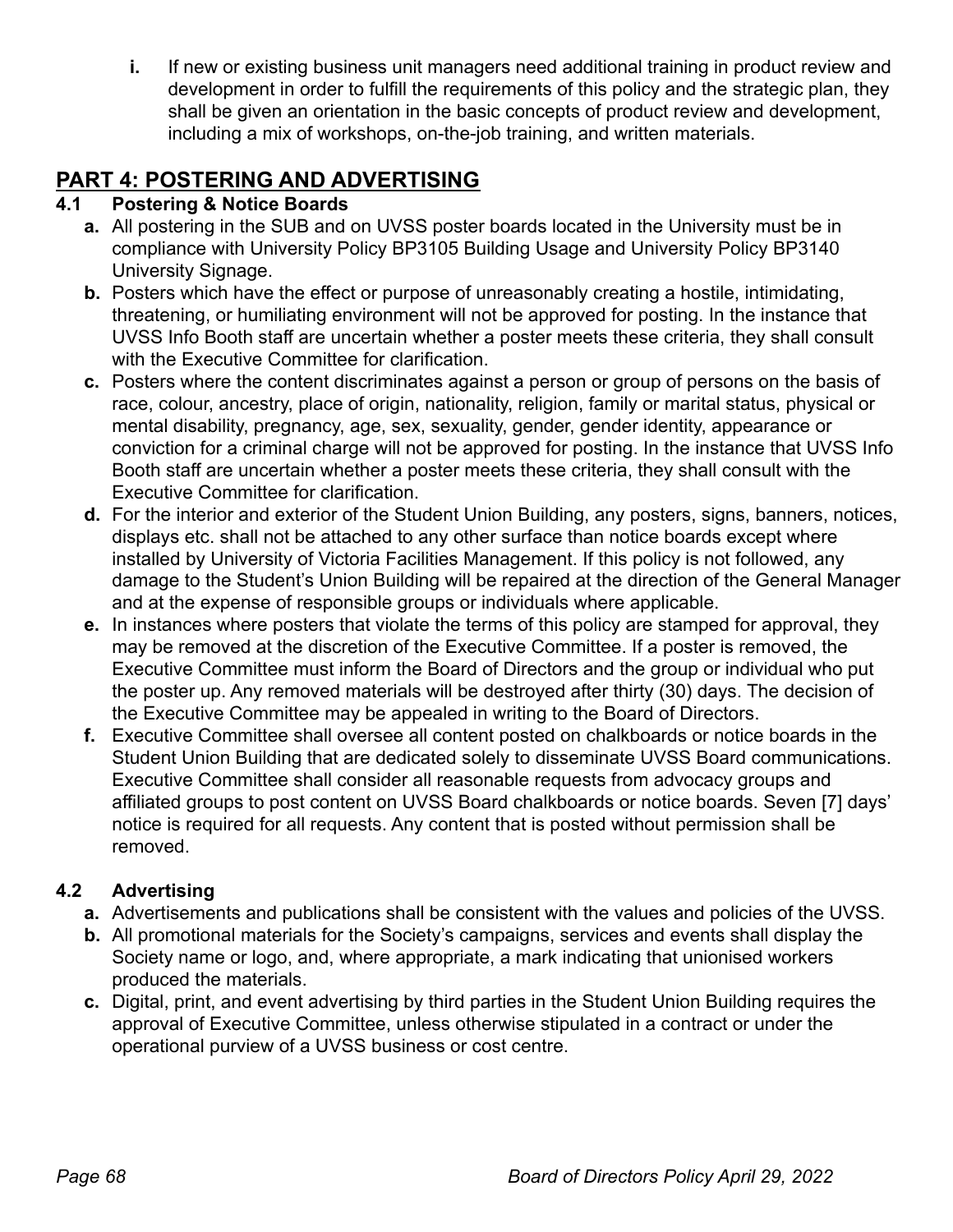## **PART 5: SUB SPACE USAGE & RENTAL**

#### **5.1 Purpose**

- **a.** Establish consistent practices for the booking and rental of SUB space by UVSS users and non-UVSS users
- **b.** Maintain the safety of our members and protect SUB property;
- **c.** Help ensure that events are conducted in a safe and responsible manner.

#### **5.2 Authorized Users to Rent SUB Space**

#### **a. The following shall be considered UVSS users:**

- **i.** UVSS Clubs
- **ii.** Course Unions
- **iii.** Professional Development Unions (PDU)
- **iv.** Constituency Organizations
- **v.** Native Students Union (NSU)
- **vi.** Separately Incorporated Fee-Levied Groups
- **vii.** Affiliated Groups
- **viii.** USW Local 2009

#### **b. The following shall be considered non-UVSS users:**

- **i.** The University of Victoria
- **ii.** University of Victoria Athletic and Recreation Clubs
- **iii.** Non-University users
- **c. Persons authorised to rent space:** In the case of UVSS users the renter must be a signing officer or staff as registered with UVSS. In the case of all others, the renter must be a signing officer of the organisation.

#### **5.3 Terms of Rental**

- **a. Hours of Operation:** Rentals must fall within the posted hours of operation. Exceptions to the normal available hours may be made only in unusual circumstances at the discretion of the General Manager, Executive Director or Board of Directors.
- **b. Booking Limitations of UVSS Users:** With the exception of bookings made by UVSS divisions and the Board of Directors, the following regulations apply to UVSS users:
	- **i.** Space bookings may be made no earlier than one month before term.
	- **ii.** A single group may book no more than five dates falling in a month for tables in the SUB foyer or in the SUB courtyard. These five dates do not include those assigned during Week of Welcome or clubs or course union days.
	- **iii.** Ratified Clubs, Course Unions and Professional Development Unions shall be able to book a multi-purpose room (Michele Pujol Room, Vertigo, SUB Upper lounge) free of charge to a maximum of two times per month during May, September and January and four times per month throughout the rest of the term.
	- **iv.** The following are the time periods at which UVSS users can make regularly occurring space bookings:
		- **1.** Space booking for the Fall semester shall commence on August 1 and end on September 30. After this two-month period, UVSS users may book the remaining spaces subject to availability.
		- **2.** Space booking for the Winter semester shall commence on December 1 and end on January 31 of the next calendar year. After this two-month period, UVSS users may book the remaining spaces subject to availability.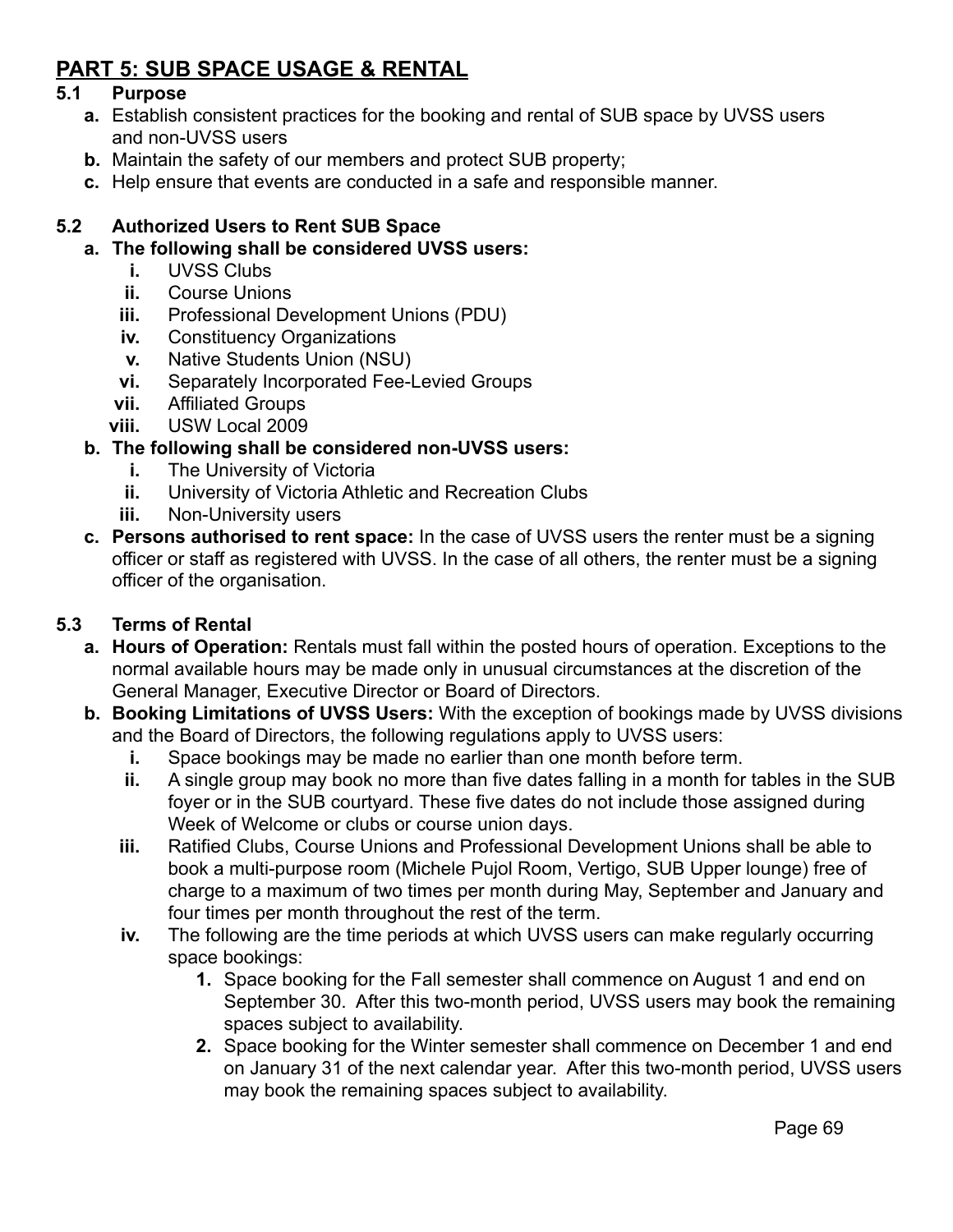- **v.** If a UVSS user wishes to book a multi-purpose room for five [5] or more days, the request shall be referred to the Executive Committee for a decision made at the advice of Catering and Conference Services.
- **c. Rental Rates:** Basic rental charges for the use of UVSS space shall be established from time to time by the General Manager. UVSS users shall be exempt from rental charges.
- **d. Set up and Clean up of Spaces:** Unless otherwise arranged in advance, set up and clean up of rented space is the responsibility of the renter.
	- **i.** The renter will be charged a clean up fee at the sole discretion of the General Manager (minimum of \$10.00) if the rented space is not vacated in the same condition as when occupied. This includes proper storage of tables and chairs.
	- **ii.** A limited number of tables and chairs is available at no additional charge from UVSS in the Student Union Building.
- **e. Insurance and Security:** The General Manager and Executive Director shall be responsible for the administration of security and insurance with assistance from the General Office Manager.

### **5.4 Table Rentals**

- **a. Spaces**: Six spaces shall be available for displays, sales, and other uses in SUB foyers. One of the available spaces shall be permanently reserved for the activities of UVSS Users. A group or individual may book no more than one space for each day. A maximum of five spaces may be booked for one day by non-university users.
	- **i.** At the conclusion of the rental period, the renter must return any furniture used and restore the rented space to a clean and orderly condition.
	- **ii.** Limitations on the number of available spaces may be temporarily waived by the UVSS for special events such as clubs and course union days.
	- **iii.** The above provisions of also apply to outdoor rentals in the courtyard between the SUB and Ring Road. In the event of inclement weather, the renter is solely responsible for damages to items being displayed or sold. Alternative space may not be available inside the SUB.
- **b. Food sales rentals in SUB Foyers:** Only UVSS users may book food sales events. A maximum of one (1) table selling food or beverages will be permitted for a maximum of one day per week. This limit may be waived by UVSS for special events.

### **5.5 Discounts**

- **a.** The only non-UVSS users that shall be eligible for discounts on space rental in the SUB shall be the University of Victoria and non-profit organizations.
- **b.** Requests for discounts shall be directed to Catering and Conference Services only. Catering and Conference Services shall have the discretion to apply discounts if it is in their business interest to do so and if it is done in a manner that does not negatively impact the sustainability of their operations.
- **c.** If Catering and Conference Services requires clarification on whether or not to provide a discount, they shall consult the Director of Finance and Operations and the Director of Outreach & University Relations.

### **5.6 Space Requests**

- **a.** To request new or changed space in the SUB, a group shall submit a written proposal to the Finance and Operations Committee, which will make a recommendation to the Board of Directors. The proposal should include:
	- **i.** A description of the group's organisation and accountability,
	- **ii.** How the organisation offers services or activities that benefit students,
	- **iii.** The typical activities the space would be used for,

*Page 70 Board of Directors Policy April 29, 2022*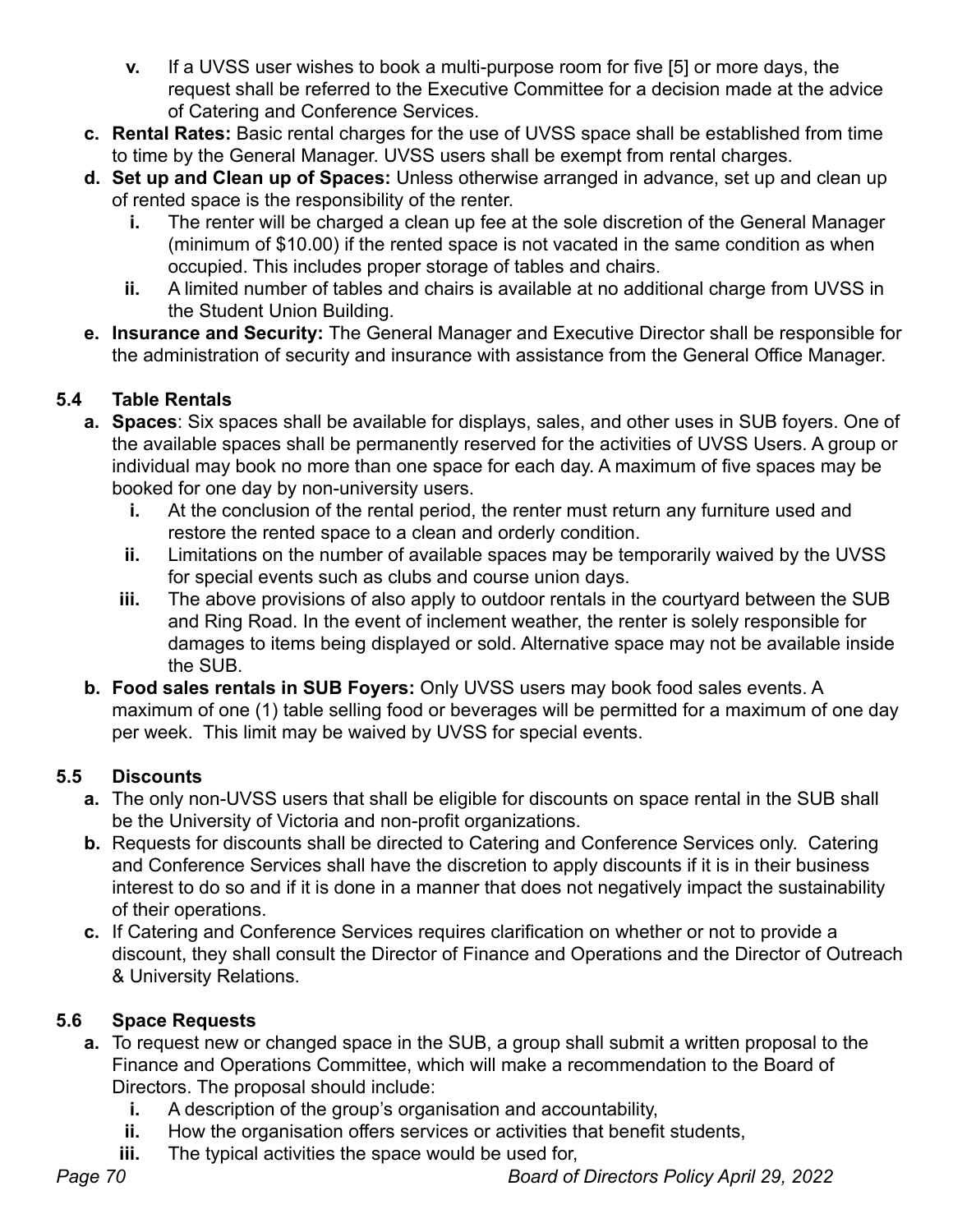- **iv.** Demonstrated resources to cover costs for occupying the space,
- **v.** Demonstrated resources to ensure a consistent level of activity, and
- **vi.** The group's needs for space in the SUB.

#### **5.7 Space Usage – Advocacy Groups**

**a.** Advocacy Groups shall be all Constituency Organisations and the Native Students' Union.

#### i. **Protection of Space**

1. Space currently used by Advocacy Groups is recognised and protected. Space shall not be reduced without the mutual agreement of the Advocacy Group and the UVSS, except if a group has been inactive, as per bylaw 18.1, for at least 365 days.

#### **ii. JUM Rates**

**1.** The rate of JUM for Advocacy Groups will be set at a level of 1/2 of the rate of JUM at any time. For adjustments to the rate of JUM, the UVSS is required to provide notification by March 1st of each year, and the UVSS may only implement JUM adjustments on May 1st of each year.

#### **iii. Schedule of Remittance**

**1.** The society recognises the need for flexibility in the remittance of JUM. Therefore, Advocacy Groups are able to remit annualised JUM costs from September 1<sup>st</sup> to April 30<sup>th</sup>, rather than from May 1<sup>st</sup> to April 30th.

#### **iv. Constituency Groups**

**1.** The collective cost of JUM is assessed directly from the Constituency Control Account prior to allocation of term allotments.

#### **v. Native Students' Union**

**1.** The NSU will be directly assessed JUM from the NSU Control Account.

#### **vi. Amendment Procedure**

**1.** This policy shall not be amended or altered in any manner without 90 days' notice to all affected organisations, except with mutual consent.

#### **5.8 Space Usage – External Organisations**

- **a.** An External Organisation is an entity legally independent from the UVSS.
- **b.** An External Organisation may use space in the SUB subject to a lease contract between it and the UVSS. Two months prior to the expiry of its lease, an External Organisation should provide the Director of Finance and Operations with a summary of their activities, following the guidelines for space request proposals above.

#### **5.9 Space Usage – Internal Organisations**

- **a.** An Internal Organisation is legally part of the UVSS but recognised as outside of regular UVSS operations. It excludes Advocacy Groups because their space is addressed separately above.
- **b.** Internal Organisations will be allocated space from time to time by the Board of Directors. To assist the Board in periodic space usage reviews, each Internal Organisation shall provide the Director of Outreach & University Relations with a summary of their activities, following the guidelines for space request proposals above by April 30th of each year.
- **c.** The Board of Directors shall provide at least 60 days' notice of any changes to space allocations for Internal Organisations, except by mutual agreement.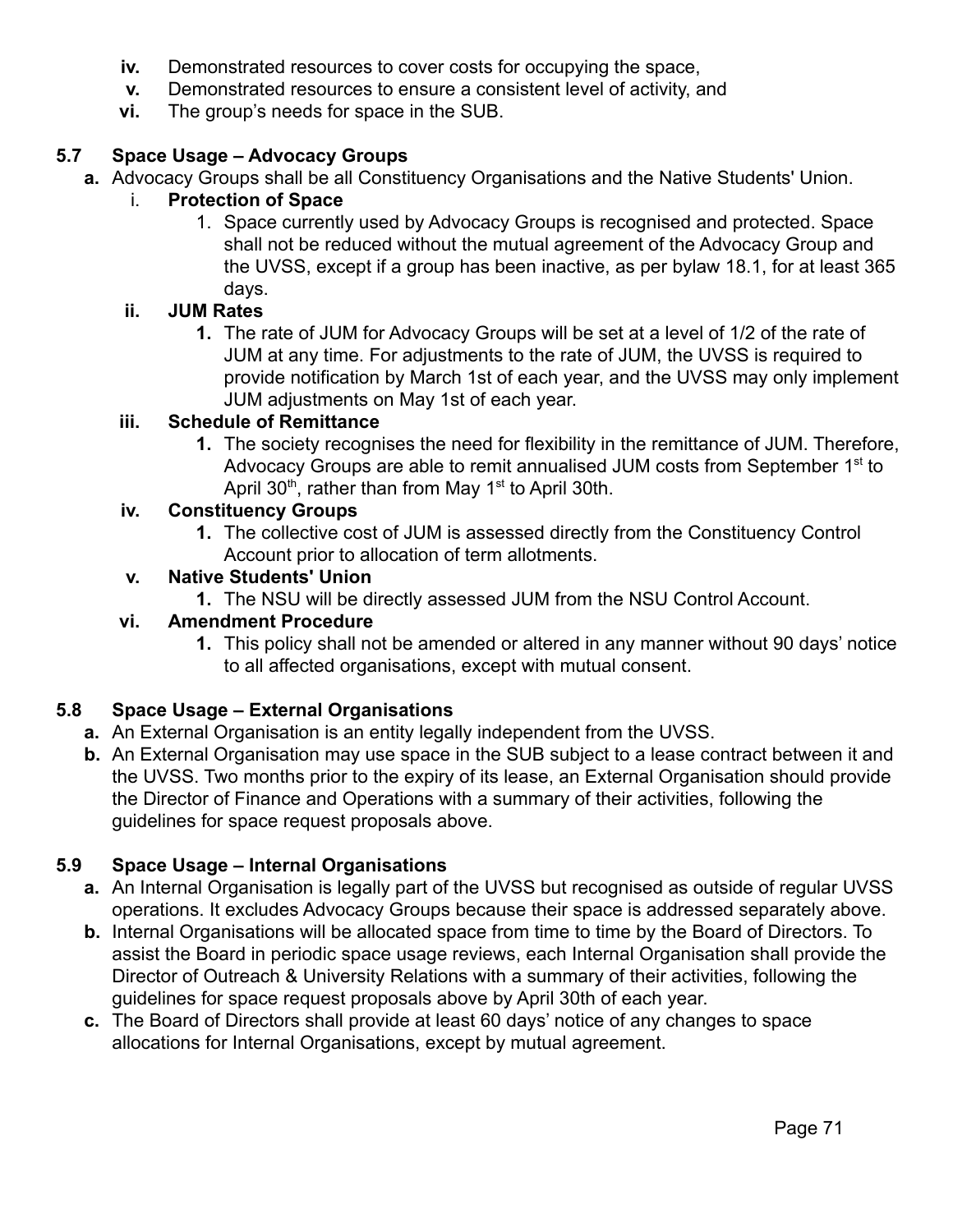### **5.10 Space Usage – Multi-purpose Rooms**

- **a.** The primary purpose of Vertigo, the Michele Pujol Room, and SUB Upper Lounge shall be for events hosted by UVSS users and non-UVSS users. Priority shall be given to paid bookings by non-UVSS users, except in cases where UVSS users have already booked the space and made financial expenditures for that space.
- **b.** From time to time, use of the SUB Upper Lounge may be set aside for quiet study space at the discretion of Catering and Conference Services. Catering and Conference Services shall endeavour to accommodate the need for quiet study space during exam periods, provided this does not negatively impact the financial sustainability of this department.

### **5.11 Space Usage – SUB Grounds**

- **a.** Bookings of the SUB grounds by UVSS users and non-UVSS users, shall be submitted, reviewed and approved in accordance with the UVSS's SUB Space Usage and Rental Policy
- **b.** University Policy does not apply in the case of bookings for the SUB grounds.
- **c.** The booking and use of SUB grounds shall be in accordance with applicable legislation and municipal bylaws.
- **d.** Booking of the SUB grounds by a UVSS user should be related to that user's purpose and/or constitution.
- **e.** Organizers of approved outdoor bookings must leave the space booked in a clean manner with no damage to the area that the event took place in. Organizers of approved bookings are responsible for the removal of all recycling, garbage and equipment upon completion of the booking.

### **5.12 Food Bank & Free Store Garden**

### **a. Preamble**

**i.** There are three garden beds outside the Students' Society Centre, located at the exterior entrance to the office of the Director of Outreach & University Relations. The purpose of the beds is to grow food for the UVSS Food Bank & Free Store. Campus Community Garden, with their expertise and experience in community gardening and supplying the Food Bank & Free Store, shall maintain the beds as part of their operations. In this way, the beds shall receive the attention they require to flourish. Opportunities may be provided to students, especially those affiliated with the Food Bank & Free Store, to garden and harvest food.

#### **b. Campus Community Garden Responsibilities**

The Campus Community Garden (CCG) shall be responsible for the following:

- **i.** Garden maintenance, including weeding, planting, and harvesting
- **ii.** Creating a to-do list for volunteers to assist in ongoing maintenance

# **c. Food Bank & Free Store Responsibilities**

The Food Bank & Free Store shall be responsible for the following:

- **i.** Direct volunteers to the CCG to assist with the beds as well as the off-site location
- **ii.** Play an active role in harvesting, in collaboration with the CCG

#### **d. UVSS Board Responsibilities**

The UVSS Board shall be responsible for the following:

**i.** Funding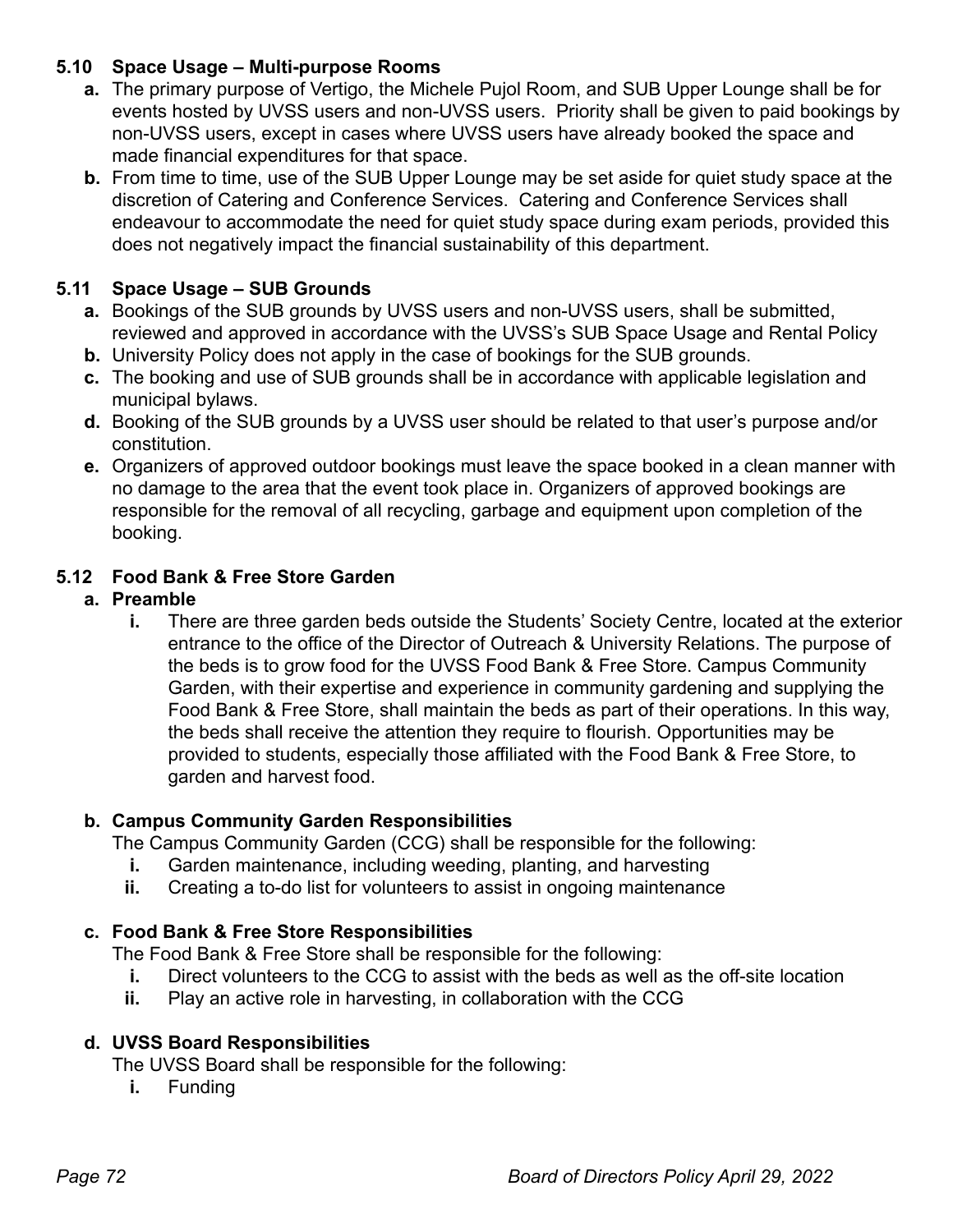# **PART 6: EXTERNAL COMMERCIAL INTERESTS**

**6.1**

**a.** No commercial interest not operated by the Society shall be permitted in the Student Union Building if it replaces or competes with Society businesses or services.

# **PART 7: LICENSED VENUES & SPECIAL EVENTS**

# **7.1 Preamble**

**a.** The Society recognises there is a correlation between alcohol consumption and sexualized violence. As the Society recognizes its responsibility to create a safe and respectful environment for its operations, and to minimize the occurrence and impact of sexualized violence in all of its operations, the Society will consult the Anti-Violence Project (AVP) regarding safety and prevention strategies.

### **7.2 Special Events**

**a.** The General Manager shall ensure that a designated driver programme is in effect in all licensed areas and during all licensed special events in the Student Union Building.

### **7.3 AVP Presence at Licensed Venues**

- **a.** The Society will extend a standing invitation to the Anti-Violence Project to have a presence at licensed venues within the Student Union Building. This invitation will include but is not limited to:
	- **i.** The provision of a table in the venue where two AVP volunteers may distribute information and/or promotional materials in an unobtrusive and respectful manner.
	- **ii.** The provision of assistance by the Director of Events to an Anti-Violence Project volunteer or staff member in contacting the appropriate facility's manager in advance of the date(s) requested.

#### **7.4 AVP Presence at Licensed Special Events & Special Events**

- **a.** The Society will extend event-specific invitations to the Anti-Violence Project to attend licensed special events organized by the Society.
	- **i.** This invitation will be the responsibility of Director of Events.
	- **ii.** This invitation will include the provision of a table within the facility, where AVP volunteers may distribute information and/or promotional materials in an unobtrusive and respectful manner.
	- **iii.** The General Manager will ensure that the AVP volunteers and/or staff have contact information for appropriate security personnel at the event.

# **7.5 AVP Staff and Volunteer Responsibilities**

- **a.** AVP will provide training for its representatives. Concerns regarding volunteer training, behaviour or information provided should be directed to the AVP Coordinator.
- **b.** Staff and/or volunteers representing AVP at licensed events shall not be under the influence of alcohol while on shift.
- **c.** AVP volunteers and/or staff will be advised to discourage intoxicated individuals from disclosing information about specific experiences of sexualized violence. Individuals expressing a desire to disclose will be respectfully encouraged to contact a 24-hour crisis line, or to contact an appropriate resource the following day. Where appropriate, AVP and event staff and/or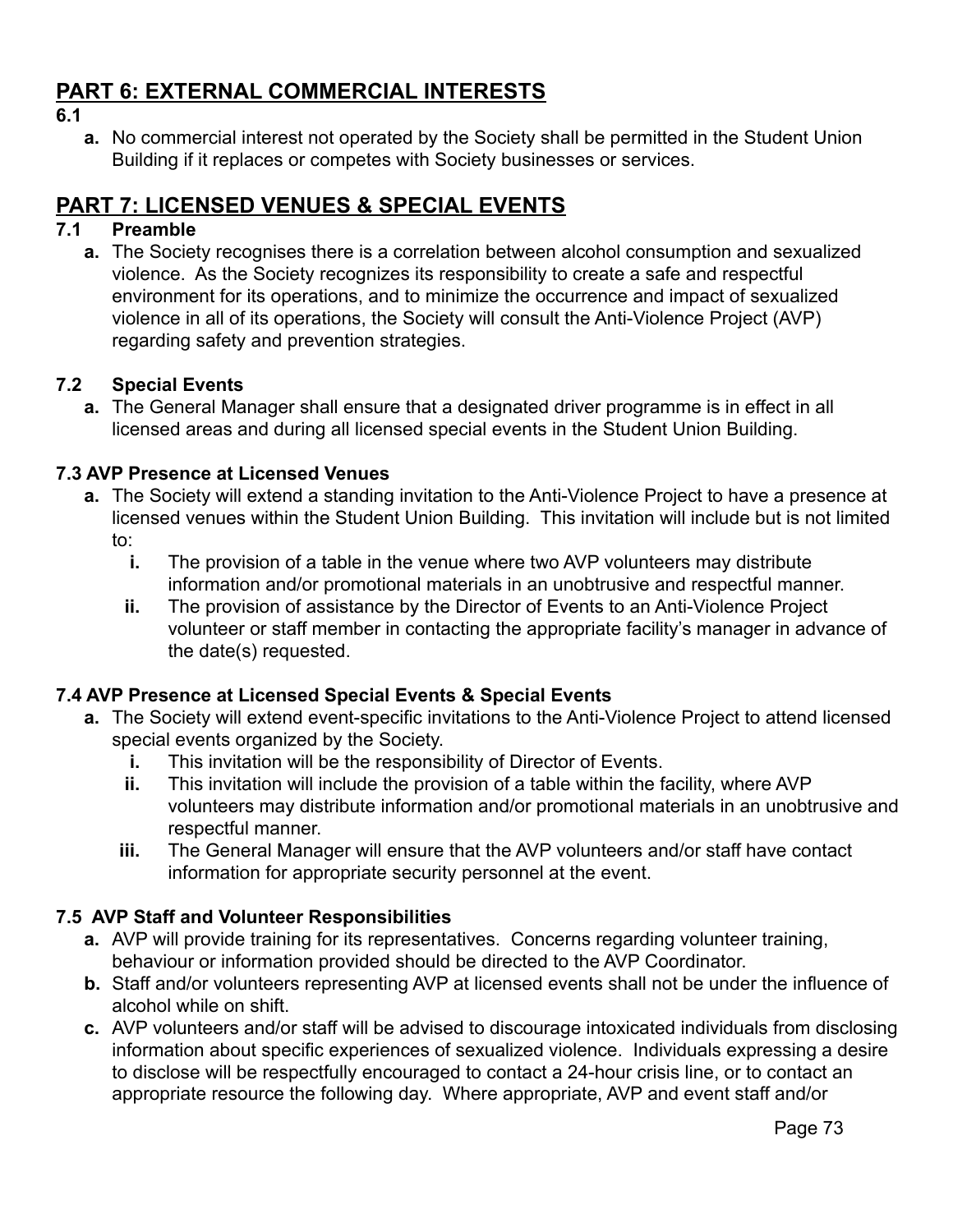volunteers will work together to provide a safe space for individuals who feel threatened or triggered.

# **7.6 Employee Education**

- **a.** The Society shall provide education opportunities for its employees, so that:
	- **i.** They are aware of the relationship between alcohol consumption and sexualized violence;
	- **ii.** They are aware of, and able to make use of, programming provided by the Anti-Violence Project;
	- **iii.** They are able to educate users of SUB services related to said programming.

# **PART 8: GRAPHIC DESIGN DEPARTMENT**

# **8.1 Work Orders**

- a. General
	- **i.** Work orders are project managed on a first come first serve basis.
	- **ii.** Last-minute work orders should be avoided.
	- **iii.** Last-minute work-orders will be considered according to capacity of the Graphic Design Department (GDD). GDD staff will do their best to accommodate reasonable requests.
	- **iv.** Work orders are managed by the GDD once the order is submitted.
	- **v.** Work orders are to be filled out completely. The GDD will not start a work order until it is complete.
	- **vi.** If any of the concept or copy changes, it must be updated & highlighted in the work order as soon as possible. If the changes are major, expect to add an additional 1 – 2 weeks to the timeline.

### **b. Project Specific**

- **i. Video**
	- **1.** Work orders for video are to be filled out in a separate spreadsheet.
	- **2.** A minimum of four [4] weeks shall be given for video projects once a work order has been submitted.
	- **3.** A script and storyboard is required to be submitted with video work orders. Work on a video project will not commence until a script and storyboard has been submitted.

# **8.2 Timelines**

- **a.** Project timelines are managed by the GDD according to department capacity.
- **b.** A minimum of two [2] weeks shall be given for small and medium projects once a work order has been submitted.
- **c.** A minimum of three [3] weeks shall be given for large projects once a work order has been submitted.
- **d.** GDD staff reserve the right to adjust timelines according to department capacity.
- **e.** The GDD will not guarantee completion of work orders on last-minutes work orders or on work orders that have deadlines shorter than the two and three-week minimums.

# **8.3 Proofing Process**

- **a.** Zap works on first come first serve basis.
- **b.** GDD staff will send proofs to Zap to print.
- **c.** Proofs will be under the name of the person who submitted the work order.
- **d.** Zap will notify the contact person once the proof is ready.
- **e.** Proofs shall be checked in a timely manner.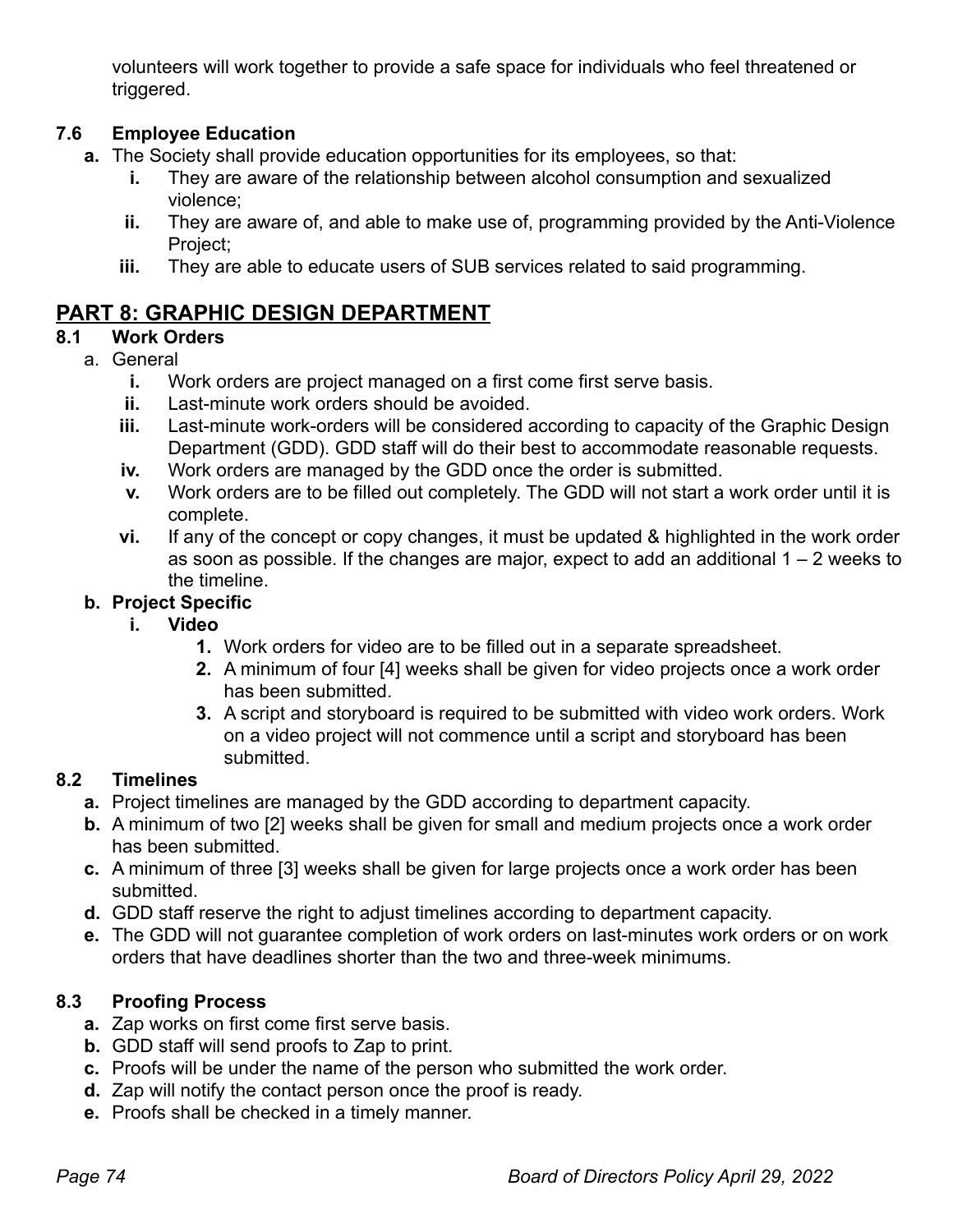- **f.** Zap will not guarantee that a job will be completed in a timely manner if it has been waiting in the proof bin for an extended period of time.
- **g.** Zap establishes printing timelines under Zap's internal printing policy.
- **h.** If edits are required, update the work order and bring the proof to the GDD with the edits noted on it.
- **i.** The GDD will do a maximum of two [2] revisions and then submit the final version to Zap for print.
- **j.** Once the print order is approved and signed off, the person who requested the order will send an email to Graphics.
- **k.** Zap will provide a time estimate for completion of the order.
- **l.** It is the responsibility of the person who submitted the order to pick up the materials.

### **8.4 Handbook**

- **a.** The handbook is an annual project managed by Board communications staff and the GDD.
- **b.** Board communications staff will collect updated information for advocacy groups and affiliated groups to compile for the GDD.
- **c.** The GDD will contact advocacy groups and affiliated groups about updating their ads if needed.

#### **8.5 UVSS Sponsored Projects**

- **a.** Work orders for events and campaigns (sponsored projects) by the UVSS must be approved by Marketing Planning & Advisory Group (MPAG). The approval of some projects will be pending cost-sharing agreements.
- **b.** Work orders for sponsored projects must be submitted by a member of Executive Committee.
- **c.** GDD support for sponsored projects includes print, web, digital and social media.
- **d.** UVSS sponsored projects shall follow the GDD timelines outlined under Part 10.2.

#### **8.6 Advocacy Groups & Affiliated Groups**

- **a.** Production of signage and wayfinding is a service provided to advocacy groups and affiliated groups with approval from the Executive Director and General Manager.
- **b.** Work orders for the events and campaigns of advocacy and affiliated groups must adhere to the policy set out for "UVSS Sponsored Projects".

# **SECTION 4 - TERMS OF REFERENCE**

# **PART 1: DEFINITIONS**

| <b>BoD</b>               | <b>Board of Directors</b>                                                             |
|--------------------------|---------------------------------------------------------------------------------------|
| <b>Closed Committee</b>  | Meetings of the committee are only open to members of the committee                   |
| <b>Closed Membership</b> | Voting rights may only be attained through the defined membership of the<br>committee |
| Ex officio               | Membership derived from elected or assigned responsibility                            |
| <b>GSS</b>               | University of Victoria Graduate Students' Society                                     |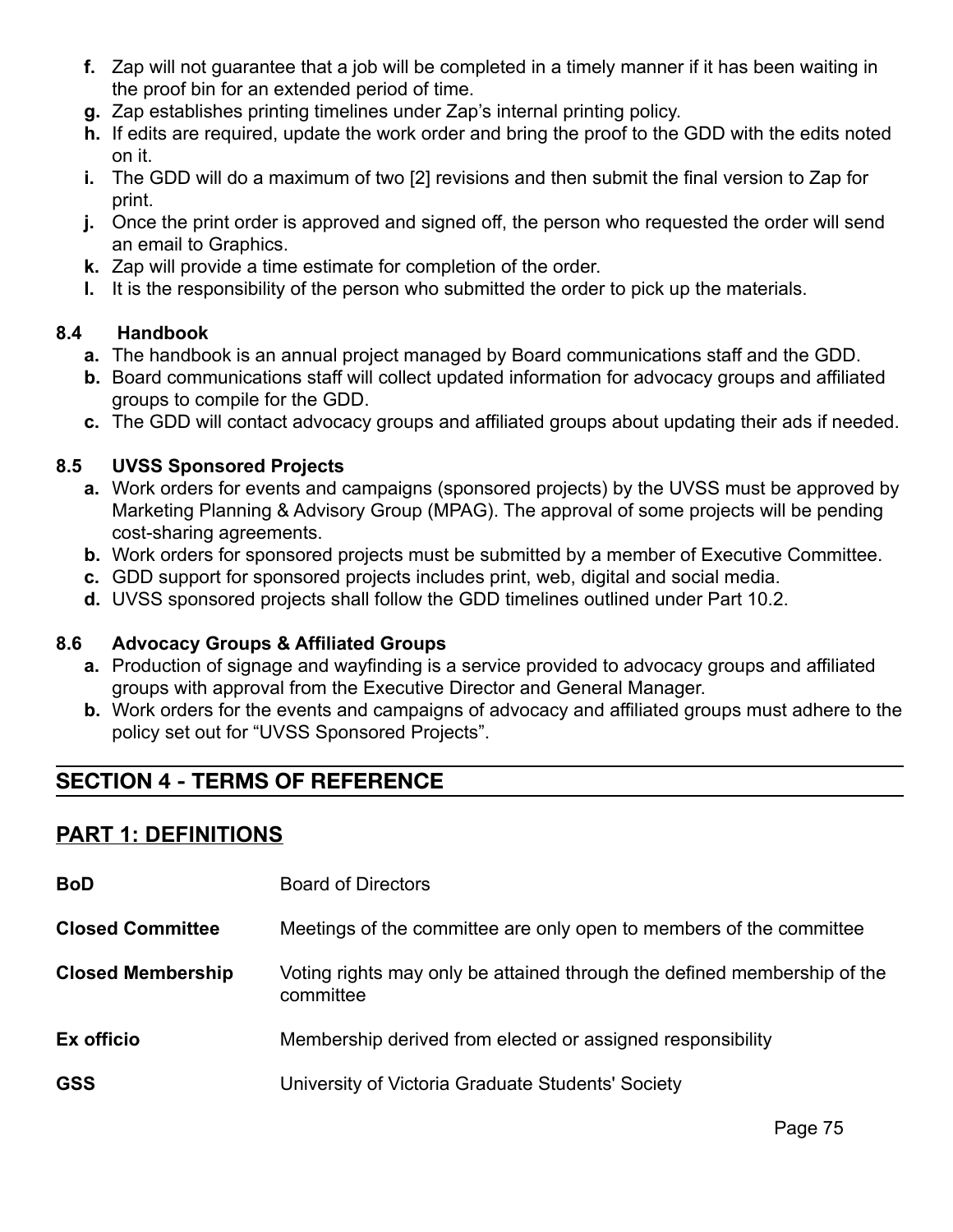| <b>Joint Committee</b>    | Committee of the Society and other organisation                                                                                                                                             |
|---------------------------|---------------------------------------------------------------------------------------------------------------------------------------------------------------------------------------------|
| <b>Open Committee</b>     | Meetings of the committee are open to all members of the society                                                                                                                            |
| <b>Open Membership</b>    | Any member of the UVSS who attends two [2] committee meetings in the<br>same semester will receive voting rights at the start of their third meeting<br>for the remainder of the board term |
| <b>Second Chair</b>       | A second member of the committee who is empowered to serve as chair in<br>the absence of the chair or upon the request of the BoD                                                           |
| <b>Standing Committee</b> | Committee of the Board of Directors                                                                                                                                                         |
| <b>Terms of Reference</b> | The operating policies of UVSS Committees                                                                                                                                                   |
| <b>UVSS</b>               | University of Victoria Students' Society                                                                                                                                                    |

# **PART 2: OPEN TO MEMBERS TO ATTEND – OPEN MEMBERSHIP**

### **2.1 CAMPAIGNS COMMITTEE**

#### **a. Type**

- **i.** Standing committee of the UVSS BoD with open membership.
- **ii.** Open to members to attend.

### **b. Purpose**

**i.** Organize and co-sponsor campaigns and speaker events on post-secondary education, public transit, affordable housing, sexualized violence, campus sustainability, mental health, and other social justice issues as decided by Campaigns Committee.

#### **c. Duties**

#### **i. Campaigns & Community Relations**

- **1.** Coordinate the campaigns and community relations of the Society.
- **2.** Communicate regularly with all levels of government in order to advocate for student issues.
- **3.** Build and maintain coalitions between the UVSS and constituency groups, community groups, and on-campus environmental sustainability groups.
- **4.** Establish working groups for campaigns, as needed.

#### **ii. University & International Student Relations**

- **1.** Support the Director of Outreach & University Relations in their duties as related to campaigns of the Society, including:
	- **a.** Liaise with the administration of the University of Victoria; and
	- **b.** Coordinate with student representatives to the Senate and Board of Governors to advance student interests.
	- **c.** Propose motions for consideration to the UVSS Board of Directors regarding University relations.
	- **d.** Respond to University governance issues that affect students.
	- **e.** Work with the Director of International Student Relations to respond to political issues that affect international students.

#### **d. Other Duties**

**i.** At the first meeting of each semester, familiarize committee members with all policy relevant to the committee, including its terms of reference, and conduct a review of policy for the purpose of providing recommendations to Policy Development Committee.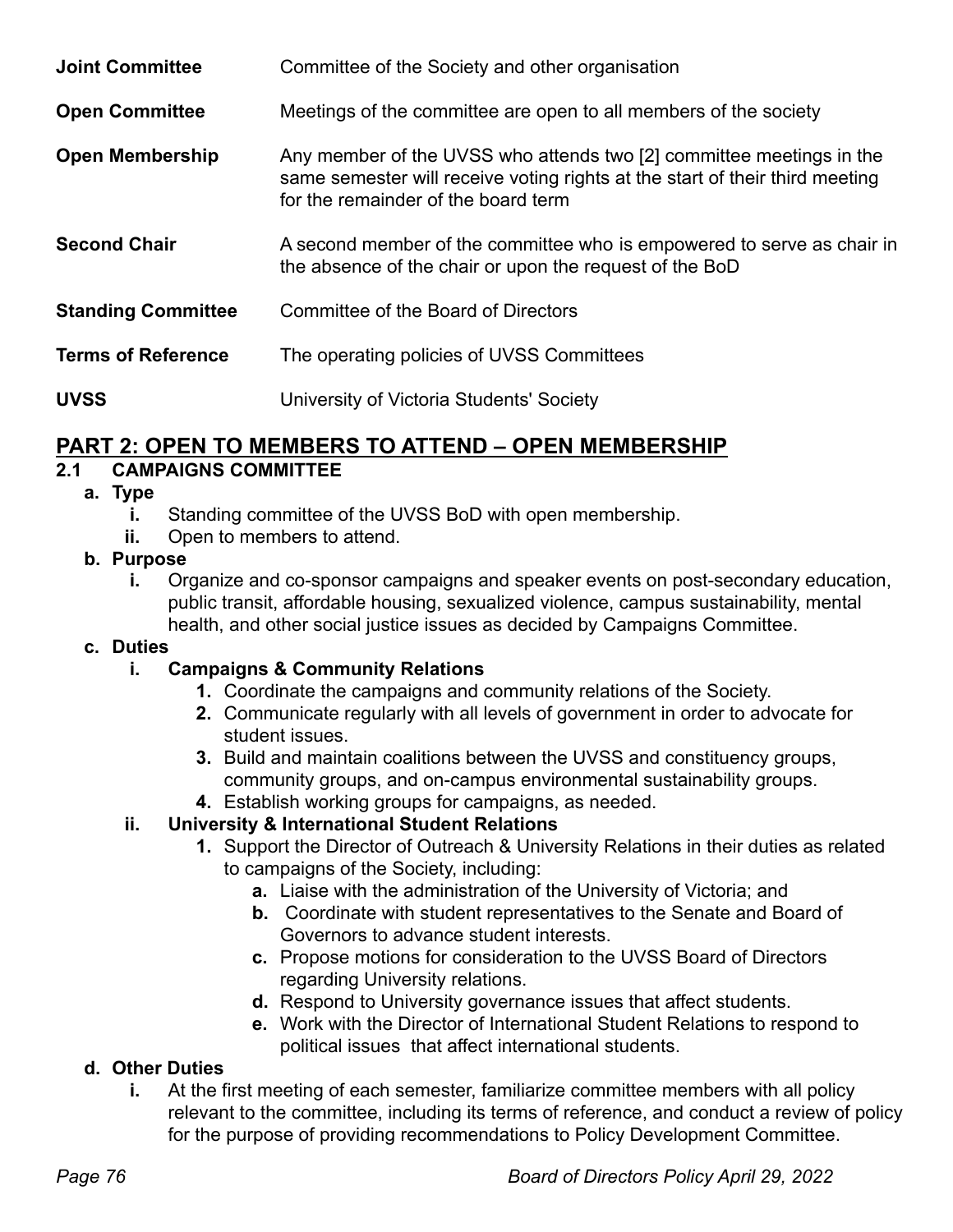**ii.** Carry out all other duties as directed by the BoD.

### **e. Membership**

### **i. Voting Members**

- **1.** Director of Campaigns & Community Relations ex officio and chair of the committee
- **2.** One [1] director elected by the BoD ex officio and second chair of the committee
- **3.** Director of Outreach & University Relations ex officio
- **4.** Director of Events ex officio
- **5.** Director of Student Affairs ex officio
- **6.** Director of Finance and Operations ex officio
- **7.** Director of International Student Relations ex officio
- **8.** Four [4] directors elected by the BoD
- **9.** Three [3] members at large elected by the BoD

#### **ii. Non-voting Members\***

- **1.** Research & Communications Manager ex officio
- **2.** Administration and Services Manager or designate ex officio
- **3.** Member Outreach & Communications Officer ex officio

**\***If the chair and second chair are both unable to facilitate a meeting of this committee, a non-voting member shall facilitate the meeting for the purpose of ensuring that the work of the committee is able to continue.

#### **f. Voting**

- **i.** Shall be assigned to the voting members designated in Section 4: Membership.
- **ii.** Any member of the UVSS who attends two [2] committee meetings in the same semester will receive voting rights at the start of their third meeting for the remainder of the board term.

#### **g. Quorum**

- **i.** September 1 April 30: Shall be the chair and at least three [3] other voting members of the committee.
- **ii.** May 1 August 31: Shall be the chair and at least two [2] other voting members of the committee.

#### **h. Meetings**

- **i.** Shall meet at least once a month at date set by the chair of the committee or upon the call of the BoD.
- **ii.** The chair shall distribute meeting agendas a minimum of 24 hours in advance of meetings in a manner that is available to members.
- **iii.** The chair shall publicly distribute minutes within 72 hours of the end of the meeting.

#### **i. Term of Office**

**i.** Shall be for the duration of the board of directors' term (May 1 – April 30) with an annual reset at the beginning of each board term.

#### **2.2 EVENTS COMMITTEE**

#### **a. Type**

- **i.** Standing committee of the UVSS BoD with open membership.
- **ii.** Open to members to attend.

#### **b. Purpose**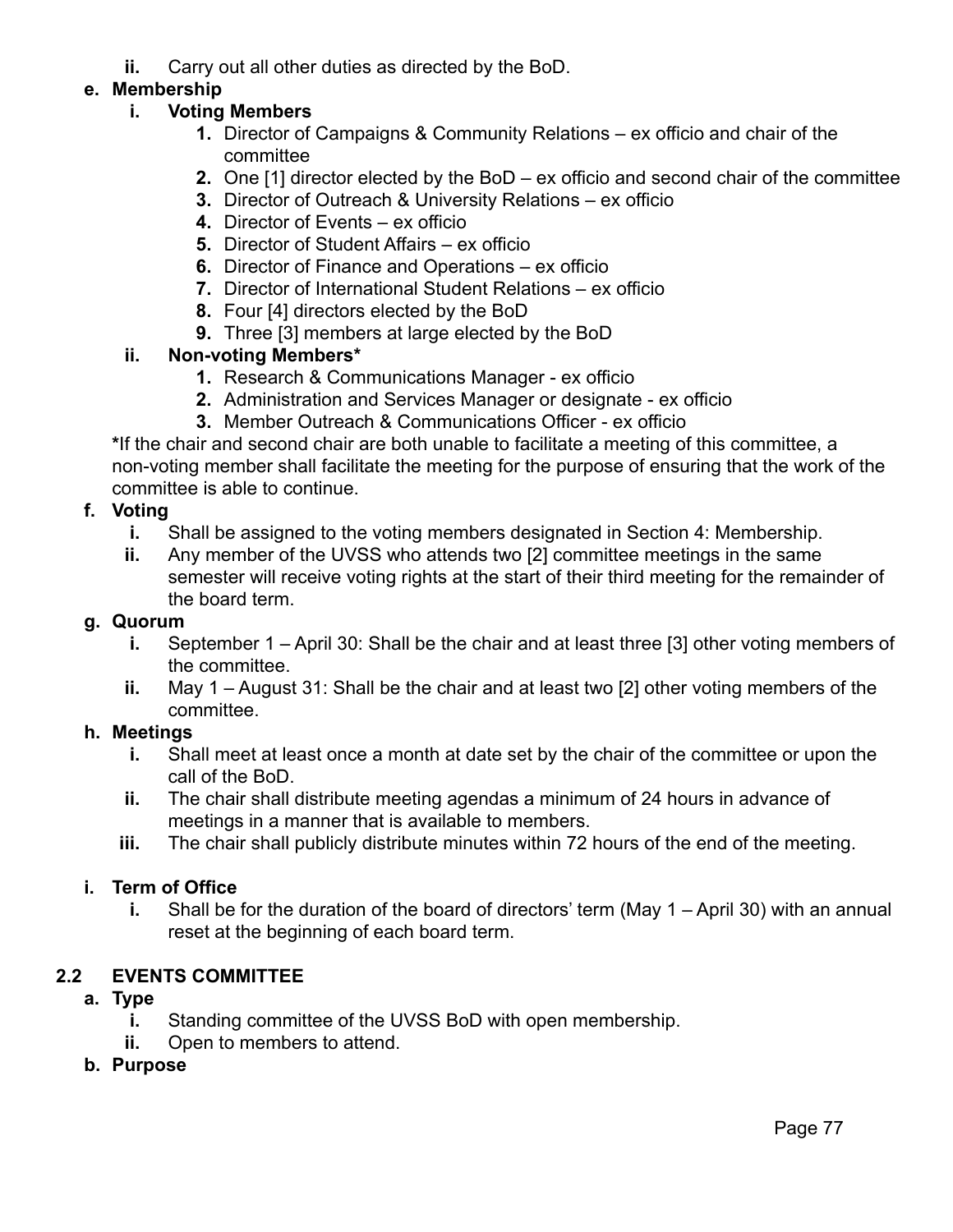- **i.** Organize events that are of interest to the membership and highlight the Society and the SUB.
- **ii.** Be responsible for administering and allocating grants from the Events Fund.

### **c. Duties**

- **i.** Plan, organize and promote Weeks of Welcome.
- **ii.** Make recommendations to the BoD on all matters pertaining to speakers and events of the UVSS.
- **iii.** At the first meeting of each semester, familiarize committee members with all policy relevant to the committee, including its terms of reference, and conduct a review of policy for the purpose of providing recommendations to Policy Development Committee.
- **iv.** Carry out all other duties as directed by the BoD.

# **d. Membership**

# **i. Voting Members**

- **1.** Director of Events ex officio and chair of the committee
- **2.** One [1] director elected by the BoD ex officio and second chair of the committee
- **3.** Five [5] directors elected by the BoD
- **4.** Two [2] members at large elected by the BoD

# **ii. Non-voting Members\***

- **1.** Research & Communications Manager ex officio
- **2.** Member Outreach & Communications Officer ex officio
- **3.** Executive Director ex officio
- **4.** General Manager ex officio
- **5.** Administration and Services Manager ex officio
- **6.** Felicita's Pub Manager ex officio

\*If the chair and second chair are both unable to facilitate a meeting of this committee, a non-voting member shall facilitate the meeting for the purpose of ensuring that the work of the committee is able to continue.

# **e. Voting**

- **i.** Shall be assigned to the voting members designated in Section 4: Membership.
- **ii.** Any member of the UVSS who attends two [2] committee meetings in the same semester will receive voting rights at the start of their third meeting for the remainder of the board term.

# **f. Quorum**

**i.** Shall be the chair and at least two [2] other voting members of the committee.

# **g. Meetings**

- **i.** Shall meet at least once a month at date set by the chair of the committee or upon the call of the BoD.
- **ii.** The chair shall distribute meeting agendas a minimum of 24 hours in advance of meetings in a manner that is available to members.
- **iii.** The chair shall publicly distribute minutes within 72 hours of the end of the meeting.

# **h. Term of Office**

**i.** Shall be for the duration of the board of directors' term (May 1 – April 30) with an annual reset at the beginning of each board term.

# **2.3 FINANCE AND OPERATIONS COMMITTEE**

# **a. Type**

- **i.** Standing committee of the UVSS BoD with open membership.
- **ii.** Open to members to attend.

# **b. Purpose**

**i.** Oversee the financial administration and operations of the UVSS

*Page 78 Board of Directors Policy April 29, 2022*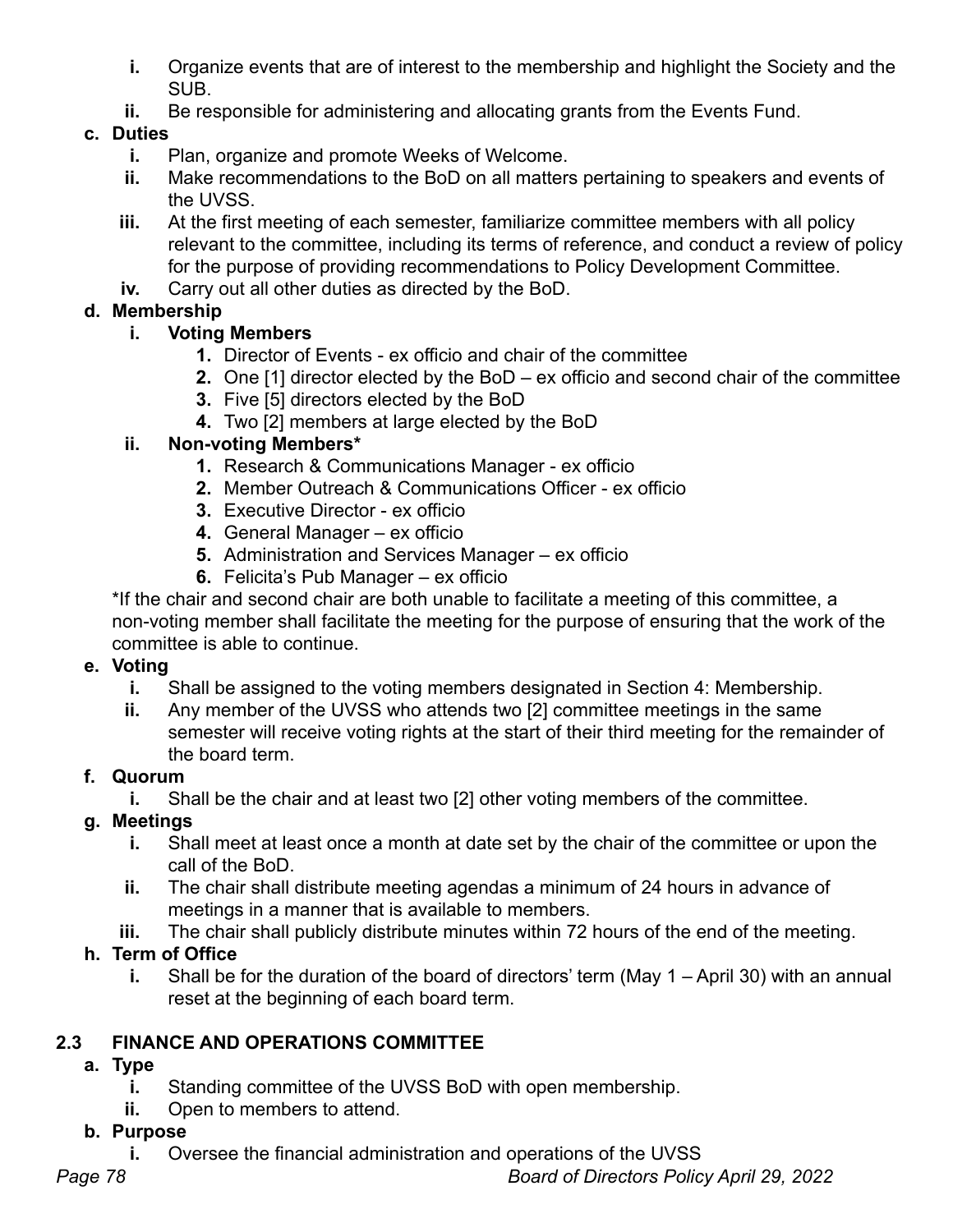#### **c. Duties**

- **i. Finance**
	- **1.** Develop an annual budget for all UVSS operations that will be recommended to the BoD.
	- **2.** Review all capital proposals and make recommendations to the BoD.
	- **3.** Review the annual audit and the month-to-month financial performance of UVSS operations.
	- **4.** Make recommendations to the BoD on all significant matters of financial administration.
	- **5.** Ensure the UVSS regularly publishes quarterly reports on the UVSS website.
	- **6.** Recommend motion to the Board to adjust fees, if necessary, by March 1st, as per Section 2, part 3.8 "Health & Dental Fees."

#### **ii. Operations**

- **1.** Review proposals and make recommendations to the BoD on any changes to operations in the Business Operations and Support and Administration Divisions.
- **2.** Create, implement and maintain non-revenue generating services for members.
- **3.** Make recommendations to the BoD on Health and Dental Plans and U-PASS administration and contract renewal.
- **4.** Review food sold at SUB businesses and make recommendations to help improve access to local, sustainable, culturally appropriate, and socially just food, to the greatest extent possible.
- **5.** Review all proposals and make recommendations to the BoD on all matters of sustainability, waste reduction and energy efficiency.
- **6.** Review and prioritize possible renovations for the Student Union Building with member input and feedback.
- **7.** Consider environmental and accessibility factors for possible renovations.
- **8.** Consider proposals for and make recommendations to the Board about allocating space to groups.
	- **a.** For the purposes of deciding space allocation, one representative per Advocacy Group, Affiliated Group and Board Service may vote.
	- **b.** Section 2, part 5.6 "Space Requests" should be used to guide the allocation recommendation process.

#### **iii. Planning**

- **1.** Oversee the maintenance, implementation and renewal of the UVSS strategic plan.
- **2.** Collect and review data on indicators for the strategic plan, and any other indicators the committee finds critical for appraising the success of any strategic initiatives.
- **3.** Review the implementation of strategic initiatives, and propose new initiatives as required.
- **4.** Carry out regular consultations with staff, directors and students as required by the strategic plan.
- **5.** Lead consultation with students on, but not limited to, SUB food and other SUB products, and take meaningful action on issues raised.
- **6.** Oversee the maintenance, implementation and renewal of business plans for the business units.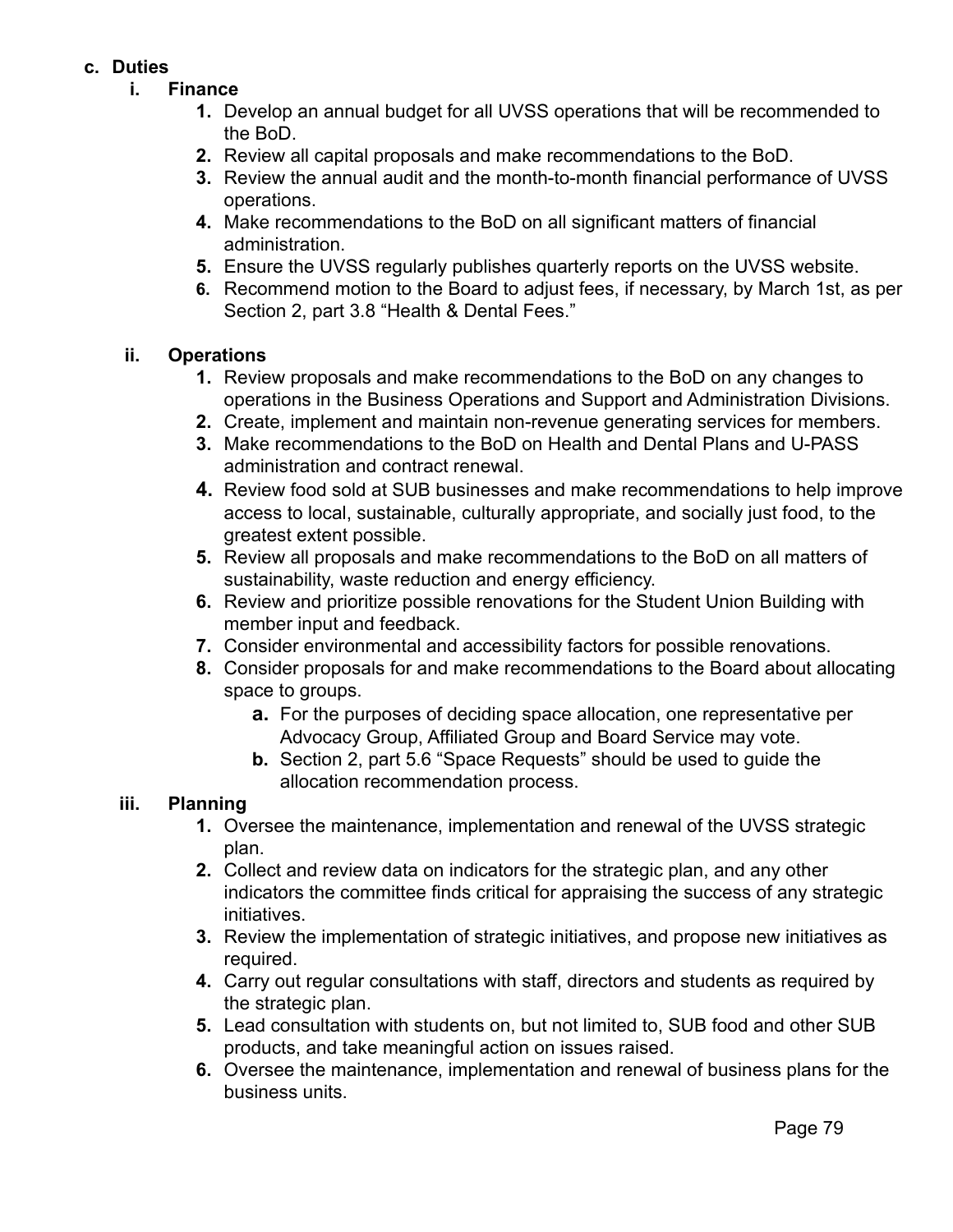### **iv. Risk Management**

- **1.** Review and provide Excluded Managers' and Executive Committee's recommendations to the Board on business development, financial management, and risk management, and facilitate effective Board decision-making in these areas.
- **2.** Make recommendations to the Board of Directors concerning the structure of the Society's insurance coverage, types and amount of insurance.
- **3.** Review with senior management the adequacy and effectiveness of controls and management and information systems, including accounting and budget controls, financial planning and computer operation, information technology (IT) and security.

### **v. Other**

- **1.** At the first meeting of each semester, familiarize committee members with all policy relevant to the committee, including its terms of reference, and conduct a review of policy for the purpose of providing recommendations to Policy Development Committee.
- **2.** Carry out all other duties as directed by the BoD

# **d. Membership**

# **i. Voting Members**

- **1.** Director of Finance and Operations ex officio and chair of the committee
- **2.** One [1] director elected by the BoD ex officio and second chair of the committee
- **3.** Director of Outreach & University Relations ex officio
- **4.** Director of Campaigns & Community Relations ex officio
- **5.** Director of Student Affairs ex officio
- **6.** Director of Events ex officio
- **7.** Four [4] directors elected by the BoD
- **8.** Two [2] members at large elected by the BoD

#### **ii. Non-voting Members**

- **1.** Research & Communications Manager ex officio
- **2.** Executive Director ex officio
- **3.** General Manager ex officio
- **4.** Manager of Accounting & Payroll ex officio
- **5.** A USW 2009 representative selected by the Union ex officio

\*If the chair and second chair are both unable to facilitate a meeting of this committee, a non-voting member shall facilitate the meeting for the purpose of ensuring that the work of the committee is able to continue.

\*\*The Chair of the Finance and Operations Committee must invite all Professional Development Unions, or any other applicable student groups, within a month of the first scheduled meeting

#### **e. Voting**

- **i.** Shall be assigned to the voting members designated in Section 4: Membership.
- **ii.** Any member of the UVSS who attends two [2] committee meetings in the same semester will receive voting rights at the start of their third meeting for the remainder of the board term.

# **f. Quorum**

**i.** Shall be the chair and at least two (2) other voting members of the committee.

# **g. Meetings**

**i.** Shall meet at least once [1] a month at date set by the chair of the committee or upon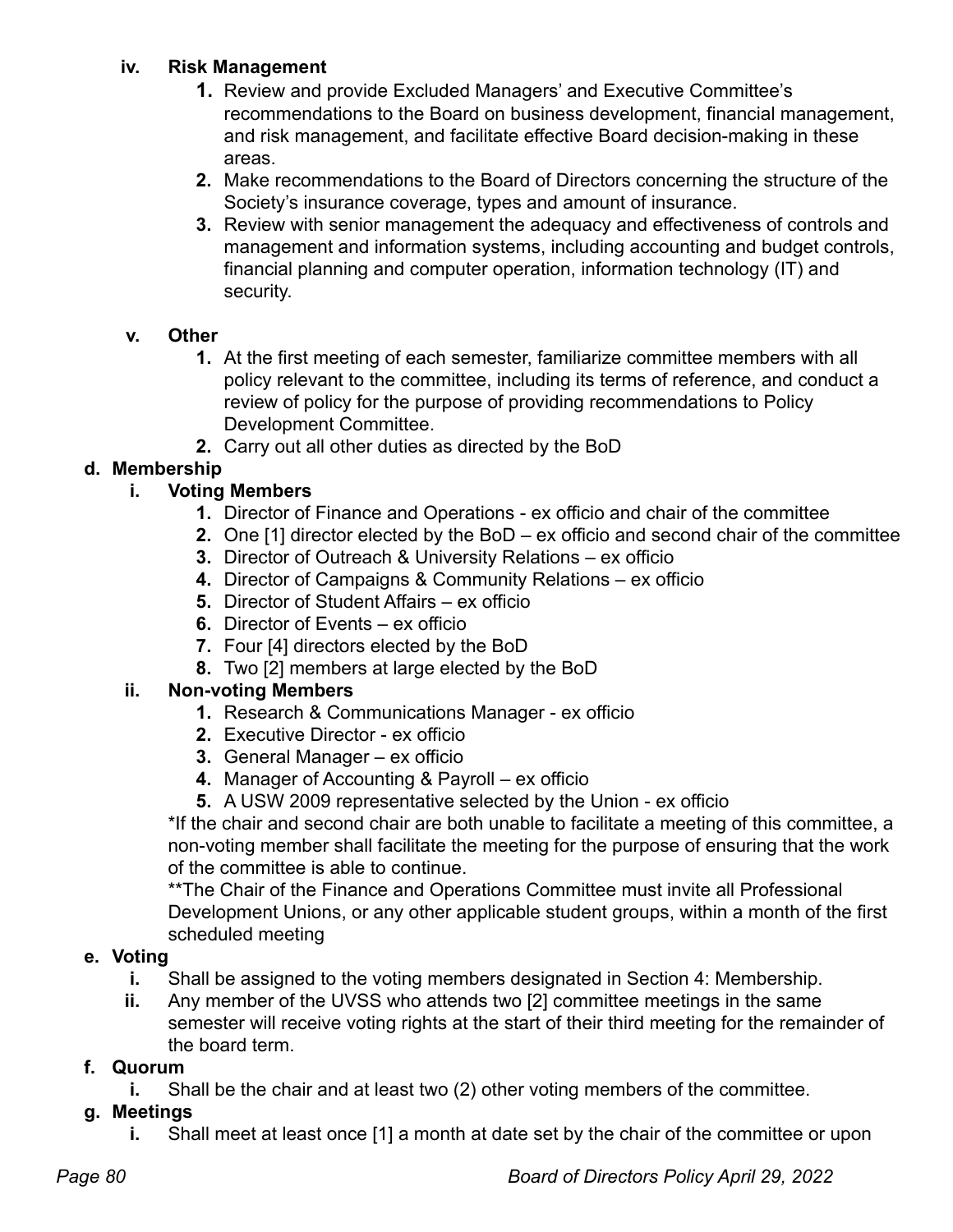the call of the BoD.

- **ii.** The chair shall distribute meeting agendas a minimum of 24 hours in advance of meetings in a manner that is available to members.
- **iii.** The chair shall publicly distribute minutes within 72 hours of the end of the meeting

### **h. Term of Office**

**i.** Shall be for the duration of the board of directors' term (May 1 – April 30) with an annual reset at the beginning of each board term.

### **2.4 MEMBER OUTREACH & ENGAGEMENT COMMITTEE**

#### **a. Type**

- **i.** Standing committee of the UVSS BoD with open membership.
- **ii.** Open to members to attend.

#### **b. Purpose**

- **i.** Organise member outreach and engagement projects and programs such as the annual student handbook and the UVSS volunteer program.
- **ii.** Develop new member outreach and engagement projects and programs as needed.

#### **c. Duties**

- **i.** Oversee the production of the UVSS Handbook.
- **ii.** Oversee the production and purchasing of UVSS promotional materials.
- **iii.** Periodically review the UVSS website and recommend changes if necessary.
- **iv.** Oversee digital strategy (web and social) and make recommendations to the SUB Business Marketing Committee on the use of social media and the creation of new social media accounts.
- **v.** Oversee the UVSS volunteer program.
- **vi.** Develop proactive internal and external communications strategies to ensure that the Society is transparent and accountable to members.
- **vii.** Work with the Director of International Student Relations to conduct targeted outreach to international students at UVic.
- **viii.** Manage the UVSS brand and liaise with the SUB Business Marketing Committee to ensure that the parent and subsidiary brands are in alignment and that they reflect the mission and values of the Society.
	- **ix.** Develop and maintain a budget for the committee.
	- **x.** At the first meeting of each semester, familiarize committee members with all policy relevant to the committee, including its terms of reference, and conduct a review of policy for the purpose of providing recommendations to Policy Development Committee.
- **xi.** Carry out all other duties as directed by the BoD.

#### **d. Membership**

#### **i. Voting Members**

- **1.** Director of Outreach & University Relations ex officio and chair of the committee
- **2.** One [1] director elected by the BoD ex officio and second chair of the committee
- **3.** Director of Events ex officio
- **4.** Director of Campaigns & Community Relations ex officio
- **5.** Director of Finance and Operations ex officio
- **6.** Director of Student Affairs ex officio
- **7.** Director of International Student Relations ex officio
- **8.** Three [3] directors elected by the BoD
- **9.** Two [2] members at large elected by the BoD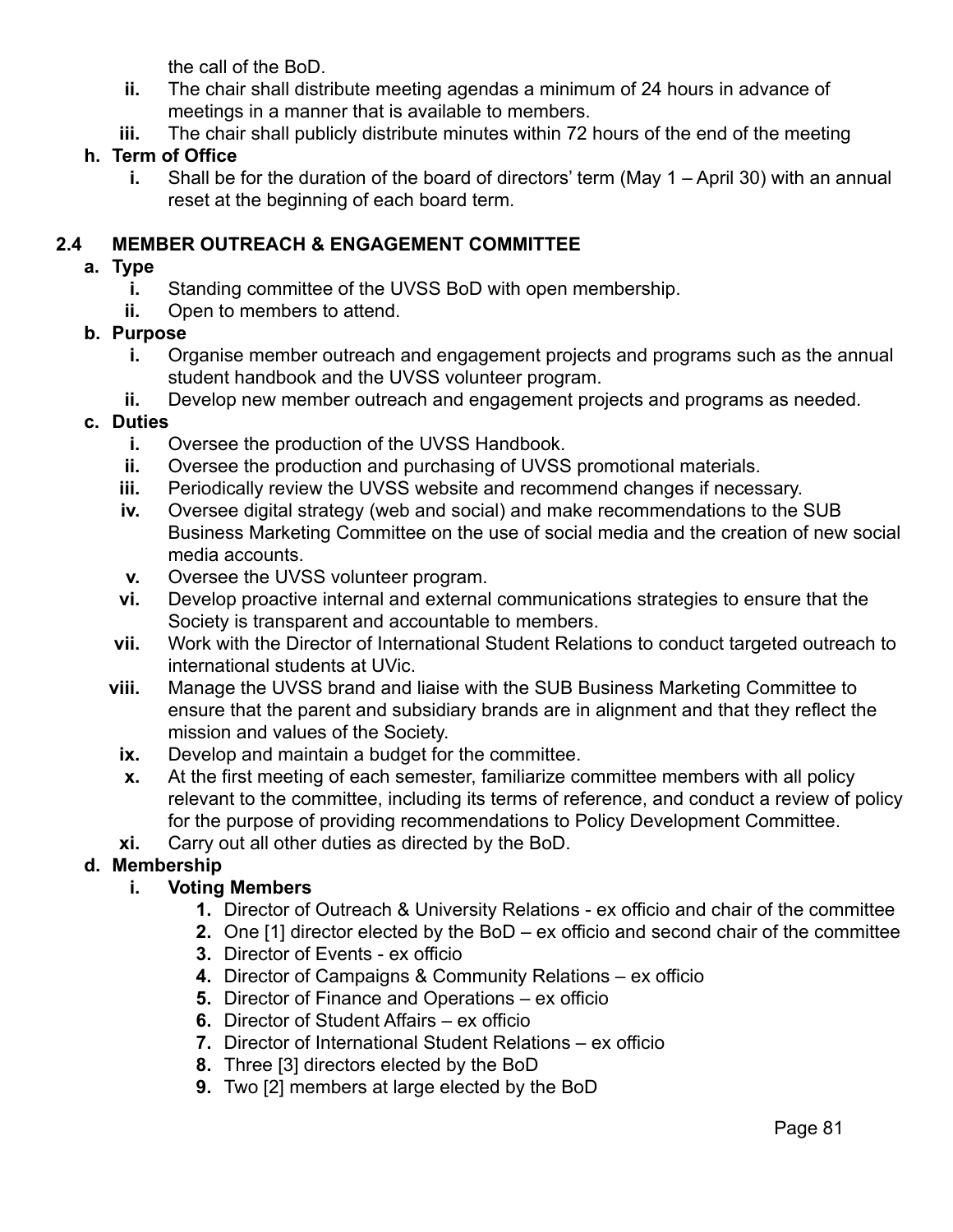### **ii. Non-voting Members\***

- **1.** Research & Communications Manager ex officio
- **2.** Member Outreach & Communications Officer ex officio
- **3.** Graphic Design Department Manager-Art Director ex officio
- **4.** Digital Project Coordinator ex officio
- **5.** Administration and Services Manager or designate ex officio

\*If the chair and second chair are both unable to facilitate a meeting of this committee, a non-voting member shall facilitate the meeting for the purpose of ensuring that the work of the committee is able to continue.

### **e. Voting**

- **i.** Shall be assigned to the voting members designated in Section 4: Membership.
- **ii.** Any member of the UVSS who attends two [2] committee meetings in the same semester will receive voting rights at the start of their third meeting for the remainder of the board term.

### **f. Quorum**

- **i.** September 1 April 30: Shall be the chair and at least three [3] other voting members of the committee.
- **ii.** May 1 August 31: Shall be the chair and at least two [2] other voting members of the committee.

# **g. Meetings**

- **i.** Shall meet at least twice a month at a date set by the chair of the committee or upon the call of the BoD.
- **ii.** The chair shall distribute meeting agendas a minimum of 24 hours in advance of meetings in a manner that is available to members.
- **iii.** The chair shall publicly distribute minutes within 72 hours of the end of the meeting.

# **h. Term of Office**

**i.** Shall be for the duration of the board of directors' term (May 1 – April 30) with an annual reset at the beginning of each board term.

# **2.5 POLICY DEVELOPMENT COMMITTEE**

#### **a. Type**

- **i.** Standing committee of the UVSS BoD with open membership.
- **ii.** Open to members to attend.

#### **b. Purpose**

**i.** Make recommendations to the BoD on all matters pertaining to the constitution, policies and internal structure of the society as well as the implementation of those recommendations.

#### **c. Duties**

- **i.** Make recommendations to the BoD regarding the maintenance and development of the Society's constitution and bylaws.
- **ii.** Make recommendations to the BoD regarding the maintenance and development of the Society's policies, with the exception of Electoral Policy.
- **iii.** Make recommendations to the Electoral Committee regarding the maintenance and development of Electoral Policy.
- **iv.** Motions recommended by Policy Development Committee shall be proposed to the Board of Directors by the second chair of Policy Development or a designate, except in the case where the chair of the Board of Directors meeting is not the same as the chair of Policy Development Committee.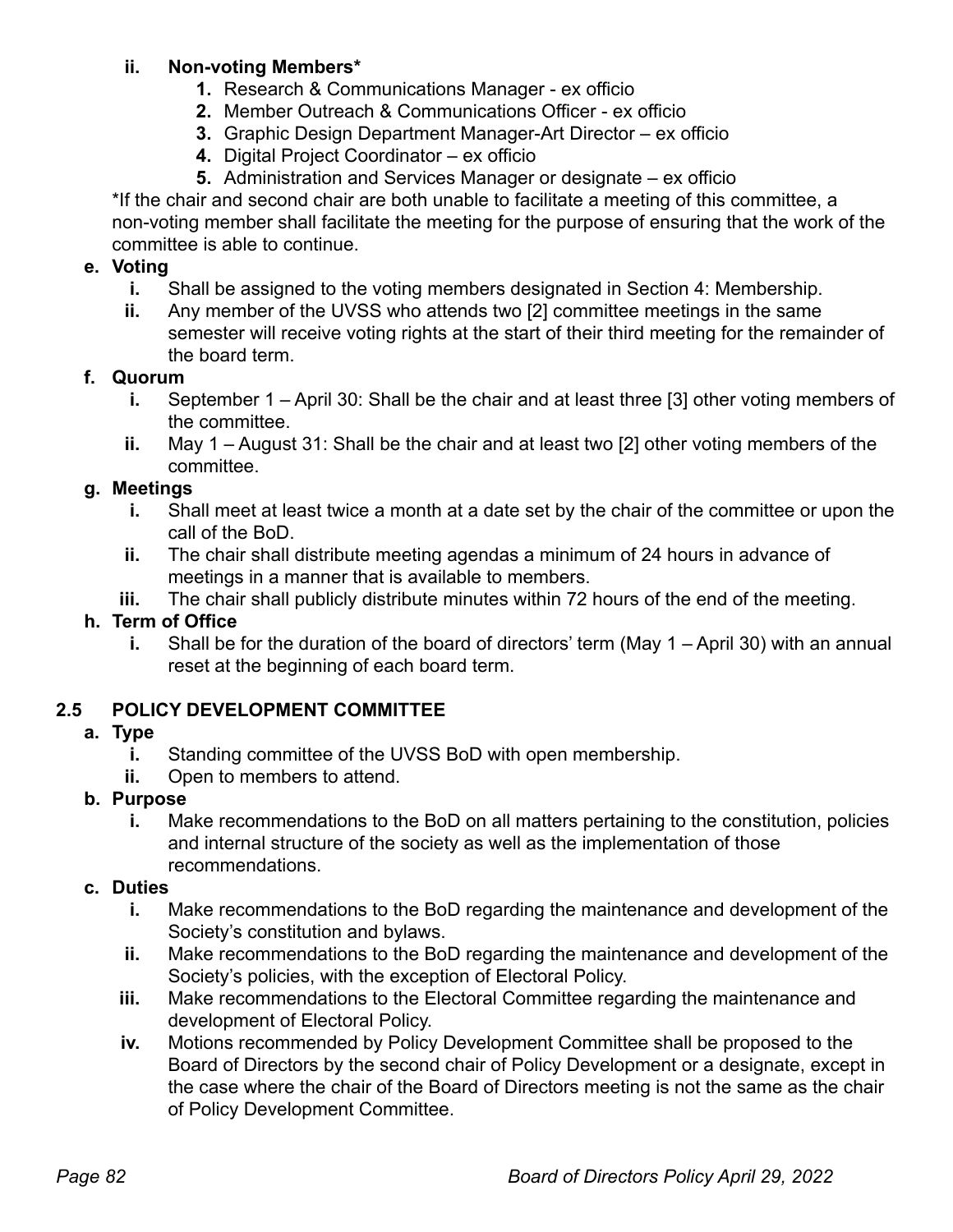- **v.** Motions recommended to Policy Development by another committee before going to the Board of Directors shall be proposed by the chair of that committee at the Board of Directors meeting.
- **vi.** Make recommendations to the BoD regarding the maintenance and development of the Society's committee structure and terms of reference.
- **vii.** Ensure that appropriate policies for a system of risk management are developed by management and approved by the Board.
- **viii.** Review the Society's risk management controls and policies, and maintain appropriate internal control procedures including a review of significant financial, legal, and operational policies.
	- **ix.** Ensure that the Society's risk management policies for significant risks are effective and are being adhered to.
	- **x.** At the first meeting of each semester, familiarize committee members with all policy relevant to the committee, including its terms of reference, and conduct a review of policy for the purpose of providing recommendations to Policy Development Committee.
- **xi.** Ensure all policy directly impacting groups is reviewed by relevant committees before it is recommended to the BoD, with the exception of committee Terms of Reference.
- **xii.** Carry out all other duties as directed by the BoD.

# **d. Membership**

### **i. Voting Members**

- **1.** Director of Outreach & University Relations ex officio and chair of the committee
- **2.** One [1] director elected by the BoD ex officio and second chair of the committee
- **3.** Director of Events ex officio
- **4.** Director of Campaigns & Community Relations ex officio
- **5.** Director of Finance and Operations ex officio
- **6.** Director of Student Affairs ex officio
- **7.** Director of International Student Relations ex officio
- **8.** Three [3] directors elected by the BoD
- **9.** Two [2] members at large elected by the BoD

#### **ii. Non-voting Members**

- **1.** Research & Communications Manager ex officio
- **2.** Executive Director ex officio
- **3.** General Manager ex officio
- **4.** USW 2009 representative selected by the Union ex officio

\*If the chair and second chair are both unable to facilitate a meeting of this committee, a non-voting member shall facilitate the meeting for the purpose of ensuring that the work of the committee is able to continue.

#### **e. Voting**

- **i.** Shall be assigned to the voting members designated in Section 4: Membership.
- **ii.** Any member of the UVSS who attends two [2] committee meetings in the same semester will receive voting rights at the start of their third meeting for the remainder of the board term.

#### **f. Quorum**

- **i.** September 1 April 30: Shall be the chair and at least three [3] other voting members of the committee.
- **ii.** May 1 August 31: Shall be the chair and at least two [2] other voting members of the committee.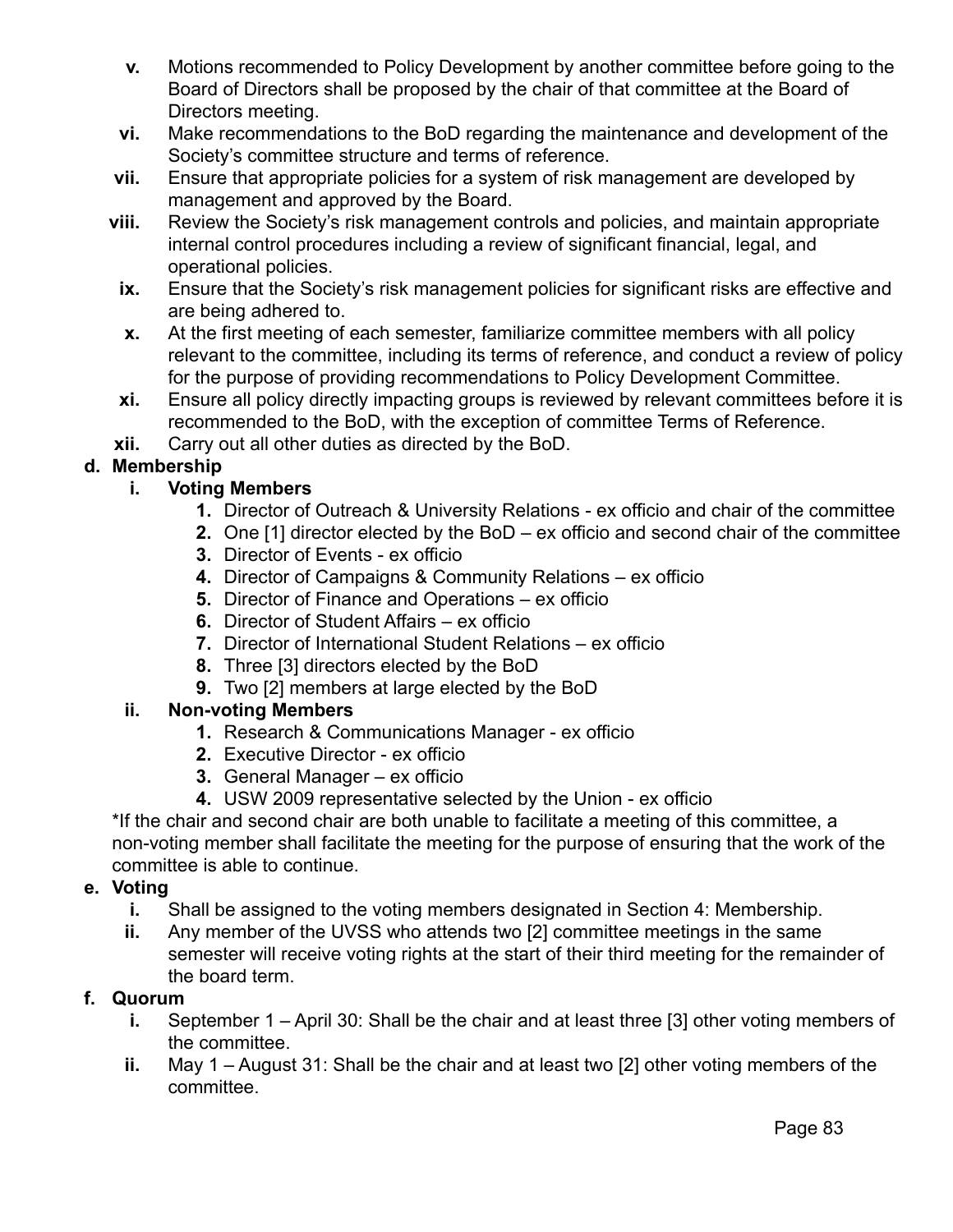### **g. Meetings**

- **i.** Shall meet at least once a month at date set by the chair of the committee or upon the call of the BoD.
- **ii.** The chair shall distribute meeting agendas a minimum of 24 hours in advance of meetings in a manner that is available to members.
- **iii.** The chair shall publicly distribute minutes within 72 hours of the end of the meeting.

# **h. Term of Office**

**i.** Shall be for the duration of the board of directors' term (May 1 – April 30) with an annual reset at the beginning of each board term.

# **2.6 ECOFOOT WORKING GROUP**

- a. Type
	- **i.** Working group of the UVSS BoD with open membership.
	- **ii.** Open to members to attend

# **b. Purpose**

- **i.** Make recommendations to the BoD on all matters pertaining to the environmental sustainability of the UVSS operations in the Student Union Building(SUB).
- **ii.** Initiate projects to improve the environmental sustainability of the UVSS and reduce operational greenhouse gas emissions.
- **iii.** Collaborate with student membership, clubs, and advocacy groups to consider the perspectives of all constituencies served by the UVSS.
- **iv.** Ensure that sustainability related projects align with efforts to decolonize the activities of the UVSS.

# **c. Duties**

- **i.** Develop sustainability related indicators for annual sustainability reporting to measure the success of projects.
- **ii.** Assess the environmental and financial conditions and opportunities relating to sustainability projects in the short, medium and long-term.
- **iii.** Collaborate and seek advice from students and community members regarding direction and efficacy of ongoing sustainability projects.
- **iv.** Review existing operational programs and business practices and implement sustainable policies and initiatives to reduce the environmental footprint of SUB.
- **v.** Produce an annual written report on the status of sustainability related initiatives to be delivered to the BoD and posted on the UVSS website prior to the end of the current term.
- **vi.** Report to the board through the Director of Finance and Operations or designate.

# **d. Membership**

# **i. Voting Members**

- 1. Director of Finance and Operations ex officio and co-chair
- 2. One [1] Director elected by the BoD co-chair
- 3. Four [4] Director(s) appointed by the BoD
- **4.** Two [2] member(s)-at-large appointed by the BoD

# **ii. Non-Voting Members**

- 1. General Manager ex officio
- 2. Administrative and Services Manager ex officio

\*If both co-chairs are both unable to facilitate a meeting of this working group, a non-voting member shall facilitate the meeting for the purpose of ensuring that the work of the working group is able to continue.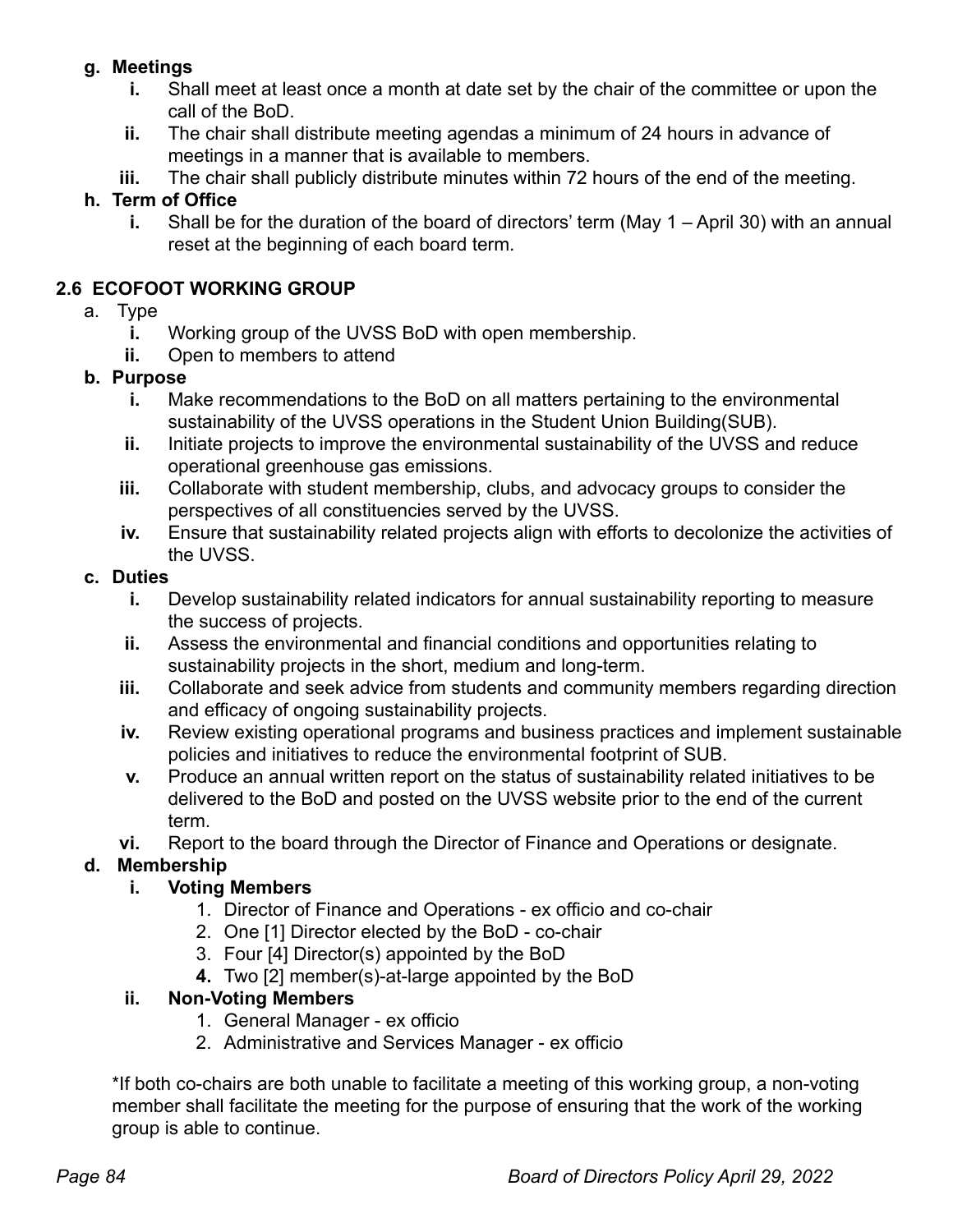### **e. Voting**

- **i.** Shall be assigned to the voting members designated in Section (d): Membership.
- **ii.** Any member of the UVSS who attends three [3] working group meetings in the year will receive voting rights at the start of their third meeting for the remainder of the board term.

# **f. Quorum**

**i.** Shall be a co-chair and at least two other voting members of the working group.

# **g. Meetings**

- **i.** Shall meet at the discretion of a co-chair or upon the direction of the BoD.
- **ii.** The co-chairs shall distribute meeting agendas a minimum of 24 hours in advance of meetings in a manner that is available to members.
- **iii.** The co-chairs shall publicly distribute minutes within 72 hours of the end of the meeting.

### **h. Term of Office**

**i.** Shall be for the duration of the BoD term (May 1 - April 30) with annual reset at the beginning of each board term.

### **2.7 FOOD BANK & FREE STORE COMMITTEE**

#### **a. Type**

- **i.** Standing committee of the UVSS BoD with open membership.
- **ii.** Open to members to attend.

#### **b. Purpose**

**i.** To advise on the daily operations, outreach and engagement, and annual strategy of the UVSS Food Bank & Free Store.

#### **c. Duties**

#### **i. Daily operations**

1. Advise on the daily operations of the Food Bank & Free Store.

#### **ii. Outreach and engagement**

- 1. Assisting with strategies to communicate about and engage with students about the FBFS.
- 2. Supporting relationship-building with on and off campus stakeholders.

#### **iii. University relations**

1. Liaise with the University administration to support the effective operations of the FBFS.

#### **iv. Reporting to UVSS BoD**

1. The UVSS Directors are responsible for delivering verbal reports at UVSS BoD meetings.

#### **d. Membership**

#### **i. Voting Members**

- **1.** Food Bank & Free Store Officer(s) ex officio and (co-)chair(s) of the committee
- 2. Two [2] UVSS Directors
- 3. UVSS Members

#### **ii. Non-voting members**

- 1. Administration & Services Manager
- 2. Research & Communications Manager

#### **e. Voting**

- **i.** Shall be assigned to the voting members designated in Section 4: Membership.
- **ii.** Any member of the UVSS who attends two [2] committee meetings in the same semester will receive voting rights at the start of their third meeting for the remainder of the board term.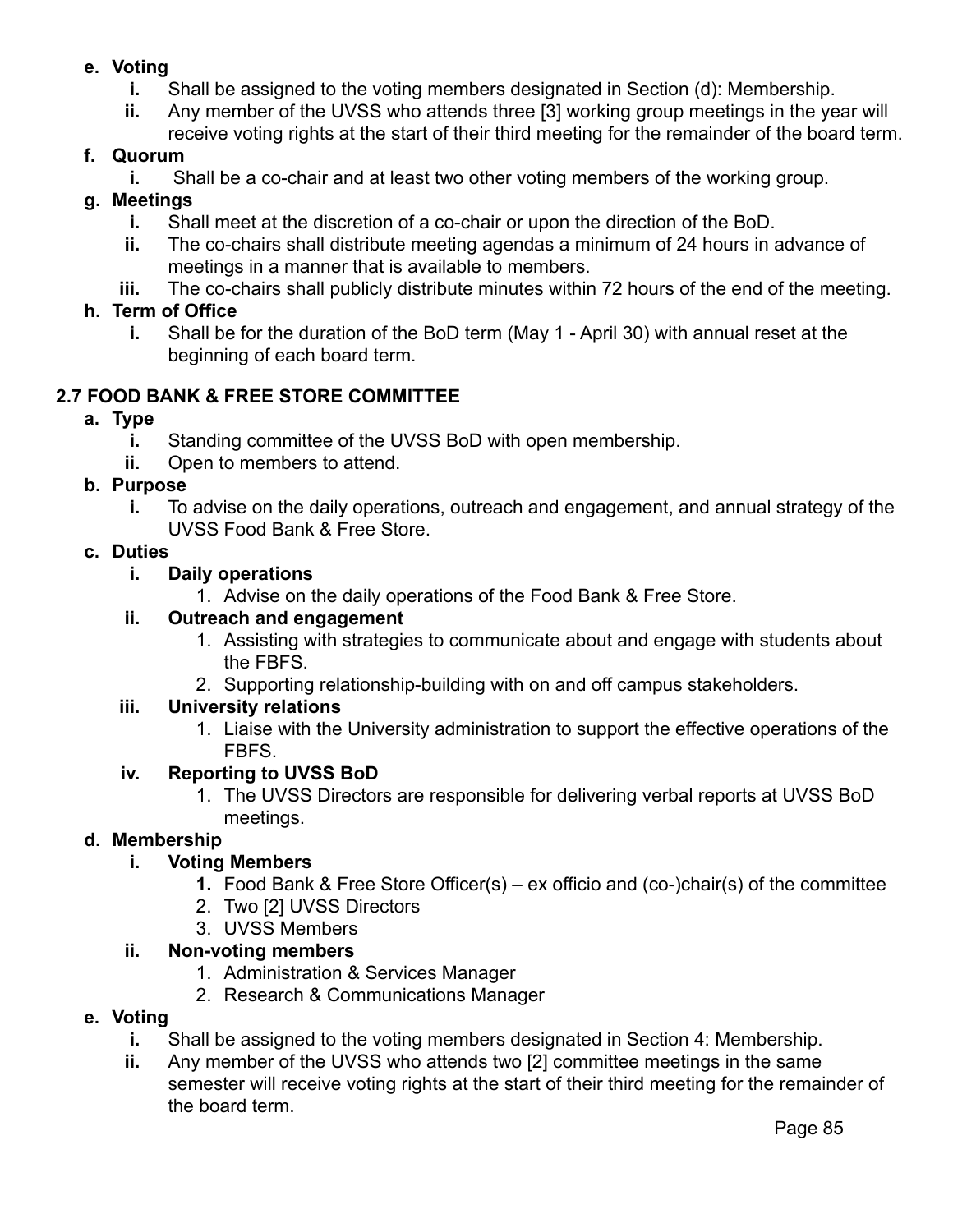# **f. Quorum**

- **i.** September 1 April 30: Shall be the chair and at least two [2] other voting members of the committee.
- **ii.** May 1 August 31: Shall be the chair and at least two [2] other voting members of the committee.

### **g. Meetings**

- **i.** Shall meet at least once a month at a date set by the chair of the committee or upon the call of the BoD.
- **ii.** The chair shall distribute meeting agendas a minimum of 24 hours in advance of meetings in a manner that is available to members.
- **iii.** The chair shall publicly distribute minutes within one week of the meeting.

# **h. Term of Office**

**i.** Shall be for the duration of the board of directors' term (May 1 – April 30) with an annual reset at the beginning of each board term.

# **PART 3: OPEN TO MEMBERS TO ATTEND – CLOSED MEMBERSHIP**

# **3.1 ADVOCACY RELATIONS COMMITTEE**

**a. Type**

**i.** Standing committee of the UVSS BoD with closed membership.

- **b. Purpose**
	- **i.** Act as the primary liaison among constituency groups, NSU, and the BoD.
- **c. Duties**
	- **i.** Ensure the successful operation and participation in UVSS affairs of all constituency organizations and NSU.
	- **ii.** Review policy directly impacting constituency groups and NSU for the purpose of providing recommendations to Policy Development Committee.
	- **iii.** Approve all draft policy directly impacting constituency groups and NSU before it proceeds to the BoD.
	- **iv.** Work collaboratively to support the goals, events, and initiatives of constituency organizations, NSU, and the BoD.
	- **v.** Serve as a forum for constituency organisations, NSU and the BoD to work collectively on common social justice issues on campus and in the community.
	- **vi.** Approve constituency groups' and NSU's previous and current semesters' financial documents, as per BoD finance policy.
	- **vii.** Allocate funds from the constituency control account to constituency organisations and the Native Students Union
	- **viii.** At the first meeting of each semester, familiarize committee members with all policy directly relevant to the committee, including its terms of reference.

# **d. Membership**

# **i. Voting Members**

- **1.** The BoD representative for each Constituency Group.
- **2.** The BoD representative for NSU.
- **3.** Director of Student Affairs ex officio and chair of the committee.
- **4.** An alternate representative for each Constituency Group and NSU for a semester upon ratification by their respective Constituency Group or NSU and by Advocacy Relations Committee.

# **ii. Non-voting Members**

- **1.** One [1] director elected by the BoD ex officio and second chair of the committee
- **2.** Executive Director or designate ex officio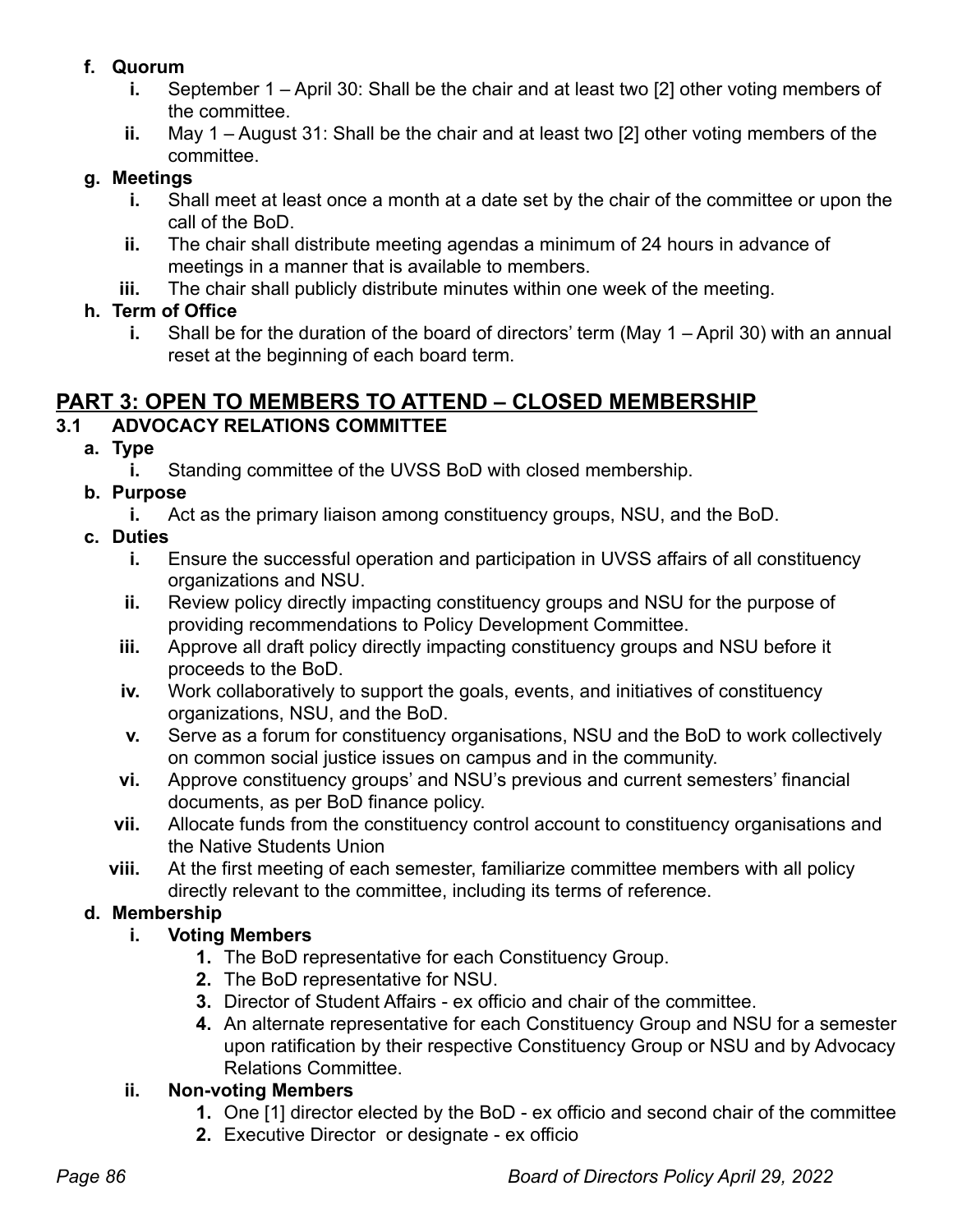- **3.** Research and Communications Manager ex officio
- **4.** Director of Finance & Operations ex officio
- **5.** Director of Campaigns & Community Relations ex officio
- **6.** Director of Outreach & University Relations ex officio
- **7.** Director of Events ex officio \*Voting members shall reserve the right to meet without non-voting members present.

#### **e. Voting**

- **i.** Shall be limited to the voting members designated in Section 4: Membership, sub-section a: Voting Members.
- **ii.** Temporary alternative representatives may be selected by each group, for a semester upon presenting minutes from a quorate meeting from their respective constituency organisation ratifying their representative.

#### **f. Quorum**

**i.** Shall be the chair and a minimum of three other voting members.

#### **g. Meetings**

- **i.** Shall meet bi-weekly at a day/time agreed upon by committee members at the beginning of each term or upon the call of the BoD, Executive Director, General Manager, constituency organizations, or NSU.
- **ii.** The chair shall distribute meeting agendas and policy under consideration a minimum of 48 hours in advance of all meetings.
- **iii.** The chair shall record minutes for each meeting containing an attendance list and important decisions and distribute these minutes within 72 hours of the meeting.

#### **h. Term of Office**

**i.** Shall be for the duration of the Board of Directors' term (May 1 – April 30) with an annual reset at the beginning of each board term.

#### **3.2 CLUBS COUNCIL**

- **a. Type**
	- **i.** Standing committee of the UVSS BoD with closed membership.
	- **ii.** Open to members to attend.

#### **b. Purpose**

**i.** Assist the Director of Student Affairs in the facilitation and administration of UVSS clubs.

#### **c. Duties**

- **i.** Assist the Director of Student Affairs in their duties as chair of the committee.
- **ii.** Allocate and distribute funds to clubs subject to approval by the BoD.
- **iii.** Review the constitution, financial practices and membership standing of UVSS clubs.
- **iv.** Recommend the ratification of new clubs to the BoD.
- **v.** Review and recommend changes to clubs policy.
- **vi.** At the first meeting of each semester, familiarize committee members with all policy relevant to the council, including its terms of reference, and conduct a review of policy for the purpose of providing recommendations to Policy Development Committee.
- **vii.** Carry out all other duties as directed by the BoD.

#### **d. Membership**

#### **i. Voting Members:**

**1.** One [1] representative of each active UVSS club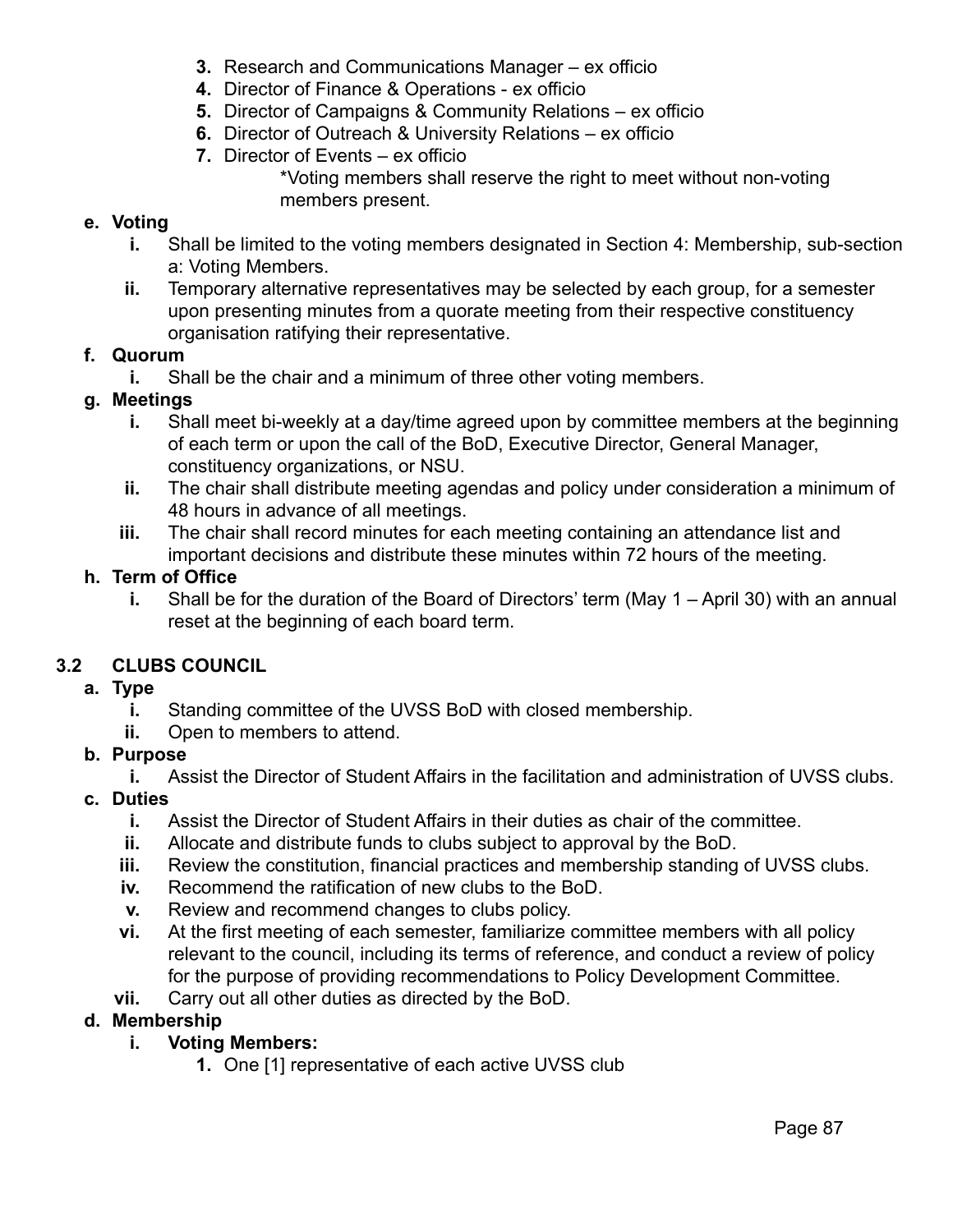**2.** Active clubs from the previous semester automatically gain temporary voting rights for the purposes of ratification at the first meeting of the current semester

#### **ii. Non-voting Members**

- **1.** Director of Student Affairs ex officio and chair of the committee
- **2.** One [1] director elected by the BoD and second chair of the committee
- **3.** One [1] representative of the GSS
- **4.** Research and Communications Manager ex officio
- **5.** Member Outreach & Communications Officer ex officio

# **e. Voting**

**i.** Shall be assigned to the voting members designated in Section 4: Membership.

# **f. Quorum**

**i.** Shall be the chair and at least four [4] other voting members of the committee.

# **g. Meetings**

**i.** Shall meet at least once a month at date set by the chair of the committee or upon the call of the BoD.

# **h. Term of Office**

**i.** Shall be for the duration of the board of directors' term (May 1 – April 30) with an annual reset at the beginning of each board term.

# **3.3 COURSE UNION COUNCIL**

# **a. Type**

- **i.** Standing committee of the UVSS BoD with closed membership.
- **ii.** Open to members to attend.

# **b. Purpose**

- **i.** Act as the primary liaison between course unions and the BoD.
- **c. Duties**
	- **i.** Assist the Director of Student Affairs in their duties as chair of the committee.
	- **ii.** Allocate and distribute funds to course unions subject to approval by the BoD.
	- **iii.** Review the constitution, financial practices and membership standing of UVSS course unions.
	- **iv.** Recommend the ratification of new course unions to the BoD.
	- **v.** Review and recommend changes to course union policy.
	- **vi.** At the first meeting of each semester, familiarize committee members with all policy relevant to the council, including its terms of reference, and conduct a review of policy for the purpose of providing recommendations to Policy Development Committee.
	- **vii.** Carry out all other duties as directed by the BoD.

# **d. Membership**

# **i. Voting Members:**

- **1.** One [1] representative of each active UVSS course union
- **2.** Active course unions from the previous semester automatically gain temporary voting rights for the purposes of ratification at the first meeting of the current semester

# **ii. Non-voting Members:**

- **1.** Director of Student Affairs ex officio and chair of the committee
- **2.** One [1] director elected by the BoD and second chair of the committee
- **3.** One [1] representative of each Professional Development Union
- **4.** Research and Communications Manager ex officio
- **5.** Member Outreach & Communications Officer ex officio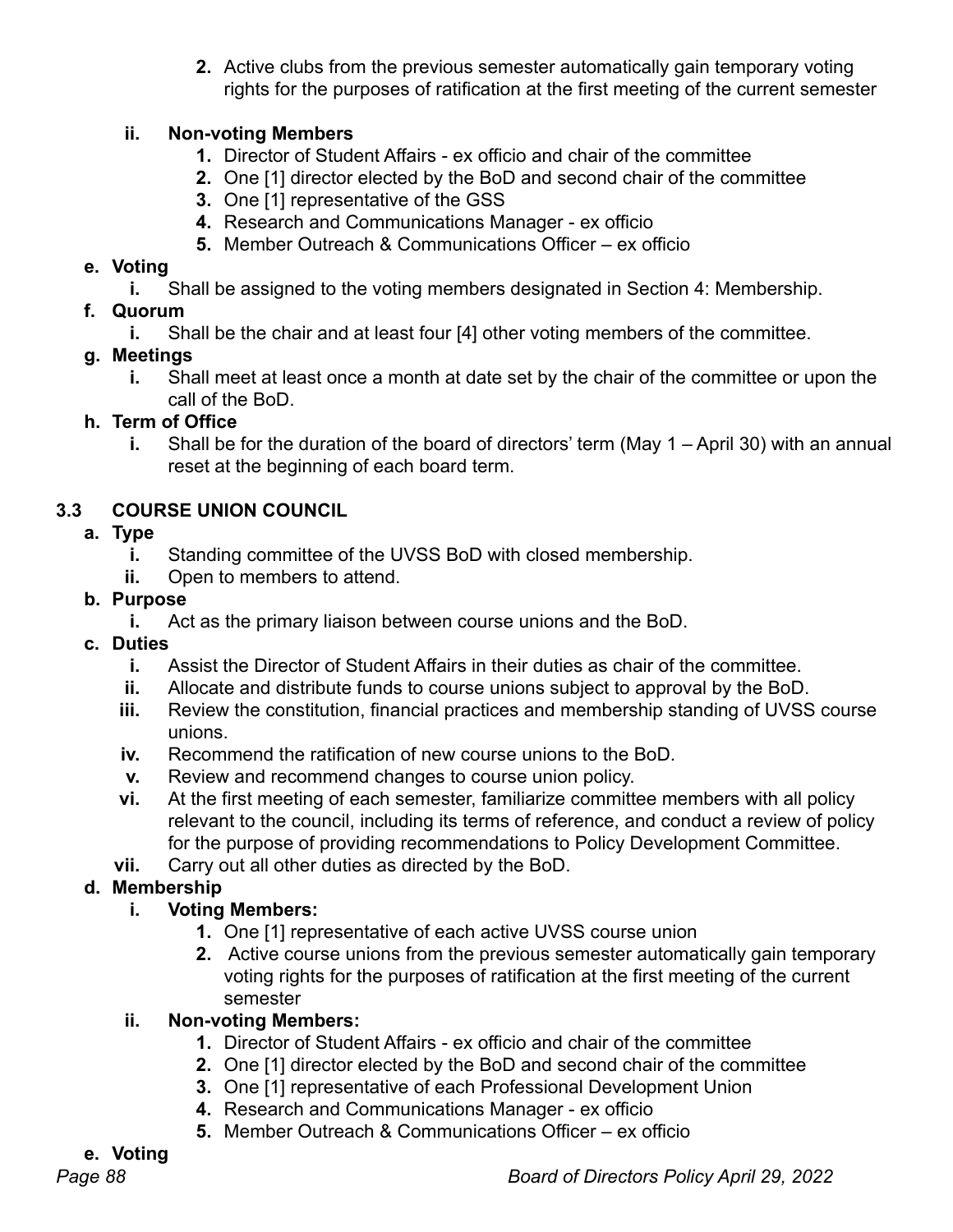**i.** Shall be assigned to the voting members designated in Section 4: Membership.

### **f. Quorum**

**i.** Shall be the chair and at least four [4] other voting members of the committee.

### **g. Meetings**

**i.** Shall meet at least once a month at date set by the chair of the committee or upon the call of the BoD.

### **h. Term of Office**

**i.** Shall be for the duration of the board of directors' term (May 1 – April 30) with an annual reset at the beginning of each board term.

### **3.4 PROFESSIONAL DEVELOPMENT UNION COUNCIL**

### **a. Type**

- **i.** Standing committee of the UVSS BoD with closed membership.
- **ii.** Open to members to attend.

### **b. Purpose**

**i.** Act as the primary liaison between PDUs and the BoD.

### **c. Duties**

- **i.** Assist the Director of Student Affairs in their duties as chair of the committee.
- **ii.** Review the constitution, financial practices and membership standing of UVSS Professional Development Union.
- **iii.** At the first meeting of each semester, familiarize committee members with all policy relevant to the council, including its terms of reference, and conduct a review of policy for the purpose of providing recommendations to Policy Development Committee.
- **iv.** Carry out all other duties as directed by the BoD.

### **d. Membership**

### **i. Voting Members**

**1.** One [1] representative of each Professional Development Union

#### **ii. Non-voting Members**

- **1.** Director of Student Affairs ex officio and chair of the committee
- **2.** One [1] director elected by the BoD and second chair of the committee

#### **e. Voting**

**i.** Shall be assigned to the voting members designated in Section 4: Membership.

# **f. Quorum**

**i.** Shall be the chair and at least two [2] other voting members of the committee.

# **g. Meetings**

**i.** Shall meet at least once per year at a date set by the chair of the committee or upon request of a PDU or the Director of Student Affairs.

#### **h. Term of Office**

**i.** Shall be for the duration of the board of directors' term (May 1 – April 30) with an annual reset at the beginning of each board term.

# **3.5 INTERNATIONAL STUDENT RELATIONS COMMITTEE**

# **a. Type:**

- **i.** Standing committee of the UVSS BoD with closed membership.
- **ii.** Open for members to attend.
- **b. Purpose:**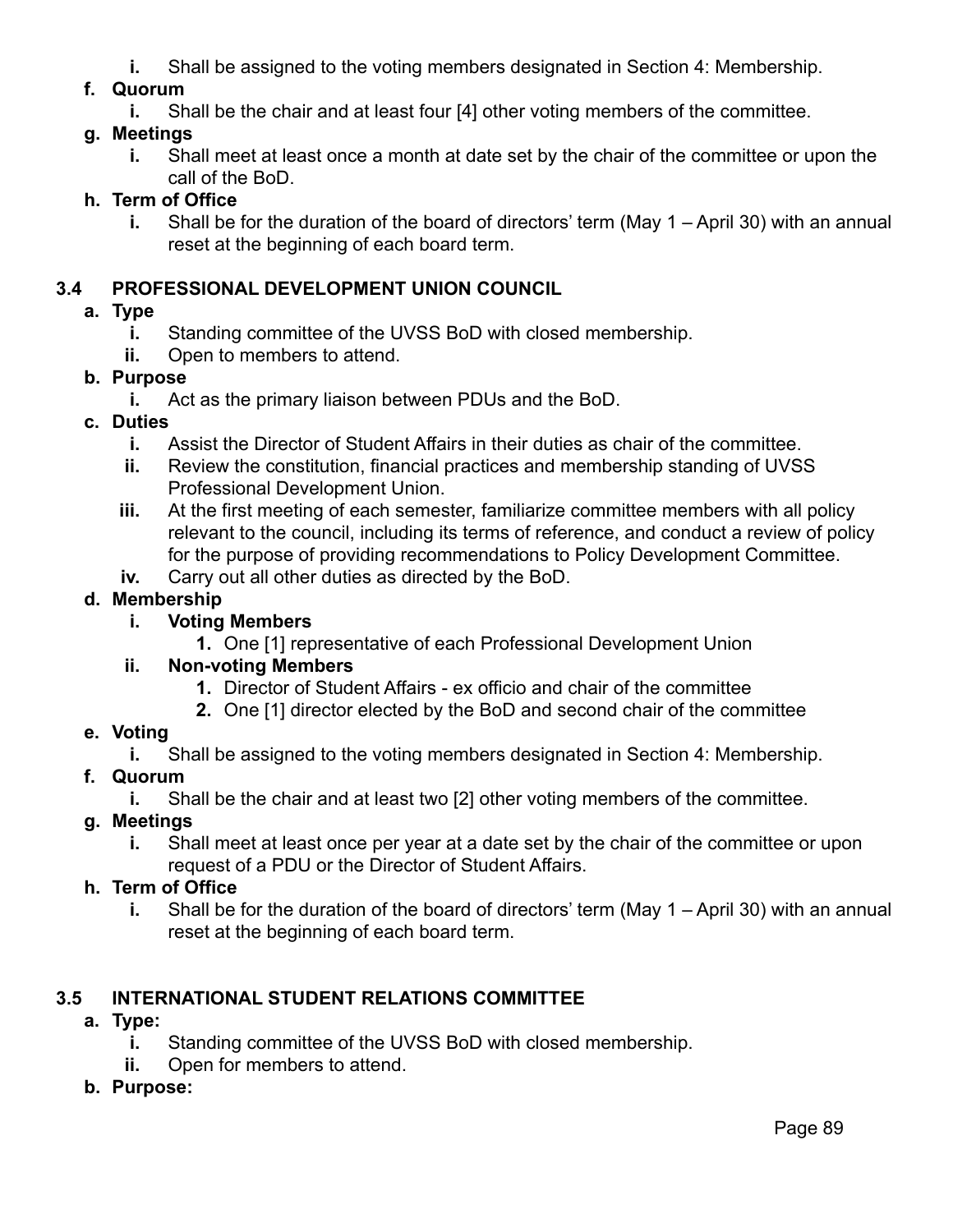- **i.** Acts as a primary and neutral liaison among international students and the BoD (BoD Section 1, part 11.1).
	- **1.** For the purpose of this committee, "international" is defined in the following way: A student born outside of Canada, who spends a majority of their lives outside of Canada, and/or otherwise reasonably identifies as an international student.
- **ii.** Represent international student interests to the UVSS BoD, to UVic, and in the larger community.

# **c. Duties:**

- **i.** Liaise regularly with the UVSS BoD and the relevant UVic departments handling international student issues to advocate on behalf of international students.
- **ii.** Discuss ongoing international student issues for the Director of International Student Relations to relay to the BoD.
- **iii.** Serve as a forum for international students and the BoD to work collectively on supporting the success of international students on campus.
- **iv.** Generate ideas for effective outreach with international students on campus.
- **v.** Build and maintain partnerships among international students, UVSS, and relevant UVic departments handling international student issues.
- **vi.** Organize events (celebrations, holidays, fundraisers, etc.) for or in partnership with other organizations as provided in BoD Policy.
- **vii.** Review policy directly impacting international students or the Director of International Student Relations and make recommendations to Policy Development committee before consideration by the BoD.
- **viii.** At the first meeting of each semester, familiarize committee members with all policy directly relevant to the committee, including its terms of reference.

# **d. Membership**

- **i. Voting Members**
	- **1.** Director of International Student Relations ex officio and chair of the committee
	- **2.** Any members at large who identify as international students and have attended one previous meeting of the committee.
	- **3.** These international student members may also represent a club ratified by Club Council if the club:
		- i. is established and returning,
		- ii. has a club type 'cultural' or 'community service & volunteer',
		- iii. represents all or a group of international students' interest,
		- iv. requests membership on this committee and be represented by an international student,
		- v. is subject to approval of this committee;
	- **4.** These international student members may also represent a course union ratified by Course Union Council if the course union:
		- i. is established and returning,
		- ii. is represented by an international student and requests membership on this committee.
	- **5.** One [1] Director-at-Large, who is an international student, as elected by the BoD.

# **ii. Non-Voting Members**

- **1.** One [1] Director at Large assigned to the International Student Relations portfolio – ex officio and second chair of the committee
- **2.** Director of Outreach and University Relations ex officio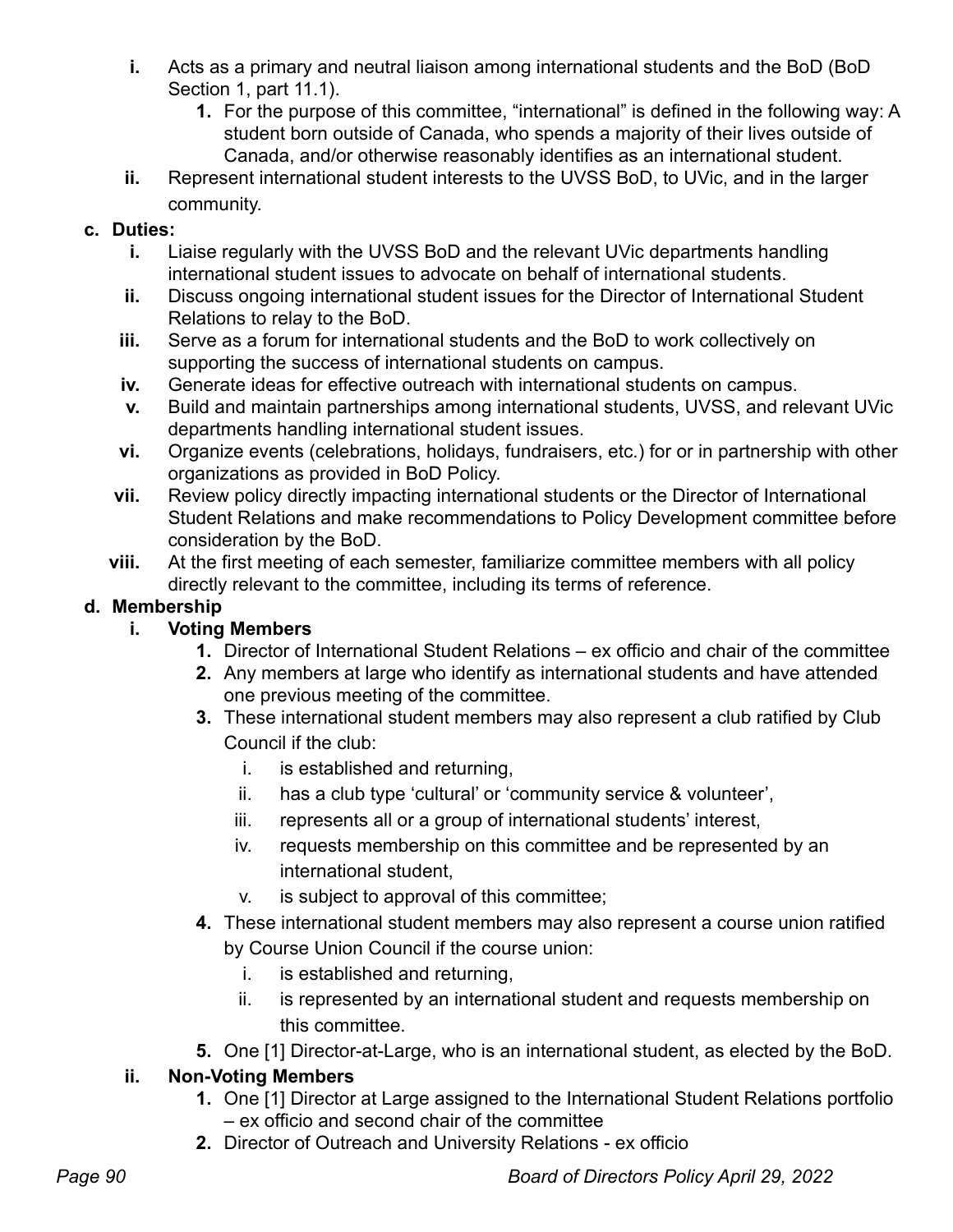- **3.** Director of Student Affairs ex officio
- **4.** Director of Events ex officio
- **5.** Director of Campaigns and Community Relations ex officio
- **6.** Director of Finance and Operations ex officio
- **7.** Research and Communications Manager ex officio
- **8.** Administration and Services or designate ex officio

#### **e. Voting**

**i.** Shall be limited to the voting members designated in Section 4: Membership, sub-section a: Voting Members.

#### **f. Quorum**

- **i.** September 1 April 30: Shall be the chair and at least two [2] other voting members of the committee
- **ii.** May 1 August 31: Shall be the chair and at least one [1] other voting members of the committee.

#### **g. Meetings**

**i.** Shall meet at least once a month at a date set by the chair of the committee or upon the call of the BoD.

#### **h. Term of Office**

**i.** Shall be for the duration of the BoD term (May 1 – April 30) with an annual reset at the beginning of each Board term.

# **PART 4: CLOSED COMMITTEES**

#### **4.1 ELECTORAL COMMITTEE**

- **a. Type**
	- **i.** Standing committee of the UVSS BoD with closed membership.
	- **ii.** Not open to members to attend.
- **b. Purpose**
	- **i.** Ensure the proper and successful conduct of all elections to fill positions on the BoD and of all referenda according to the bylaws and policy of the UVSS.

#### **c. Duties**

- **i.** Oversee the electoral process and ensure that the Elections Office functions as an independent body.
- **ii.** Make recommendations to the BoD regarding the maintenance and development of UVSS Electoral Policy, upon consulting with Policy Development Committee.
- **iii.** Assist the Administrative and Services Manager in the hiring and supervision of the Chief Electoral Officer, Elections Adjudicator, and Arbitration Panel.
- **iv.** Assist the Chief Electoral Officer in the hiring of deputy electoral officers.
- **v.** Provide financial and administrative support and other resources to the Chief Electoral Officer as needed.
- **vi.** At the first meeting of each semester, familiarize committee members with all policy relevant to the committee, including its terms of reference.
- **vii.** Carry out all other duties as directed by the BoD.

#### **d. Membership**

- **i. Voting Members**
	- **1.** Three [3] directors of the Society, one of which is elected as chair by the Board of Directors. The Board shall elect the chair before electing the other two positions. The other two directors can act as second chair, as needed. No members of the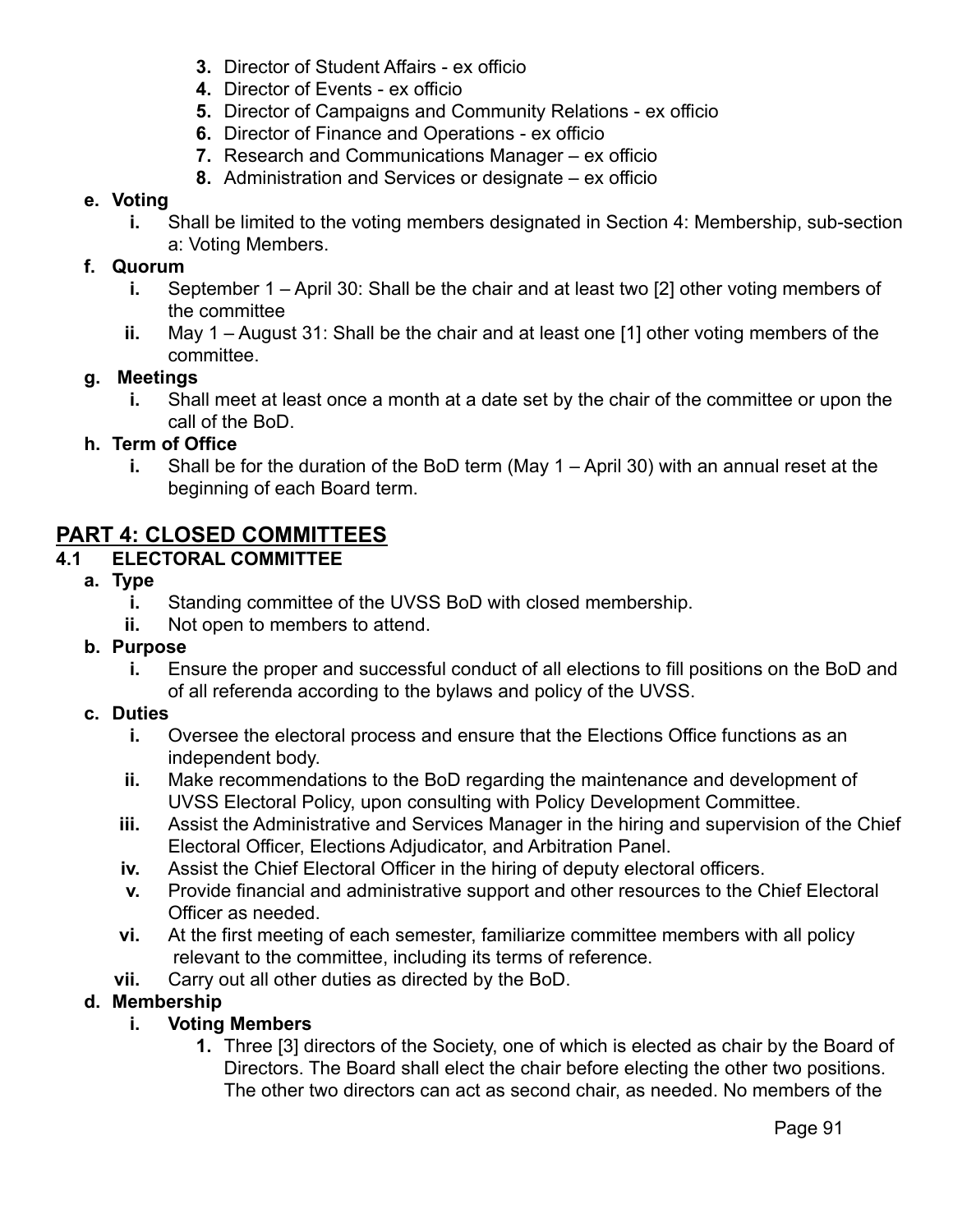committee may actively participate in campaigning or seek re-election while serving as a member of the committee. Committee members who decide to actively participate in campaigning or to seek re-election must resign from the committee before the hiring process begins for the Chief Electoral Officer, Election Adjudicator, Arbitration Panel, or Deputy Electoral Officers.

### **ii. Non-voting Members**

- **1.** Research & Communications Manager ex officio
- **2.** Administration and Services Manager ex officio

### **e. Voting**

**i.** Shall be assigned to the voting members designated in Section 4: Membership.

### **f. Quorum**

**i.** Shall be at least two [2] voting members of the committee.

### **g. Meetings**

**i.** Shall meet as determined by the committee membership or upon the direction of the BoD.

### **h. Term of Office**

**i.** Shall be for the duration of the board of directors' term (May 1 – April 30) with an annual reset at the beginning of each board term.

# **4.2 EXECUTIVE COMMITTEE**

### **a. Type**

- **i.** Standing committee of the UVSS BoD with closed membership.
- **ii.** Not open to members to attend.

### **b. Purpose**

- **i.** Make and document decisions of the Lead Directors regarding the day-to-day operations of the Students' Society.
	- **1.** Ensure the timely implementation of all directives of the Board of Directors.
	- **2.** Nothing in this policy shall be interpreted so as to restrict the authority of the Board of Directors or individual directors as established in the Bylaws and other policies.

# **c. Duties**

- **i. General**
	- **1.** Ensure the Students' Society is compliant with all of its legal obligations.
	- **2.** Submit minutes of all Executive Committee meetings to the Board of Directors in a timely manner.
	- **3.** Develop and maintain a budget for grants and donations.
	- **4.** Fairly distribute grants and donations to external (non-UVSS) organizations as per Operational Policy Part 5.
		- **a.** Determine the maximum amount and number of grants based on the budgeted allocation.
		- **b.** Review and disburse funding requests.
		- **c.** Report any funding disbursements to the Board of Directors.

# **d. Risk Management**

- **i.** Oversee the identification, measurement, monitoring and controlling of the Society's principal risks and ensure that appropriate systems to manage these risks are in place.
- **ii.** Ensure timely and efficient delivery of risk information (including large and emerging exposures) to the Board, and formulate recommendations for action (where appropriate).
- **iii.** Provide direction to management and employees on risk matters; and interact with other committees on the subject of risk and risk management.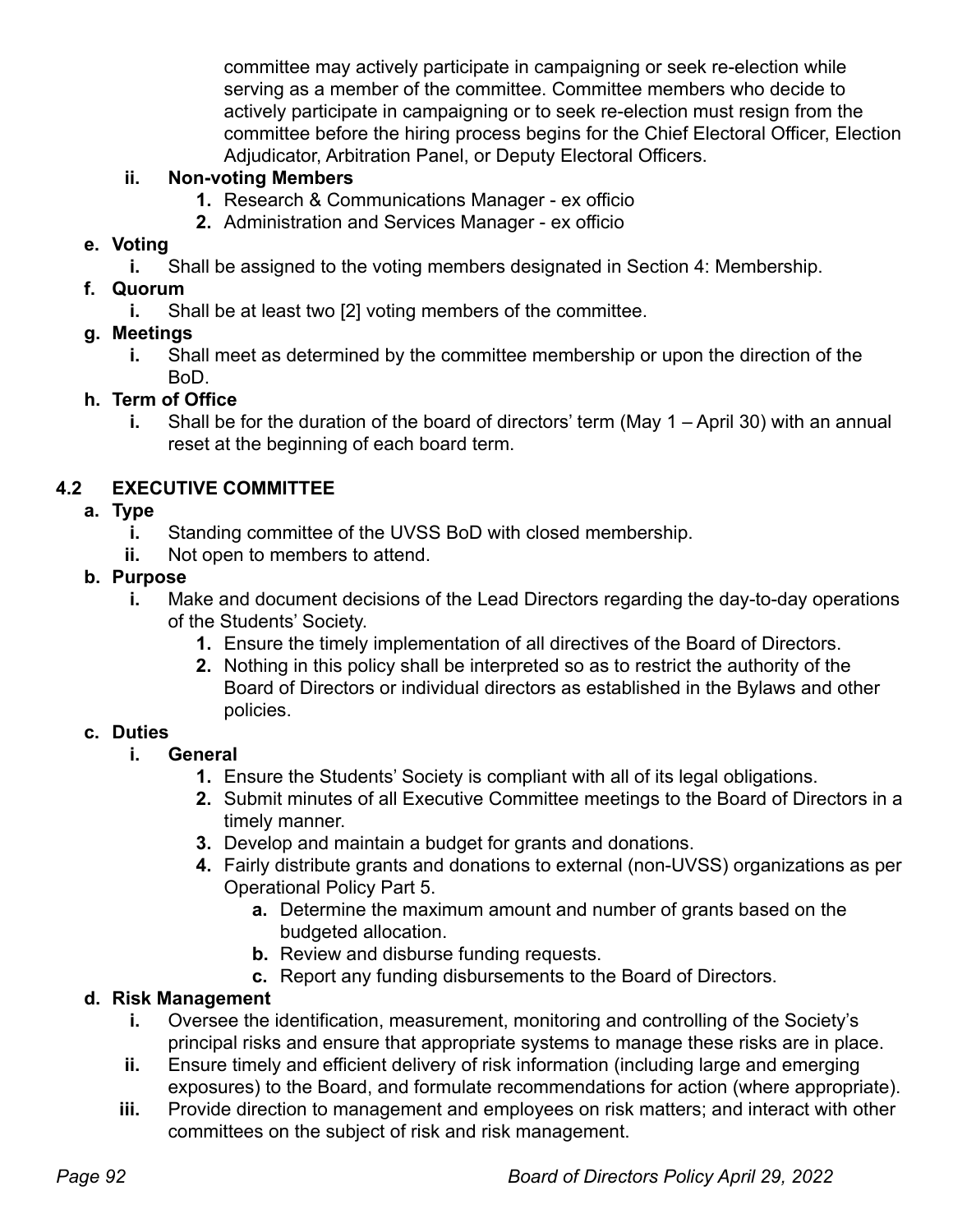**iv.** Review situations where the Society's risk management policies failed to prevent or mitigate an occurrence; and in such situations, make recommendations to the Board of Directors.

### **e. Other Duties**

- **i.** At the first meeting of each semester, familiarize committee members with all policy relevant to the committee, including its terms of reference, and conduct a review of policy for the purpose of providing recommendations to Policy Development Committee.
- **ii.** Carry out all other duties as directed by the BoD.

#### **f. Membership\***

- **i. Voting members:**
	- **1.** Director of Outreach & University Relations Chair of the committee
	- **2.** Director of Campaigns & Community Relations
	- **3.** Director of Finance and Operations
	- **4.** Director of Events
	- **5.** Director of Student Affairs

#### **ii. Non-voting Members:**

- **1.** Executive Director ex officio
- **2.** General Manager ex officio
- **3.** Administration and Services Manager- ex officio
- \*Lead directors shall reserve the right to meet without ex officio members present.

#### **g. Voting**

**i.** Shall be assigned to the voting members designated in Section 4: Membership.

#### **h. Quorum**

**i.** Shall be at least three [3] voting members of the committee.

#### **i. Meetings**

- **i.** Shall meet at least twice a month or upon the call of the BoD.
- **ii.** Meetings shall be held with 24 hours advance notice or by the unanimous consent of the Lead Directors.

#### **j. Term of Office**

**i.** Shall be for the duration of the board of directors' term (May 1 – April 30) with an annual reset at the beginning of each board term.

#### **4.3 HEALTH & DENTAL PLAN APPEALS COMMITTEE**

#### **a. Type**

- **i.** Standing committee of the UVSS BoD with closed membership.
- **ii.** Not open to members to attend.

#### **b. Purpose**

**i.** Adjudicate UVSS members' appeals related to the mandatory UVSS Health Plan and Dental Plan.

#### **c. Duties**

- **i.** Review and adjudicate written appeals of UVSS Health and Dental Plan assessments within 30-days of submission during the semester in which fees are assessed, and not consider appeals made after the last day of classes for that semester.
- **ii.** When adjudicating, the committee shall take the appellant's opt-out and appeal history into account.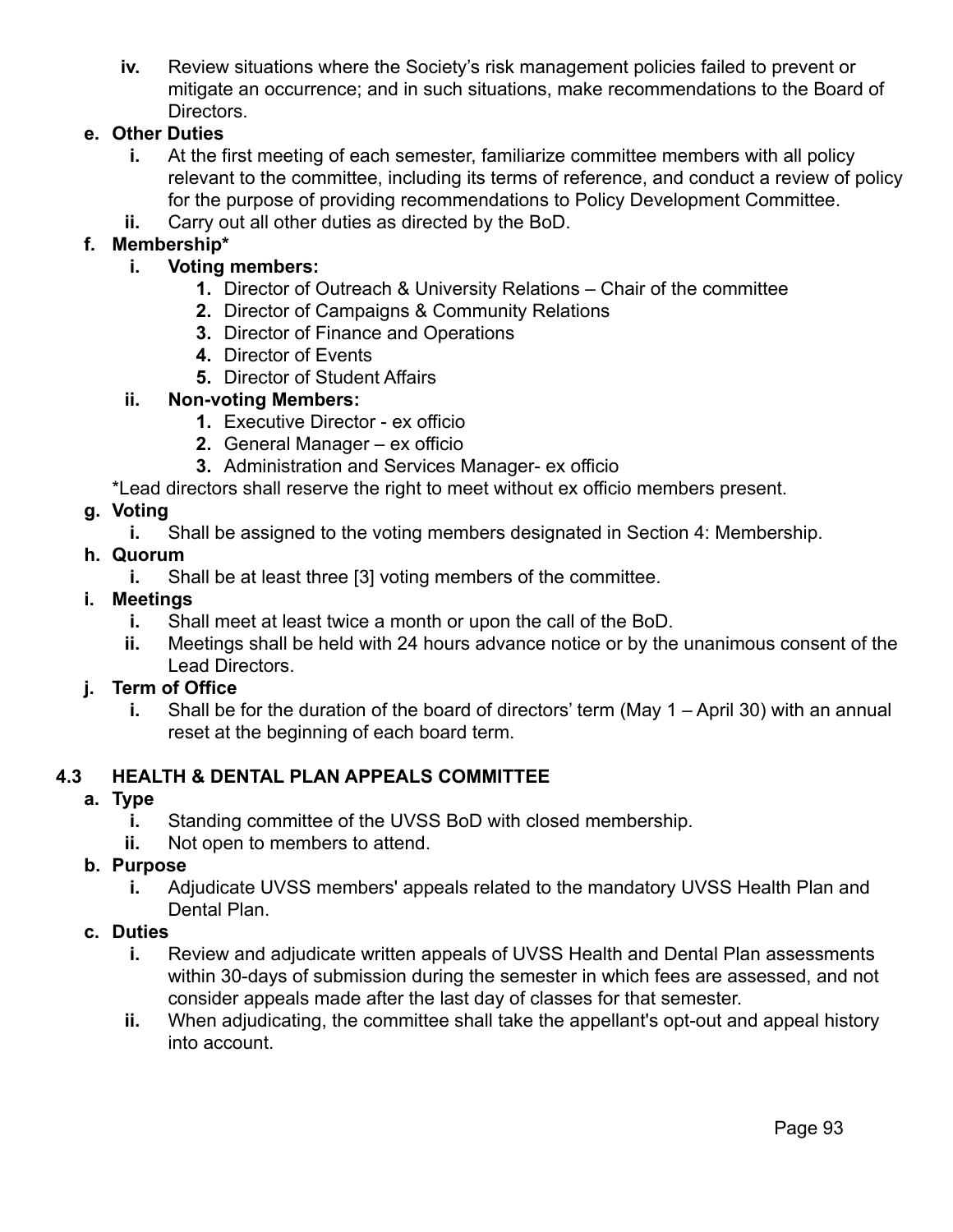- **iii.** When adjudicating, the committee shall not consider any appeals submitted by a parent or guardian of the appellant, unless the authority to do so on behalf of the appellant has been legally granted to that parent or guardian.
- **iv.** The committee will only consider appeals to opt out of the plan and will not consider appeals to opt down from the Enhanced Plan to the Basic Plan.
- **v.** At the first meeting of each semester, familiarize committee members with all policy relevant to the committee, including its terms of reference, and conduct a review of policy for the purpose of providing recommendations to Policy Development Committee.

### **d. Membership**

### **i. Voting Members**

- **1.** The Director of Finance and Operations ex officio and chair of the committee
- **2.** One Director elected by the BoD
- **3.** One member of the UVic Office of the Registrar ratified by the committee

### **ii. Non-voting Members**

- **1.** The Services Coordinator ex officio
- **2.** Administration and Services Manager or designate

### **e. Voting**

**i.** Shall be assigned to the voting members designated in Section 4: Membership.

# **f. Quorum**

**i.** Shall be the chair and one [1] other voting member of the committee.

### **g. Meetings**

- **i.** Shall meet at the request of the chair or upon the call of the BoD.
- **ii.** The committee may agree to conduct consensus-based confidential deliberations via electronic communications. All members must be given a reasonable opportunity to participate. Where consensus cannot be reached on an appeal via digital communications, the appeal must be discussed in person at committee.

#### **h. Term of Office**

**i.** Shall be for the duration of the board of directors' term (May 1 – April 30) with an annual reset at the beginning of each board term.

# **4.4 SUB BUSINESS MARKETING COMMITTEE**

# **a. Type**

**i.** Standing committee of the UVSS Board of Directors with closed membership.

# **b. Purpose**

- **i.** Provide a platform for collaboration on:
	- **1.** strategic marketing goals;
	- **2.** cross-brand marketing between business units in the SUB;
	- **3.** marketing initiatives connected to the activities of the Board of Directors (campaigns, services, events).
	- **4.** Ensure that business and SUB brand marketing aligns with the mission, vision, and values of the UVSS as a non-profit social enterprise model.

# **c. Duties**

- **i. Planning**
	- **1.** Participate in marketing-related professional development opportunities.
	- **2.** Develop the marketing component of the strategic plan.
	- **3.** Identify marketing challenges and devise strategies and tactics to address these issues.
	- **4.** Review targets and benchmarks to access the progress of marketing initiatives.
	- **5.** Organize marketing initiatives with clear project leads, lines of responsibility and communication, and assessments of outcomes and goals.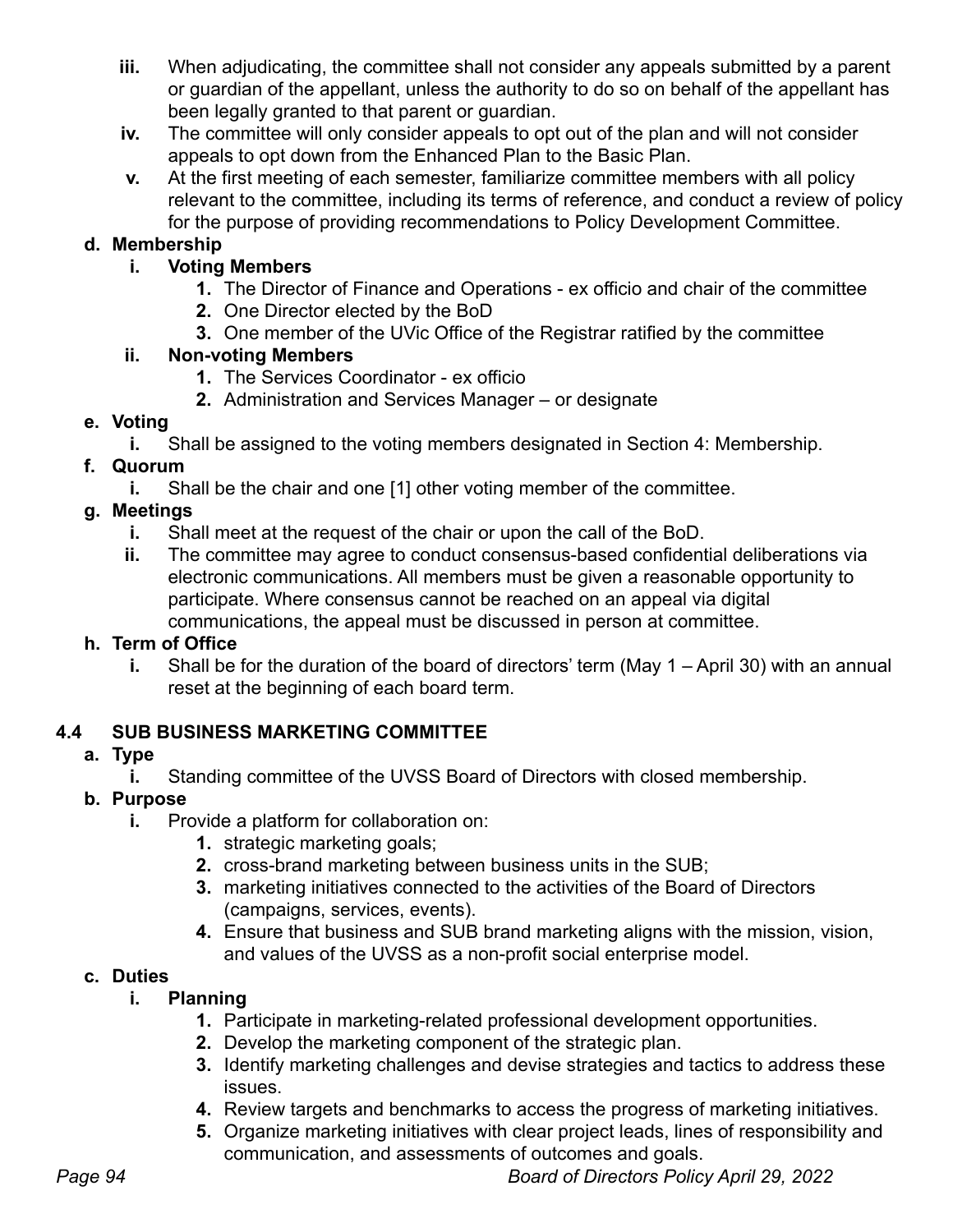**6.** Ensure that marketing initiatives support strategic plan objectives.

#### **ii. Collaborative Marketing**

- **1.** Facilitate cross-brand marketing for UVSS businesses and the SUB brand.
- **2.** Encourage all levels of staff to be involved in the marketing process including inviting interested parties to the committee when relevant.
- **3.** Provide a forum for business units to collaborate on marketing objectives with the Board of Directors.

#### **iii. SUB Brand**

- **1.** Through the Graphic Design Department, oversee the brand identity and reputation of the SUB brand.
- **2.** Ensure that a consistent brand vision for the Student Union Building is incorporated into renovations.
- **3.** Communicate the SUB non-profit social enterprise model to members.

#### **iv. Other Duties**

- **1.** At the first meeting of each semester, familiarize committee members with all policy relevant to the group, including its terms of reference, and conduct a review of policy for the purpose of providing recommendations to Policy Development Committee.
- **2.** Carry out all other duties as directed by the Board of Directors.

# **d. Membership**

### **i. Directors (voting members)**

- **1.** Director of Finance & Operations ex officio and co-chair of the committee
- **2.** One [1] director elected by the BoD ex officio and second chair of the committee
- **3.** Director of Events ex officio
- **4.** Director of Campaigns & Community Relations ex officio
- **5.** Director of Outreach & University Relations ex officio
- **6.** Director of Student Affairs ex officio
- **7.** Two [2] directors elected by the Board

# **ii. Staff (voting members)**

- **1.** Art Director-Graphic Design Department Manager ex officio and co-chair of the committee
- **2.** Graphic Designer-Digital Project Coordinator ex officio
- **3.** Marketing and Events Coordinator\*\* ex officio
- **4.** General Manager ex officio
- **5.** Administration and Services Manager- ex officio
- **6.** One [1] representative from each of the nine [9] business units as selected by that business unit
- **7.** Two [2] representatives from the Union.

\*If the chair and second chair are all unable to facilitate a meeting of this committee, Administration and Services Manager shall facilitate the meeting for the purpose of ensuring that the work of the committee is able to continue.

\*\*The Marketing and Events Coordinator shall act as a liaison between UVSS Board members and staff, develop mutual buy-in for the committee's initiatives, and act as the single point of contact for inquiries about this committee's initiatives for staff or Board members.

**iii. Non-voting members**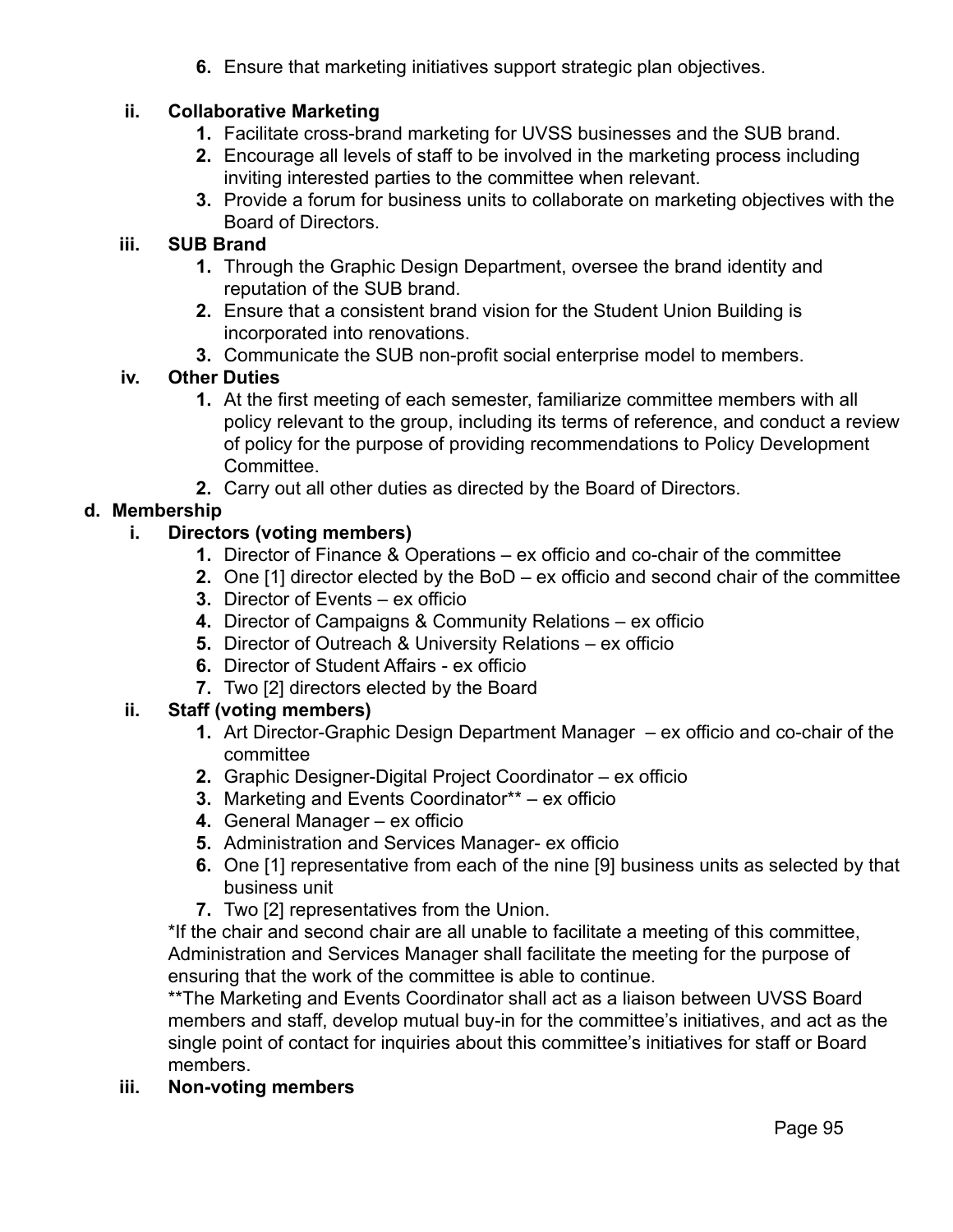- **1.** UVSS Board members
- **2.** UVSS staff

# **e. Voting**

**i.** Shall be assigned to the voting members designated in Section 4: Membership.

# **f. Quorum**

**i.** Shall be the chair and at least two [2] directors and five [5] staff (two of which must be business unit representatives).

# **g. Meeting**

**i.** Shall meet at least monthly at a date set by the chair of the committee, except for the summer semester where meetings will be twice monthly.

# **h. Term of Office**

- **i.** Shall be from the date of appointment until the end of the current board year (i.e. April 30).
- **ii.** Shall be for the duration of the board of directors' term (May 1 April 30) with an annual reset at the beginning of each board term.

# **4.5 OMBUDSPERSON ADVISORY COMMITTEE (OAC)**

# **a. Type**

- **i.** Joint committee combined of: the University of Victoria Students Society (UVSS) and the University of Victoria Graduate Students Society Executive (GSS), and the University of Victoria (UVIC) faculty and staff representatives with closed membership.
- **ii.** Not open to members to attend.

# **b. Mandate**

**i.** To advise and guide the Ombudsperson to ensure the impartial and independent operation of the Office of the Ombudsperson (the "Office"). The Ombudsperson Advisory Committee (OAC) has the following functions:

# **c. Functions**

- **i.** Establish guidelines, policy and procedures for the operation of the Office of the Ombudsperson.
- **ii.** To advise and make recommendations to the Ombudsperson regarding their annual operating budget and annual operational plan and approve the budget and annual operational plan for the Office of the Ombudsperson, including but not limited to provisions for salary, office expenses and professional development.
- **iii.** Select, evaluate, and dismiss the Ombudsperson according to the procedures in the Office of the Ombudsperson's Terms of Reference.
- **iv.** Confidentially evaluate, as individual members, the work performance provided by the Ombudsperson. Complete an annual formal review, led by the Administrative and Services Manager (ASM) in consultation with the OAC. The OAC reviews all data collected, information and writings as a whole, subsequently two members of committee and the ASM will perform a formal performance review. Further details are outlined within the Terms of Reference for the Office of the Ombudsperson.
- **v.** Solicit operating grants form the university community including, but not limited to, the University of Victoria (UVic), the UVSS and the GSS.
- **vi.** Receive and review reports from the Ombudsperson on the operation of the office including the written Annual Report, and report its findings to the UVSS BoD and the GSS and UVSS Executive.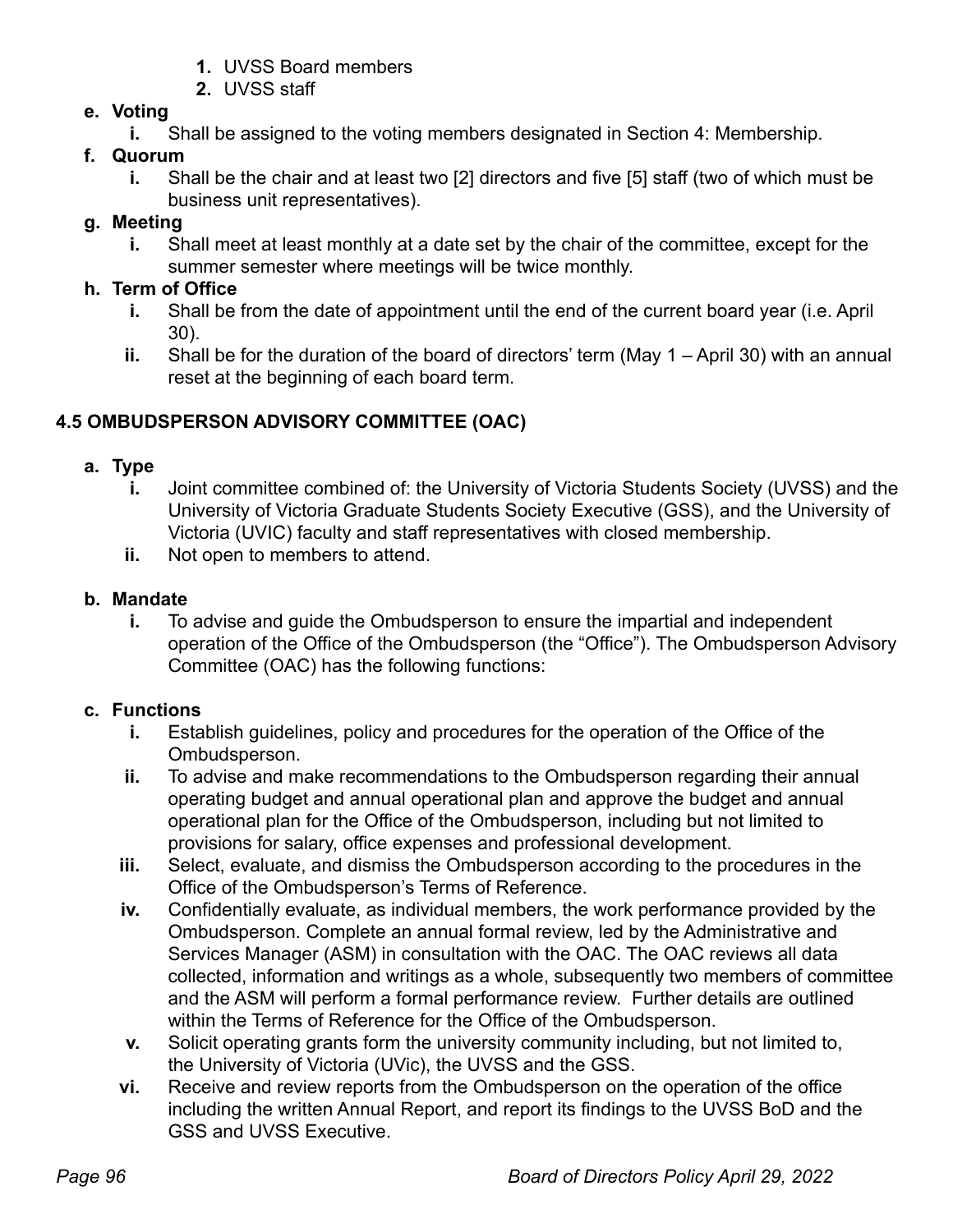- **1.** In particular, Ombudsperson shall report on office operations at the end of the following periods: January 1 to June 30; July 1 to December 31; and shall file with the (OAC) statistical reports to cover those terms. Subsequent to the Committee's review, annual reports shall be presented to the Senate and distributed widely to the University Community.
- **vii.** At the first meeting of each summer and fall term, familiarize committee members with all policies relevant to the committee, including its Terms of Reference.
- **viii.** Review and recommend changes to the OAC's Terms of Reference as well as review the Terms of Reference for the Office on an as-needed basis. Any changes to the TOR for the operation of the committee or the Office of the Ombudsperson will require notice:
	- **1.** Notice of recommended changes will be provided at least two weeks in advance of a special meeting called for the purpose of reviewing the terms of reference. Two-thirds (2/3) of the majority of the sitting members of the committee, e.g., six, as there are nine members of the committee, must be in favour in order for changes to be made to the Terms of Reference.
	- **ix.** To respond to any alleged violation of the Office of the Ombudsperson's Terms of Reference.
		- **1.** If a member of the University community believes that the Ombudsperson has violated the Office of the Ombudsperson's Terms of Reference with respect to any matter to which the member has been a party, a written complaint detailing the alleged violation can be submitted to the Chair of the Ombudsperson Advisory Committee. The Chair will convene the Committee to review the concern according to the procedure found in the Complaint Resolution Form about the Ombudsperson.
	- **x.** To respond to any alleged violation of the Office of the Ombudsperson's Terms of Reference and/or Terms of Office.
		- **1.** If a member of the university community believes that the Ombudsperson has violated the Office of the Ombudsperson's Terms of Reference with respect to any matter to which the member has been a party, a written complaint detailing the alleged violation can be submitted to the Chair of the Ombudsperson Advisory Committee. The Chair will convene the Committee to review the concern according to the procedure found in the Office of the Ombudsperson Complaint Resolution Form.
- **xi.** To respect the confidentiality of the Ombudsperson's casework. The Committee shall not have access to any confidential information from Office records that identifies individuals or groups of individuals.

#### **d. Membership**

#### **i. Voting Members**

- **1.** Director of Outreach & University Relations ex officio and chair of the committee
- **2.** One [1] Advocacy or Constituency Group Representative, who has been elected to the BoD, and participates on the Advocacy Relations Committee (ARC). Specifically chosen from the following representatives who make up the ARC: UVic Pride Collective (PRIDE), Students of Colour Collective (SOCC), Society for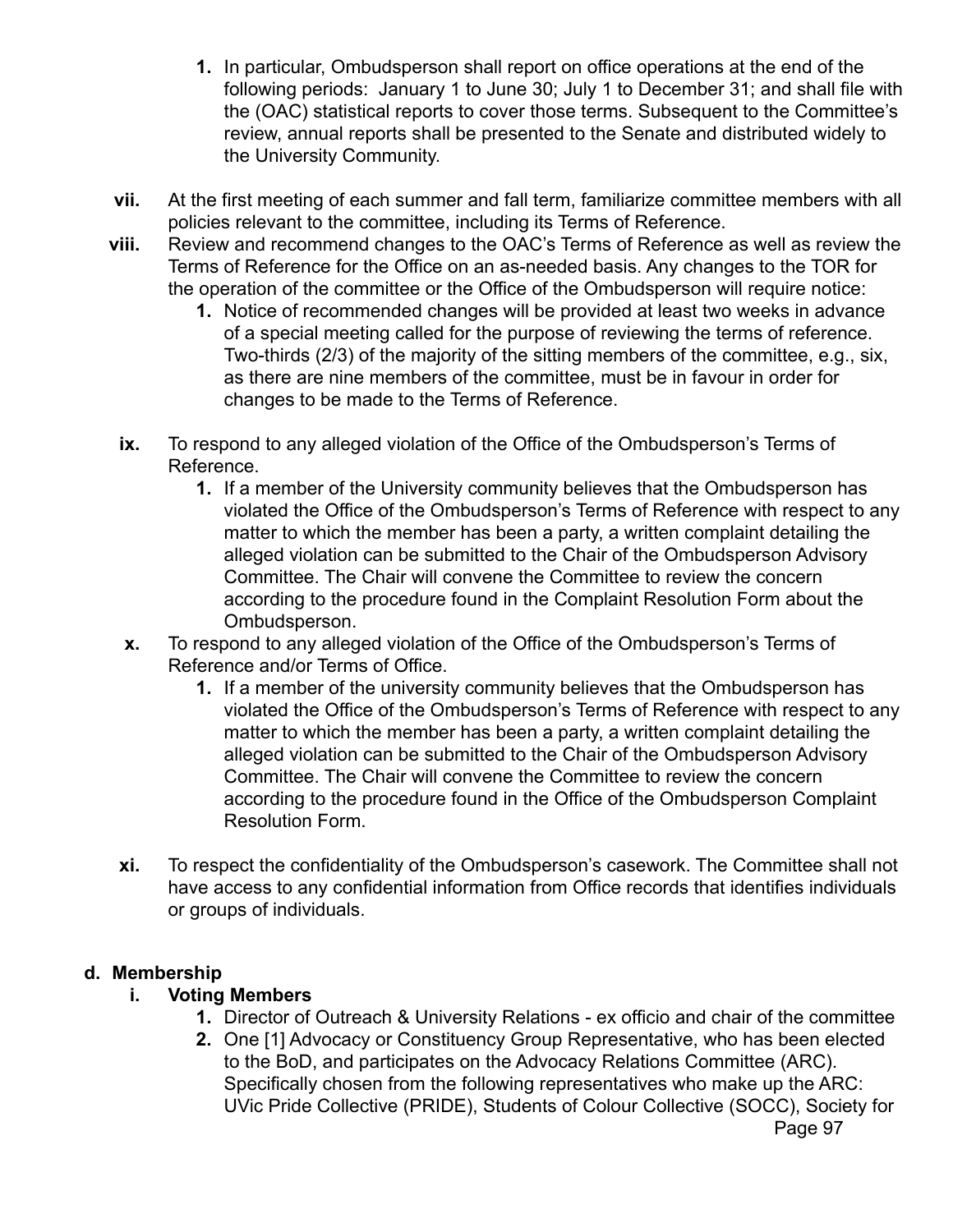Students with a Disability (SSD), the Gender Empowerment Centre (GEM, and/or Native Students Union (NSU). Preference must be given to the ARC membership, if a member is not able then a Director at Large can be approached to serve.

- **3.** One [1] GSS member elected by the GSS
- **4.** One [1] student senator elected by the BoD
- **5.** One [1] member at large elected by the BoD
- **6.** One [1] member of the UVic Faculty elected by the Faculty Association
- **7.** Two [2] members of the UVic Administration: one selected by the Vice-President, Academic & Provost; one selected by the Vice-President, Finance & Operations
- **8.** One [1] member of the UVic Professional Employees Association (PEA) elected by the PEA
- **9.** One [1] Past Chair, preference given to the most recent past chair, however past chair could include up to three terms in the past. In the event the student is no longer a UVSS or GSS member, meaning they are no longer a full or part time registered UVic Student, they are not eligible to be the serving past chair.

#### **ii. Non-voting Members**

- **1.** Administration and Services Manager ex officio, Secretary of the Committee
- **2.** Ombudsperson ex officio

#### **e. Terms of Office**

**i.** Terms of Office shall be one year from the date of appointment for UVSS and GSS members.

#### **f. Voting**

**i.** Shall be assigned to the voting members included in section 4.

#### **g. Quorum**

- **i.** September 1 April 30: Shall be the chair and at least three [3] other voting members of the committee. May 1 – August 31: Shall be the chair and at least two [2] other voting members of the committee.
- **ii.** To make quorum at least one voting member present must be a student.

#### **h. Meetings**

#### **i. Frequency of Meetings**

**1.** At the request of the Chair, Past Chair, or the Ombudsperson, the OAC shall meet a minimum of three times a year during the September and January academic terms, and at least twice during the summer session. Meetings will be scheduled with a minimum of one (1) week advance notice before the meeting date.

#### **i. Documentation**

- **i.** The meeting agenda will be prepared in collaboration with the OAC Chair, Past Chair and/or the Ombudsperson.
- **ii.** Agenda items can include the following items but is not an exclusive list:
	- **1.** Review of the previous meeting's minutes
	- **2.** Review the activities and operations of the Ombudsperson to the OAC.
	- **3.** Committee members' questions and feedback related to the activities and operations of the Office of the Ombudsperson.
	- **4.** Approval of the annual budget.
	- **5.** Adoption of the meeting minutes.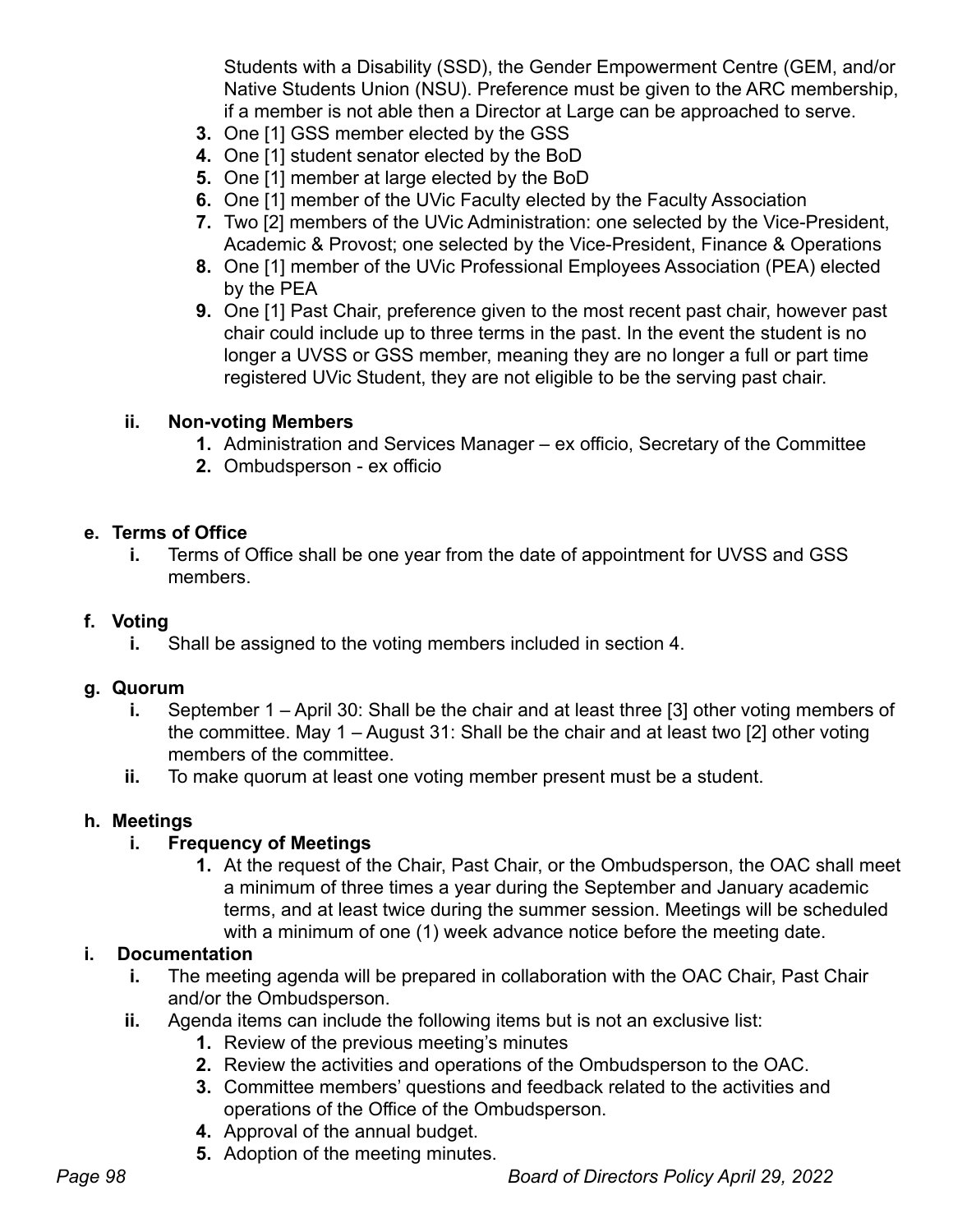**6.** Meeting agendas, minutes and supporting materials will be produced and distributed to all OAC members at least one (1) week before a scheduled meeting, and maintained for all committee meetings. The office of record will be the Administration and Services Manager.

### **j. Funding**

**i.** The composition of the OAC as noted above is predicated upon ongoing financial contributions to the operation of the Office of the Ombudsperson by the UVSS, GSS, and UVic itself.

### **4.6 OPERATIONAL RELATIONS COMMITTEE**

#### **a. Type**

- **i.** Joint committee of the UVSS BoD and UVic Administration with closed membership.
- **ii.** Not open to members to attend.

#### **b. Purpose**

**i.** Consider matters and issues regarding the operational relationship between the University and the Society.

#### **c. Duties**

- **i.** Consider matters respecting the ownership, maintenance and operation of the Student Union Building.
- **ii.** Establish an ongoing forum to discuss and consider matters of common interest and concern with respect to UVSS members.
- **iii.** Make recommendations to the University Board of Governors and UVSS BoD regarding their operational relationship.
- **iv.** At the first meeting of each semester, familiarize committee members with all policy relevant to the committee, including its terms of reference, and conduct a review of policy for the purpose of providing recommendations to Policy Development Committee.

#### **d. Membership**

#### **i. Voting Members:**

- **1.** Three [3] members of the UVIC Faculty, Administration and Professional Staff appointed by the President of the University
- **2.** The five [5] Lead Directors of the UVSS or their designates

#### **ii. Non-voting Members:**

- **1.** Executive Director ex officio
- **2.** General Manager ex officio
- **3.** Administration and Services Manager- ex officio

#### **e. Voting**

**i.** Shall be assigned to the voting members designated in Section 4: Membership.

#### **f. Quorum**

**i.** Shall be at least two [2] UVSS Directors and at least two [2] UVIC appointees.

#### **g. Meetings**

**i.** Shall occur every 4-6 weeks, September to April on dates to be negotiated by the UVSS and UVIC.

#### **h. Term of Office**

**i.** Shall be for the duration of the board of directors' term (May 1 – April 30) with an annual reset at the beginning of each board term.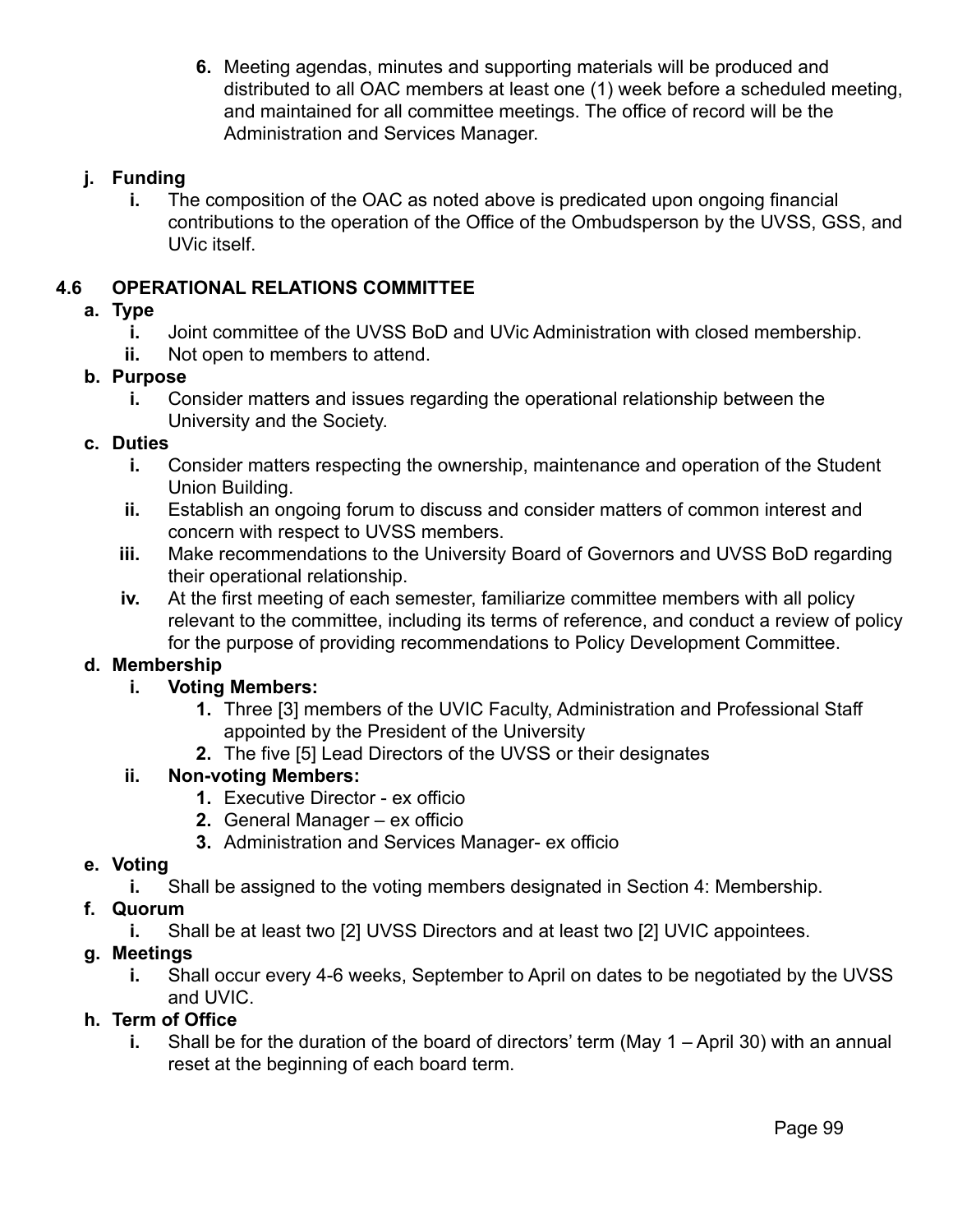# **4.7 PERSONNEL COMMITTEE**

### **a. Type**

- **i.** Standing committee of the UVSS BoD with closed membership.
- **ii.** Not open to members to attend.

### **b. Purpose**

- **i.** Act as the independent primary liaison between the BoD and UVSS staff, subject to the limits of this policy.
- **ii.** Ensure accountability, transparency, inclusion, and democratic participation in executing the responsibilities of the committee.
- **iii.** Ensure the confidentiality of personnel files and the privacy of excluded and unionized staff.

### **c. Duties**

# **i. Management of Excluded Personnel**

Oversee all aspects of hiring, managing, and evaluating Excluded Personnel, including:

- **1.** Ensure that excluded personnel shall receive an annual performance review for the period of May 1 to April 30 of the following year. The annual performance review process shall be completed no later than August 31.
- **2.** Review the performance of the General Manager, Administration and Services Manager, and Executive Director against established objectives on a regular basis.
- **3.** Provide semesterly reports to the Board of Directors on the performance of excluded personnel.
- **4.** Prepare an evaluation report for the BoD before the end of April each year and recommend any compensation adjustments.
- **5.** Ensure that an independent/external compensation analysis is conducted for excluded positions every three years.
- **6.** Ensure that an independent/external 360 performance review of excluded personnel happens at least once every three years.
- **7.** Annually review the Excluded Personnel Policy and Excluded Personnel job descriptions and make policy proposals as needed.
- **8.** Ensure that all members of Personnel Committee receive external training in non-profit management and effective management of non-profit Executive Directors (re: excluded personnel) within four weeks of being elected to the Personnel Committee at the beginning of the board term. Ensure that ongoing training in these key areas happens for the duration of the board term.

# **ii. Reporting and Consultation to the Board of Directors**

- **1.** Provide a report to the Board of Directors at each board meeting on personnel issues, Labour Management Committee meetings, and the activities and projects undertaken by Personnel Committee.
- **2.** Seek direction from the Board of Directors to advise excluded managers on addressing major personnel issues such as, but not limited to:
	- **a.** Unresolved Step 3 grievances that may proceed to arbitration
	- **b.** The closing or restructuring of departments and business units due to technological change, organizational change, or complete termination of operations\*
	- **c.** The creation of new unionized staff positions (Class 10 and above)
	- **d.** The creation of new excluded manager positions or the elimination of current excluded manager position.

\*No department or business unit shall be either closed or restructured without a two-thirds majority vote of the Board.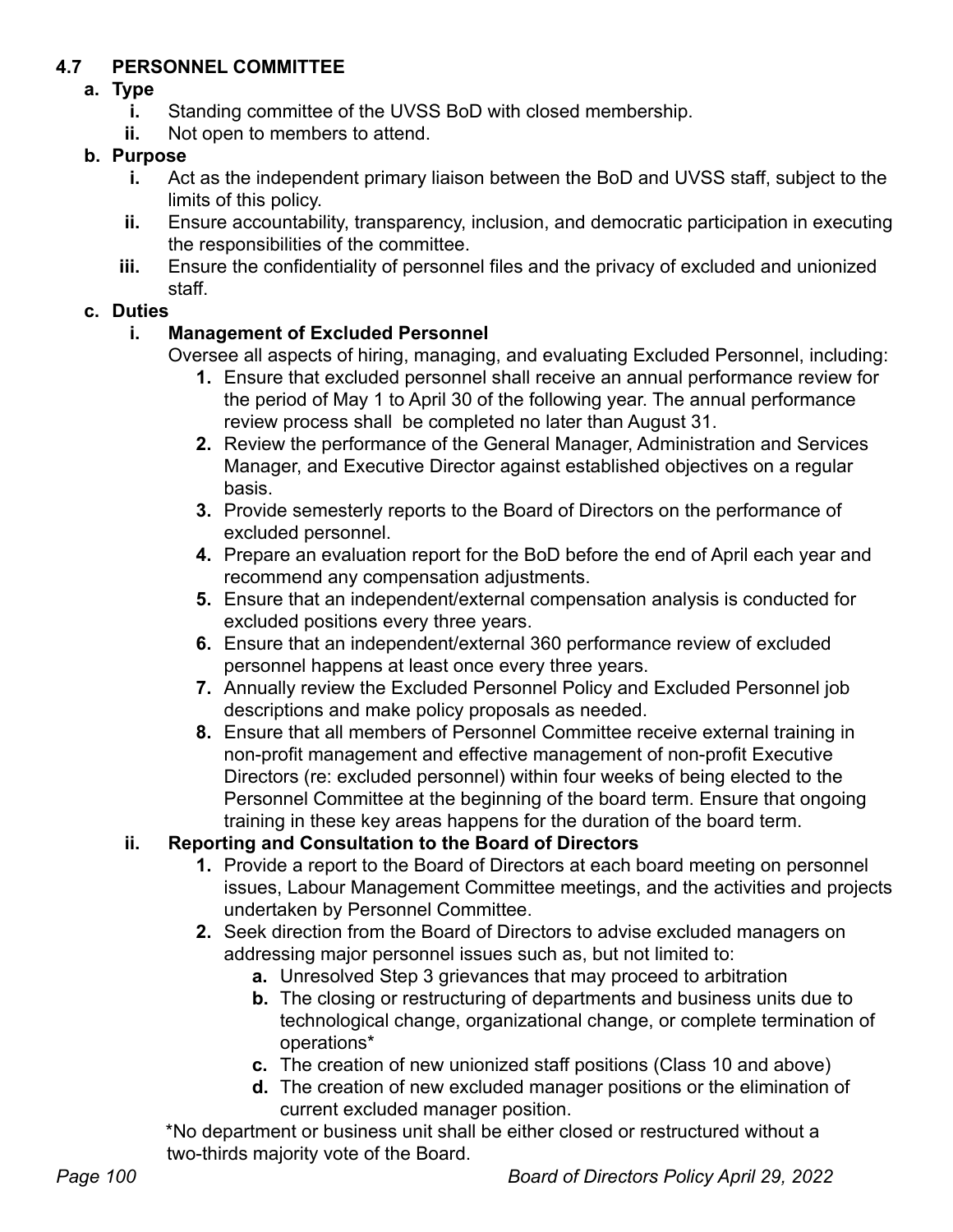### **iii. Duties of Voting Members**

- **1.** Advise Excluded Managers on addressing major personnel issues such as, but not limited to:
	- **a.** Collective bargaining
	- **b.** Grievances (Step 1-3)
	- **c.** Organizational and technological change
	- **d.** The creation of new unionized staff positions
	- **e.** The elimination of current unionized staff positions
	- **f.** Personnel management practices including hiring, evaluation and training

Maintain a publicly available list of the total annual salaries of all employees meeting the annual income established by the Societies Act.

### **iv. Duties of Both Voting and Non-voting Members**

- **1.** Represent the Employer at Labour Management Committee
- **2.** Represent the Employer at Employment Equity Committee
- **3.** Ensure that the Employer is represented at Employment Equity Committee by at least one director who identifies as a person of colour, and indigenous person, a person with a disability, or LGBTQ+ as elected by the Board of Directors. It is not required that this director be a member of Personnel Committee to participate.
- **4.** Ensure Board participation in hiring committees for key vacancies.
- **5.** Represent the Employer in negotiations with all bargaining units certified to represent UVSS staff during collective bargaining.
- **6.** Represent the Employer at the third level of the grievance process.
- **7.** At the first meeting of each semester, familiarize committee members with all policy relevant to the committee, including its terms of reference, and conduct a review of policy for the purpose of providing recommendations to Policy Development Committee.
- **8.** Carry out all other duties as directed by the BoD.

# **d. Membership**

# **i. Voting Members\*:**

- **1.** Director of Finance and Operations ex officio and chair of the committee
- **2.** One [1] Lead Director elected by the BoD ex officio and second chair of the committee
- **3.** One [1] director (non-lead director) elected by the BoD (must be available for the entirety of the board term)
- **4.** One [1] director elected by the BoD (must be available for the entirety of the board term)

\*Personnel Committee shall have a maximum of two self-identified cisgender men as voting members.

\*In the event of a tie, the motion shall not be approved.

#### **ii. Non-voting Members:**

- **1.** General Manager ex officio
- **2.** Executive Director ex officio
- **3.** Administration and Services Manager ex officio

#### **e. Voting**

**i.** Shall be assigned to the voting members designated in Section 4: Membership.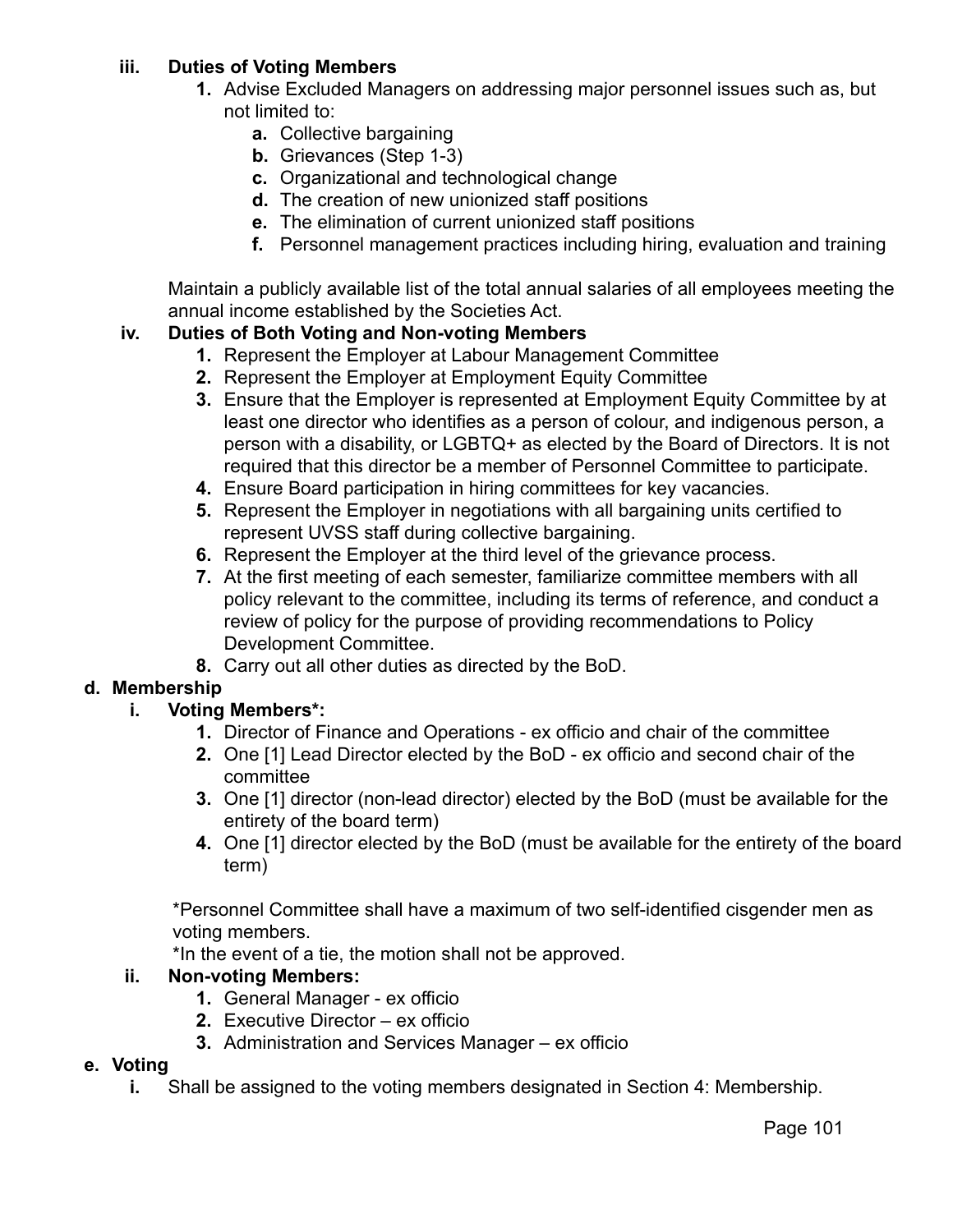# **f. Quorum**

**i.** Shall be at least two [2] voting members of the committee.

### **g. Meetings**

**i.** Shall meet at least bi-weekly at a date set by the chair of the committee or upon the call of the BoD.

# **h. Term of Office**

**i.** Shall be for the duration of the board of directors' term (May 1 – April 30) with an annual reset at the beginning of each board term.

### **4.8 U-PASS APPEALS COMMITTEE**

#### **a. Type**

- **i.** Standing committee of the UVSS BoD with closed membership.
- **ii.** Not open to members to attend.

### **b. Purpose**

**i.** Adjudicate UVSS members' appeals related to the mandatory U-PASS fee.

### **c. Duties**

- **i.** Review and adjudicate written appeals of UVSS U-PASS assessments within 30 days of submission.
- **ii.** Respond to applicants within a reasonable time of the committee's decision.
- **iii.** At the first meeting of each semester, familiarize committee members with all policy relevant to the committee, including its terms of reference, and conduct a review of policy for the purpose of providing recommendations to Policy Development Committee.

### **d. Membership**

# **i. Voting Members:**

- **1.** Director of Finance and Operations ex officio and chair of the committee
- **2.** Two [2] directors elected by the BoD
- **3.** One [1] member as recommended by SSD

# **ii. Non-voting Members:**

- **1.** Administration and Services Manager ex officio
- **2.** Services Coordinator– ex officio

# **e. Voting**

**i.** Shall be assigned to the voting members designated in Section 4: Membership.

# **f. Quorum**

**i.** Shall be the chair and at least one [1] other voting members of the committee.

# **g. Meetings**

- **i.** Shall meet at least once a semester at a date set by the chair of the committee or upon the call of the BoD.
- **ii.** The committee may agree to conduct consensus-based confidential deliberations via electronic communications. All members must be given a reasonable opportunity to participate. Where consensus cannot be reached on an appeal via digital communications, the appeal must be discussed in person at committee.

# **h. Term of Office**

**i.** Shall be for the duration of the board of directors' term (May 1 – April 30) with an annual reset at the beginning of each board term.

# **4.9 PEER SUPPORT CENTRE COMMITTEE**

- **a. Type**
	- **i.** Standing committee of the UVSS BoD with closed membership.
- **b. Purpose**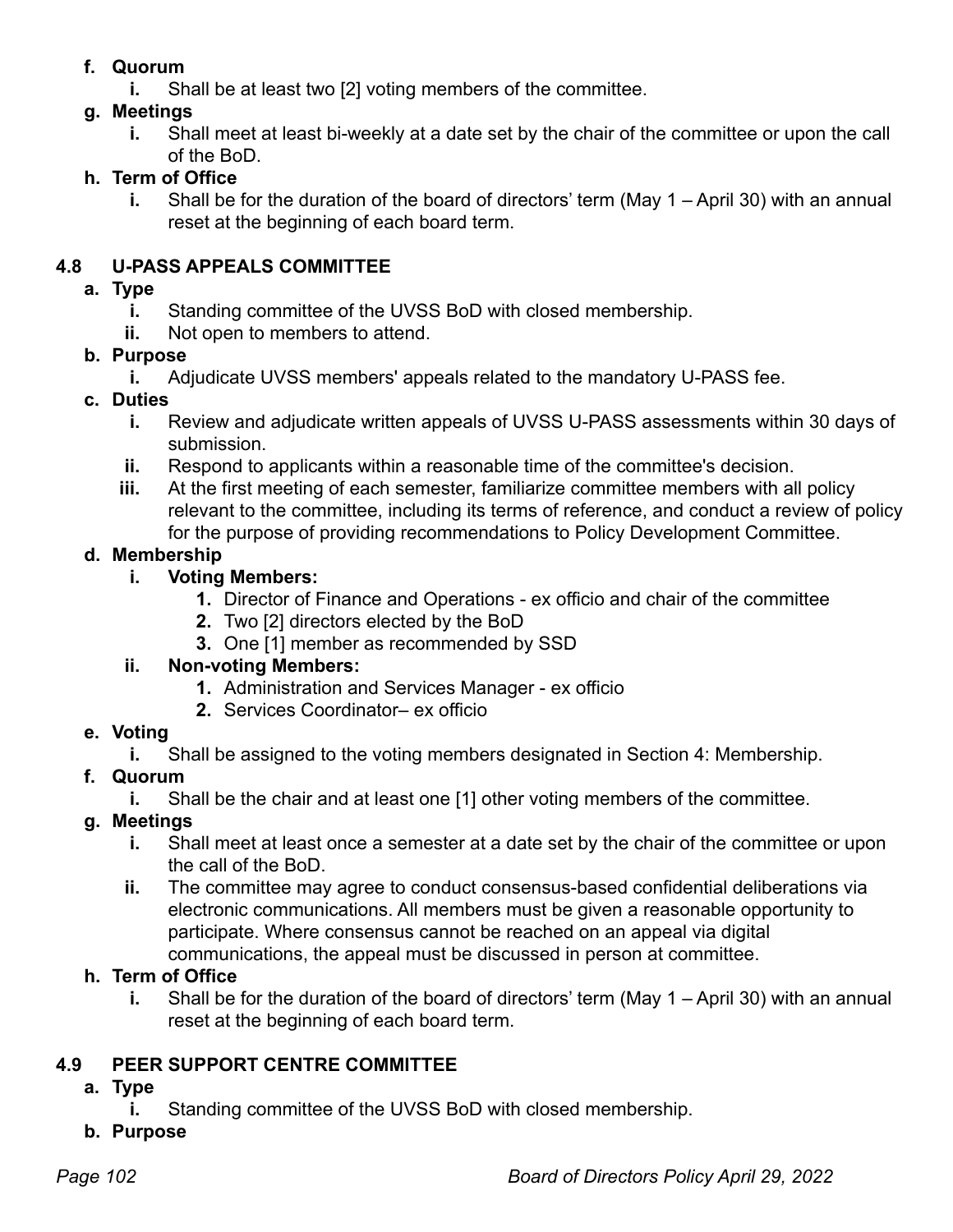**i.** To advise on the daily operations, outreach and engagement, and annual strategy of the UVSS Peer Support Centre.

#### **c. Duties**

#### **i. Daily operations**

**1.** Advise on the daily operations of the Peer Support Centre.

#### **ii. Outreach and engagement**

- **1.** Assist with strategies to communicate about and engage with students about the Peer Support Centre.
- 2. Assist with relationship building and partnership development.

#### **iii. University relations**

1. Liaise with the University administration and other university offices and departments to support the effective operations of the Peer Support Centre.

#### **iv. Reporting to UVSS Board of Directors**

1. The UVSS Director members are responsible for delivering verbal reports at UVSS BoD meetings.

#### **d. Membership**

#### **i. Voting Members**

- **1.** Peer Support Centre Operations Officer (Co-Chair)
- 2. Peer Support Centre Outreach Officer (Co-Chair)
- 3. Peer Support Centre Assistant(s)
- 4. Peer Support Centre Volunteers
- 5. Two [2] UVSS Directors

#### **ii. Non-voting members**

- 1. Administration & Services Manager
- 2. Research & Communications Manager

#### **e. Voting**

**i.** Shall be limited to the voting members designated in Section 4: Membership.

#### **Quorum**

- **ii.** September 1 April 30: Shall be the chair and at least two [2] other voting members of the committee.
- **iii.** May 1 August 31: Shall be the chair and at least two [2] other voting members of the committee.

#### **f. Meetings**

- **i.** Shall meet at least once a month at a date set by the chair of the committee or upon the call of the BoD.
- **ii.** The chair shall distribute meeting agendas a minimum of 24 hours in advance of meetings in a manner that is available to members.
- **iii.** The chair shall distribute minutes to members within 72 hours of the end of the meeting.

#### **g. Term of Office**

**i.** Shall be for the duration of the board of directors' term (May 1 – April 30) with an annual reset at the beginning of each board term.

# **SECTION 5: DISABILITY POLICY**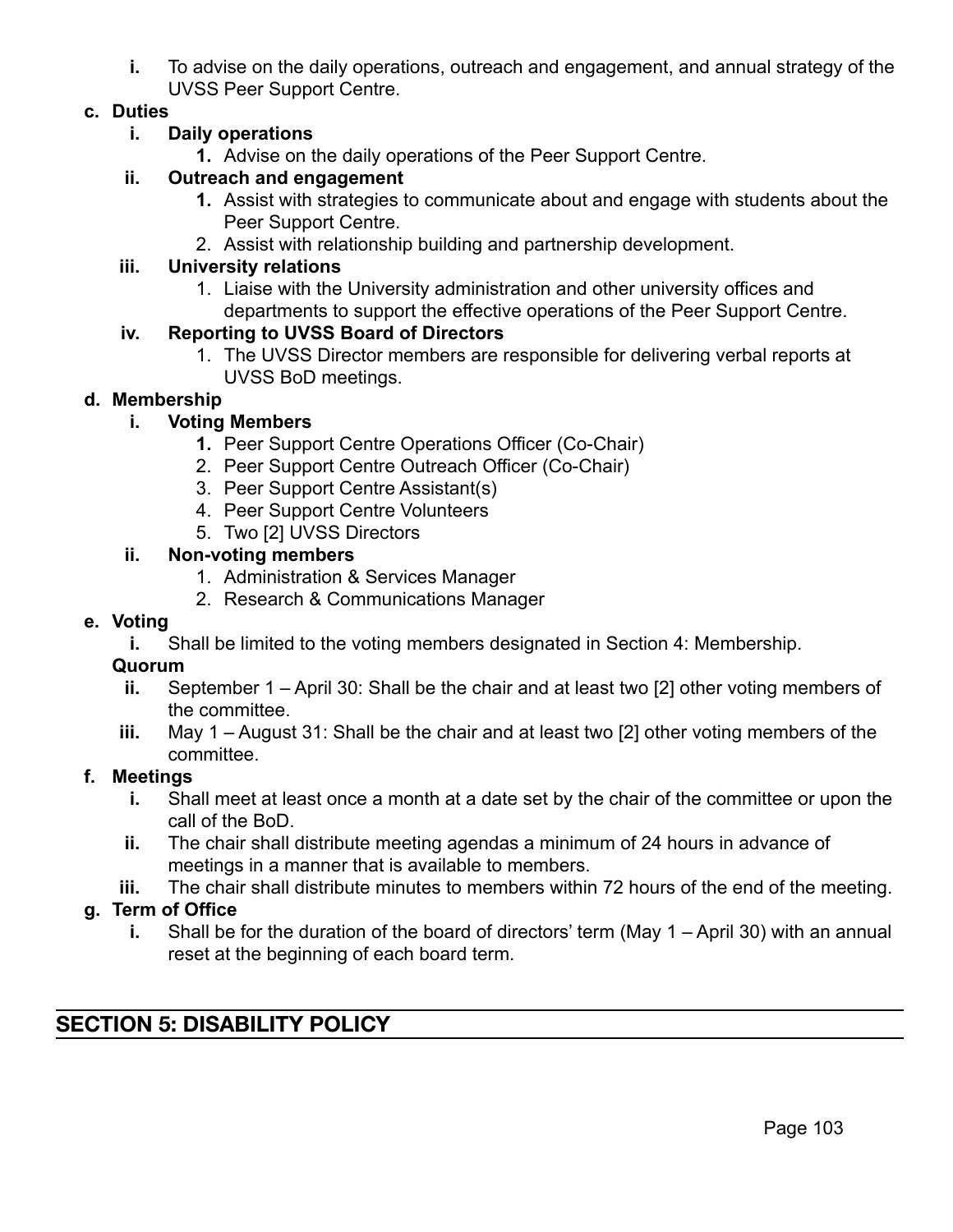# **PART 1: PURPOSE AND APPLICATION**

# **1.1 Statement of Commitment**

- **a.** The University of Victoria Students' Society (The Society) is committed to the principles of the UN Convention on the Rights of Persons with Disabilities, including the principle of accessibility. In accordance with the Convention, the Society recognizes that persons with disabilities have rights to:
	- **i.** Full and equal participation in cultural life;
	- **ii.** Full and equal participation in recreation and leisure;
	- **iii.** Full and equal access to education;
	- **iv.** Full and equal access to work and employment;
	- **v.** Full and equal participation in public and political life;
	- **vi.** Be included in the community with the same choices as others;
	- **vii.** Seek, receive, and impart information on an equal basis with others; and
	- **viii.** Privacy.
- **b.** Therefore, the Society accepts that it has a responsibility to ensure that all of its programs and services are fully accessible to all persons, regardless of impairment. The Society's responsibility includes the responsibility to ensure that all goods, services, buildings, structures, premises, programs, projects, events, meetings, and communications are accessible. To meet this obligation, the Society will develop an accessibility plan that will establish goals towards improving accessibility.

# **1.2 Principles**

- **a.** The Society's policies on accessibility are guided by the principles of dignity, independence, accessibility, and equal opportunity.
	- **i. Dignity** Dignity means providing services so that persons with disabilities maintain their self-respect and the respect of other people. Communication with persons with disabilities shall be done in a respectful manner which takes into account their disability and maintains their dignity. Respect for dignity includes minimizing the stigmatization of persons due to their disabilities and refraining from using communications that deploy ableist terms (terms that discriminate in favour of able-bodied people) to describe persons with a disability and their ability to contribute and participate in the Society's activities.
	- **ii. Independence** Independence means ensuring that people are able to do things on their own without unnecessary help, or interference from others.
	- **iii. Accessibility** Accessibility means providing service in a way that allows the person with a disability to benefit from the same services, in the same place and in the same or similar way as others.
	- **iv. Equal Opportunity** Equal opportunity means having the same chances, options, benefits and results as others. In the case of services, it means that persons with disabilities shall have the same opportunity as others to benefit from the way you provide goods or services.

# **1.3 Scope**

- **a.** This policy shall apply, in its entirety, to the Society's staff, volunteers, contractors, visitors, and guests.
	- **i.** The full definition of disability, as stated by the provincial government, is:
		- **1.** any degree of physical disability, infirmity, malformation or disfigurement that is caused by bodily injury, birth defect or illness and includes diabetes mellitus, epilepsy, a brain injury, any degree of paralysis, amputation, lack of physical coordination, blindness or visual impediment, deafness or hearing impediment,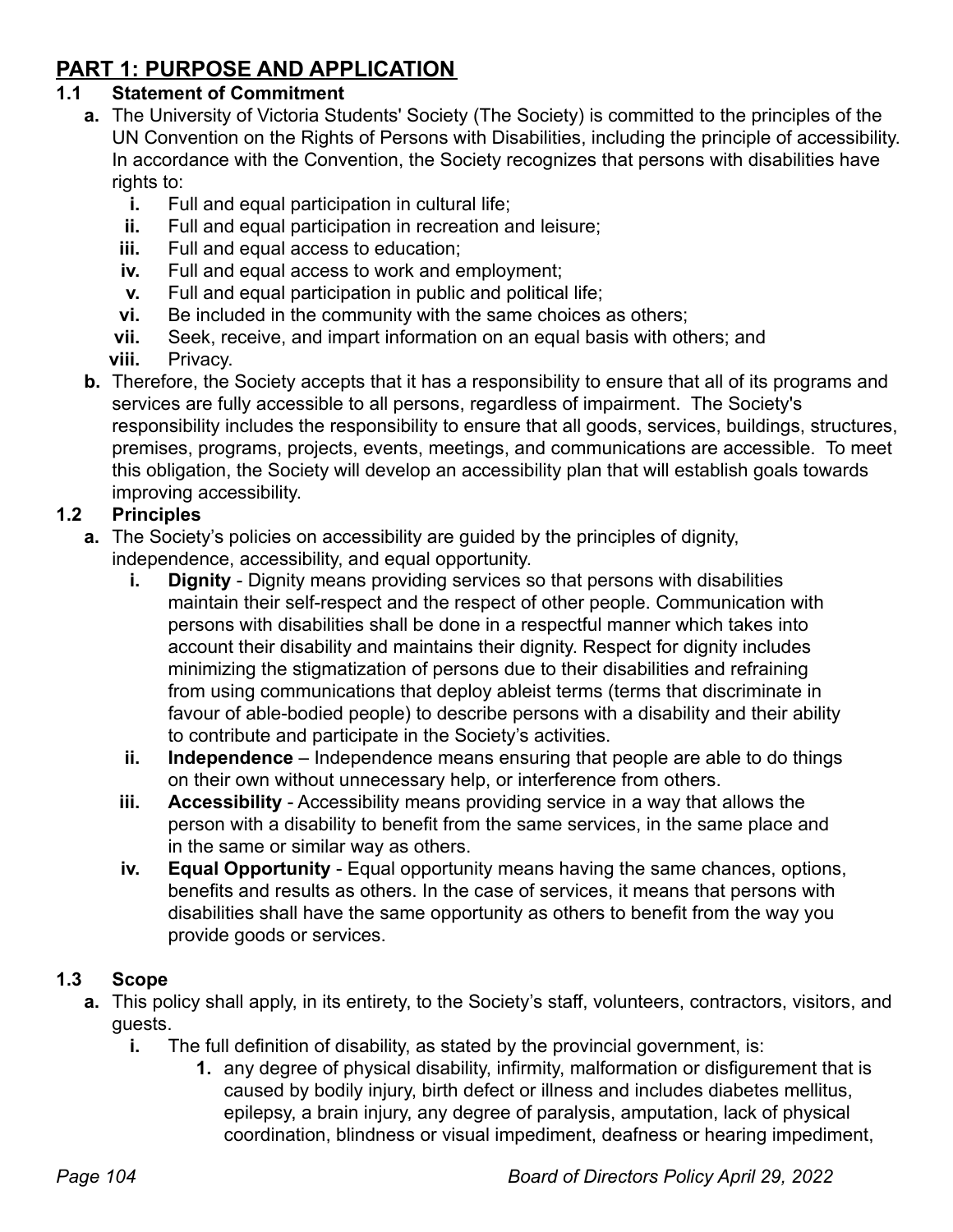muteness or speech impediment, or physical reliance on a guide dog or other animal or on a wheelchair or other remedial appliance or device;

- **2.** a condition of mental impairment or a developmental disability;
- **3.** a learning disability, or dysfunction in one or more of the processes involved in understanding or using symbols or spoken language;
- **4.** a mental health condition; or
- **5.** an injury or disability for which benefits were claimed or received under the insurance plan established under the Workplace Safety and Insurance Act, 1997.

#### **1.4 Training**

- **a.** The Society shall provide mandatory anti-oppression training on the topic of ableism to staff and directors, as required by Board of Directors Policy.
	- **i.** Training shall include the following:
		- **1.** An understanding of ableism and stigmatization of persons with a disability; and
		- **2.** How to interact and communicate with people with various types of disabilities with an understanding of ableism and stigma; and
		- **3.** How to interact with people with disabilities who use an assistive device or require the assistance of a service animal or a support person.

#### **1.5 Hiring**

**a.** The UVSS and the Union hereby recognize and support employment equity programs. The parties agree to cooperate in the identification and removal of systemic barriers in the selection, hiring, training and promotion of persons with disabilities. In addition, the parties agree to cooperate in the identification and implementation of steps to improve the opportunities, employment status and participation rates of this group. It is understood that none of these actions will be at variance with the Collective Agreement unless mutually agreed upon between the parties.

#### **1.6 Harassment**

- **a.** The Society shall identify the following as harassment within its anti-harassment policies:
	- **i.** The stigmatization of persons with disabilities; and
	- **ii.** Ableism (discrimination in favour of able-bodied people).

#### **1.7 Feedback Process**

**a.** The Society is committed to providing high quality goods and services to all members of the public it serves. Feedback is welcomed as it may identify areas that require change and encourage continuous service improvements. Therefore, the Society shall regularly solicit feedback concerning disability-related issues as they relate to goods and services provided by the Society.

#### **1.8 Policy Review and Renewal**

**a.** The Society is committed to developing service policies that respect and promote the dignity and participation of people with disabilities. Therefore, no changes will be made to this policy before considering the impact on people with disabilities, including consultation with the Society's current official constituency organization for students with a disability.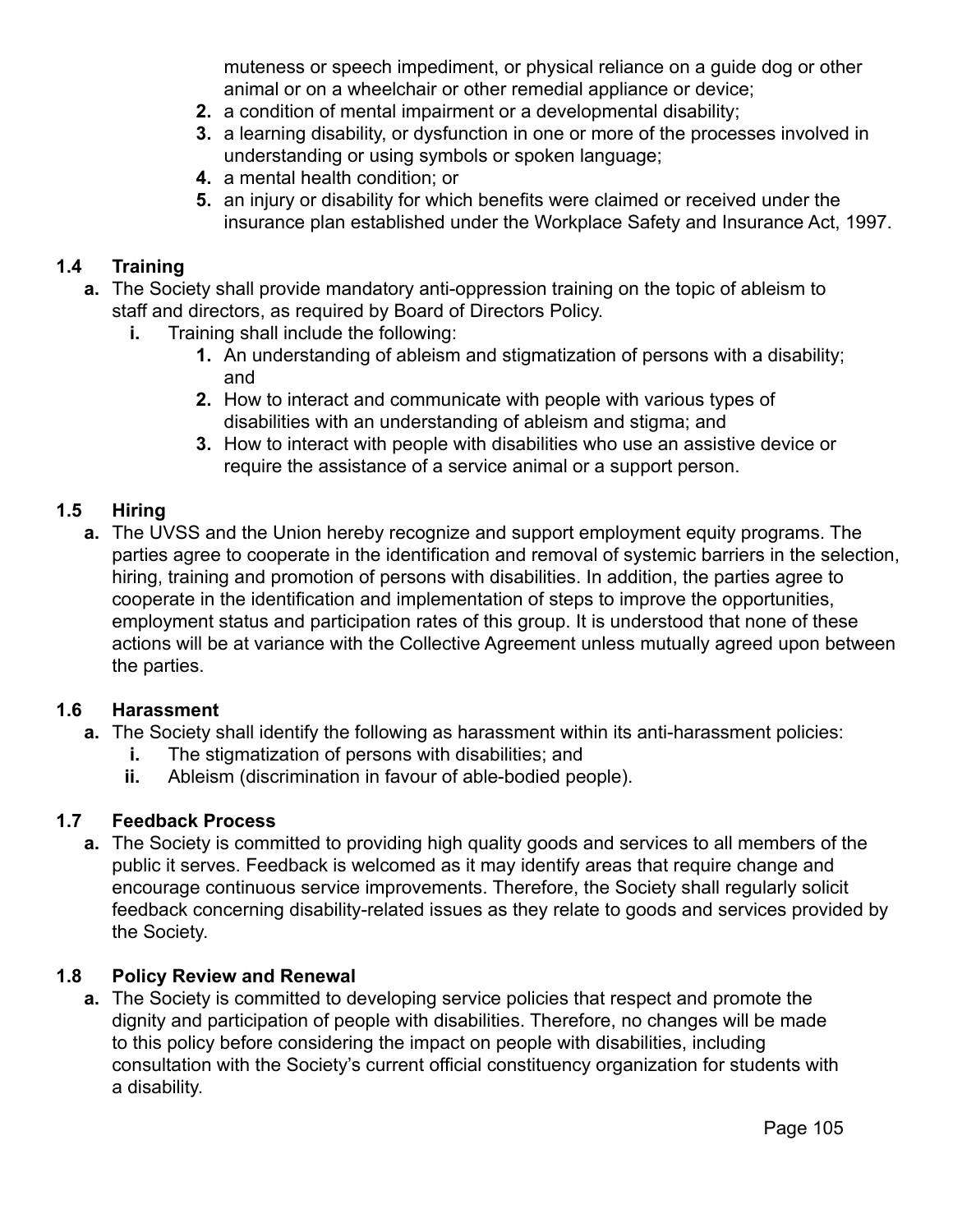**b.** Any policy of the Society that does not respect and promote the dignity and participation of people with disabilities shall be modified or removed.

# **PART 2: SERVICE**

### **2.1 Purpose**

- **a.** The intent of this policy is to enable persons with disabilities to access the range of goods and services offered by the Society within the Student Union Building and wherever else these goods and services are provided.
- **b.** Persons with disabilities are permitted to use their own personal supports to access goods and services offered by the Society. Personal supports include personal assistive devices, service animals, and support persons.

# **2.2 Communication**

- **a.** The Society shall strive to communicate with persons with disabilities in ways that consider their disability. This means that the Society will communicate in ways that enable persons with disabilities to communicate effectively for the purposes of using, receiving, and requesting the Society's goods, services, and facilities.
- **b.** The Society shall fund 100% of the cost for the provision of accessible formats and communication supports for persons with disabilities for all Society meetings, such as but not limited to General Meetings, Board of Directors meetings, Clubs Council and Course Union Council meetings, and speaking events. The Society requires a minimum of two [2] weeks' notice to provide this support. If shorter notice is given, all reasonable efforts will be made to provide necessary supports. A line item in the UVSS annual budget shall be created for this purpose.

### **2.3 Assistive Devices**

- **a.** Persons with disabilities are permitted to use personal assistive devices to access goods and services offered by The Society.
- **b.** An assistive device is any device that is used, designed, made, or adapted to assist a person in performing a particular task. Assistive devices enable persons with disabilities to do everyday tasks such as moving, communicating, reading, or lifting.
	- **i.** Examples of assistive devices include, but are not limited to the following:
		- **1.** Wheelchairs
		- **2.** Canes
		- **3.** Walkers
		- **4.** Assistive listening devices (FM systems)
		- **5.** Laptops with screen-reading software or communicating capabilities
		- **6.** Smart phones (i.e. wireless handheld devices)
		- **7.** Hearing aids
		- **8.** Global positioning system (GPS) devices
		- **9.** Digital audio players
		- **10.**Teletypewriters (TTY)
		- **11.**Portable oxygen tanks
		- **12.**Personal digital assistants
		- **13.**Communication devices, such as voice-output systems or pictures/symbols
- **c.** The Society allows assistive devices to be permitted in all areas of the Student Union Building to which students, staff, faculty, and the public normally have access.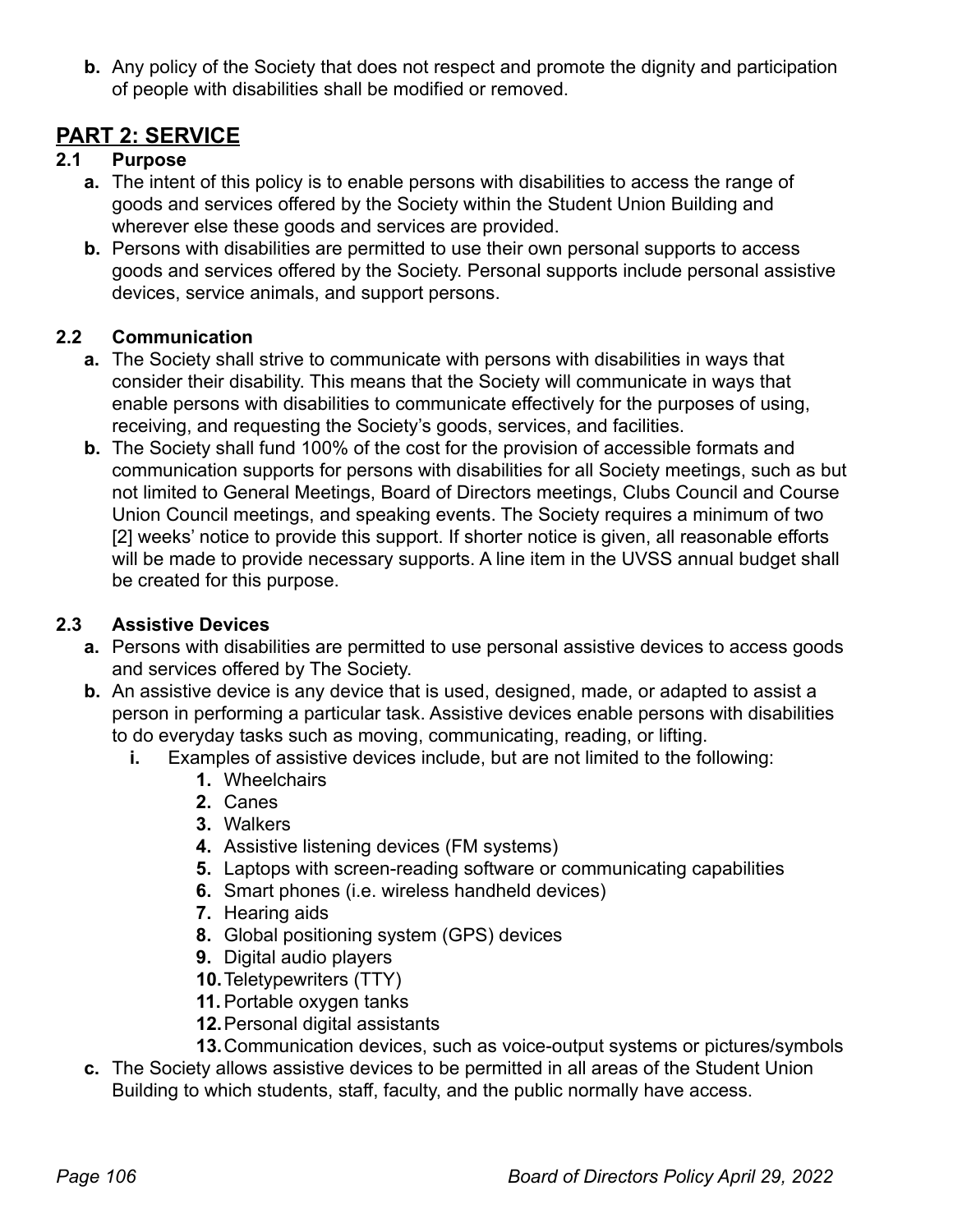### **2.4 Accessible Food Services**

**a.** The Society is committed to providing safe and accessible food options for persons who have specific food-related health conditions and disabilities.

### **2.5 Service Animals**

- **a.** Persons with disabilities are permitted to use licensed service animals to access goods and services offered by the Society.
- **b.** A licensed service animal is any guide dog or animal individually trained by a professional service animal training organization to assist a person with a disability. An animal is a service animal if it is readily apparent that it is being used by a person for reasons relating to her or his disability - or if the person has a letter from a physician verifying that the animal is required for reasons relating to her or his disability. Licensed service animals include licensed emotional support service animals.
- **c.** Licensed service animals are permitted in all areas of the Student Union Building premises to which students, staff, faculty, and the public normally have access.
- **d.** There are a few exceptions where a service animal would be excluded by law: The Health Protection and Promotion Act (1990) does not allow animals in places where food is manufactured, prepared, processed, handled, served, displayed, stored, sold or offered for sale. Therefore, a sign should be placed in food handling areas notifying persons that service animals are not permitted.
- **e.** However, the Health Protection and Promotion Act does contain specific exemptions for licensed service dogs only, allowing them to accompany their owners into areas where food is normally served, sold or offered for sale.
- **f.** Should municipal by-laws restrict certain breeds of animals or dogs from the municipality and these by-laws apply even if the animal is acting as a service animal. In unique situations where the presence of the animal presents a significant risk for another person (e.g. severe allergies), the Society is required to meet the needs of both persons in these situations and must devise an accommodation plan that enables both persons to access services and goods accordingly.

# **2.6 Support Persons**

- **a.** Persons with disabilities are permitted to use support persons to access goods and services offered by the Society. When a support person accompanies a person with a disability to an event hosted by the Society for which there is an admission fee, the support person will not be charged admission.
- **b.** A support person is someone either hired or chosen to help a person with a disability. A support person can be a personal support worker, volunteer, family member, spouse, or friend of the person with the disability. The Society believes that a support person, in some cases, does not necessarily need to have special training or qualifications.
	- **i.** Support persons may provide one or more types of assistance.
		- **1.** Transportation
		- **2.** Job coaching
		- **3.** Guiding a person with a vision loss
		- **4.** Adaptive communication (e.g., Intervener for someone who is deaf/blind)
		- **5.** Interpretation (e.g., ASL/English interpreter, LSQ/French interpreter)
		- **6.** Note-taking, scribe or reading services (usually coordinated by disability or library services offices)